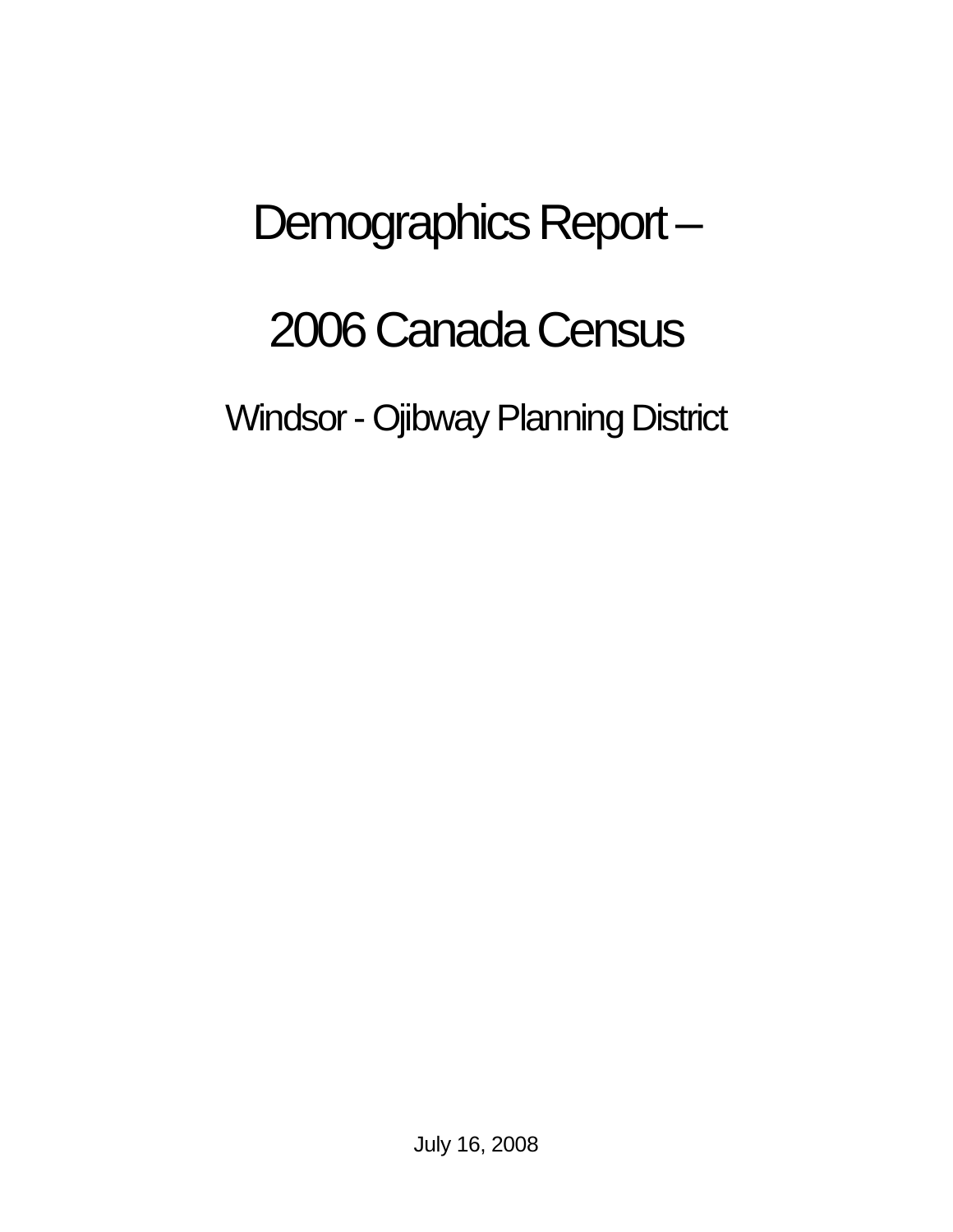## **Table of Contents**

| 2006 Census Population by Age and Sex Comparison 16 |  |
|-----------------------------------------------------|--|
|                                                     |  |
|                                                     |  |
|                                                     |  |
|                                                     |  |
|                                                     |  |
|                                                     |  |
|                                                     |  |
|                                                     |  |
| 2006 Census Knowledge of Non-official Language  28  |  |
|                                                     |  |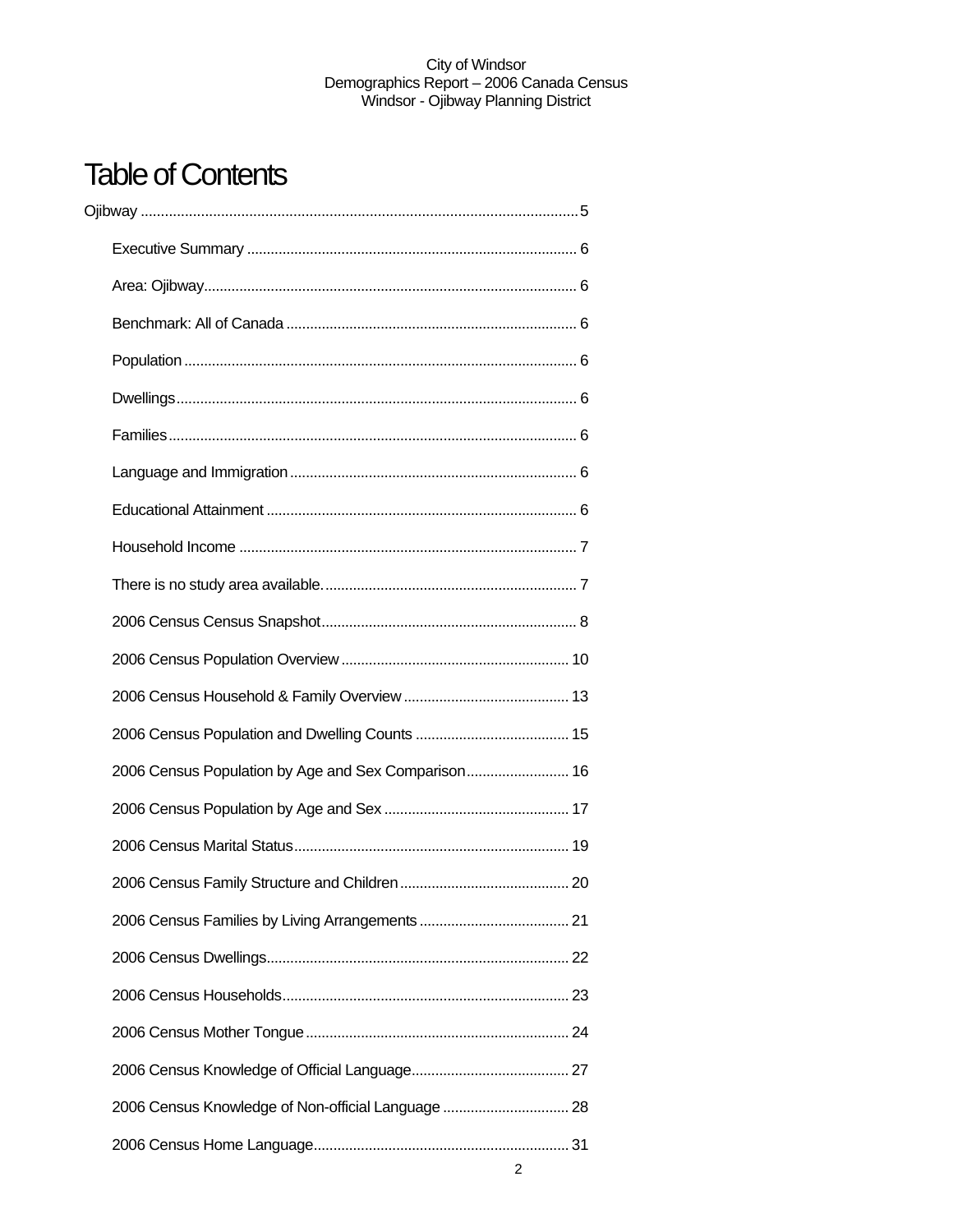## City of Windsor Demographics Report – 2006 Canada Census

| Windsor - Ojibway Planning District                                 |    |
|---------------------------------------------------------------------|----|
|                                                                     |    |
| 2006 Census Recent Immigration and Place of Birth (2001-2006) 37    |    |
|                                                                     |    |
|                                                                     |    |
|                                                                     |    |
|                                                                     |    |
| 2006 Census Presence of Children and Labour Force by Sex Comparison | 43 |
| 2006 Census Presence of Children and Labour Force by Sex  45        |    |
| 2006 Census Labour Force by Industry and Sex Comparison 49          |    |
|                                                                     |    |
| 2006 Census Labour Force by Occupation and Sex Comparison 54        |    |
|                                                                     |    |
|                                                                     |    |
| 2006 Census Labour Force by Occupation - Female  60                 |    |
| 2006 Census Labour Force by Class of Worker and Sex Comparison. 62  |    |
| 2006 Census Labour Force by Class of Worker and Sex 63              |    |
|                                                                     |    |
|                                                                     |    |
|                                                                     |    |
|                                                                     |    |
|                                                                     |    |
|                                                                     |    |
|                                                                     |    |
|                                                                     |    |
|                                                                     |    |
|                                                                     |    |
| 2006 Census Post Secondary Education by Sex Comparison  75          |    |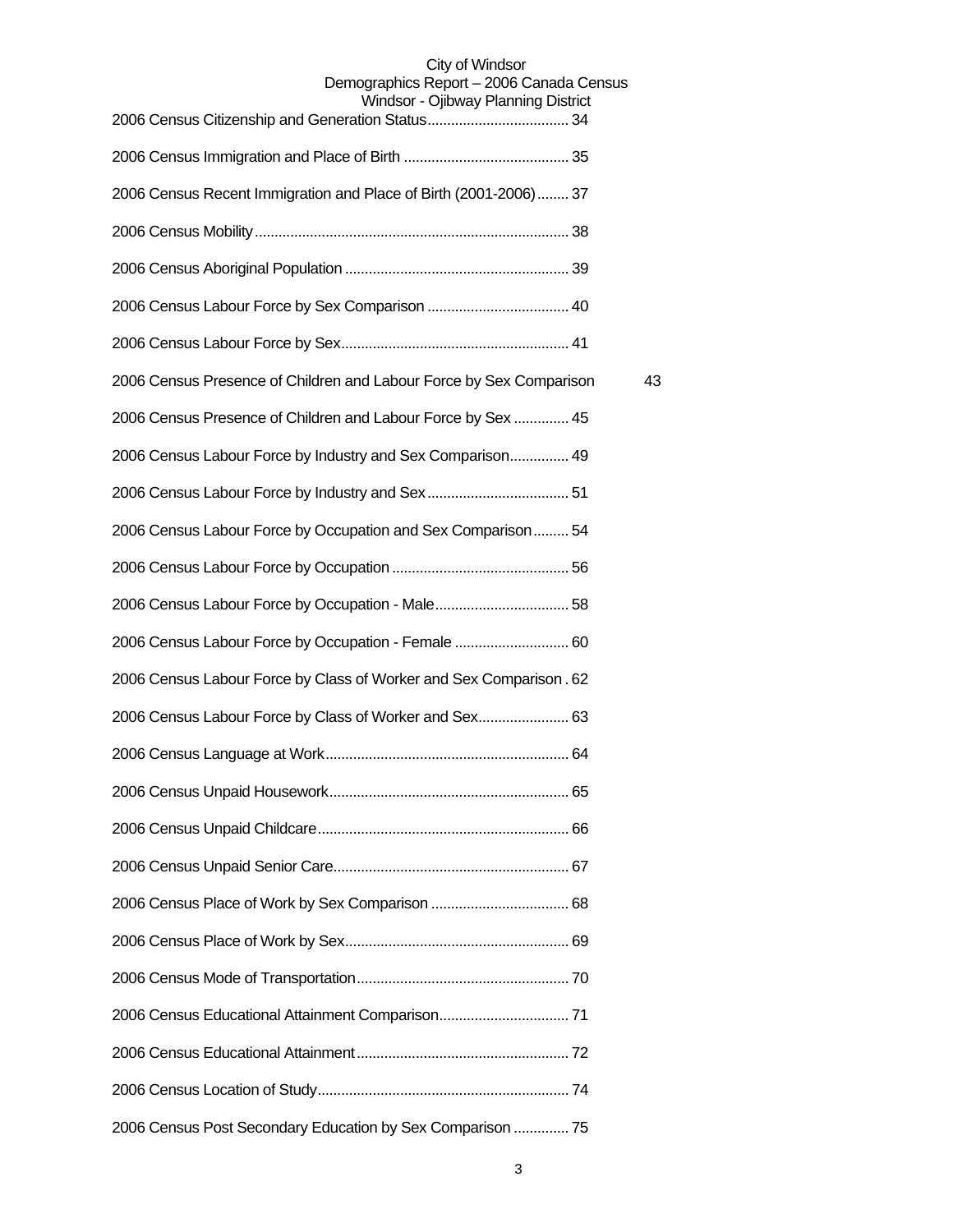| ojiwway i iai ii iii iy b                                          |
|--------------------------------------------------------------------|
|                                                                    |
|                                                                    |
|                                                                    |
|                                                                    |
|                                                                    |
|                                                                    |
|                                                                    |
| 2006 Census 2005 Employment Income by Sex and Work Activity  91    |
| 2006 Census 2005 Individual Income by Sex Comparison 92            |
|                                                                    |
| 2006 Census 2005 Individual After-Tax Income by Sex 95             |
|                                                                    |
| 2006 Census 2005 Income of Non-family Persons by Sex  99           |
| 2006 Census 2005 After-Tax Income of Non-family Persons by Sex 101 |
|                                                                    |
|                                                                    |
|                                                                    |
|                                                                    |
| 2006 Census 2005 After-Tax Household Income  107                   |
|                                                                    |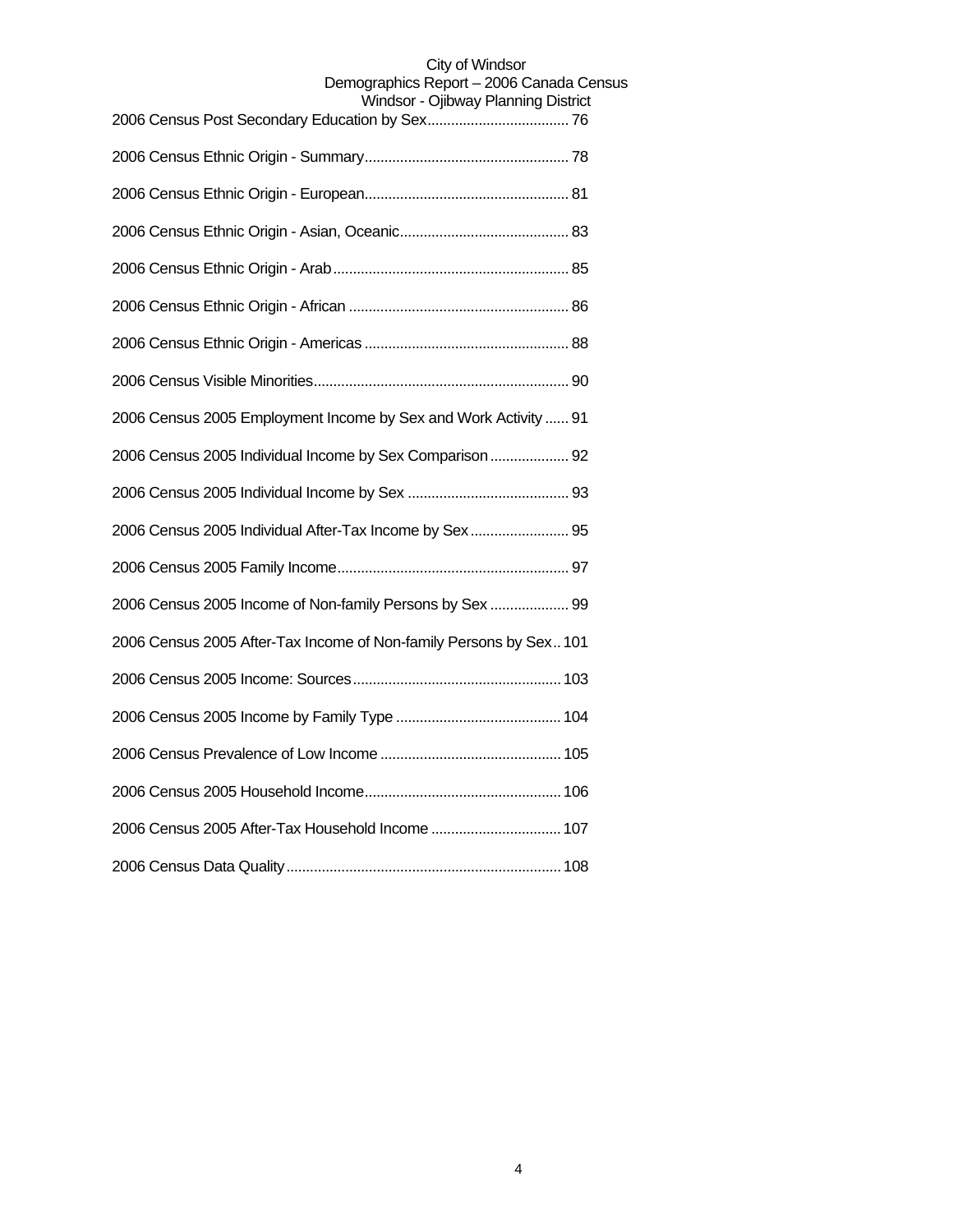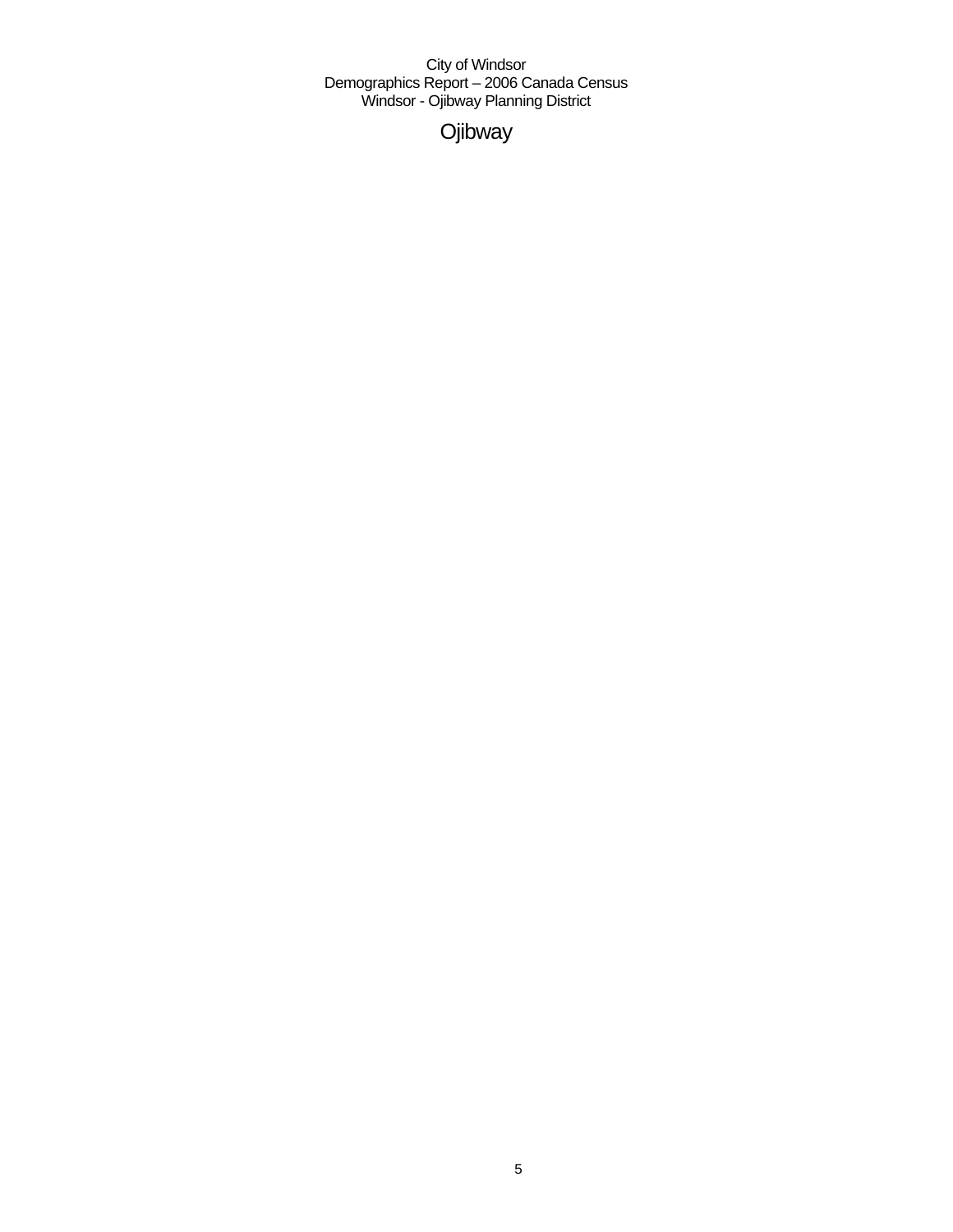Executive Summary

EXECUTIVE SUMMARY

Area: Ojibway **Benchmark: All of Canada** 



## Population

The 2006 population in Ojibway was **174**.

The average density of population was **26.1** per square km.

The 2006 median age for this population was The 2006 median age for this population is **35.8**. The average age is **41.2**.

The 2006 population in All of Canada for 2006 was **31,612,900**.

> The average density of population was **3.5** per square km.

**39.5**. The average age is **39.1**.

In 2006, there were **12,435,520** occupied



## Dwellings

families.

In 2006, there were **75** occupied dwellings, of which **31.5%** are owner-occupied and **66.4%** are rented.

> Most of the dwellings are **apartments in buildings with less than 5 storeys** (68.7%). Dwellings in this area were mostly built **between 1971 to 1980** (31.3%).

> Families Of the **45** families in the area, **34** are married or common law couples; **12** of the couples have one or more children at home. There are **11** single-parent

dwellings, of which **68.4%** are owneroccupied and **31.2%** are rented.

Most of the dwellings are **singledetached houses** (55.3%). Dwellings in this area were mostly built **between 1971 to 1980** (19.5%).

Of the **8,896,840** families in the area, **7,482,775** are married or common law couples; **4,061,930** of the couples have one or more children at home. There are **1,414,060** single-parent families.

Z.

 $\overline{\phantom{a}}$ 

Language and Immigration

For 2006, the dominant non-official home language, **Panjabi (Punjabi)**, was spoken by **8** people, followed by **Chinese**, spoken by **8** people.

The top 3 places of birth for recent immigrants were **Eastern Asia**, **Caribbean and Bermuda** and **Southern Asia**.

The dominant non-official home language for All of Canada is **Chinese**, spoken by **790,030** people, followed by **Panjabi (Punjabi)**, spoken by **278,495** people.

The top 3 places of birth for recent immigrants were **Southern Asia**, **Eastern Asia** and **West Central Asia and the Middle East**.

Educational Attainment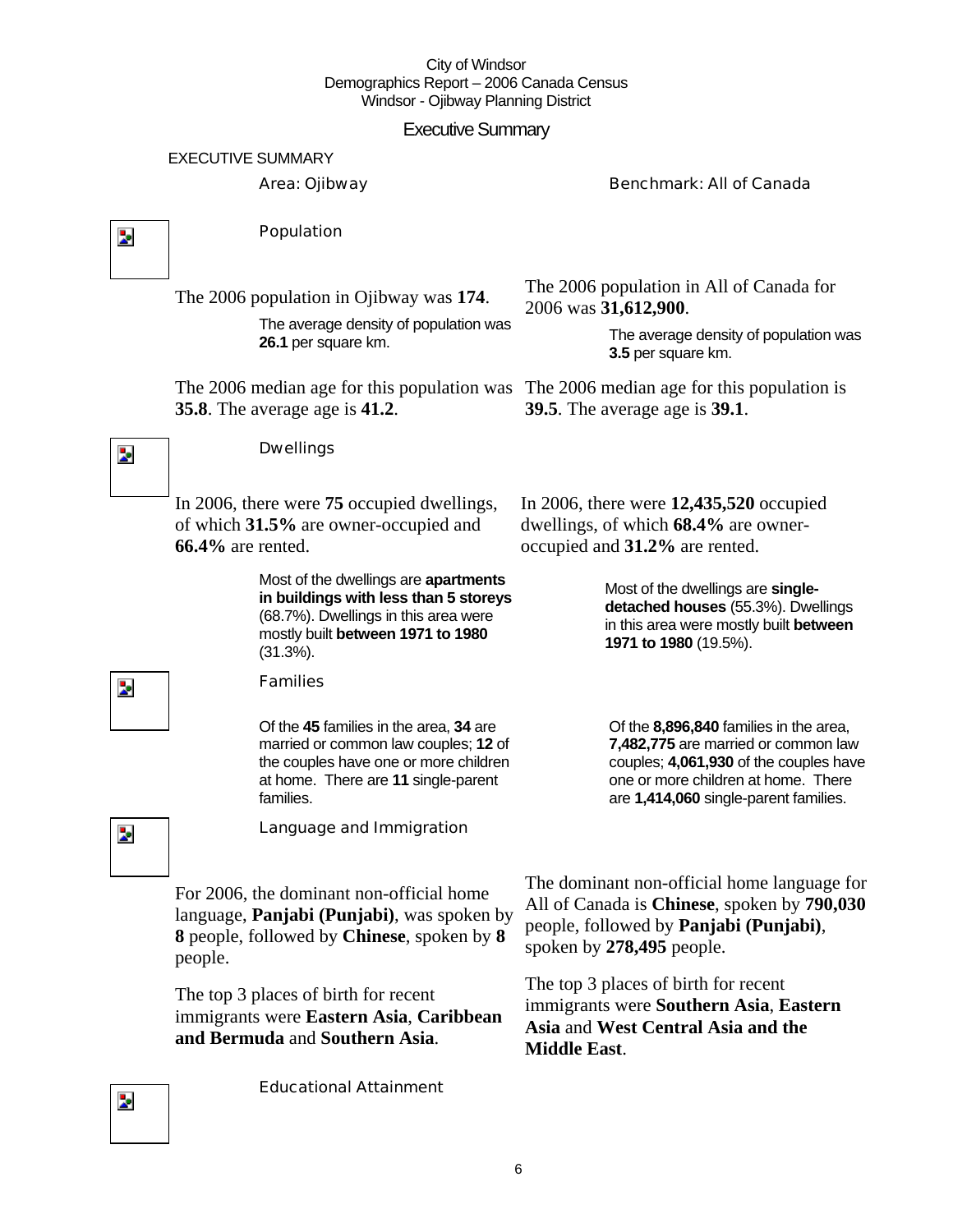In 2006, **30.5%** of the population over 15 in Ojibway had earned a Bachelor's Degree or higher and **20.0%** have a technical or academic certificate or diploma.

In comparison, for All of Canada, **22.6%** of the population over 15 had earned a Bachelor's Degree or higher and **28.1%** have a technical or academic certificate or diploma.

## $\overline{\phantom{a}}$

## Household Income

In 2006, the average household income was **\$37,497** and the per-capita income for this area was **\$18,486**.

In comparison, for All of Canada, the average household income was **\$69,548** and the percapita income for this area was **\$28,241**.

## There is no study area available.

Source: 2006 Census - Statistics Canada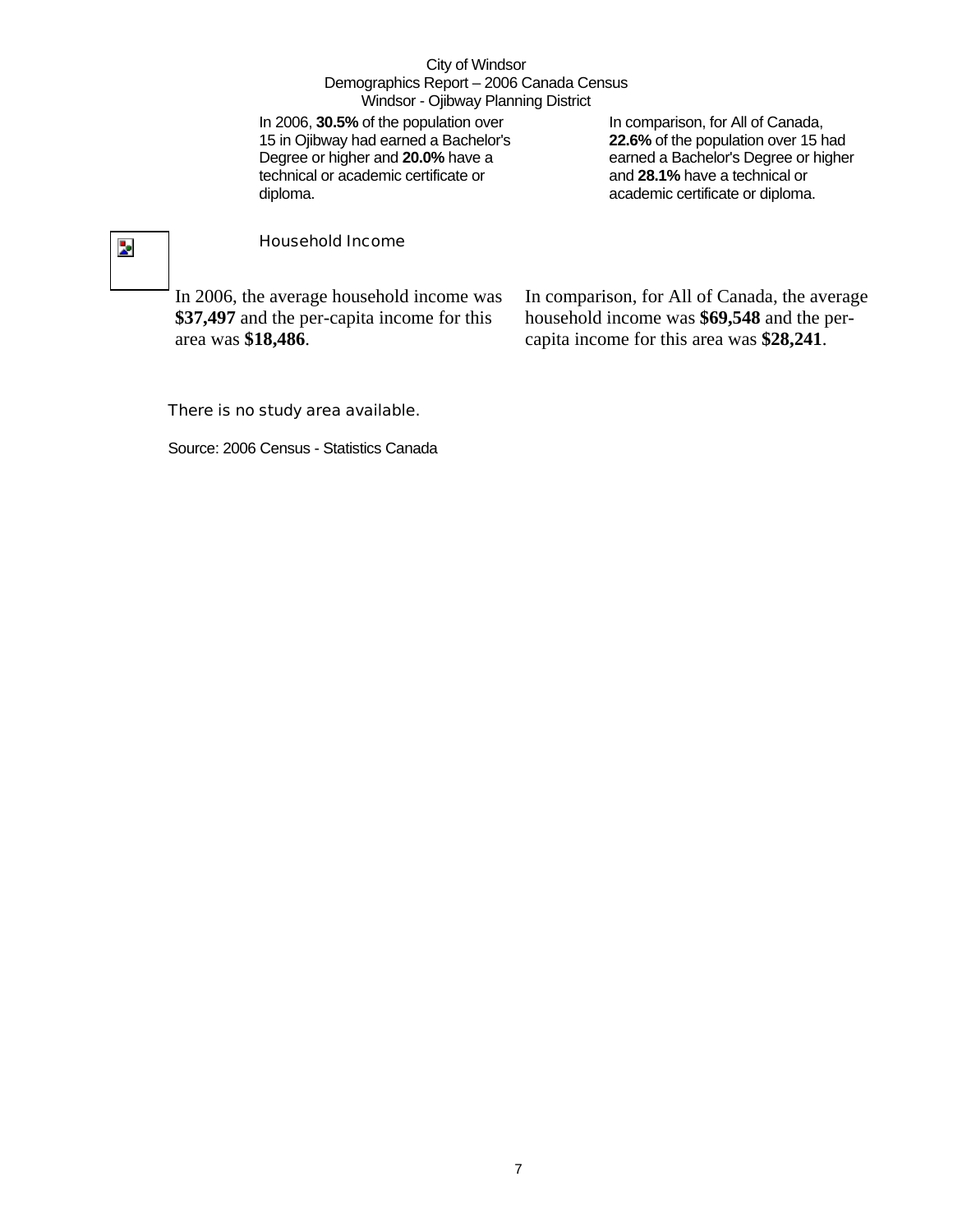## 2006 Census Census Snapshot

| 2006 Census<br><b>Census Snapshot</b> | <b>Ojibway</b>               |        |
|---------------------------------------|------------------------------|--------|
|                                       |                              | %      |
| <b>Total Population</b>               | 174                          |        |
| <b>Males</b>                          |                              | 8347%  |
| <b>Females</b>                        |                              | 9253%  |
| <b>2006 Population by Age</b>         | 174                          |        |
| 0 to 4 years                          | 8                            | 4%     |
| 5 to 19 years                         |                              | 20 12% |
| 20 to 24 years                        |                              | 2012%  |
| 25 to 34 years                        |                              | 3822%  |
| 35 to 44 years                        |                              | 27 15% |
| 45 to 54 years                        |                              | 14 8%  |
| 55 to 64 years                        |                              | 14 8%  |
| 65 to 74 years                        |                              | 10 6%  |
| 75 to 84 years                        | 14                           | 8%     |
| 85 years and over                     | 10                           | 6%     |
| <b>Average age of population</b>      | 41.2                         |        |
| <b>Median age</b>                     | 35.8                         |        |
| <b>Families</b>                       | 45                           |        |
| Persons per family                    | 2.5                          |        |
| <b>Two-parent families</b>            |                              | 3476%  |
| With no children at home              |                              | 2044%  |
| With children at home                 |                              | 1227%  |
| Lone-parent families                  |                              | 1125%  |
| Children per family                   | 0.8                          |        |
| Households                            | 75                           |        |
| Persons in private households         | 152                          |        |
| Persons per household                 | 2.0                          |        |
| Average household income              | \$37,497                     |        |
| <b>Occupied Dwellings</b>             | 75                           |        |
| <b>Owned Dwellings</b>                |                              | 2431%  |
| <b>Rented Dwellings</b>               |                              | 5066%  |
| Dominant building type                | Apartments                   |        |
| Dominant period of construction       | 1971 - 1980                  |        |
| Average value of dwelling             | \$187,881                    |        |
| Average gross monthly rent            | \$559                        |        |
|                                       |                              |        |
| <b>Top 5 visible minorities</b>       | South Asian 46%<br>Black 17% |        |
|                                       | Chinese <sup>14%</sup>       |        |
|                                       | Korean                       | 8%     |
|                                       | Filipino                     | 7%     |
| <b>Dominant Demographics</b>          |                              |        |
| <b>Official Home Language</b>         | English                      |        |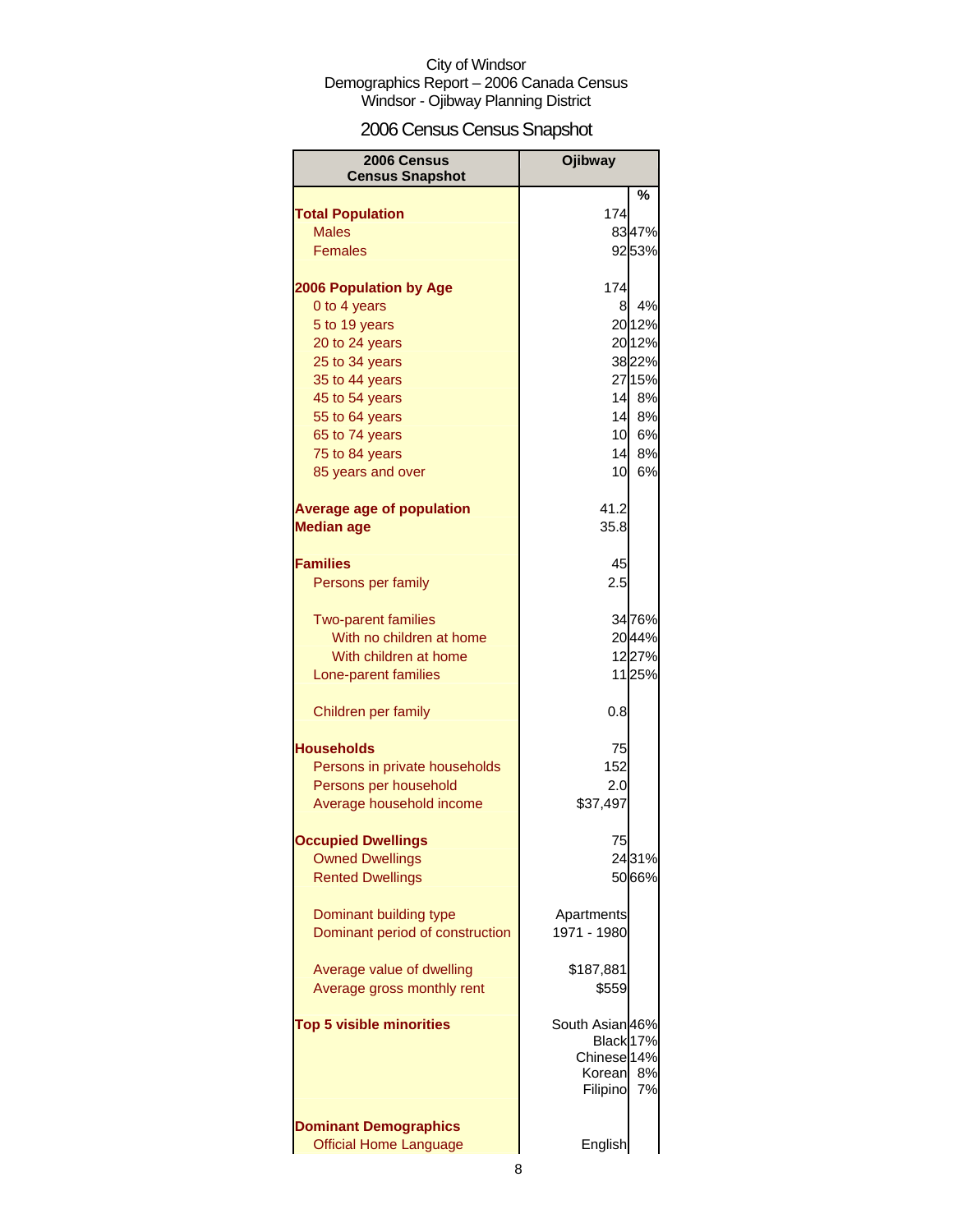| 2006 Census                      | <b>Ojibway</b>    |   |
|----------------------------------|-------------------|---|
| <b>Census Snapshot</b>           |                   |   |
|                                  |                   | % |
| Non-official Home Language       | Panjabi (Punjabi) |   |
| Recent Immigrant Places of Birth | Eastern Asia      |   |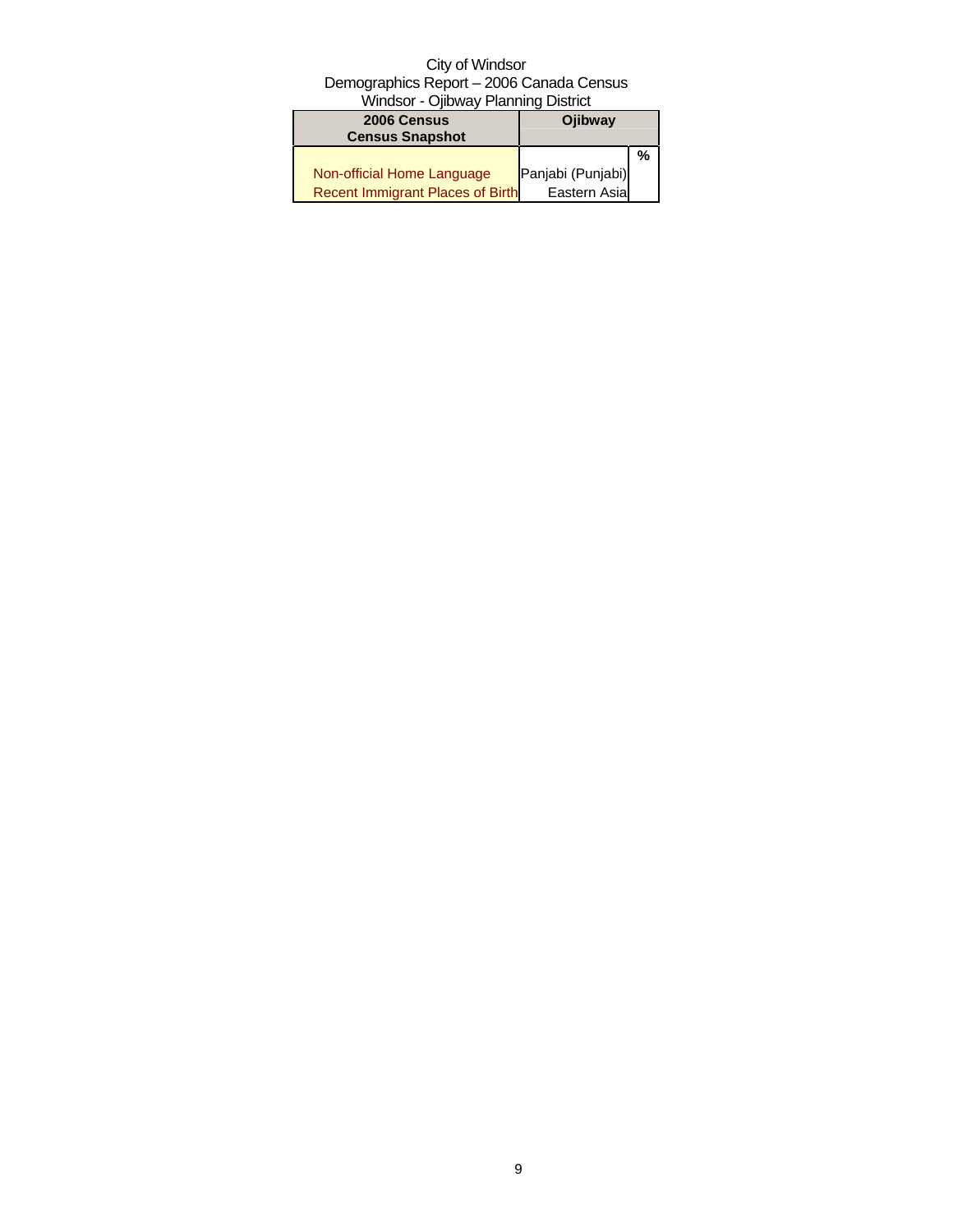## 2006 Census Population Overview

| 2006 Census<br><b>Population Overview</b>                   | <b>Ojibway</b>                 |
|-------------------------------------------------------------|--------------------------------|
| 2006 Population by Age                                      | %<br>174                       |
|                                                             |                                |
| 0 to 4 years                                                | 8<br>4%<br>6<br>3%             |
| 5 to 9 years<br>10 to 14 years                              | 6<br>4%                        |
| 15 to 19 years                                              | 8<br>4%                        |
| 20 to 24 years                                              | 20<br>12%                      |
| 25 to 29 years                                              | 23<br>13%                      |
| 30 to 34 years                                              | 15<br>8%                       |
| 35 to 39 years                                              | 10<br>6%                       |
| 40 to 44 years                                              | 17<br>10%                      |
| 45 to 49 years                                              | 7<br>4%                        |
| 50 to 54 years                                              | $\overline{7}$<br>4%           |
| 55 to 59 years                                              | 6<br>4%                        |
| 60 to 64 years                                              | 8<br>5%                        |
| 65 to 69 years                                              | 2%<br>$\overline{\mathcal{L}}$ |
| 70 to 74 years                                              | 6<br>3%                        |
| 75 to 79 years                                              | $\overline{7}$<br>4%           |
| 80 to 84 years                                              | $\overline{7}$<br>4%           |
| 85 years and over                                           | 10<br>6%                       |
| <b>Dominant age group</b>                                   | 25 to 29 years                 |
| <b>Average age</b>                                          | 41.2                           |
| <b>Median age</b>                                           | 35.8                           |
| 2006 Population 15 years and over by Individual Income      | 120                            |
| <b>Under \$10,000</b>                                       | 33<br>27%                      |
| \$10,000 - \$19,999                                         | 38<br>32%                      |
| \$20,000 - \$24,999                                         | $\overline{4}$<br>4%           |
| \$25,000 - \$29,999                                         | $\overline{7}$<br>6%           |
| \$30,000 - \$34,999                                         | $\overline{7}$<br>6%           |
| \$35,000 - \$39,999                                         | 6<br>5%                        |
| \$40,000 - \$44,999                                         | 9<br>8%                        |
| \$45,000 - \$49,999                                         | $\mathbf{1}$<br>0%             |
| \$50,000 - \$59,999                                         | 4%<br>$\overline{\mathcal{A}}$ |
| \$60,000 and over                                           | 7<br>6%                        |
| <b>Median income</b>                                        | \$16,755                       |
| <b>Average income</b>                                       | \$23,067                       |
| 2006 Population 15 years and over by Educational Attainment | 133                            |
| No certificate, diploma or degree                           | 14%<br>18                      |
| Certificate, diploma or degree                              | 113<br>85%                     |
| <b>High school certificate</b>                              | 45<br>34%                      |
| Apprenticeship or trades certificate or diploma             | 1%<br>1                        |
| College, CEGEP or other non-university certificate/diploma  | 25<br>19%                      |
| University certificate, diploma or degree                   | 41<br>31%                      |
| <b>Total Population by Home Language</b>                    | \$152                          |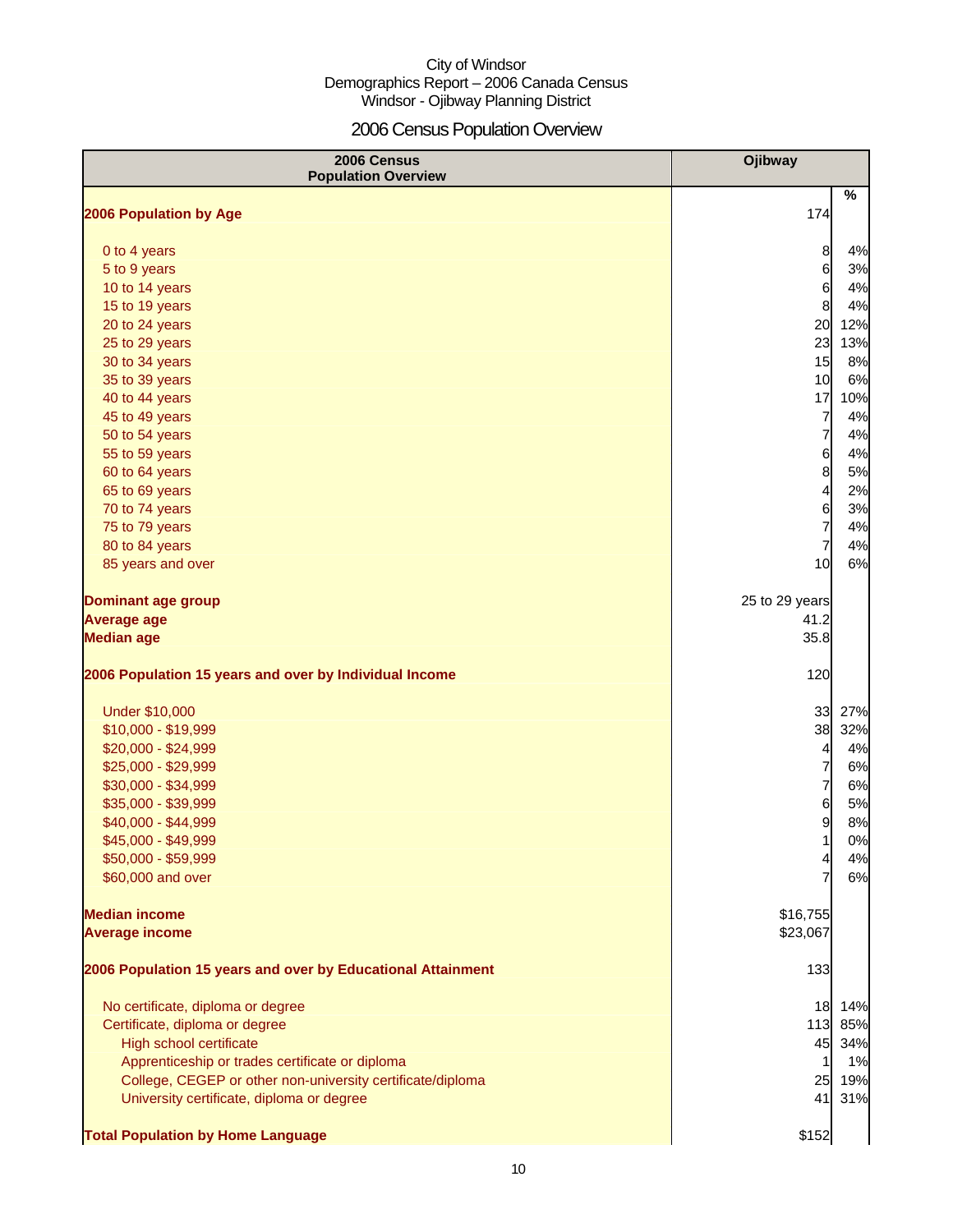| 2006 Census<br><b>Population Overview</b>                  | <b>Ojibway</b>      |           |
|------------------------------------------------------------|---------------------|-----------|
|                                                            |                     | $\%$      |
|                                                            |                     |           |
| <b>Dominant Official Language</b>                          | English             |           |
| Top 5 Non-official Languages                               | Panjabi (Punjabi)   | 30%       |
|                                                            | Chinese             | 27%       |
|                                                            | Korean              | 16%       |
|                                                            | Russian<br>Gujarati | 16%<br>4% |
|                                                            |                     |           |
| 2006 Population by Ethnic Origin                           | 154                 |           |
| European                                                   | 87                  | 57%       |
| Asian, Oceanic                                             | 51                  | 33%       |
| Arab                                                       | 1                   | 0%        |
| African                                                    | $\overline{0}$      | 0%        |
| Latin, Central and South American                          | $\overline{7}$      | 5%        |
| Caribbean                                                  | 8                   | 5%        |
| <b>North American</b>                                      | 42                  | 27%       |
|                                                            |                     |           |
| 2006 Population by Visible Minority                        | 152                 |           |
| Visible minorities                                         | 59                  | 39%       |
| <b>Chinese</b>                                             | 9                   | 6%        |
| <b>South Asian</b>                                         | 28                  | 19%       |
| <b>Black</b>                                               | 10                  | 7%        |
| Filipino                                                   | 4                   | 3%        |
| <b>Latin American</b>                                      | 1                   | 0%        |
| <b>Southeast Asian</b>                                     | 3                   | 2%        |
| Arab<br><b>West Asian</b>                                  | 0<br>1              | 0%<br>1%  |
| Korean                                                     | $5\overline{a}$     | 3%        |
| Japanese                                                   | $\overline{0}$      | 0%        |
| Visible minority, n.i.e.                                   | 0                   | 0%        |
| Multiple visible minority                                  | 3                   | 2%        |
| Not a visible minority                                     | 95                  | 62%       |
|                                                            |                     |           |
| <b>Total Population by Citizenship</b>                     | 152                 |           |
| Canadian citizens                                          | 117                 | 77%       |
| Under age 18                                               | 25                  | 17%       |
| Age 18 and over                                            | 93                  | 61%       |
| Not Canadian citizens                                      | 34                  | 22%       |
| <b>Total Recent Immigrants by Selected Places of Birth</b> | 19                  |           |
| <b>United States of America</b>                            | $\overline{0}$      | 0%        |
| <b>Central America</b>                                     | $\mathbf{1}$        | 7%        |
| <b>Caribbean and Bermuda</b>                               | 6                   | 35%       |
| South America                                              | $\overline{0}$      | 0%        |
| Europe                                                     | $\overline{0}$      | 0%        |
| Africa                                                     | $\overline{0}$      | 0%        |
| Asia and the Middle East                                   | 13                  | 68%       |
| Oceania and other                                          | $\overline{0}$      | 0%        |
|                                                            |                     |           |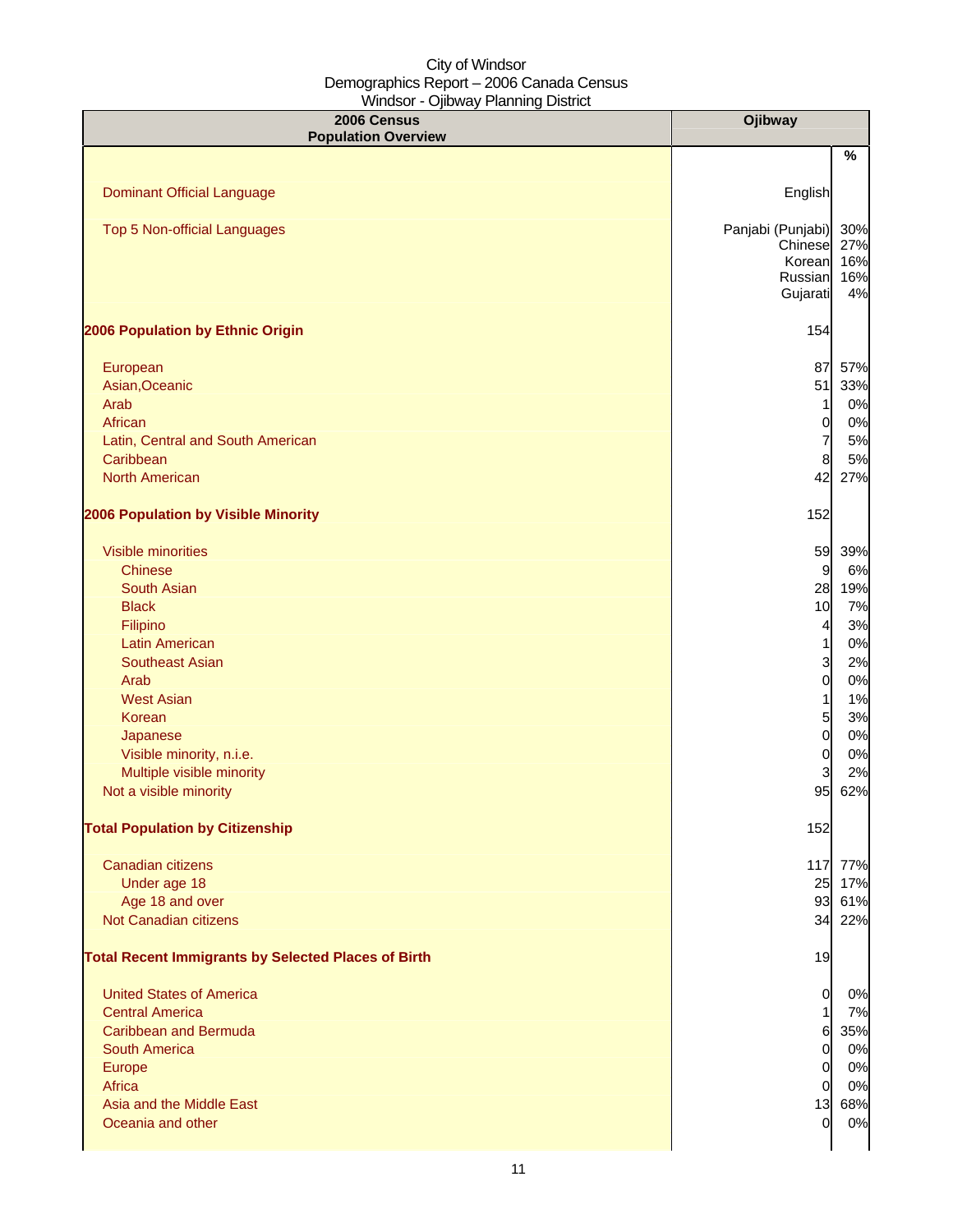| 2006 Census<br><b>Population Overview</b>                                                                          | Ojibway                                                                                    |                   |
|--------------------------------------------------------------------------------------------------------------------|--------------------------------------------------------------------------------------------|-------------------|
|                                                                                                                    |                                                                                            | %                 |
| 2006 Population 15 years and over by Labour Force Activity                                                         | 133                                                                                        |                   |
| In the labour force                                                                                                | 69                                                                                         | 52%               |
| Employed                                                                                                           | 58                                                                                         | 44%               |
| Unemployed                                                                                                         | 11                                                                                         | 8%                |
| Not in the labour force                                                                                            | 64                                                                                         | 48%               |
| Participation rate                                                                                                 | 51.9%                                                                                      |                   |
| Unemployment rate                                                                                                  | 15.5%                                                                                      |                   |
| <b>Labour Force 15 years and over by Occupation</b>                                                                | 69                                                                                         |                   |
| Top 3 major group                                                                                                  | Sales and service<br>occupations<br>Social science,<br>education,<br>Business, finance and | 48%<br>20%<br>14% |
| All occupations                                                                                                    |                                                                                            | 69100%            |
| Management                                                                                                         | 0                                                                                          | 0%                |
| Business, finance and administrative                                                                               | 7                                                                                          | 11%               |
| Natural and applied sciences                                                                                       | 0                                                                                          | 0%                |
| <b>Health occupations</b>                                                                                          | $\overline{7}$                                                                             | 10%               |
| Social science, education, government and religion                                                                 | 10                                                                                         | 15%               |
| Art, culture, recreation and sport                                                                                 | 0                                                                                          | 0%                |
| Sales and service                                                                                                  | 25                                                                                         | 36%               |
| Trades, transport and equipment operators and related                                                              | $\mathbf{3}$                                                                               | 4%                |
| Primary industry-specific                                                                                          | $\overline{O}$                                                                             | 0%                |
| Processing, manufacturing and utilities                                                                            | 9                                                                                          | 14%               |
| Occupation - Not applicable                                                                                        | 3                                                                                          | 5%                |
| Labour Force 15 years and over with usual place of work or no fixed workplace address<br>by Mode of Transportation | 50                                                                                         |                   |
| Car, truck, van as driver                                                                                          | 40                                                                                         | 80%               |
| Car, truck, van as passenger                                                                                       | $\overline{0}$                                                                             | 1%                |
| <b>Public transit</b>                                                                                              | $\overline{0}$                                                                             | 1%                |
| Walked to work                                                                                                     | $\overline{\mathcal{A}}$                                                                   | 8%                |
| <b>Bicycle</b>                                                                                                     | $\overline{0}$                                                                             | 0%                |
| Motorcycle                                                                                                         | $\overline{0}$                                                                             | 0%                |
| <b>Taxicab</b>                                                                                                     | $\overline{0}$                                                                             | 1%                |
| Other method                                                                                                       | $\overline{0}$                                                                             | 0%                |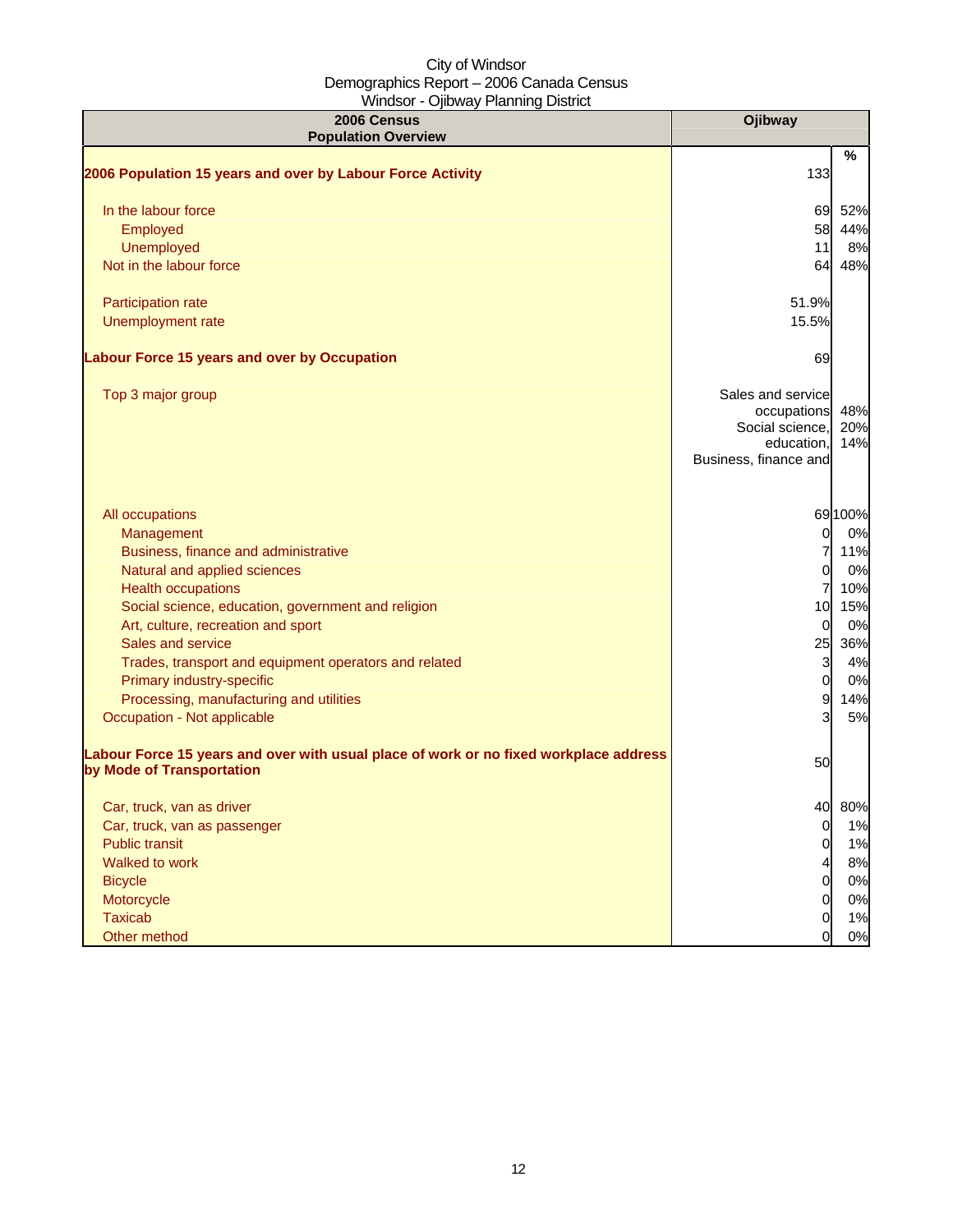## 2006 Census Household & Family Overview

| 2006 Census<br><b>Household &amp; Family Overview</b> | <b>Ojibway</b>       |
|-------------------------------------------------------|----------------------|
| <b>Households</b>                                     | %<br>75              |
|                                                       |                      |
| Persons in private households                         | 152                  |
| Persons per household                                 | 2.0                  |
| <b>Private households by Income</b>                   | 75                   |
| <b>Under \$10,000</b>                                 | 811%                 |
| \$10,000 - \$19,999                                   | 1925%                |
| \$20,000 - \$29,999                                   | $\overline{7}$<br>9% |
| \$30,000 - \$39,999                                   | 11 14%               |
| \$40,000 - \$49,999                                   | 11 15%               |
| \$50,000 - \$59,999                                   | 11 15%               |
| \$60,000 - \$69,999                                   | 2%<br>$\mathbf{1}$   |
| \$70,000 - \$79,999                                   | $\overline{4}$<br>5% |
| \$80,000 - \$89,999                                   | $\mathbf{1}$<br>1%   |
| \$90,000 - \$99,999                                   | $\mathbf{1}$<br>1%   |
| \$100,000 and over                                    | $\overline{a}$<br>2% |
| <b>Median Household Income</b>                        | \$33,647             |
| <b>Average household income</b>                       | \$37,497             |
| Per capita income                                     | \$18,449             |
| Private households by size of household               | 75                   |
| 1 person                                              | 3141%                |
| 2 persons                                             | 2837%                |
| 3 persons                                             | 811%                 |
| 4 - 5 persons                                         | 8 11%                |
| 6 or more persons                                     | $\overline{2}$<br>3% |
| <b>Occupied Dwellings</b>                             | 75                   |
| <b>Owned Dwellings</b>                                | 2431%                |
| <b>Rented Dwellings</b>                               | 5066%                |
| Single detached houses                                | 1722%                |
| Semi-detached/row/duplex                              | 7<br>9%              |
| <b>Apartments</b>                                     | 5169%                |
| Movable dwelling                                      | 0%<br>0              |
|                                                       |                      |
| Dominant building type                                | Apartments           |
| Dominant period of construction                       | 1971 - 1980          |
| Average value of dwelling                             | \$187,881            |
| Average gross monthly rent                            | \$559                |
| <b>Families</b>                                       | 45                   |
|                                                       |                      |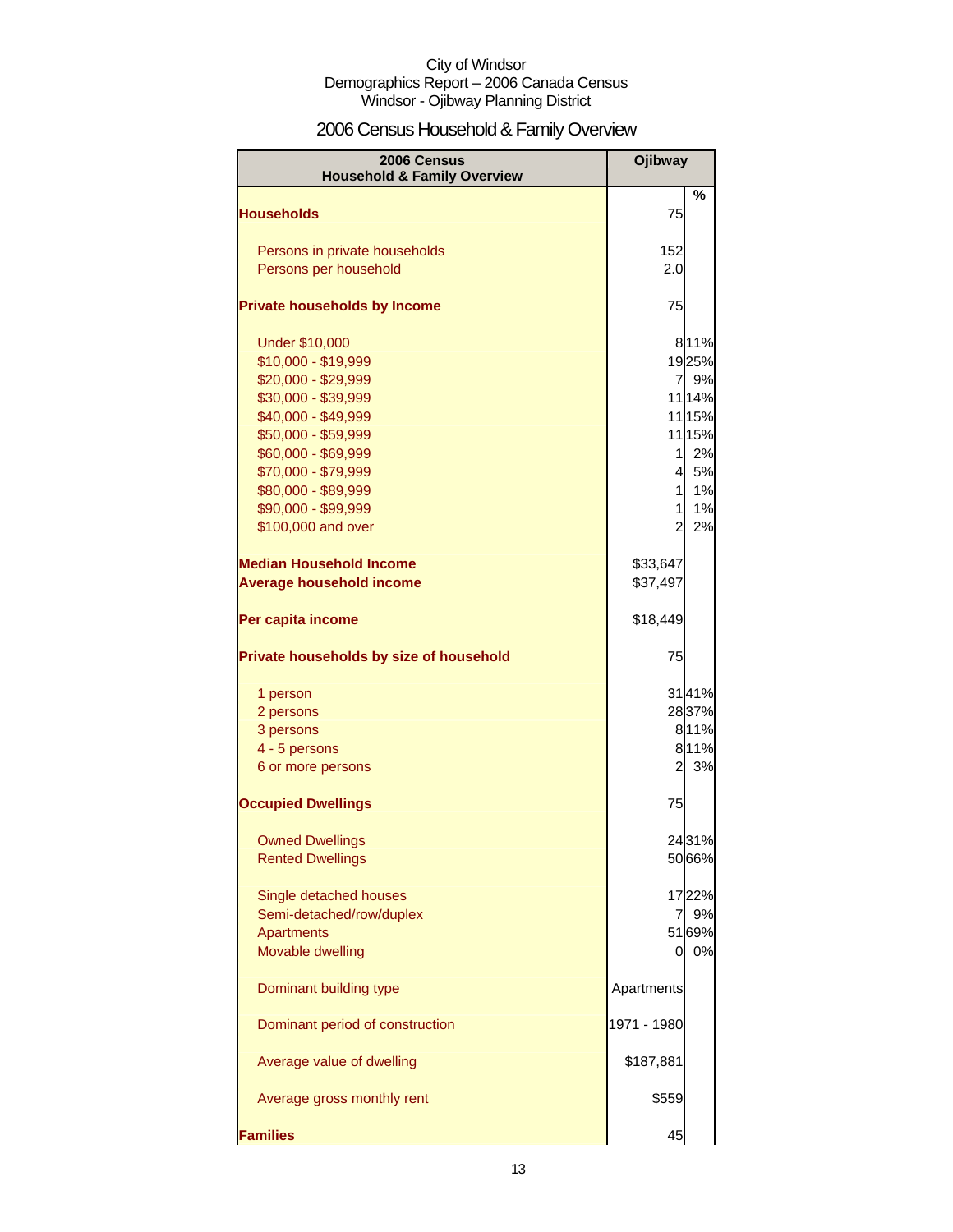| -,<br>2006 Census<br><b>Household &amp; Family Overview</b> | <b>Ojibway</b> |        |
|-------------------------------------------------------------|----------------|--------|
|                                                             |                | %      |
|                                                             |                |        |
| Persons per family                                          | 2.5            |        |
|                                                             |                |        |
| <b>Two-parent families</b>                                  |                | 3476%  |
| With no children at home                                    |                | 2044%  |
| With children at home                                       |                | 1227%  |
| Lone-parent families                                        |                | 1125%  |
| <b>Total Census Families by Income</b>                      | 46             |        |
| <b>Under \$10,000</b>                                       | 3              | 7%     |
| \$10,000 - \$19,999                                         |                | 1123%  |
| \$20,000 - \$29,999                                         | 41             | 8%     |
| \$30,000 - \$39,999                                         |                | 6 1 2% |
| \$40,000 - \$49,999                                         |                | 9 1 9% |
| \$50,000 - \$59,999                                         | $\overline{4}$ | 9%     |
| \$60,000 - \$69,999                                         | $\mathbf{1}$   | 2%     |
| \$70,000 - \$79,999                                         | $\overline{0}$ | 1%     |
| \$80,000 - \$89,999                                         | $\mathbf{1}$   | 1%     |
| \$90,000 - \$99,999                                         | $\mathbf{o}$   | 1%     |
| \$100,000 and over                                          | 1              | 2%     |
| <b>Median income</b>                                        | \$33,193       |        |
| <b>Average income</b>                                       | \$41,019       |        |
| Census families in private households by size of family     | 45             |        |
| 2 persons                                                   |                | 2659%  |
| 3 persons                                                   |                | 1330%  |
| 4 persons                                                   |                | 5 10%  |
| 5 or more persons                                           | 0              | 1%     |
| Total children at home by age                               | 36             |        |
| Under 6 years of age                                        |                | 923%   |
| $6 - 14$ years                                              |                | 1130%  |
| 15 - 17 years                                               |                | 720%   |
| 18 - 24 years                                               |                | 4 1 2% |
| 25 years and over                                           |                | 5 14%  |
| Children/family                                             | 0.8            |        |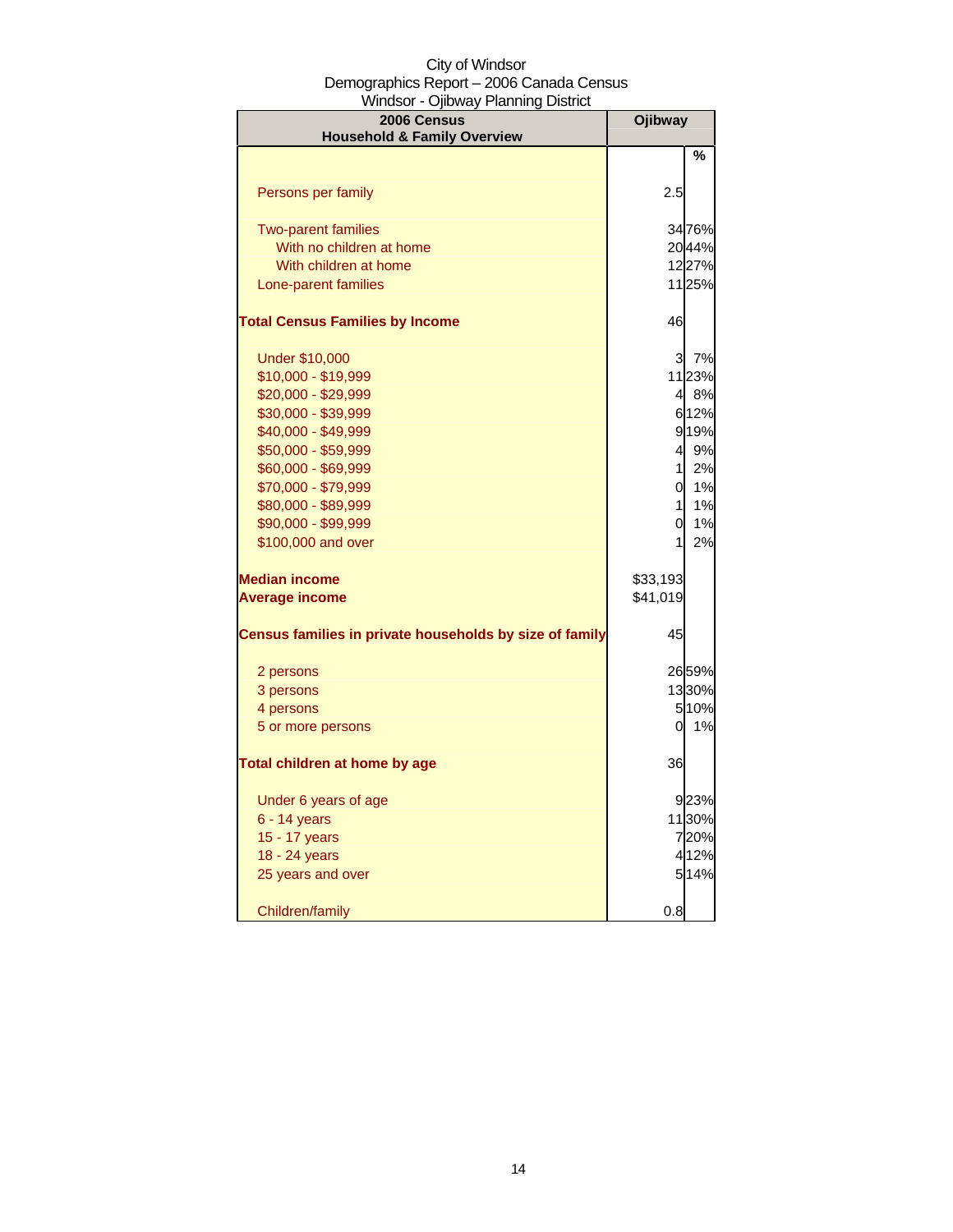## 2006 Census Population and Dwelling Counts

| 2006 Census<br><b>Population and Dwelling</b><br><b>Counts</b>                                                                                                                           | <b>Ojibway</b> |
|------------------------------------------------------------------------------------------------------------------------------------------------------------------------------------------|----------------|
| 2006 Population                                                                                                                                                                          | 173            |
| 2001 Population*                                                                                                                                                                         |                |
| 2001-2006 Population Change*<br>Persons<br>Percent                                                                                                                                       |                |
| 2006 Private Dwellings<br>Occupied by Usual Residents*                                                                                                                                   | 94             |
| Land Area, sq km                                                                                                                                                                         | 6.6            |
| Persons per sq km<br>Dwellings per sq km                                                                                                                                                 | 26.1<br>14.2   |
| <b>Land Area, sq mile</b>                                                                                                                                                                | 2.6            |
| Persons per sq mile<br><b>Dwellings per sq mile</b>                                                                                                                                      | 67.5<br>36.7   |
| 2006 Population and dwelling counts in this category represent actual (unsuppressed) data. In all other categories,<br>data are subject to rounding or suppression by Statistics Canada. |                |
| * Data is not available for dissemination areas, blocks and user-defined areas (circles, polygons and drive-times)                                                                       |                |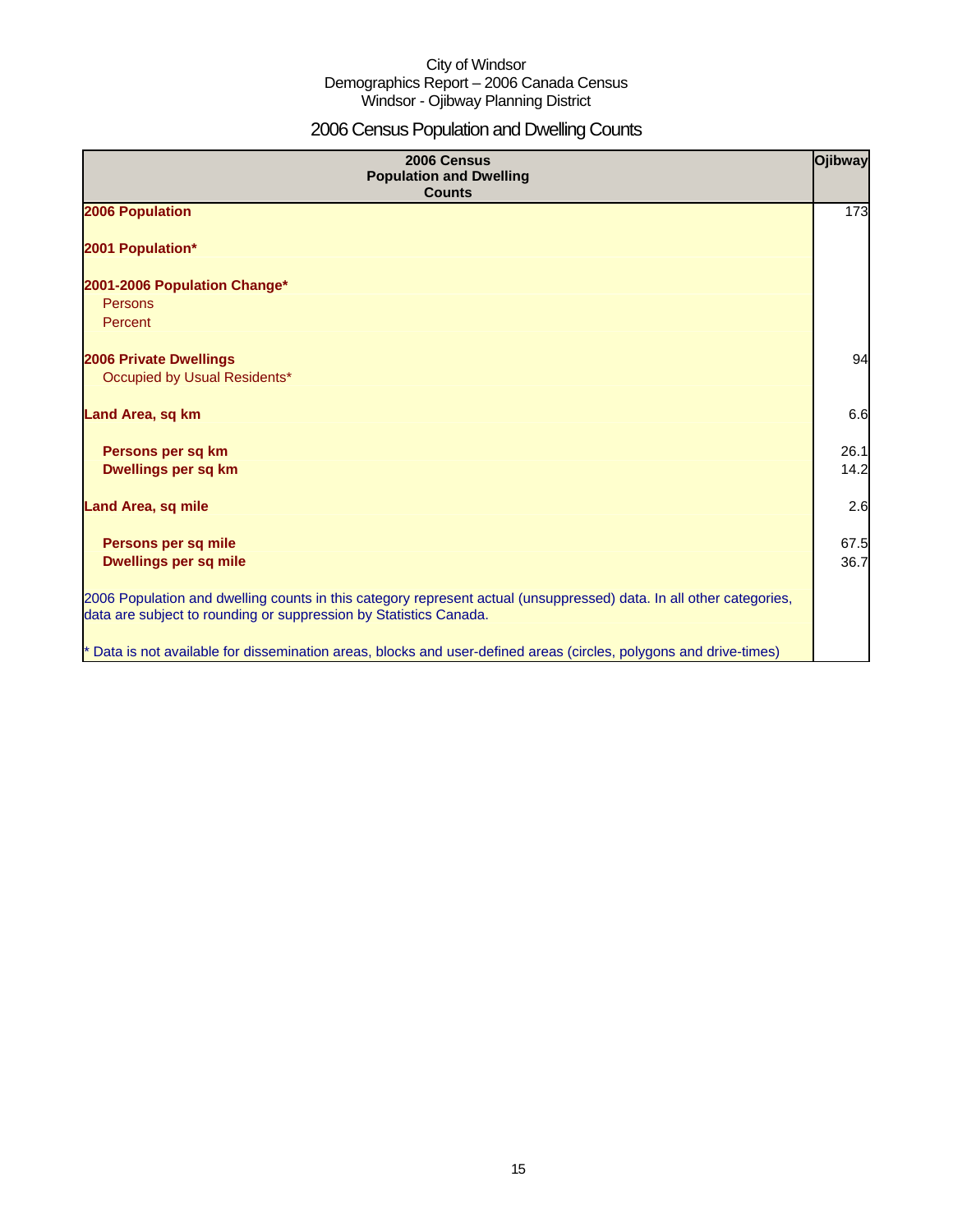| 2006 Census<br><b>Population by Age and Sex Comparison</b> |                                   |       | Ojibway                                                  |       |                         |       |
|------------------------------------------------------------|-----------------------------------|-------|----------------------------------------------------------|-------|-------------------------|-------|
|                                                            | <b>Total</b><br><b>Population</b> |       | <b>Males</b>                                             |       | <b>Females</b>          |       |
| <b>Population by Age</b>                                   | 174                               |       | 83                                                       |       | 92                      |       |
| 0 to 4 years                                               | 8                                 | 4%    | 5                                                        | 7%    | $\overline{\mathbf{c}}$ | 2%    |
| 5 to 9 years                                               | 6                                 | 3%    | $\overline{4}$                                           | 5%    | $\overline{a}$          | 2%    |
| 10 to 14 years                                             | 6                                 | 4%    | 4                                                        | 5%    | $\overline{a}$          | 3%    |
| 15 to 19 years                                             | 8                                 | 4%    | 4                                                        | 5%    | $\overline{4}$          | 4%    |
| 20 to 24 years                                             |                                   | 2012% |                                                          | 1113% |                         | 9 10% |
| 25 to 29 years                                             |                                   | 2313% |                                                          | 911%  |                         | 1415% |
| 30 to 34 years                                             | 15                                | 8%    | 7                                                        | 9%    | 7                       | 8%    |
| 35 to 39 years                                             | 10                                | 6%    | 6                                                        | 7%    | $\overline{\mathbf{r}}$ | 4%    |
| 40 to 44 years                                             |                                   | 1710% | 9                                                        | 11%   | 8                       | 8%    |
| 45 to 49 years                                             | 7                                 | 4%    | $\mathbf{3}$                                             | 3%    | $\overline{4}$          | 5%    |
| 50 to 54 years                                             | 7                                 | 4%    | $\overline{4}$                                           | 5%    | 3                       | 3%    |
| 55 to 59 years                                             | 6                                 | 4%    | $\overline{\mathbf{c}}$                                  | 3%    | 4                       | 4%    |
| 60 to 64 years                                             | 8                                 | 5%    | $\overline{4}$                                           | 5%    | $\overline{\mathbf{r}}$ | 4%    |
| 65 to 69 years                                             | 4                                 | 2%    | $\overline{a}$                                           | 2%    | $\overline{a}$          | 2%    |
| 70 to 74 years                                             | 6                                 | 3%    | $\overline{a}$                                           | 2%    | $\overline{4}$          | 4%    |
| 75 to 79 years                                             | 7                                 | 4%    | $\overline{4}$                                           | 4%    | $\overline{3}$          | 4%    |
| 80 to 84 years                                             | 7                                 | 4%    | $\overline{3}$                                           | 4%    | $\mathbf{3}$            | 4%    |
| 85 years and over                                          | 10                                | 6%    | $\overline{a}$                                           | 2%    | 9                       | 9%    |
| 65 years and over                                          |                                   | 3420% |                                                          | 1315% |                         | 2223% |
| <b>Average age</b>                                         | 41.2                              |       | 39.2                                                     |       | 43.0                    |       |
| <b>Median age</b>                                          | 35.8                              |       | 33.7                                                     |       | 39.4                    |       |
| <b>Dominant age group</b>                                  |                                   |       | 25 to 29 years 13% 20 to 24 years 13% 25 to 29 years 16% |       |                         |       |

## 2006 Census Population by Age and Sex Comparison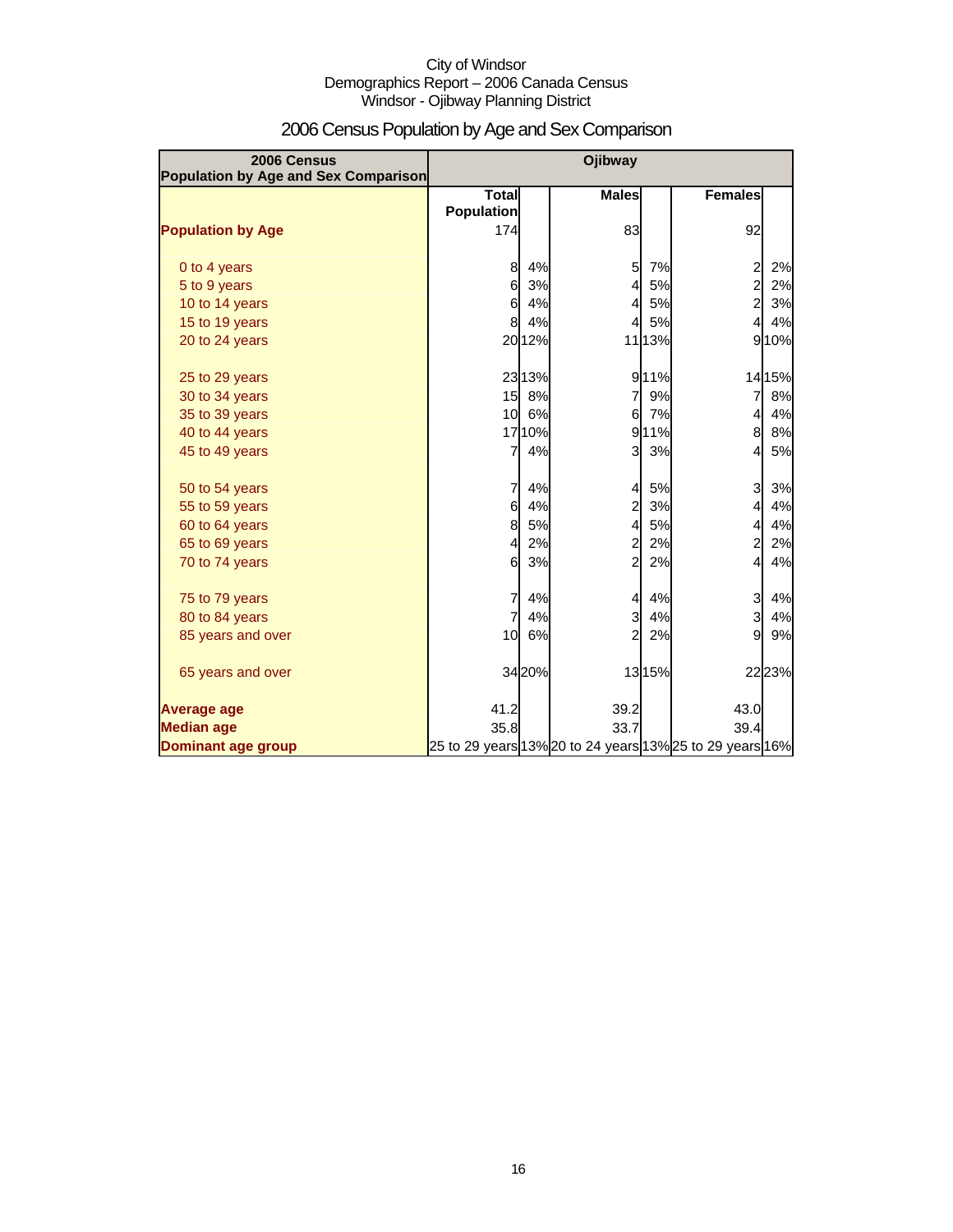## 2006 Census Population by Age and Sex

| 2006 Census<br><b>Population by Age and Sex</b> | Ojibway        |        |
|-------------------------------------------------|----------------|--------|
| <b>2006 Population by Sex</b>                   | 174            | %      |
|                                                 |                |        |
| <b>Males</b>                                    |                | 8347%  |
| <b>Females</b>                                  |                | 9253%  |
| <b>2006 Population by Age</b>                   | 174            |        |
| 0 to 4 years                                    | 81             | 4%     |
| 5 to 9 years                                    | 61             | 3%     |
| 10 to 14 years                                  | 61             | 4%     |
| 15 to 19 years                                  | 81             | 4%     |
| 20 to 24 years                                  |                | 2012%  |
| 25 to 29 years                                  |                | 2313%  |
| 30 to 34 years                                  |                | 15 8%  |
| 35 to 39 years                                  |                | 10 6%  |
| 40 to 44 years                                  |                | 1710%  |
| 45 to 49 years                                  | 7              | 4%     |
| 50 to 54 years                                  | 7              | 4%     |
| 55 to 59 years                                  | 61             | 4%     |
| 60 to 64 years                                  | 8              | 5%     |
| 65 to 69 years                                  | 4              | 2%     |
| 70 to 74 years                                  | 61             | 3%     |
| 75 to 79 years                                  | 7              | 4%     |
| 80 to 84 years                                  | 71             | 4%     |
| 85 years and over                               | 10             | 6%     |
| 65 years and over                               |                | 3420%  |
| <b>Average age</b>                              | 41.2           |        |
| <b>Median age</b>                               | 35.8           |        |
| <b>Dominant age group</b>                       | 25 to 29 years |        |
| <b>Males by Age</b>                             | 83             |        |
| 0 to 4 years                                    | 5              | 7%     |
| 5 to 9 years                                    | $\overline{4}$ | 5%     |
| 10 to 14 years                                  | 4              | 5%     |
| 15 to 19 years                                  | 4              | 5%     |
| 20 to 24 years                                  |                | 11 13% |
| 25 to 29 years                                  |                | 911%   |
| 30 to 34 years                                  | 7              | 9%     |
| 35 to 39 years                                  | 6              | 7%     |
| 40 to 44 years                                  |                | 911%   |
| 45 to 49 years                                  | 3              | 3%     |
| 50 to 54 years                                  | 4              | 5%     |
| 55 to 59 years                                  | $\overline{c}$ | 3%     |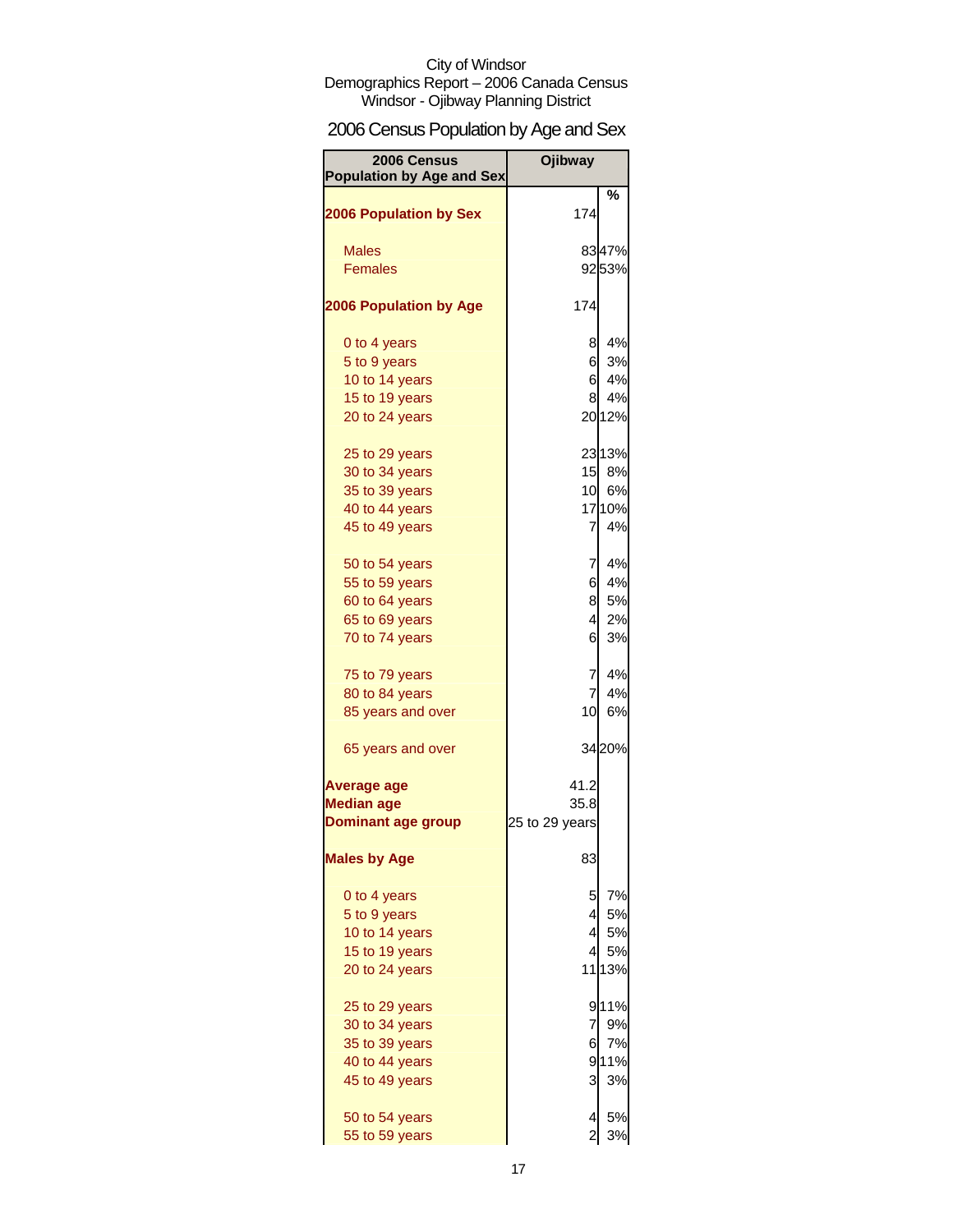| Windsor - Ojibway Planning District |                               |
|-------------------------------------|-------------------------------|
| 2006 Census                         | <b>Ojibway</b>                |
| <b>Population by Age and Sex</b>    |                               |
|                                     | %                             |
| 60 to 64 years                      | 5%<br>$\overline{4}$          |
| 65 to 69 years                      | $\overline{a}$<br>2%          |
| 70 to 74 years                      | $\overline{2}$<br>2%          |
| 75 to 79 years                      | 4%<br>$\overline{4}$          |
| 80 to 84 years                      | 3<br>4%                       |
| 85 years and over                   | $\overline{a}$<br>2%          |
| 65 years and over                   | 1315%                         |
| <b>Average age of males</b>         | 39.2                          |
| <b>Median age of males</b>          | 33.7                          |
| <b>Dominant age group</b>           | 20 to 24 years                |
| <b>Females by Age</b>               | 92                            |
| 0 to 4 years                        | 2%<br>$\overline{\mathbf{c}}$ |
| 5 to 9 years                        | 2<br>2%                       |
| 10 to 14 years                      | 2<br>3%                       |
| 15 to 19 years                      | 4<br>4%                       |
| 20 to 24 years                      | 910%                          |
| 25 to 29 years                      | 14 15%                        |
| 30 to 34 years                      | 8%<br>7                       |
| 35 to 39 years                      | 4<br>4%                       |
| 40 to 44 years                      | 8<br>8%                       |
| 45 to 49 years                      | $\overline{4}$<br>5%          |
| 50 to 54 years                      | 3 <br>3%                      |
| 55 to 59 years                      | 4<br>4%                       |
| 60 to 64 years                      | 4<br>4%                       |
| 65 to 69 years                      | $\overline{c}$<br>2%          |
| 70 to 74 years                      | 4<br>4%                       |
| 75 to 79 years                      | 4%                            |
| 80 to 84 years                      | 3<br>3<br>4%                  |
| 85 years and over                   | 9<br>9%                       |
| 65 years and over                   | 2223%                         |
| <b>Average age of females</b>       | 43.0                          |
| <b>Median age of females</b>        | 39.4                          |
| <b>Dominant age group</b>           | 25 to 29 years                |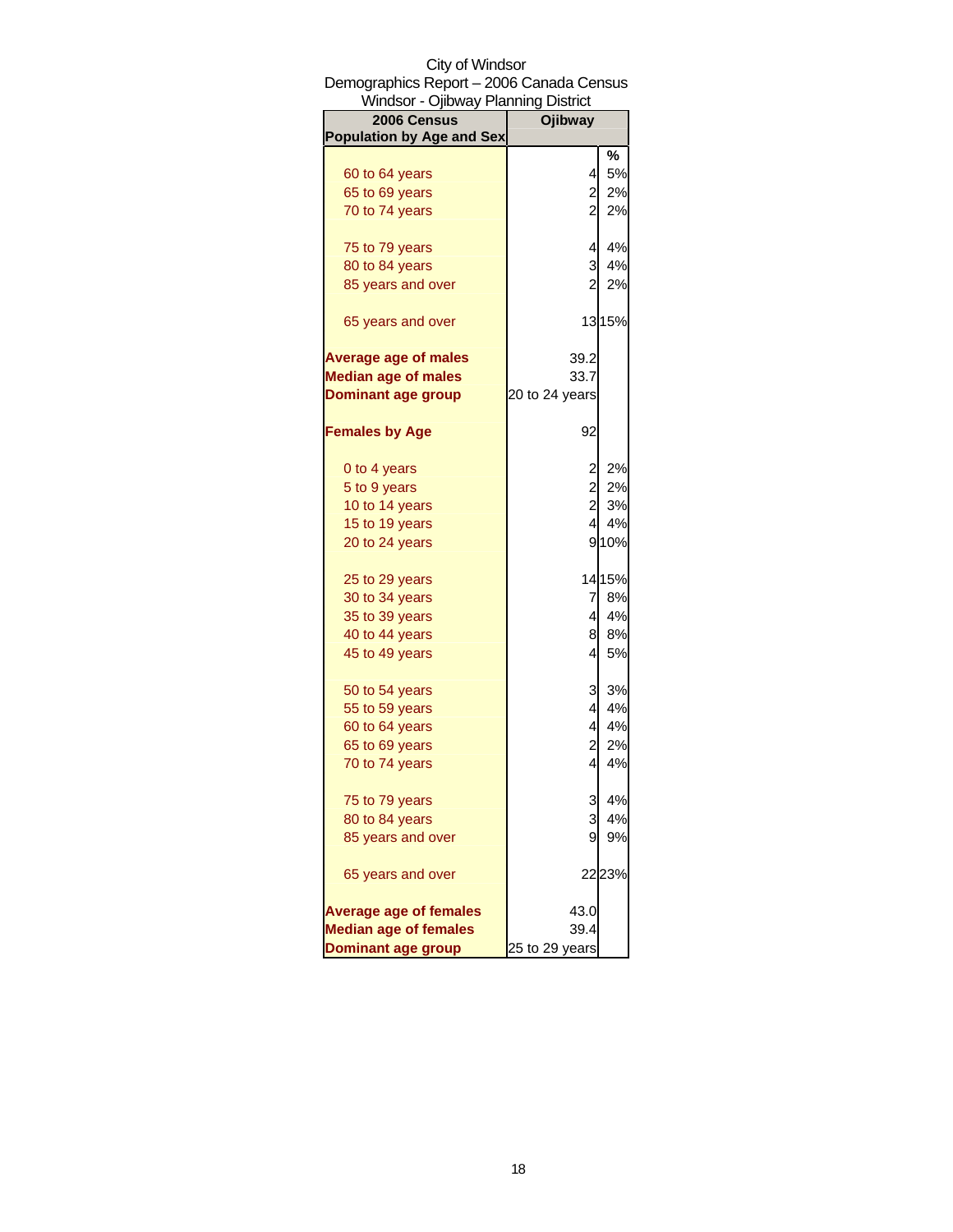## 2006 Census Marital Status

| 2006 Census<br><b>Marital Status</b>               | <b>Ojibway</b>        |        |
|----------------------------------------------------|-----------------------|--------|
| Persons 15 years of age and over by marital status | 151                   | %      |
| Single (never married)                             |                       | 7550%  |
| Married (not separated)                            |                       | 4329%  |
| Widowed                                            |                       | 1812%  |
| <b>Divorced</b>                                    | 10                    | 6%     |
| Separated (legally married)                        |                       | 3%     |
| Dominant marital status                            | Single <sup>50%</sup> |        |
| Persons 15 years and over by common-law status     | 151                   |        |
| Not in a common-law relationship                   |                       | 13489% |
| In a common-law relationship                       |                       |        |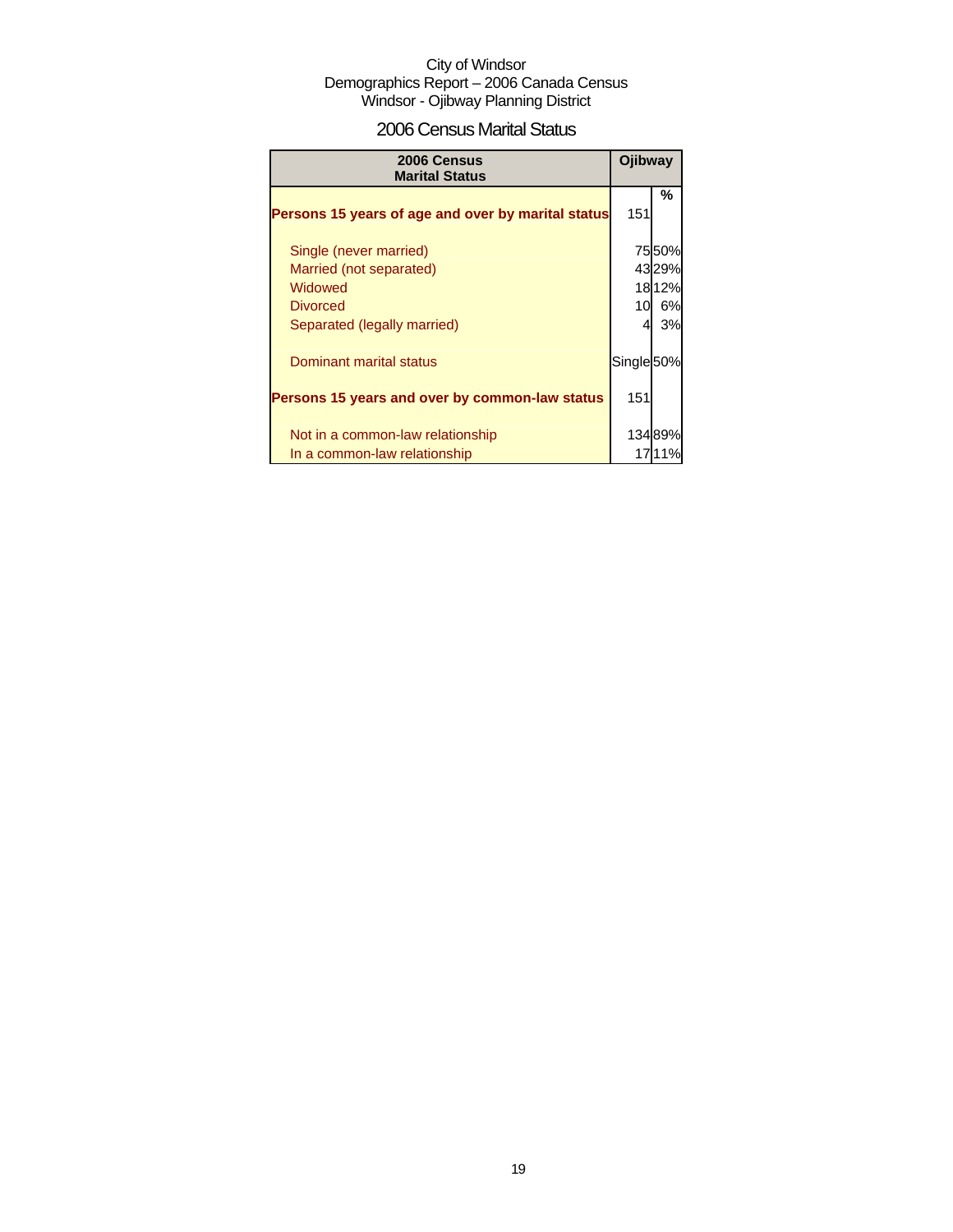## 2006 Census Family Structure and Children

| 2006 Census<br><b>Family Structure and Children</b>       |                | <b>Ojibway</b> |  |
|-----------------------------------------------------------|----------------|----------------|--|
|                                                           |                | %              |  |
| Census families in private households by family structure | 45             |                |  |
| <b>Married couples</b>                                    |                | 25 56%         |  |
| With no children at home                                  |                | 12 26%         |  |
| With children at home                                     |                | 12 26%         |  |
| 1 child                                                   |                | 5 10%          |  |
| 2 children                                                |                | 5 10%          |  |
| 3 or more children                                        | $\mathbf{1}$   | 2%             |  |
| Common-law couples                                        |                | 9 20%          |  |
| With no children at home                                  |                | 8 17%          |  |
| With children at home                                     | $\overline{0}$ | 1%             |  |
| 1 child                                                   | $\mathbf{1}$   | 2%             |  |
| 2 children                                                | $\mathsf{d}$   | 0%             |  |
| 3 or more children                                        | <sub>0</sub>   | 0%             |  |
| Lone-parent families                                      |                | 11 25%         |  |
| Male parent                                               |                | 5 10%          |  |
| 1 child                                                   | 0              | 0%             |  |
| 2 children                                                | 3              | 7%             |  |
| 3 or more children                                        | $\overline{0}$ | 0%             |  |
| Lone Female parent                                        |                | 8 18%          |  |
| 1 child                                                   |                | 5 11%          |  |
| 2 children                                                | 3              | 7%             |  |
| 3 or more children                                        | 0              | 0%             |  |
| Total children at home by age                             | 36             |                |  |
| Under 6 years of age                                      |                | 9 23%          |  |
| $6 - 14$ years                                            |                | 11 30%         |  |
| 15 - 17 years                                             |                | 7 20%          |  |
| 18 - 24 years                                             |                | 4 12%          |  |
| 25 years and over                                         |                | 5 14%          |  |
| Children/family                                           | 0.8            |                |  |
| Census families in private households by size of family   | 45             |                |  |
| 2 persons                                                 |                | 26 59%         |  |
| 3 persons                                                 |                | 13 30%         |  |
| 4 persons                                                 | 5              | 10%            |  |
| 5 or more persons                                         |                | 1%             |  |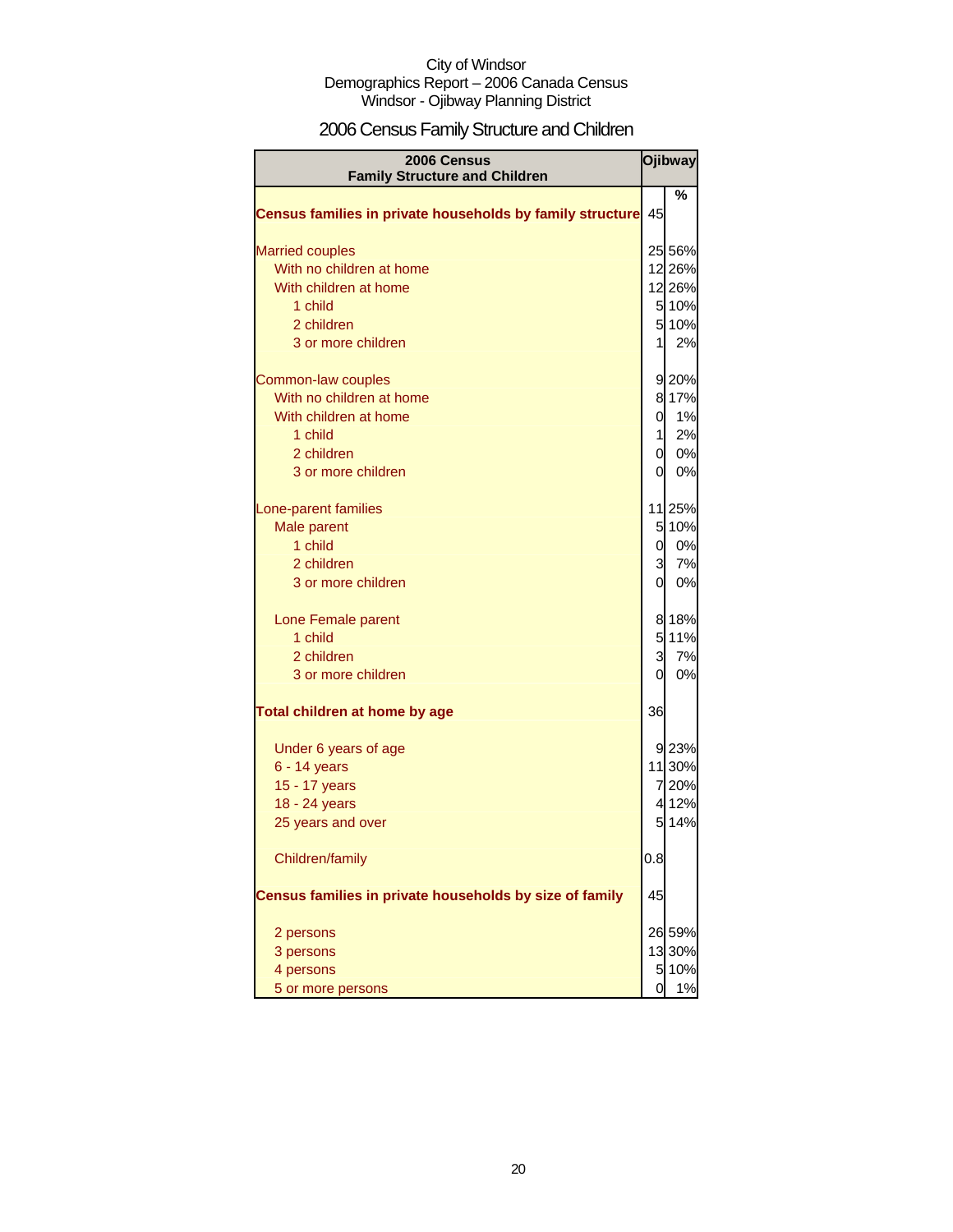## 2006 Census Families by Living Arrangements

| 2006 Census<br><b>Families by Living Arrangements</b>                  |                 | <b>Ojibway</b> |
|------------------------------------------------------------------------|-----------------|----------------|
| Persons in private households by living arrangements 152               |                 | %              |
| Non-family persons                                                     |                 | 3925%          |
| Living with relatives                                                  |                 | 0%             |
| Living with non-relatives only                                         | 12 <sup>l</sup> | 8%             |
| Living alone                                                           |                 | 26 17%         |
| <b>Family persons</b>                                                  |                 | 112 73%        |
| Persons per family<br>Persons 65 years and over by living arrangements | 2.5<br>15       |                |
| Non-family persons                                                     |                 | 427%           |
| Living with relatives                                                  |                 | 0%             |
| Living with non-relatives only                                         | O               | 0%             |
| Living alone                                                           |                 | 426%           |
| <b>Family persons</b>                                                  |                 | 1172%          |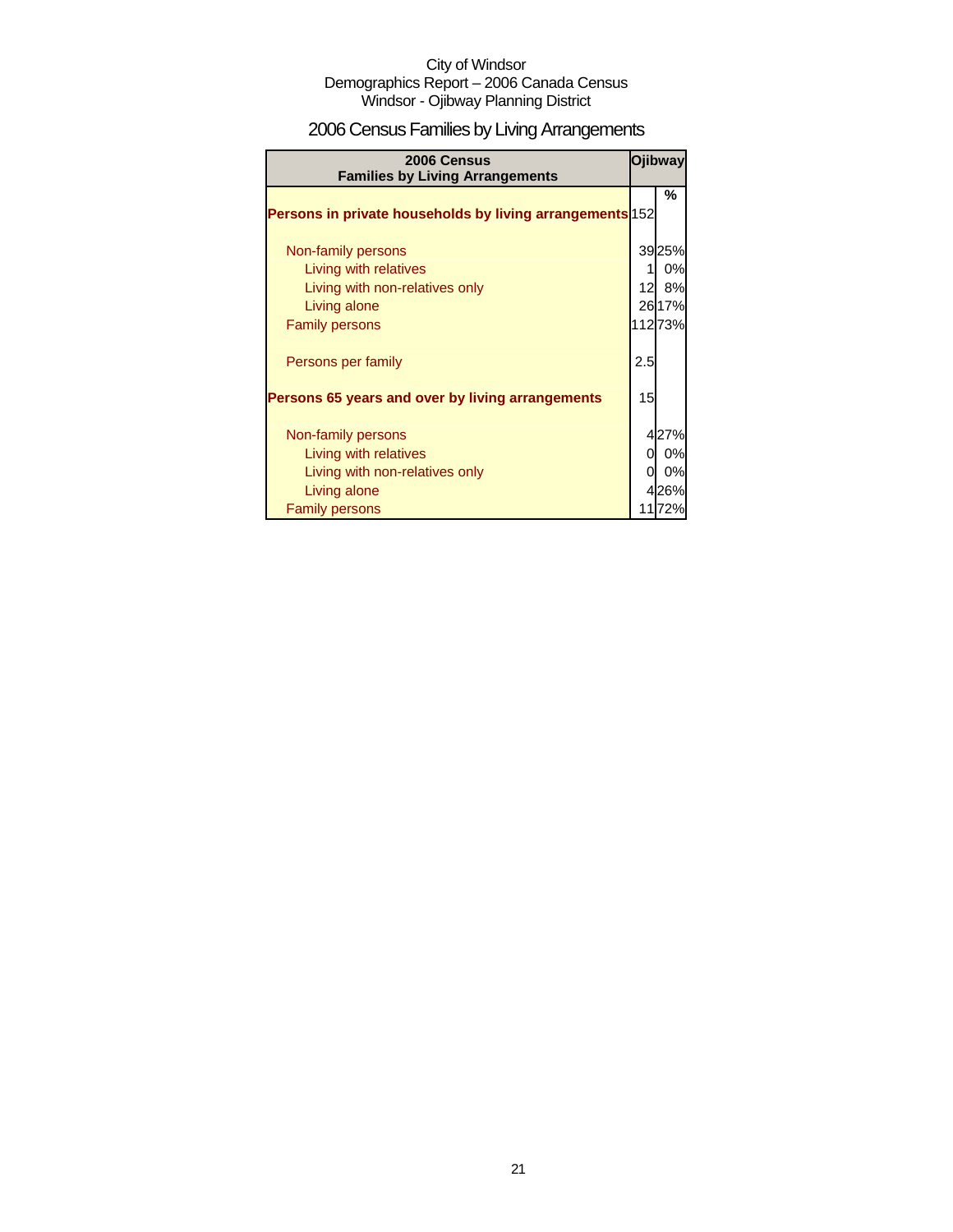## 2006 Census Dwellings

| 2006 Census<br><b>Dwellings</b>                      | <b>Ojibway</b>  |       |
|------------------------------------------------------|-----------------|-------|
|                                                      |                 | %     |
| Occupied private dwellings by structure type         | 75              |       |
| Single-detached house                                |                 | 1722% |
| Semi-detached house                                  | 3               | 4%    |
| Row house                                            | $\overline{a}$  | 2%    |
| Apartment, duplex                                    | $2 \mid$        | 3%    |
| Apartment less than 5 storeys                        |                 | 5169% |
| Apartment 5 or more storeys                          | 0               | 0%    |
| Other single-attached house                          | 0l              | 0%    |
| Movable dwelling                                     | 0               | 0%    |
| Dominant dwelling type                               | Apartment <569% |       |
| Occupied private dwellings by tenure                 | 75              |       |
| Owned                                                |                 | 2431% |
| Rented                                               |                 | 5066% |
| <b>Band housing</b>                                  | 0               | 0%    |
| Occupied private dwellings by maintenance required   | 75              |       |
| Regular maintenance only                             |                 | 5168% |
| Minor repairs                                        |                 | 2432% |
| <b>Major repairs</b>                                 | $\mathbf{1}$    | 1%    |
| Occupied private dwellings by period of construction | 75              |       |
| Before 1946                                          |                 | 8 10% |
| 1946 - 1960                                          |                 | 1317% |
| 1961 - 1970                                          |                 | 8 11% |
| 1971 - 1980                                          |                 | 2331% |
| 1981 - 1985                                          |                 | 0 0%  |
| 1986 - 1990                                          | $6 \mid$        | 8%    |
| 1991 - 1995                                          | 3               | 4%    |
| 1996 - 2000                                          |                 | 1216% |
| 2001 - 2006                                          | $\mathbf{1}$    | 1%    |
| Dominant period of construction                      | 1971 - 1980 31% |       |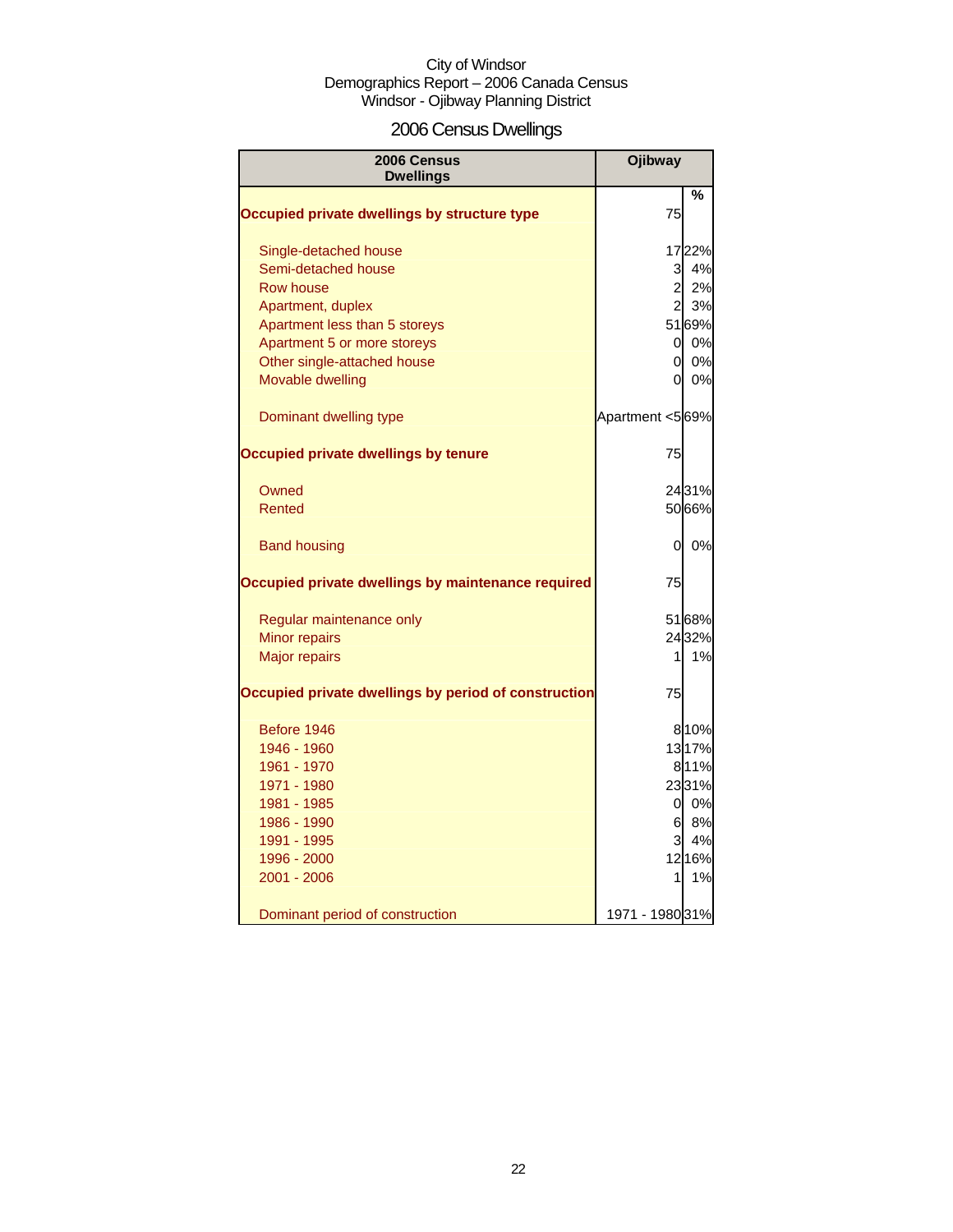## 2006 Census Households

| 2006 Census<br><b>Households</b>                                          |           | <b>Ojibway</b> |
|---------------------------------------------------------------------------|-----------|----------------|
| Private households by size of household                                   | 75        | ℅              |
| 1 person                                                                  | 31        | 41%            |
| 2 persons                                                                 | 28        | 37%            |
| 3 persons                                                                 | 8         | 11%            |
| 4 - 5 persons                                                             | 8         | 11%            |
| 6 or more persons                                                         | 2         | 3%             |
| Dominant household size                                                   | 1 person  | 40%            |
| <b>Persons in households</b>                                              | 151       |                |
| Persons per household                                                     | 2.0       |                |
| Private households by household type                                      | 75        |                |
| One-family households                                                     | 44        | 59%            |
| Multiple-family households                                                |           | 1%             |
| Non-family households                                                     | 32        | 43%            |
| <b>Rented Dwellings</b>                                                   | 50        |                |
| Tenant households in non-farm, non-reserve private dwellings              |           | 50 100%        |
| Average gross monthly rent                                                | \$559     |                |
| Households spending 30% or more of household income on gross rent         | 23        | 46%            |
| Households spending 30 to 99% of household income on gross rent           | 18        | 37%            |
| One-family tenant households without additional persons                   | 25        | 50%            |
| Average gross rent                                                        | \$555     |                |
| Households spending 30% or more of household income on gross rent         | 13        | 26%            |
| <b>Owned Dwellings</b>                                                    | 24        |                |
| Owner-occupied private non-farm, non-reserve dwellings                    |           | 25 107%        |
| Average value of dwelling                                                 | \$187,881 |                |
| Average owner's major payments                                            | \$711     |                |
| Households spending 30% or more of household income on major payments     |           | 31%            |
| Households spending 30% to 99% more of household income on major payments | 6         | 25%            |
| One-family owner-occupied households without additional persons           | 18        | 74%            |
| Average major payments                                                    | \$761     |                |
| Spending 30%+ of hh income on shelter                                     |           | 19%            |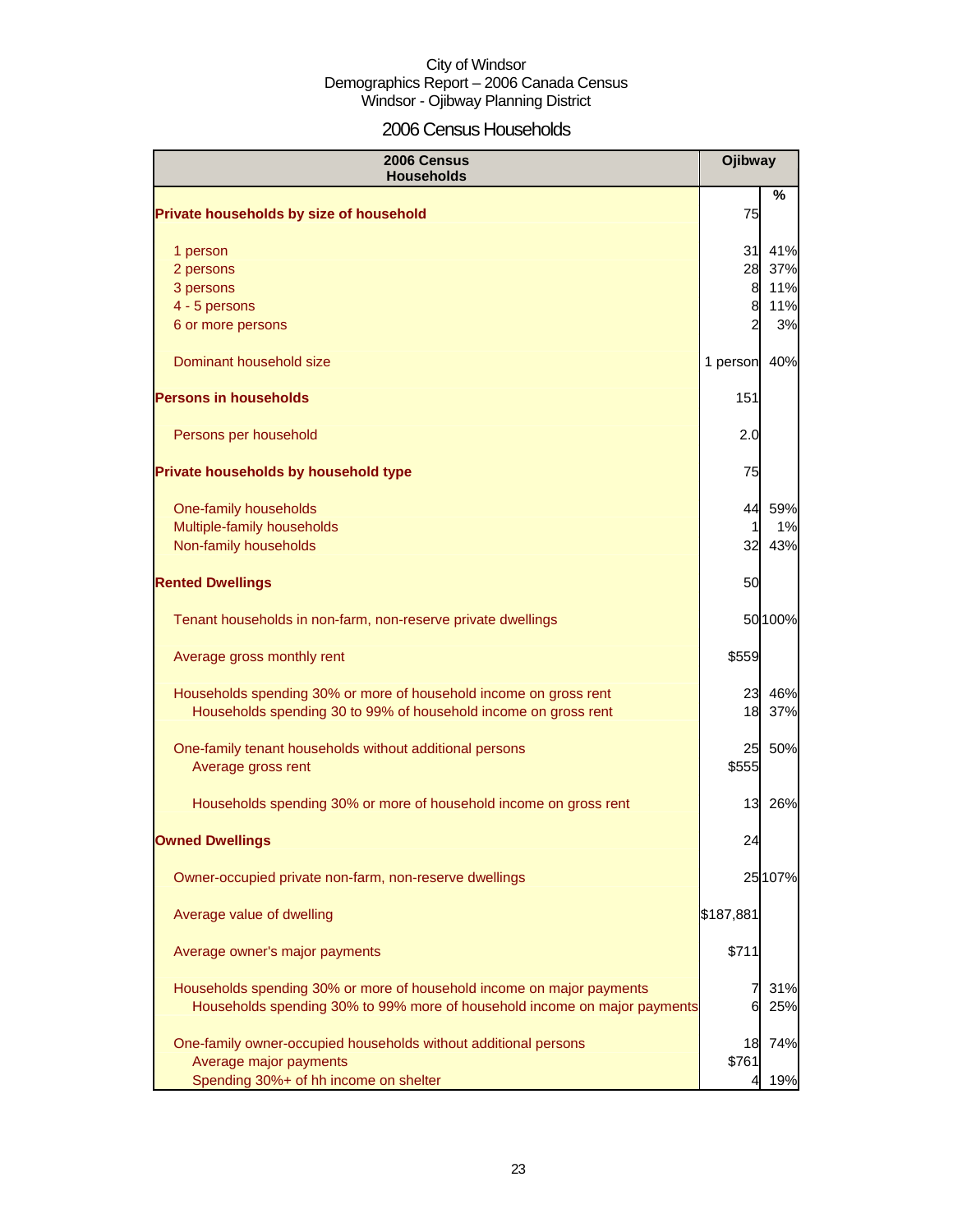## 2006 Census Mother Tongue

| 2006 Census<br><b>Mother Tongue</b>      | <b>Ojibway</b>                                                                                             |      |
|------------------------------------------|------------------------------------------------------------------------------------------------------------|------|
|                                          |                                                                                                            | %    |
| <b>Total Population by Mother Tongue</b> | 152                                                                                                        |      |
| Dominant language                        | English                                                                                                    | 81%  |
| Dominant official language               | English 100%                                                                                               |      |
| Top 5 non-official languages             | Panjabi (Punjabi) 26.0%<br>Russian <sub>23.4%</sub><br>Korean <sub>17.6%</sub><br>Bengali 11.7%<br>Spanish | 5.1% |
| <b>Single responses</b>                  | 148                                                                                                        | 97%  |
| <b>Official languages</b>                | 115                                                                                                        | 76%  |
| <b>English</b>                           | 115                                                                                                        | 76%  |
| French                                   | 0                                                                                                          | 0%   |
| Non-official languages                   | 32                                                                                                         | 21%  |
| <b>Italian</b>                           | 1                                                                                                          | 0%   |
| Portuguese                               | 0                                                                                                          | 0%   |
| Romanian                                 | 0                                                                                                          | 0%   |
| Spanish                                  | 1                                                                                                          | 1%   |
| <b>Danish</b>                            | 0                                                                                                          | 0%   |
| <b>Dutch</b>                             | 0                                                                                                          | 0%   |
| Flemish                                  | 0                                                                                                          | 0%   |
| <b>Frisian</b>                           | 0                                                                                                          | 0%   |
| German                                   | 0                                                                                                          | 0%   |
| Norwegian                                | 0                                                                                                          | 0%   |
| <b>Swedish</b>                           | 0                                                                                                          | 0%   |
| <b>Yiddish</b>                           | 0                                                                                                          | 0%   |
| <b>Bosnian</b>                           | 0                                                                                                          | 0%   |
| <b>Bulgarian</b>                         | 0                                                                                                          | 0%   |
| Croatian                                 | 0                                                                                                          | 0%   |
| <b>Czech</b>                             | 0                                                                                                          | 0%   |
| Macedonian                               | $\overline{0}$                                                                                             | 0%   |
| Polish                                   | $\overline{0}$                                                                                             | 0%   |
| <b>Russian</b>                           | 6                                                                                                          | 4%   |
| <b>Serbian</b>                           | 0                                                                                                          | 0%   |
| Serbo-Croatian                           | $\overline{0}$                                                                                             | 0%   |
| <b>Slovak</b>                            | $\mathbf 0$                                                                                                | 0%   |
| Slovenian                                | 0                                                                                                          | 0%   |
| <b>Ukrainian</b>                         | 0                                                                                                          | 0%   |
| Latvian                                  | $\mathbf 0$                                                                                                | 0%   |
| Lithuanian                               | $\mathbf 0$                                                                                                | 0%   |
| Estonian                                 | $\mathbf 0$                                                                                                | 0%   |
| Finnish                                  | $\mathbf 0$                                                                                                | 0%   |
| Hungarian                                | $\mathbf{1}$                                                                                               | 0%   |
| <b>Greek</b>                             | $\overline{0}$                                                                                             | 0%   |
|                                          |                                                                                                            |      |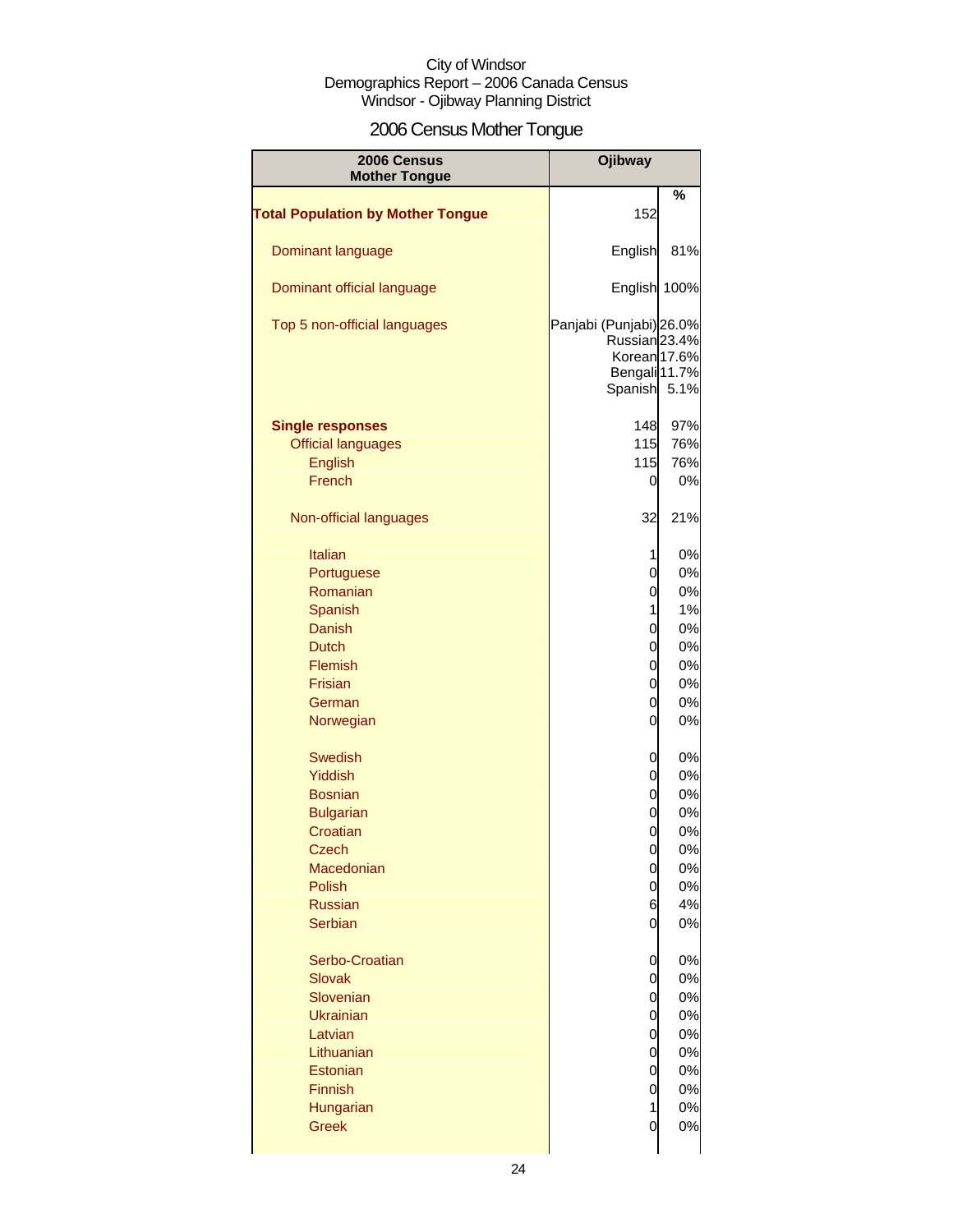| 2006 Census                     | <b>Ojibway</b> |            |
|---------------------------------|----------------|------------|
| <b>Mother Tongue</b>            |                |            |
| Armenian                        | 0              | $\%$<br>0% |
| <b>Turkish</b>                  | 0              | 0%         |
| Amharic                         | 0              | 0%         |
| Arabic                          | 0              | 0%         |
| <b>Hebrew</b>                   | 0              | 0%         |
| <b>Maltese</b>                  | 0              | 0%         |
| Somali                          | 0              | 0%         |
| Tigrigna                        | 0              | 0%         |
| <b>Bengali</b>                  | 3              | 2%         |
| Gujarati                        | 1              | 1%         |
|                                 |                |            |
| Hindi                           | 0              | 0%         |
| <b>Kurdish</b>                  | 0              | 0%         |
| Panjabi (Punjabi)               | 7              | 4%         |
| Pashto                          | 0              | 0%         |
| Persian (Farsi)                 | 1              | 0%         |
| Sindhi                          | 0              | 0%         |
| Sinhala (Sinhalese)             | 0              | 0%         |
| Urdu                            | 0              | 0%         |
| Malayalam                       | 0              | 0%         |
| Tamil                           | 0              | 0%         |
| <b>Telugu</b>                   | 0              | 0%         |
| Japanese                        | 0              | 0%         |
| Korean                          | 5              | 3%         |
| Chinese                         | 0              | 0%         |
| Cantonese                       | 0              | 0%         |
| <b>Mandarin</b>                 | 0              | 0%         |
| <b>Taiwanese</b>                | 0              | 0%         |
| Chinese, n.o.s.                 | 0              | 0%         |
| Lao                             | 0              | 0%         |
| Khmer (Cambodian)               | 0              | 0%         |
| <b>Vietnamese</b>               | 0              | 0%         |
| Bisayan languages               | 0              | 0%         |
| <b>Ilocano</b>                  | 0              | 0%         |
| <b>Malay</b>                    | 0              | 0%         |
| Tagalog (Pilipino, Filipino)    | 0              | 0%         |
| Akan (Twi)                      | 0              | $0\%$      |
| Swahili                         | 0              | $0\%$      |
| <b>Creoles</b>                  | 0              | 0%         |
| <b>Aboriginal Languages</b>     | 0              | 0%         |
| Algonquin                       | 0              | $0\%$      |
| Atikamekw                       | 0              | 0%         |
| <b>Blackfoot</b>                | 0              | 0%         |
| Carrier                         | 0              | 0%         |
| Chilcotin                       | 0              | 0%         |
| Chipewyan                       | 0              | 0%         |
| <b>Cree</b>                     | 0              | 0%         |
| Siouan languages (Dakota/Sioux) | 0              | 0%         |
| Dene                            | 0              | 0%         |
| <b>Dogrib</b>                   | 0              | $0\%$      |
| Gitksan                         | 0              | 0%         |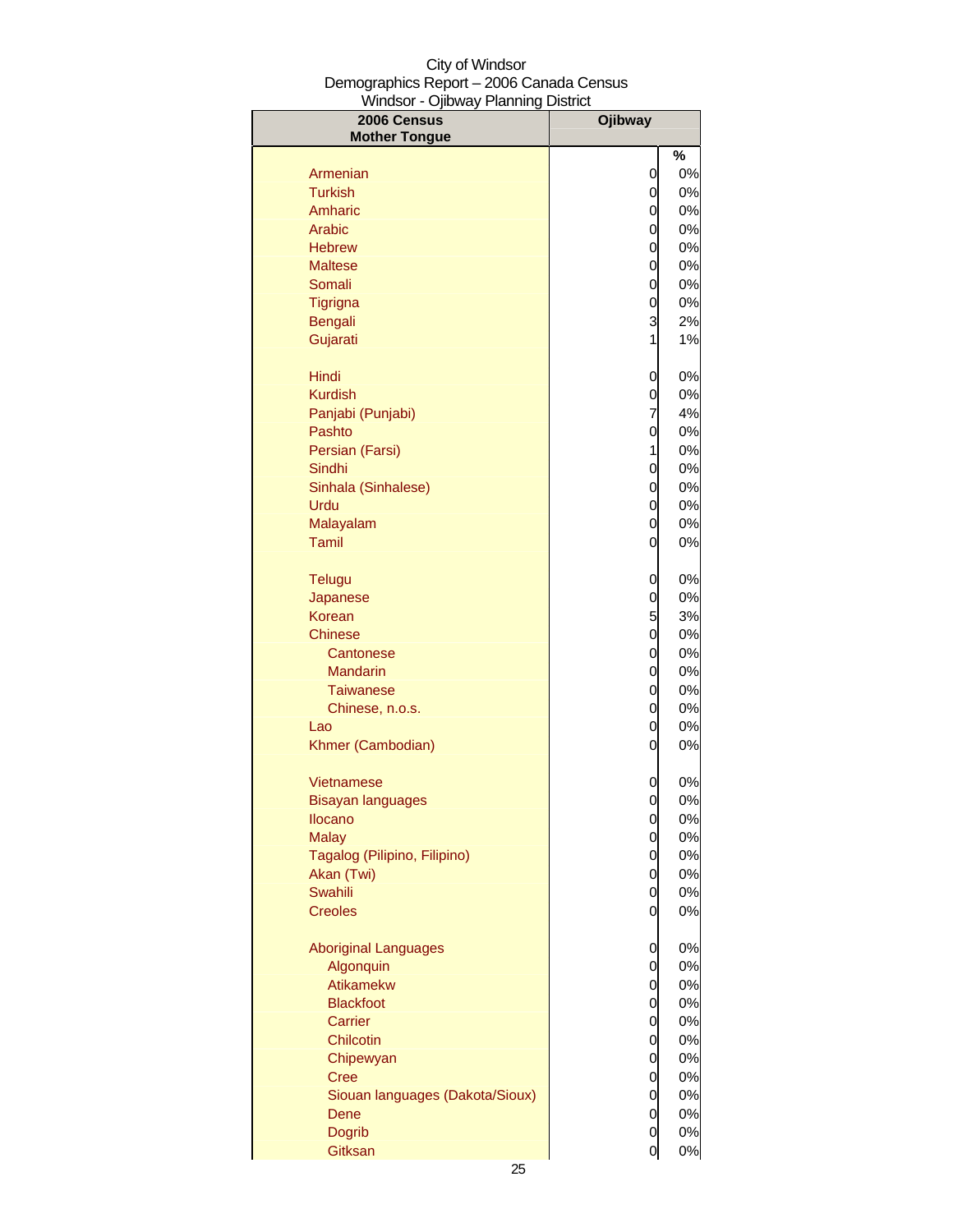| City of Windsor                          |
|------------------------------------------|
| Demographics Report - 2006 Canada Census |
| Windsor - Ojibway Planning District      |

| 2006 Census<br><b>Mother Tongue</b>       | Ojibway |    |
|-------------------------------------------|---------|----|
|                                           |         | %  |
| Inuinnagtun                               | 0       | 0% |
| Inuktitut, n.i.e.                         | 0       | 0% |
| Kutchin-Gwich'in (Loucheux)               | 0       | 0% |
| <b>Malecite</b>                           | 0       | 0% |
| Mi'kmaq                                   | 0       | 0% |
| <b>Mohawk</b>                             | 0       | 0% |
| Montagnais-Naskapi                        | 0       | 0% |
| Nisga'a                                   | 0       | 0% |
| North Slave (Hare)                        | 0       | 0% |
| Ojibway                                   | 0       | 0% |
| Oji-Cree                                  | 0       | 0% |
| Shuswap                                   | 0       | 0% |
| <b>South Slave</b>                        | 0       | 0% |
| <b>Tlingit</b>                            | 0       | 0% |
| Other languages                           | 0       | 0% |
| <b>Multiple responses</b>                 | 4       | 2% |
| <b>English and French</b>                 |         | 0% |
| English and non-official language         | 3       | 2% |
| French and non-official language          | 0       | 0% |
| English, French and non-official language | 0       | 0% |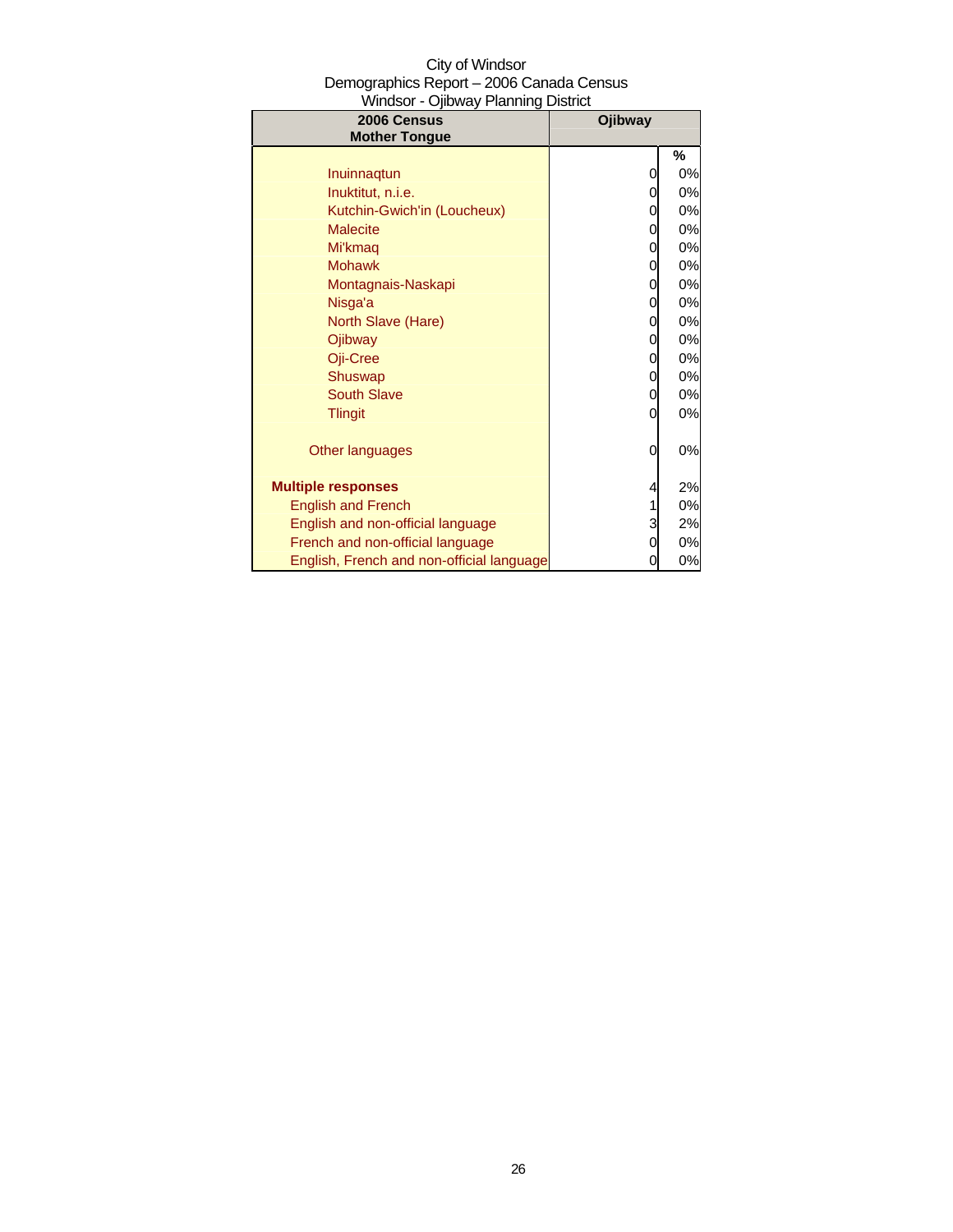## 2006 Census Knowledge of Official Language

| 2006 Census<br><b>Knowledge of Official Language</b>       | Ojibway      |     |
|------------------------------------------------------------|--------------|-----|
|                                                            |              | %   |
| <b>Total Population by knowledge of official languages</b> | 151          |     |
| <b>English only</b>                                        | 146          | 97% |
| French only                                                | 0            | 0%  |
| <b>English and French</b>                                  |              | 3%  |
| Neither English nor French                                 |              | 2%  |
| <b>Dominant Group</b>                                      | English only | 95% |
| Total population by first official language spoken         | 152          |     |
| English                                                    | 149          | 97% |
| French                                                     | $\Omega$     | 0%  |
| <b>English and French</b>                                  |              | 0%  |
| Neither English nor French                                 |              | 0%  |
| <b>Dominant Group</b>                                      | English 100% |     |
| <b>Official language minority</b>                          |              |     |
| (English in Quebec, French elsewhere)                      |              |     |
| <b>Number</b>                                              |              |     |
| Percentage                                                 | $0.2\%$      |     |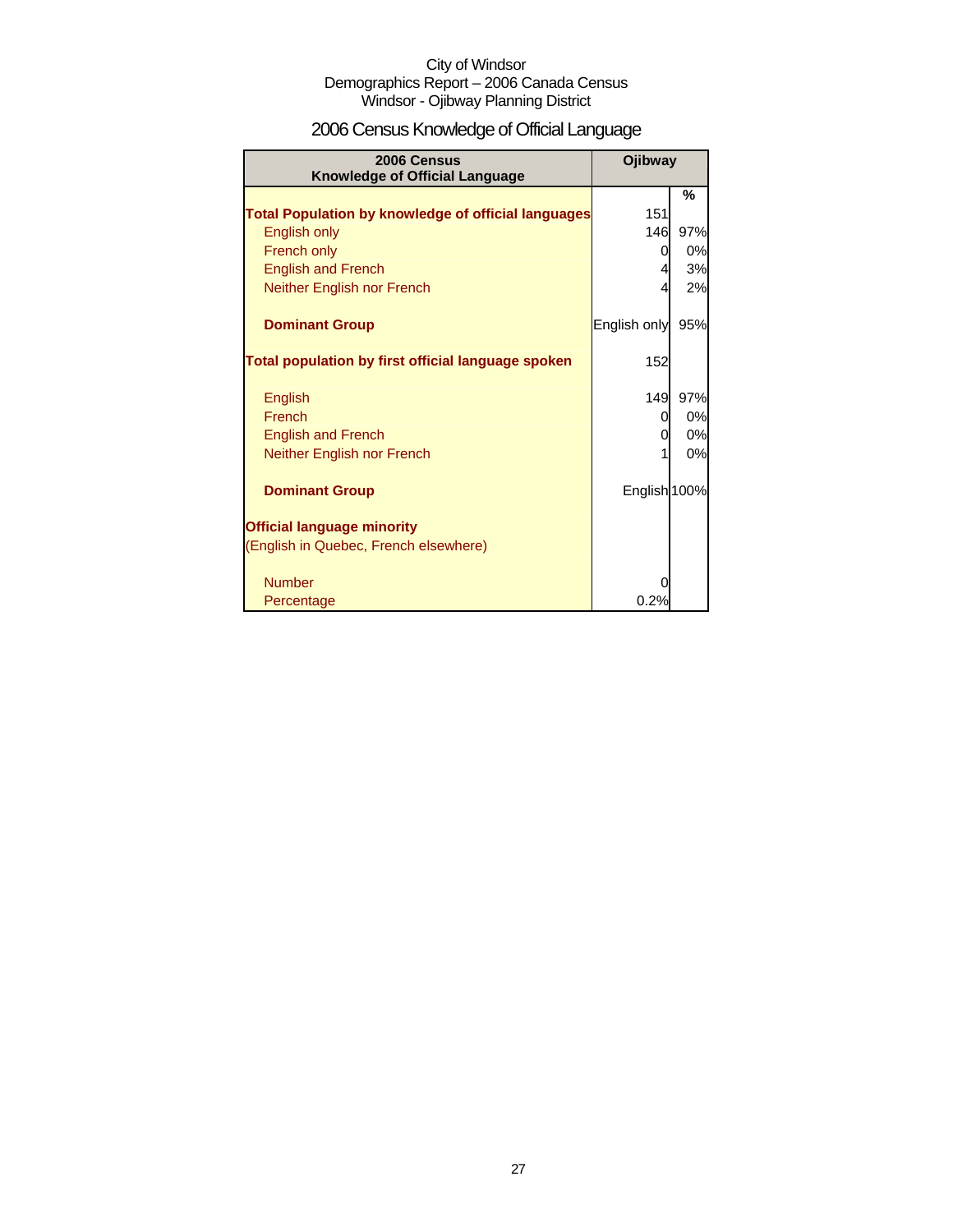## 2006 Census Knowledge of Non-official Language

| 2006 Census<br>Knowledge of Non-official Language              | <b>Ojibway</b>                                                                                                   |       |
|----------------------------------------------------------------|------------------------------------------------------------------------------------------------------------------|-------|
| <b>Total Population by Knowledge of Non-official Languages</b> | 151                                                                                                              | %     |
| <b>Population Speaking Non-official Languages</b>              |                                                                                                                  | 5939% |
| Top 5 Non-official Languages                                   | Chinese <sub>13%</sub><br>Panjabi (Punjabi) 12%<br>Tamil 10%<br>Bengali <sup>10%</sup><br>Russian <sub>10%</sub> |       |
| Italian                                                        | $\overline{a}$                                                                                                   | 1%    |
| Portuguese                                                     | $\mathbf 0$                                                                                                      | 0%    |
| Romanian                                                       | $\overline{0}$                                                                                                   | 0%    |
| Spanish                                                        | 5                                                                                                                | 4%    |
| <b>Danish</b>                                                  | $\overline{0}$                                                                                                   | 0%    |
| <b>Dutch</b>                                                   | $\overline{0}$                                                                                                   | 0%    |
| <b>Flemish</b>                                                 | $\overline{0}$                                                                                                   | 0%    |
| <b>Frisian</b>                                                 | $\overline{0}$                                                                                                   | 0%    |
| German                                                         | $\mathbf{1}$                                                                                                     | 1%    |
| Norwegian                                                      | 0                                                                                                                | 0%    |
| <b>Swedish</b>                                                 | $\overline{0}$                                                                                                   | 0%    |
| Yiddish                                                        | $\overline{0}$                                                                                                   | 0%    |
| <b>Bosnian</b>                                                 | $\overline{0}$                                                                                                   | 0%    |
| <b>Bulgarian</b>                                               | $\overline{0}$                                                                                                   | 0%    |
| Croatian                                                       | $\overline{0}$                                                                                                   | 0%    |
| <b>Czech</b>                                                   | $\overline{0}$                                                                                                   | 0%    |
| Macedonian                                                     | $\overline{0}$                                                                                                   | 0%    |
| <b>Polish</b>                                                  | $\overline{0}$                                                                                                   | 0%    |
| <b>Russian</b>                                                 | 6                                                                                                                | 4%    |
| <b>Serbian</b>                                                 | 0                                                                                                                | 0%    |
| Serbo-Croatian                                                 | 0                                                                                                                | 0%    |
| <b>Slovak</b>                                                  | 0                                                                                                                | 0%    |
| Slovenian                                                      | 0                                                                                                                | 0%    |
| Ukrainian                                                      | <sub>0</sub>                                                                                                     | 0%    |
| Latvian                                                        | $\overline{0}$                                                                                                   | 0%    |
| Lithuanian                                                     | $\overline{0}$                                                                                                   | 0%    |
| Estonian                                                       | $\overline{0}$                                                                                                   | 0%    |
| Finnish                                                        | $\overline{0}$                                                                                                   | 0%    |
| Hungarian                                                      | $\mathbf{1}$                                                                                                     | 0%    |
| <b>Greek</b>                                                   | $\overline{0}$                                                                                                   | 0%    |
| Armenian                                                       | $\overline{0}$                                                                                                   | 0%    |
| <b>Turkish</b>                                                 | $\overline{0}$                                                                                                   | 0%    |
| Amharic                                                        | $\overline{0}$                                                                                                   | 0%    |
| Arabic                                                         | $\overline{0}$                                                                                                   | 0%    |
| <b>Hebrew</b>                                                  | $\overline{0}$                                                                                                   | 0%    |
| <b>Maltese</b>                                                 | $\overline{0}$                                                                                                   | 0%    |
| Somali                                                         | $\overline{0}$                                                                                                   | 0%    |
| Tigrigna                                                       | 0                                                                                                                | 0%    |
| <b>Bengali</b>                                                 | 6                                                                                                                | 4%    |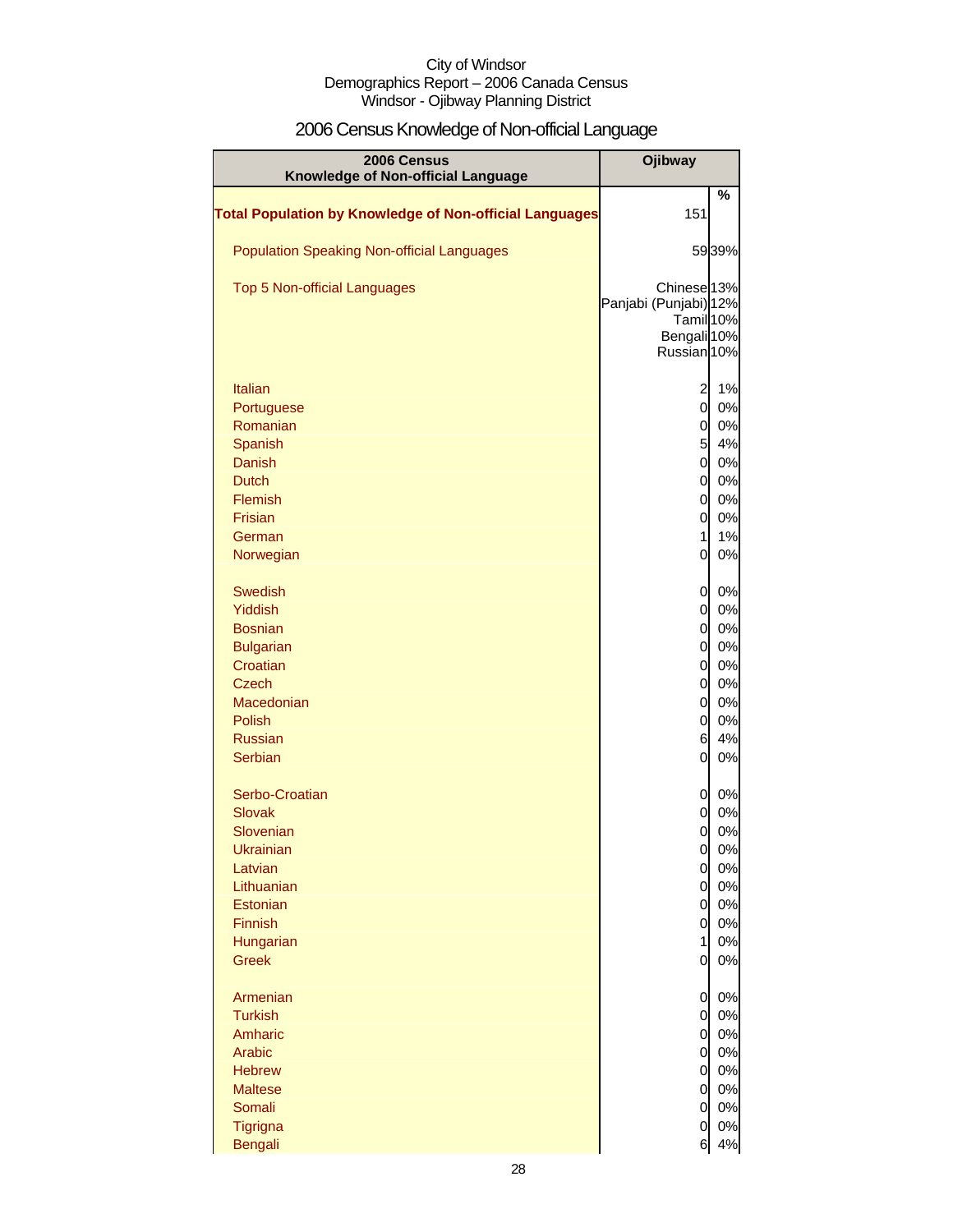| 2006 Census                        | <b>Ojibway</b>                   |          |
|------------------------------------|----------------------------------|----------|
| Knowledge of Non-official Language |                                  |          |
|                                    |                                  | %        |
| Gujarati                           | 1                                | 1%       |
| Hindi                              | 5                                | 3%       |
| <b>Kurdish</b>                     | $\overline{0}$                   | 0%       |
| Panjabi (Punjabi)                  | $\overline{7}$                   | 5%       |
| Pashto                             | $\overline{0}$                   | 0%       |
| Persian (Farsi)                    | $\mathbf{1}$                     | 0%       |
| Sindhi                             | $\overline{0}$                   | 0%       |
| Sinhala (Sinhalese)                | $\overline{0}$                   | 0%       |
| Urdu                               | $\overline{0}$                   | 0%       |
| Malayalam                          | 0                                | 0%       |
| Tamil                              | 6                                | 4%       |
| <b>Telugu</b>                      | 0                                | 0%       |
| Japanese                           | $\overline{3}$                   | 2%       |
| <b>Korean</b>                      | $5\overline{a}$                  | 3%       |
| <b>Chinese</b>                     | 8                                | 5%       |
| Cantonese                          | 0                                | 0%       |
| <b>Mandarin</b>                    | 0                                | 0%       |
| <b>Taiwanese</b>                   | 0                                | 0%       |
| Chinese, n.o.s.                    | 8                                | 5%       |
| Lao                                | 0                                | 0%       |
| Khmer (Cambodian)                  | 0                                | 0%       |
| Vietnamese                         | 0                                | 0%       |
| <b>Bisayan languages</b>           | 0                                | 0%       |
| <b>Ilocano</b>                     | 0                                | 0%       |
| <b>Malay</b>                       | 0                                | 0%       |
| Tagalog (Pilipino, Filipino)       | $\mathbf{1}$                     | 0%       |
| Akan (Twi)                         | $\overline{0}$                   | 0%       |
| Swahili                            | $\overline{0}$                   | 0%       |
| <b>Creoles</b>                     | 0                                | 0%       |
| <b>Aboriginal Languages</b>        | 0                                | 0%       |
| Algonquin                          | 0                                | 0%       |
| <b>Atikamekw</b>                   | $\overline{0}$                   | 0%       |
| <b>Blackfoot</b>                   | $\overline{0}$                   | 0%       |
| Carrier                            | $\overline{0}$                   | 0%       |
| Chilcotin                          | $\overline{0}$                   | 0%       |
| Chipewyan                          | $\overline{0}$                   | 0%       |
| <b>Cree</b>                        | $\overline{0}$                   | 0%       |
| Siouan languages (Dakota/Sioux)    | $\overline{0}$                   | 0%       |
| Dene<br><b>Dogrib</b>              | $\overline{0}$<br>$\overline{0}$ | 0%<br>0% |
| Gitksan                            | $\overline{0}$                   | 0%       |
| Inuinnaqtun                        | $\overline{0}$                   | 0%       |
| Inuktitut, n.i.e.                  | $\overline{0}$                   | 0%       |
| Kutchin-Gwich'in (Loucheux)        | $\overline{0}$                   | 0%       |
| <b>Malecite</b>                    | $\overline{0}$                   | 0%       |
| Mi'kmaq                            | $\overline{0}$                   | 0%       |
| <b>Mohawk</b>                      | $\overline{0}$                   | 0%       |
| Montagnais-Naskapi                 | $\overline{0}$                   | 0%       |
| Nisga'a                            | 0                                | 0%       |
| North Slave (Hare)                 | 0                                | 0%       |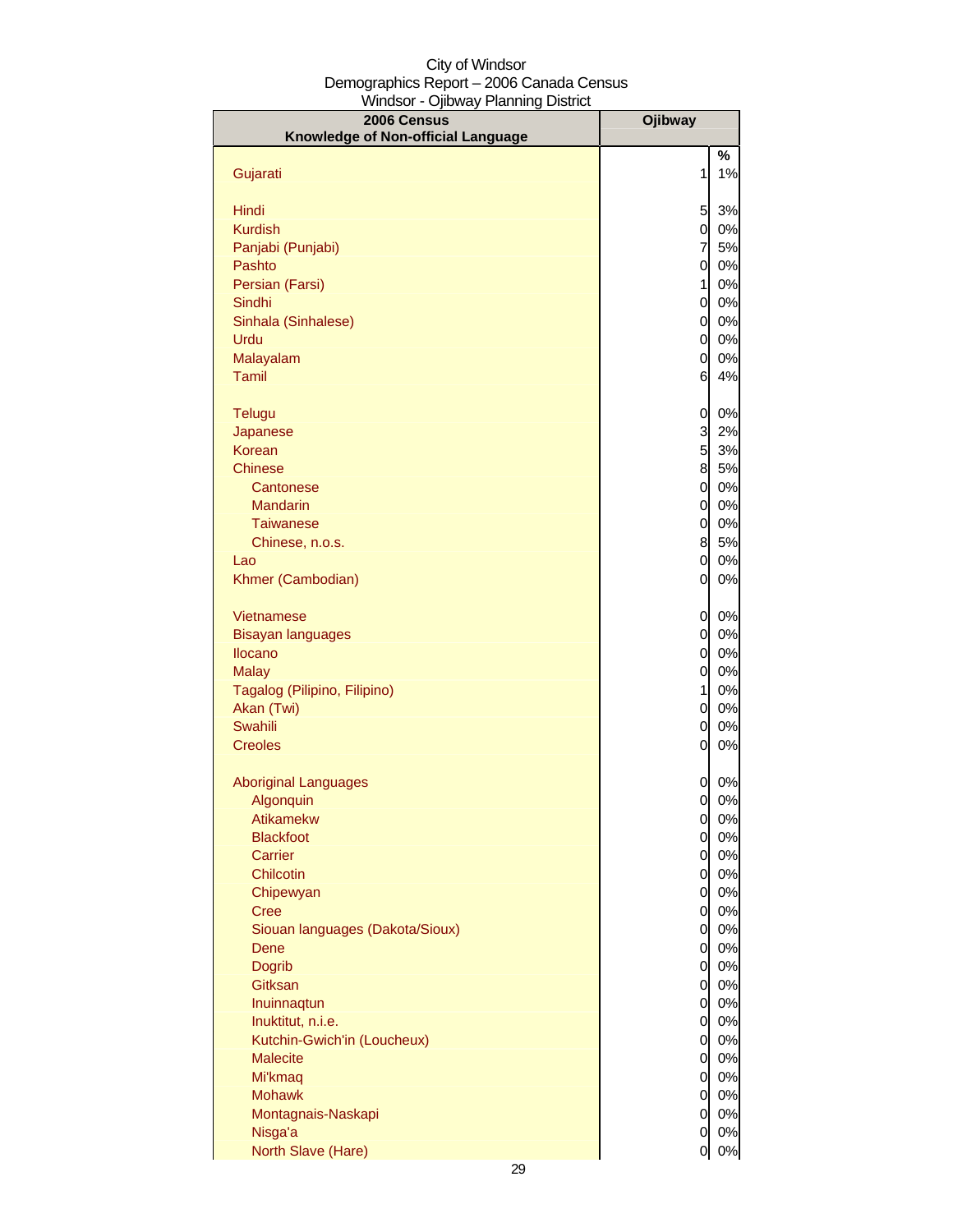| ີ<br>2006 Census<br>Knowledge of Non-official Language | <b>Ojibway</b> |    |
|--------------------------------------------------------|----------------|----|
|                                                        |                | %  |
| Ojibway                                                |                | 0% |
| Oji-Cree                                               |                | 0% |
| Shuswap                                                |                | 0% |
| <b>South Slave</b>                                     |                | 0% |
| <b>Tlingit</b>                                         | 0              | 0% |
|                                                        |                |    |
| Other languages                                        |                | 1% |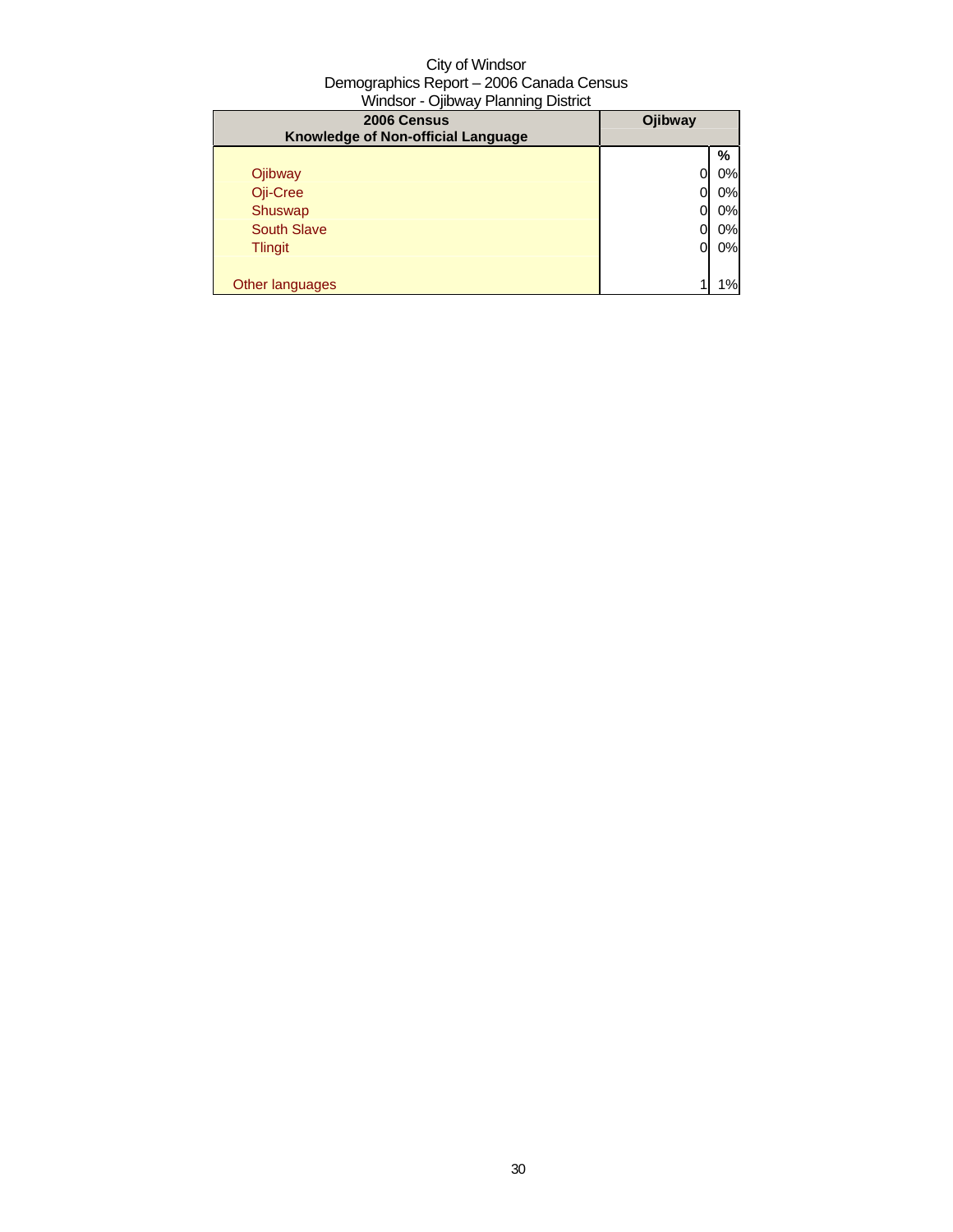## 2006 Census Home Language

| 2006 Census                              | Ojibway                                                                                                        |        |
|------------------------------------------|----------------------------------------------------------------------------------------------------------------|--------|
| <b>Home Language</b>                     |                                                                                                                |        |
| <b>Total Population by Home Language</b> | \$152                                                                                                          | %      |
| <b>Dominant Official Language</b>        | English                                                                                                        |        |
| Top 5 Non-official Languages             | Panjabi (Punjabi) 30%<br>Chinese <sub>27%</sub><br>Korean <sub>16%</sub><br>Russian <sup>16%</sup><br>Gujarati | 4%     |
| Single responses                         |                                                                                                                | 14595% |
| <b>Official languages</b>                |                                                                                                                | 11676% |
| English                                  |                                                                                                                | 11676% |
| French                                   | 0                                                                                                              | 0%     |
| Non-official languages                   |                                                                                                                | 28 19% |
| Italian                                  | 0                                                                                                              | 0%     |
| Portuguese                               | 0                                                                                                              | 0%     |
| Romanian                                 | 0                                                                                                              | 0%     |
| Spanish                                  | $\overline{0}$                                                                                                 | 0%     |
| Danish                                   | $\overline{0}$                                                                                                 | 0%     |
| <b>Dutch</b>                             | $\overline{0}$                                                                                                 | 0%     |
| Flemish                                  | $\overline{0}$                                                                                                 | 0%     |
| <b>Frisian</b>                           | $\overline{0}$                                                                                                 | 0%     |
| German                                   | $\mathbf 0$                                                                                                    | 0%     |
| Norwegian                                | $\mathbf 0$                                                                                                    | 0%     |
| <b>Swedish</b>                           | $\mathbf 0$                                                                                                    | 0%     |
| <b>Yiddish</b>                           | $\mathbf 0$                                                                                                    | 0%     |
| <b>Bosnian</b>                           | $\mathbf 0$                                                                                                    | 0%     |
| <b>Bulgarian</b>                         | $\mathbf 0$                                                                                                    | 0%     |
| Croatian                                 | $\mathbf 0$                                                                                                    | 0%     |
| <b>Czech</b>                             | $\mathbf 0$                                                                                                    | 0%     |
| Macedonian                               | 0                                                                                                              | 0%     |
| Polish                                   | $\overline{0}$                                                                                                 | 0%     |
| <b>Russian</b>                           | $5\overline{)}$                                                                                                | 3%     |
| Serbian                                  | $\overline{0}$                                                                                                 | 0%     |
| Serbo-Croatian                           | 0                                                                                                              | 0%     |
| <b>Slovak</b>                            | $\mathbf 0$                                                                                                    | 0%     |
| Slovenian                                | $\mathbf 0$                                                                                                    | 0%     |
| <b>Ukrainian</b>                         | $\mathbf 0$                                                                                                    | 0%     |
| Latvian                                  | $\mathbf 0$                                                                                                    | 0%     |
| Lithuanian                               | $\mathbf 0$                                                                                                    | 0%     |
| Estonian                                 | $\mathbf 0$                                                                                                    | 0%     |
| Finnish                                  | $\mathbf 0$                                                                                                    | 0%     |
| Hungarian                                | $\mathbf 0$                                                                                                    | 0%     |
| <b>Greek</b>                             | 0                                                                                                              | 0%     |
| Armenian                                 | 0                                                                                                              | 0%     |
| <b>Turkish</b>                           | $\overline{0}$                                                                                                 | 0%     |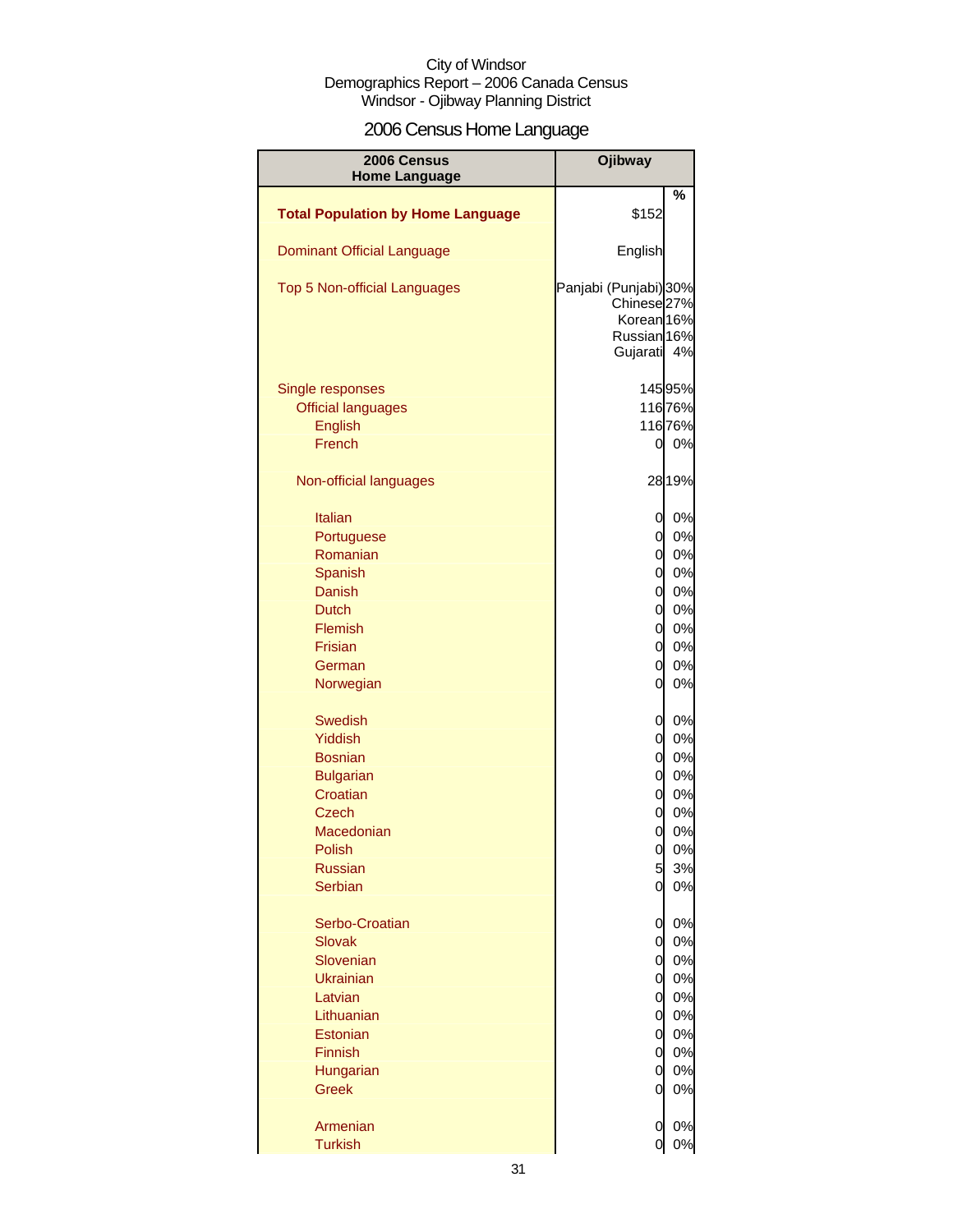| %<br>$0\%$<br>Amharic<br>0<br>0<br>0%<br>Arabic<br>0<br>0%<br><b>Hebrew</b><br>$\mathbf 0$<br>0%<br><b>Maltese</b><br>$\mathbf 0$<br>0%<br>Somali<br>0<br>0%<br><b>Tigrigna</b><br>0<br>0%<br>Bengali<br>Gujarati<br>1<br>1%<br>Hindi<br>0%<br>0<br><b>Kurdish</b><br>$\mathbf 0$<br>0%<br>8<br>6%<br>Panjabi (Punjabi)<br>$\mathbf 0$<br>Pashto<br>0%<br>$\mathbf{1}$<br>Persian (Farsi)<br>0%<br>Sindhi<br>0<br>0%<br>$\mathbf 0$<br>Sinhala (Sinhalese)<br>0%<br>$\mathbf 0$<br>Urdu<br>0%<br>0<br>0%<br>Malayalam<br><b>Tamil</b><br>$\mathbf 0$<br>0%<br>0%<br>0<br><b>Telugu</b><br>0%<br>0<br>Japanese<br>5<br>3%<br>Korean<br>8<br>5%<br><b>Chinese</b><br>0<br>0%<br>Cantonese<br>0<br>0%<br><b>Mandarin</b><br>0<br>0%<br><b>Taiwanese</b><br>8<br>5%<br>Chinese, n.o.s.<br>0<br>0%<br>Lao<br>0<br>Khmer (Cambodian)<br>0%<br>0%<br>0<br><b>Vietnamese</b><br>0<br>0%<br><b>Bisayan languages</b><br>0<br>0%<br><b>Ilocano</b><br>0<br>0%<br><b>Malay</b><br>0%<br>Tagalog (Pilipino, Filipino)<br>$\mathbf 0$<br>$\overline{0}$<br>0%<br>Akan (Twi)<br>Swahili<br>$\mathbf 0$<br>0%<br><b>Creoles</b><br>0<br>0%<br>0%<br><b>Aboriginal Languages</b><br>0<br>Algonquin<br>$\overline{0}$<br>0%<br>Atikamekw<br>$\overline{0}$<br>0%<br><b>Blackfoot</b><br>0%<br>$\overline{0}$<br>$\mathbf 0$<br>0%<br>Carrier<br>0<br>Chilcotin<br>0%<br>0<br>$0\%$<br>Chipewyan<br>0<br>$0\%$<br><b>Cree</b><br>$\mathbf 0$<br>0%<br>Siouan languages (Dakota/Sioux)<br>$\mathbf 0$<br>$0\%$<br>Dene<br>$\mathbf 0$<br>$0\%$<br>Dogrib<br>$\mathbf 0$<br>$0\%$<br>Gitksan<br>$\mathbf 0$<br>$0\%$<br>Inuinnaqtun | 2006 Census          | Ojibway |       |
|-----------------------------------------------------------------------------------------------------------------------------------------------------------------------------------------------------------------------------------------------------------------------------------------------------------------------------------------------------------------------------------------------------------------------------------------------------------------------------------------------------------------------------------------------------------------------------------------------------------------------------------------------------------------------------------------------------------------------------------------------------------------------------------------------------------------------------------------------------------------------------------------------------------------------------------------------------------------------------------------------------------------------------------------------------------------------------------------------------------------------------------------------------------------------------------------------------------------------------------------------------------------------------------------------------------------------------------------------------------------------------------------------------------------------------------------------------------------------------------------------------------------------------------------------------------------------------------------------------------------|----------------------|---------|-------|
|                                                                                                                                                                                                                                                                                                                                                                                                                                                                                                                                                                                                                                                                                                                                                                                                                                                                                                                                                                                                                                                                                                                                                                                                                                                                                                                                                                                                                                                                                                                                                                                                                 | <b>Home Language</b> |         |       |
|                                                                                                                                                                                                                                                                                                                                                                                                                                                                                                                                                                                                                                                                                                                                                                                                                                                                                                                                                                                                                                                                                                                                                                                                                                                                                                                                                                                                                                                                                                                                                                                                                 |                      |         |       |
|                                                                                                                                                                                                                                                                                                                                                                                                                                                                                                                                                                                                                                                                                                                                                                                                                                                                                                                                                                                                                                                                                                                                                                                                                                                                                                                                                                                                                                                                                                                                                                                                                 |                      |         |       |
|                                                                                                                                                                                                                                                                                                                                                                                                                                                                                                                                                                                                                                                                                                                                                                                                                                                                                                                                                                                                                                                                                                                                                                                                                                                                                                                                                                                                                                                                                                                                                                                                                 |                      |         |       |
|                                                                                                                                                                                                                                                                                                                                                                                                                                                                                                                                                                                                                                                                                                                                                                                                                                                                                                                                                                                                                                                                                                                                                                                                                                                                                                                                                                                                                                                                                                                                                                                                                 |                      |         |       |
|                                                                                                                                                                                                                                                                                                                                                                                                                                                                                                                                                                                                                                                                                                                                                                                                                                                                                                                                                                                                                                                                                                                                                                                                                                                                                                                                                                                                                                                                                                                                                                                                                 |                      |         |       |
|                                                                                                                                                                                                                                                                                                                                                                                                                                                                                                                                                                                                                                                                                                                                                                                                                                                                                                                                                                                                                                                                                                                                                                                                                                                                                                                                                                                                                                                                                                                                                                                                                 |                      |         |       |
|                                                                                                                                                                                                                                                                                                                                                                                                                                                                                                                                                                                                                                                                                                                                                                                                                                                                                                                                                                                                                                                                                                                                                                                                                                                                                                                                                                                                                                                                                                                                                                                                                 |                      |         |       |
|                                                                                                                                                                                                                                                                                                                                                                                                                                                                                                                                                                                                                                                                                                                                                                                                                                                                                                                                                                                                                                                                                                                                                                                                                                                                                                                                                                                                                                                                                                                                                                                                                 |                      |         |       |
|                                                                                                                                                                                                                                                                                                                                                                                                                                                                                                                                                                                                                                                                                                                                                                                                                                                                                                                                                                                                                                                                                                                                                                                                                                                                                                                                                                                                                                                                                                                                                                                                                 |                      |         |       |
|                                                                                                                                                                                                                                                                                                                                                                                                                                                                                                                                                                                                                                                                                                                                                                                                                                                                                                                                                                                                                                                                                                                                                                                                                                                                                                                                                                                                                                                                                                                                                                                                                 |                      |         |       |
|                                                                                                                                                                                                                                                                                                                                                                                                                                                                                                                                                                                                                                                                                                                                                                                                                                                                                                                                                                                                                                                                                                                                                                                                                                                                                                                                                                                                                                                                                                                                                                                                                 |                      |         |       |
|                                                                                                                                                                                                                                                                                                                                                                                                                                                                                                                                                                                                                                                                                                                                                                                                                                                                                                                                                                                                                                                                                                                                                                                                                                                                                                                                                                                                                                                                                                                                                                                                                 |                      |         |       |
|                                                                                                                                                                                                                                                                                                                                                                                                                                                                                                                                                                                                                                                                                                                                                                                                                                                                                                                                                                                                                                                                                                                                                                                                                                                                                                                                                                                                                                                                                                                                                                                                                 |                      |         |       |
|                                                                                                                                                                                                                                                                                                                                                                                                                                                                                                                                                                                                                                                                                                                                                                                                                                                                                                                                                                                                                                                                                                                                                                                                                                                                                                                                                                                                                                                                                                                                                                                                                 |                      |         |       |
|                                                                                                                                                                                                                                                                                                                                                                                                                                                                                                                                                                                                                                                                                                                                                                                                                                                                                                                                                                                                                                                                                                                                                                                                                                                                                                                                                                                                                                                                                                                                                                                                                 |                      |         |       |
|                                                                                                                                                                                                                                                                                                                                                                                                                                                                                                                                                                                                                                                                                                                                                                                                                                                                                                                                                                                                                                                                                                                                                                                                                                                                                                                                                                                                                                                                                                                                                                                                                 |                      |         |       |
|                                                                                                                                                                                                                                                                                                                                                                                                                                                                                                                                                                                                                                                                                                                                                                                                                                                                                                                                                                                                                                                                                                                                                                                                                                                                                                                                                                                                                                                                                                                                                                                                                 |                      |         |       |
|                                                                                                                                                                                                                                                                                                                                                                                                                                                                                                                                                                                                                                                                                                                                                                                                                                                                                                                                                                                                                                                                                                                                                                                                                                                                                                                                                                                                                                                                                                                                                                                                                 |                      |         |       |
|                                                                                                                                                                                                                                                                                                                                                                                                                                                                                                                                                                                                                                                                                                                                                                                                                                                                                                                                                                                                                                                                                                                                                                                                                                                                                                                                                                                                                                                                                                                                                                                                                 |                      |         |       |
|                                                                                                                                                                                                                                                                                                                                                                                                                                                                                                                                                                                                                                                                                                                                                                                                                                                                                                                                                                                                                                                                                                                                                                                                                                                                                                                                                                                                                                                                                                                                                                                                                 |                      |         |       |
|                                                                                                                                                                                                                                                                                                                                                                                                                                                                                                                                                                                                                                                                                                                                                                                                                                                                                                                                                                                                                                                                                                                                                                                                                                                                                                                                                                                                                                                                                                                                                                                                                 |                      |         |       |
|                                                                                                                                                                                                                                                                                                                                                                                                                                                                                                                                                                                                                                                                                                                                                                                                                                                                                                                                                                                                                                                                                                                                                                                                                                                                                                                                                                                                                                                                                                                                                                                                                 |                      |         |       |
|                                                                                                                                                                                                                                                                                                                                                                                                                                                                                                                                                                                                                                                                                                                                                                                                                                                                                                                                                                                                                                                                                                                                                                                                                                                                                                                                                                                                                                                                                                                                                                                                                 |                      |         |       |
|                                                                                                                                                                                                                                                                                                                                                                                                                                                                                                                                                                                                                                                                                                                                                                                                                                                                                                                                                                                                                                                                                                                                                                                                                                                                                                                                                                                                                                                                                                                                                                                                                 |                      |         |       |
|                                                                                                                                                                                                                                                                                                                                                                                                                                                                                                                                                                                                                                                                                                                                                                                                                                                                                                                                                                                                                                                                                                                                                                                                                                                                                                                                                                                                                                                                                                                                                                                                                 |                      |         |       |
|                                                                                                                                                                                                                                                                                                                                                                                                                                                                                                                                                                                                                                                                                                                                                                                                                                                                                                                                                                                                                                                                                                                                                                                                                                                                                                                                                                                                                                                                                                                                                                                                                 |                      |         |       |
|                                                                                                                                                                                                                                                                                                                                                                                                                                                                                                                                                                                                                                                                                                                                                                                                                                                                                                                                                                                                                                                                                                                                                                                                                                                                                                                                                                                                                                                                                                                                                                                                                 |                      |         |       |
|                                                                                                                                                                                                                                                                                                                                                                                                                                                                                                                                                                                                                                                                                                                                                                                                                                                                                                                                                                                                                                                                                                                                                                                                                                                                                                                                                                                                                                                                                                                                                                                                                 |                      |         |       |
|                                                                                                                                                                                                                                                                                                                                                                                                                                                                                                                                                                                                                                                                                                                                                                                                                                                                                                                                                                                                                                                                                                                                                                                                                                                                                                                                                                                                                                                                                                                                                                                                                 |                      |         |       |
|                                                                                                                                                                                                                                                                                                                                                                                                                                                                                                                                                                                                                                                                                                                                                                                                                                                                                                                                                                                                                                                                                                                                                                                                                                                                                                                                                                                                                                                                                                                                                                                                                 |                      |         |       |
|                                                                                                                                                                                                                                                                                                                                                                                                                                                                                                                                                                                                                                                                                                                                                                                                                                                                                                                                                                                                                                                                                                                                                                                                                                                                                                                                                                                                                                                                                                                                                                                                                 |                      |         |       |
|                                                                                                                                                                                                                                                                                                                                                                                                                                                                                                                                                                                                                                                                                                                                                                                                                                                                                                                                                                                                                                                                                                                                                                                                                                                                                                                                                                                                                                                                                                                                                                                                                 |                      |         |       |
|                                                                                                                                                                                                                                                                                                                                                                                                                                                                                                                                                                                                                                                                                                                                                                                                                                                                                                                                                                                                                                                                                                                                                                                                                                                                                                                                                                                                                                                                                                                                                                                                                 |                      |         |       |
|                                                                                                                                                                                                                                                                                                                                                                                                                                                                                                                                                                                                                                                                                                                                                                                                                                                                                                                                                                                                                                                                                                                                                                                                                                                                                                                                                                                                                                                                                                                                                                                                                 |                      |         |       |
|                                                                                                                                                                                                                                                                                                                                                                                                                                                                                                                                                                                                                                                                                                                                                                                                                                                                                                                                                                                                                                                                                                                                                                                                                                                                                                                                                                                                                                                                                                                                                                                                                 |                      |         |       |
|                                                                                                                                                                                                                                                                                                                                                                                                                                                                                                                                                                                                                                                                                                                                                                                                                                                                                                                                                                                                                                                                                                                                                                                                                                                                                                                                                                                                                                                                                                                                                                                                                 |                      |         |       |
|                                                                                                                                                                                                                                                                                                                                                                                                                                                                                                                                                                                                                                                                                                                                                                                                                                                                                                                                                                                                                                                                                                                                                                                                                                                                                                                                                                                                                                                                                                                                                                                                                 |                      |         |       |
|                                                                                                                                                                                                                                                                                                                                                                                                                                                                                                                                                                                                                                                                                                                                                                                                                                                                                                                                                                                                                                                                                                                                                                                                                                                                                                                                                                                                                                                                                                                                                                                                                 |                      |         |       |
|                                                                                                                                                                                                                                                                                                                                                                                                                                                                                                                                                                                                                                                                                                                                                                                                                                                                                                                                                                                                                                                                                                                                                                                                                                                                                                                                                                                                                                                                                                                                                                                                                 |                      |         |       |
|                                                                                                                                                                                                                                                                                                                                                                                                                                                                                                                                                                                                                                                                                                                                                                                                                                                                                                                                                                                                                                                                                                                                                                                                                                                                                                                                                                                                                                                                                                                                                                                                                 |                      |         |       |
|                                                                                                                                                                                                                                                                                                                                                                                                                                                                                                                                                                                                                                                                                                                                                                                                                                                                                                                                                                                                                                                                                                                                                                                                                                                                                                                                                                                                                                                                                                                                                                                                                 |                      |         |       |
|                                                                                                                                                                                                                                                                                                                                                                                                                                                                                                                                                                                                                                                                                                                                                                                                                                                                                                                                                                                                                                                                                                                                                                                                                                                                                                                                                                                                                                                                                                                                                                                                                 |                      |         |       |
|                                                                                                                                                                                                                                                                                                                                                                                                                                                                                                                                                                                                                                                                                                                                                                                                                                                                                                                                                                                                                                                                                                                                                                                                                                                                                                                                                                                                                                                                                                                                                                                                                 |                      |         |       |
|                                                                                                                                                                                                                                                                                                                                                                                                                                                                                                                                                                                                                                                                                                                                                                                                                                                                                                                                                                                                                                                                                                                                                                                                                                                                                                                                                                                                                                                                                                                                                                                                                 |                      |         |       |
|                                                                                                                                                                                                                                                                                                                                                                                                                                                                                                                                                                                                                                                                                                                                                                                                                                                                                                                                                                                                                                                                                                                                                                                                                                                                                                                                                                                                                                                                                                                                                                                                                 |                      |         |       |
|                                                                                                                                                                                                                                                                                                                                                                                                                                                                                                                                                                                                                                                                                                                                                                                                                                                                                                                                                                                                                                                                                                                                                                                                                                                                                                                                                                                                                                                                                                                                                                                                                 |                      |         |       |
|                                                                                                                                                                                                                                                                                                                                                                                                                                                                                                                                                                                                                                                                                                                                                                                                                                                                                                                                                                                                                                                                                                                                                                                                                                                                                                                                                                                                                                                                                                                                                                                                                 |                      |         |       |
|                                                                                                                                                                                                                                                                                                                                                                                                                                                                                                                                                                                                                                                                                                                                                                                                                                                                                                                                                                                                                                                                                                                                                                                                                                                                                                                                                                                                                                                                                                                                                                                                                 |                      |         |       |
|                                                                                                                                                                                                                                                                                                                                                                                                                                                                                                                                                                                                                                                                                                                                                                                                                                                                                                                                                                                                                                                                                                                                                                                                                                                                                                                                                                                                                                                                                                                                                                                                                 |                      |         |       |
|                                                                                                                                                                                                                                                                                                                                                                                                                                                                                                                                                                                                                                                                                                                                                                                                                                                                                                                                                                                                                                                                                                                                                                                                                                                                                                                                                                                                                                                                                                                                                                                                                 | Inuktitut, n.i.e.    | 0       | $0\%$ |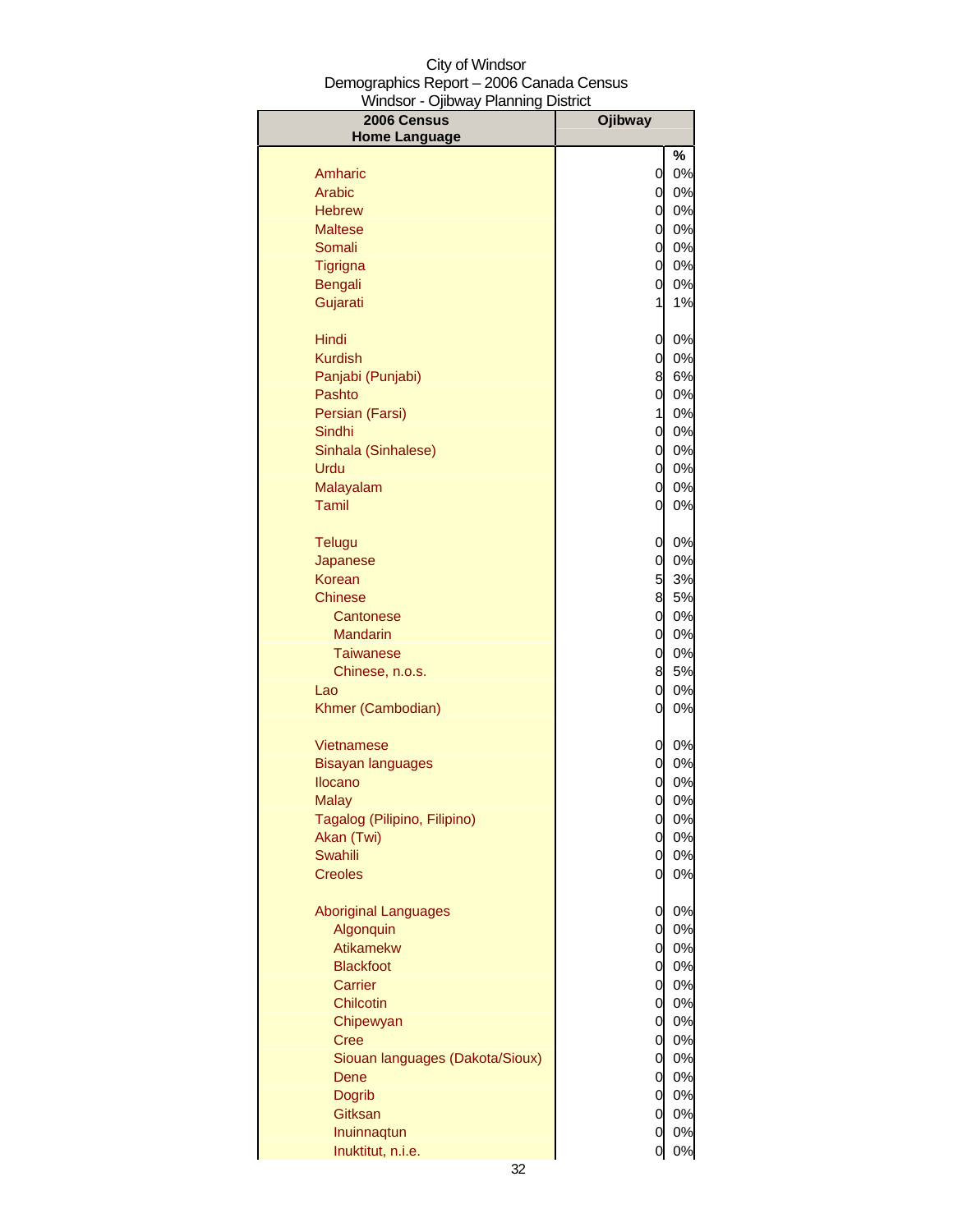| City of Windsor                          |
|------------------------------------------|
| Demographics Report - 2006 Canada Census |
| Windsor - Ojibway Planning District      |

| 2006 Census<br><b>Home Language</b>       | Ojibway |    |
|-------------------------------------------|---------|----|
|                                           |         | %  |
| Kutchin-Gwich'in (Loucheux)               | 0       | 0% |
| <b>Malecite</b>                           | 0       | 0% |
| Mi'kmaq                                   | 0       | 0% |
| <b>Mohawk</b>                             | 0       | 0% |
| Montagnais-Naskapi                        | 0       | 0% |
| Nisga'a                                   | 0       | 0% |
| North Slave (Hare)                        | 0       | 0% |
| Ojibway                                   | 0       | 0% |
| Oji-Cree                                  | 0       | 0% |
| Shuswap                                   | 0       | 0% |
| <b>South Slave</b>                        | 0       | 0% |
| <b>Tlingit</b>                            | 0       | 0% |
| Other languages                           | 1       | 0% |
| <b>Multiple responses</b>                 | 6       | 4% |
| <b>English and French</b>                 | 3       | 2% |
| English and non-official language         | 5       | 3% |
| French and non-official language          | 0       | 0% |
| English, French and non-official language | 0       | 0% |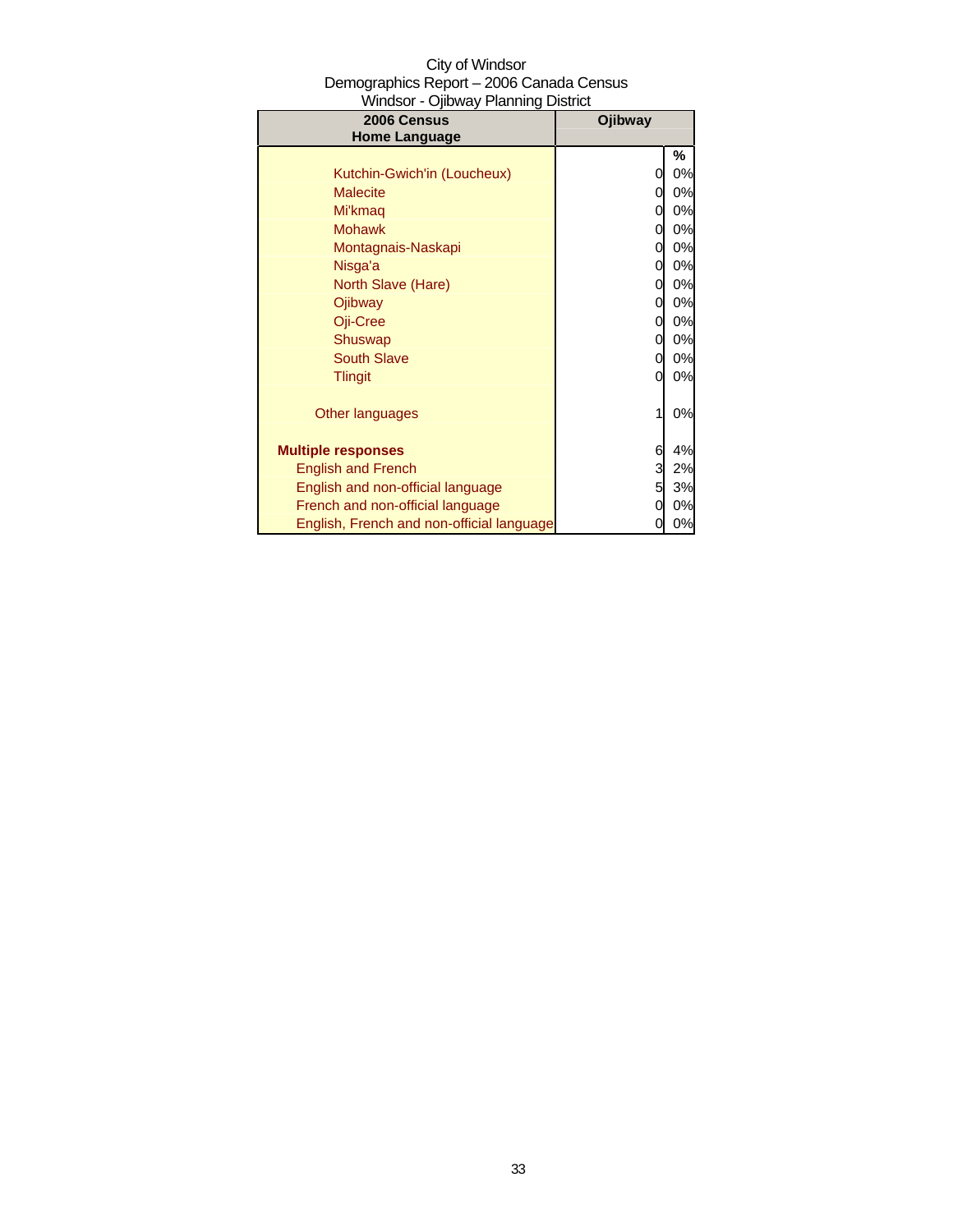## 2006 Census Citizenship and Generation Status

| 2006 Census<br><b>Citizenship and Generation Status</b>                                                                                                                       | Ojibway                            |
|-------------------------------------------------------------------------------------------------------------------------------------------------------------------------------|------------------------------------|
| <b>Total Population by Citizenship</b>                                                                                                                                        | %<br>152                           |
| Canadian citizens<br>Under age 18<br>Age 18 and over<br>Not Canadian citizens                                                                                                 | 11777%<br>25 17%<br>9361%<br>3422% |
| Population 15 years and over by Generation Status*                                                                                                                            | 131                                |
| 1st generation<br>2nd generation<br>3rd generation or more                                                                                                                    | 5240%<br>2015%<br>5945%            |
| *Generation status of the respondent, i.e. "1st", "2nd" or "3rd+" generation, refers to whether the respondent or the<br>respondent's parents were born in or outside Canada. |                                    |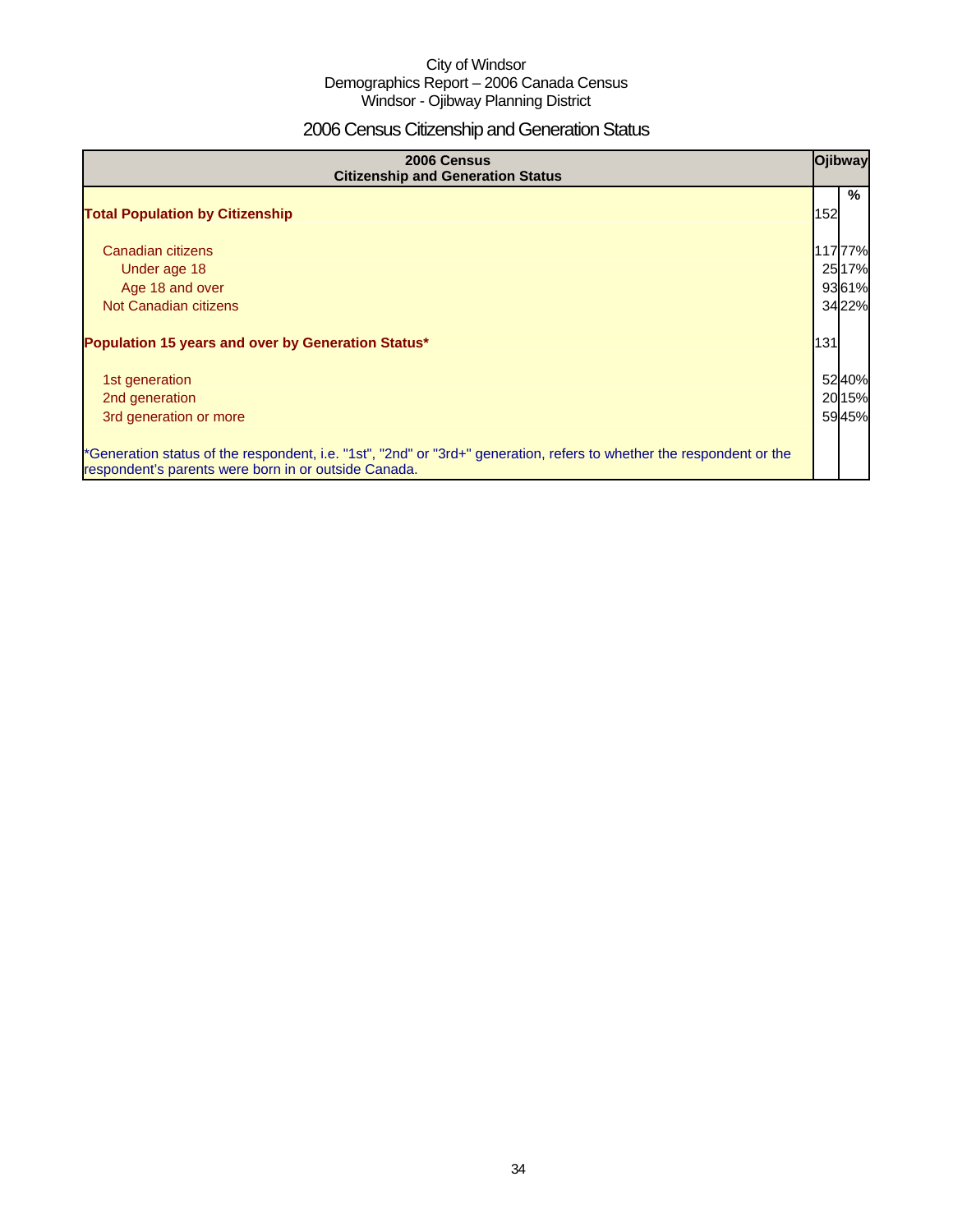## 2006 Census Immigration and Place of Birth

| 2006 Census<br><b>Immigration and Place of Birth</b>           | Ojibway                                                                                                         |
|----------------------------------------------------------------|-----------------------------------------------------------------------------------------------------------------|
|                                                                | %                                                                                                               |
| <b>Total Immigrant Population by Period of Immigration</b>     | 43                                                                                                              |
| Before 1961                                                    | 2%<br>1                                                                                                         |
| 1961 to 1970                                                   | 6 13%                                                                                                           |
| 1971 to 1980                                                   | 6 13%                                                                                                           |
| 1981 to 1990                                                   | 0%<br>01                                                                                                        |
| 1991 to 2000                                                   | 1228%                                                                                                           |
| 1991 to 1995                                                   | 920%                                                                                                            |
| 1996 to 2000                                                   | 5 11%                                                                                                           |
| 2001 to 2006                                                   | 2047%                                                                                                           |
| <b>Total Immigrant Population by Age at Immigration</b>        | 43                                                                                                              |
| Under 5 years                                                  | 2%<br>1                                                                                                         |
| 5 to 14 years                                                  | 6 13%                                                                                                           |
| 15 to 24 years                                                 | 6 14%                                                                                                           |
| 25 to 44 years                                                 | 2968%                                                                                                           |
| 45 years and over                                              | 2%<br>1                                                                                                         |
| <b>Total Population by Immigrant Status and Place of Birth</b> | 152                                                                                                             |
| Non-immigrants                                                 | 9764%                                                                                                           |
| Born in province of residence                                  | 8959%                                                                                                           |
| Born outside province of residence                             | 5%<br>8                                                                                                         |
| Immigrants                                                     | 4328%                                                                                                           |
| Non-permanent residents                                        | 12<br>8%                                                                                                        |
| <b>Total Immigrants by Place of Birth</b>                      | 43                                                                                                              |
| Top 5 Immigrant Places of Birth                                | Southern Asia 33%<br>Eastern Asia 19%<br>Caribbean and Bermuda 15%<br>Southeast Asia 9%<br>Oceania and other 7% |
| <b>United States of America</b>                                | 7%<br>3                                                                                                         |
| <b>Central America</b>                                         | $\mathbf{1}$<br>2%                                                                                              |
| Caribbean and Bermuda                                          | 6 14%                                                                                                           |
| <b>South America</b>                                           | 0%<br>0l                                                                                                        |
| Europe                                                         | 6 13%                                                                                                           |
| <b>Western Europe</b>                                          | 2%<br>1                                                                                                         |
| <b>Eastern Europe</b>                                          | 2%<br>1                                                                                                         |
| <b>Southern Europe</b>                                         | 1%<br>0                                                                                                         |
| <b>Italy</b>                                                   | 2%<br>1                                                                                                         |
| <b>Other Southern Europe</b>                                   | 1%<br>0                                                                                                         |
| <b>Northern Europe</b>                                         | 2%<br>1                                                                                                         |
| <b>United Kingdom</b>                                          | 1<br>2%                                                                                                         |
| <b>Other Northern Europe</b>                                   | 0%<br>0                                                                                                         |
| Africa                                                         | 0<br>0%                                                                                                         |
| <b>Western Africa</b>                                          | 0%<br>0                                                                                                         |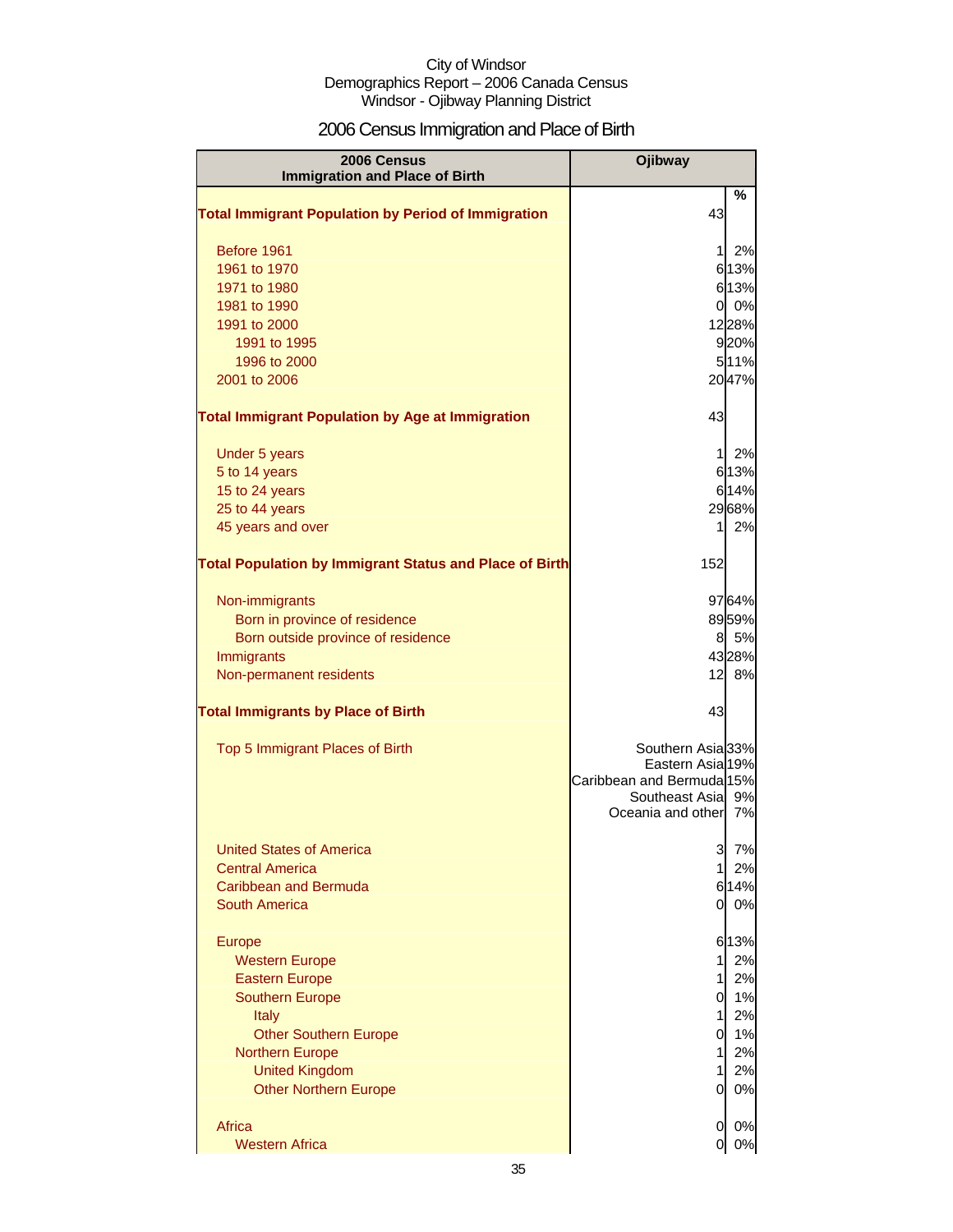| City of Windsor                          |
|------------------------------------------|
| Demographics Report - 2006 Canada Census |
| Windsor - Ojibway Planning District      |

Г

| 2006 Census                           | Ojibway |         |
|---------------------------------------|---------|---------|
| <b>Immigration and Place of Birth</b> |         |         |
|                                       |         | ℅       |
| Eastern Africa                        | 0       | 0%      |
| <b>Northern Africa</b>                | 0       | 0%      |
| <b>Central Africa</b>                 | 0       | 0%      |
| Southern Africa                       | 0       | 0%      |
|                                       |         |         |
| Asia and the Middle East              |         | 2661%   |
| West Central Asia and the Middle East | 0       | 1%      |
| Eastern Asia                          |         | 818%    |
| China                                 |         | 8 1 8 % |
| Hong Kong                             | 0       | 0%      |
| <b>Other Eastern Asia</b>             | 0       | 0%      |
| Southeast Asia                        | 41      | 9%      |
| <b>Philippines</b>                    |         | 2%      |
| <b>Other Southeast Asia</b>           | 3       | 7%      |
| <b>Southern Asia</b>                  |         | 1432%   |
| India                                 |         | 6 1 5 % |
| <b>Other Southern Asia</b>            |         | 8 18%   |
|                                       |         |         |
| Oceania and other                     | 3       | 7%      |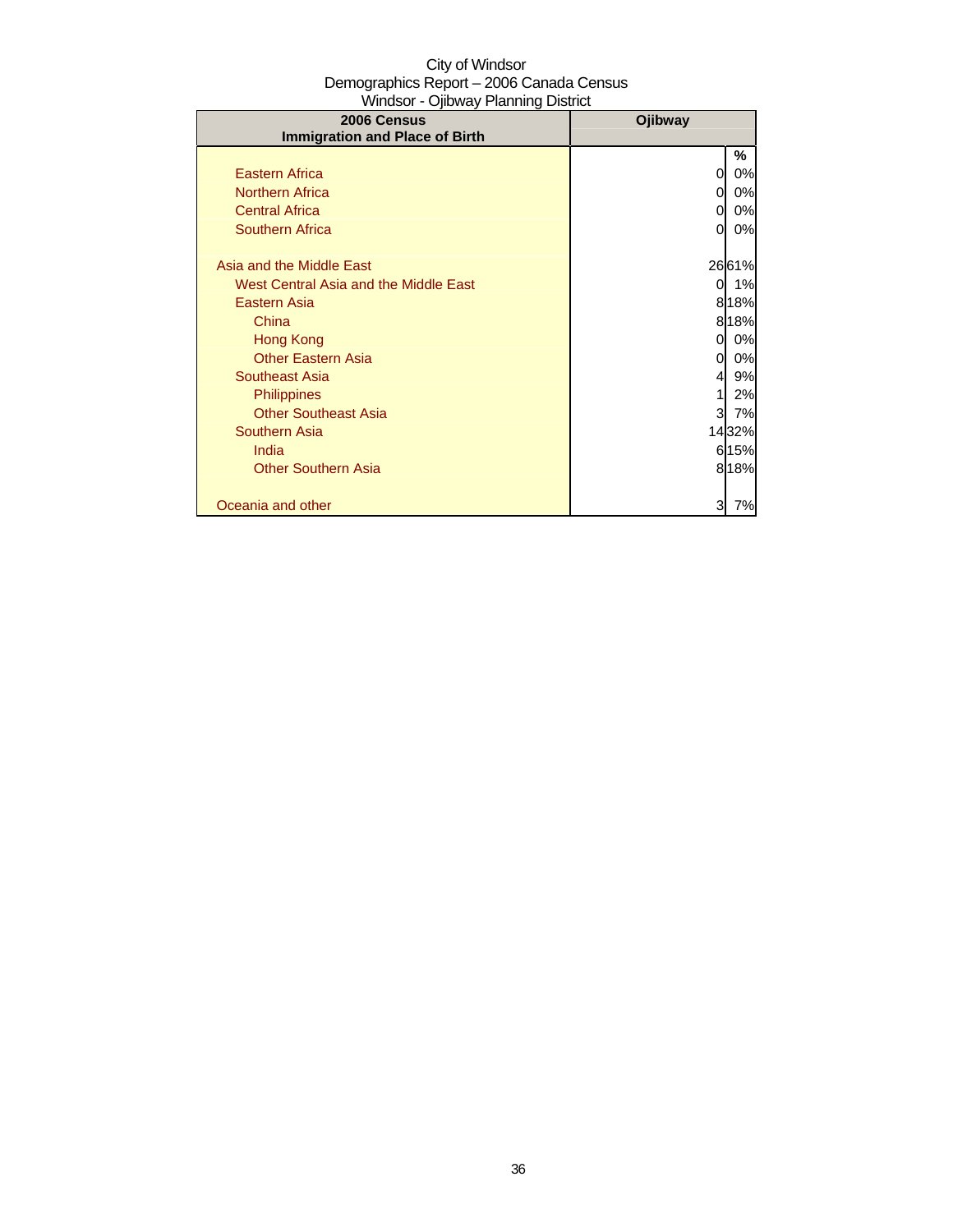| <b>2006 Census</b><br>Recent Immigration and Place of Birth (2001-2006) | Ojibway                                 |       |
|-------------------------------------------------------------------------|-----------------------------------------|-------|
|                                                                         |                                         | %     |
| <b>Total Recent Immigrants by Selected Places of Birth</b>              | 19                                      |       |
| Top 5 Recent Immigrant Places of Birth                                  | Eastern Asia <sub>38%</sub>             |       |
|                                                                         | Caribbean and Bermuda 32%               |       |
|                                                                         | Southern Asia 23%                       |       |
|                                                                         | Central America 7%<br>Oceania and other |       |
|                                                                         |                                         | 0%    |
| <b>United States of America</b>                                         | 0                                       | 0%    |
| <b>Central America</b>                                                  | 1                                       | 7%    |
| Caribbean and Bermuda                                                   |                                         | 635%  |
| <b>South America</b>                                                    | 0                                       | 0%    |
| <b>Europe</b>                                                           | 0                                       | 0%    |
| <b>Western Europe</b>                                                   | $\mathbf 0$                             | 0%    |
| <b>Eastern Europe</b>                                                   | $\mathbf 0$                             | 0%    |
| <b>Southern Europe</b>                                                  | $\mathbf 0$                             | 0%    |
| Italy                                                                   | $\mathbf 0$                             | 0%    |
| <b>Other Southern Europe</b>                                            | $\mathbf 0$                             | 0%    |
| <b>Northern Europe</b>                                                  | $\mathbf 0$                             | 0%    |
| <b>United Kingdom</b>                                                   | $\overline{0}$                          | 0%    |
| <b>Other Northern Europe</b>                                            | $\overline{0}$                          | 0%    |
| Africa                                                                  | $\overline{0}$                          | 0%    |
| <b>Western Africa</b>                                                   | $\overline{0}$                          | 0%    |
| <b>Eastern Africa</b>                                                   | $\overline{0}$                          | 0%    |
| <b>Northern Africa</b>                                                  | $\overline{O}$                          | 0%    |
| <b>Central Africa</b>                                                   | $\overline{0}$                          | 0%    |
| <b>Southern Africa</b>                                                  | $\mathbf 0$                             | 0%    |
| Asia and the Middle East                                                |                                         | 1368% |
| West Central Asia and the Middle East                                   | 0                                       | 0%    |
| <b>Eastern Asia</b>                                                     |                                         | 842%  |
| China                                                                   |                                         | 842%  |
| <b>Hong Kong</b>                                                        | 0                                       | 0%    |
| <b>Other Eastern Asia</b>                                               | 0                                       | 0%    |
| <b>Southeast Asia</b>                                                   | $\overline{0}$                          | 0%    |
| <b>Philippines</b>                                                      | $\overline{0}$                          | 0%    |
| <b>Other Southeast Asia</b>                                             | $\mathbf 0$                             | 0%    |
| Southern Asia                                                           |                                         | 525%  |
| India                                                                   |                                         | 525%  |
| <b>Other Southern Asia</b>                                              | $\overline{0}$                          | 0%    |
| Oceania and other                                                       | 0                                       | 0%    |

# 2006 Census Recent Immigration and Place of Birth (2001-2006)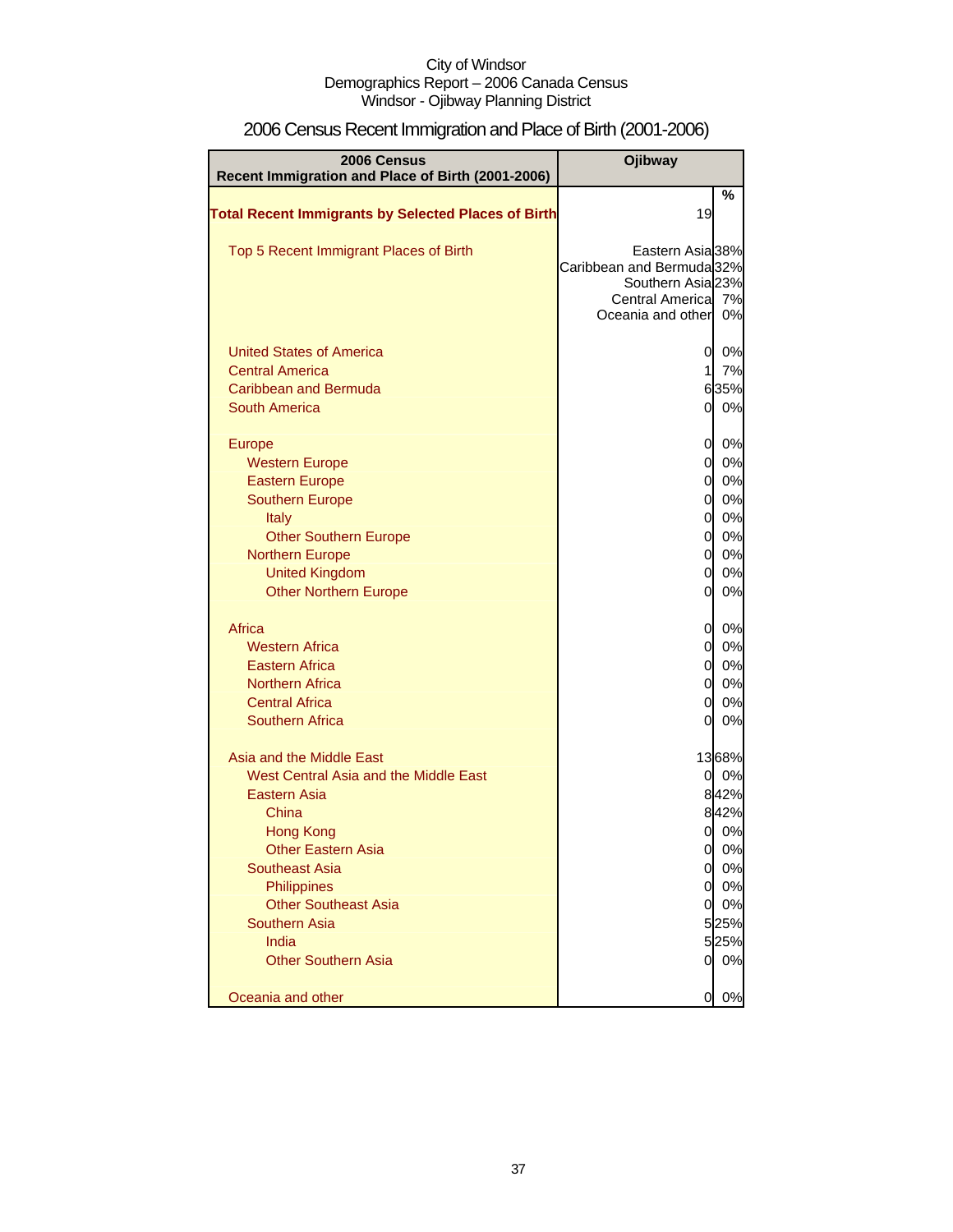# 2006 Census Mobility

| 2006 Census<br><b>Mobility</b>                    |     | <b>Ojibway</b> |
|---------------------------------------------------|-----|----------------|
| <b>Total Population by 1 year mobility status</b> | 149 | %              |
| Non-movers (same address one year ago)            |     | 10168%         |
| <b>Movers</b>                                     |     | 4832%          |
| Non-migrants                                      |     | 4027%          |
| <b>Migrants</b>                                   | 8   | 5%             |
| Internal migrants                                 | 3   | 2%             |
| Intraprovincial migrants                          | 3   | 2%             |
| Interprovincial migrants                          | 3   | 2%             |
| <b>External migrants</b>                          | 5   | 3%             |
| <b>Total Population by 5 year mobility status</b> | 143 |                |
| Non-movers (same address five years ago)          |     | 5235%          |
| <b>Movers</b>                                     |     | 8960%          |
| Non-migrants                                      |     | 5738%          |
| <b>Migrants</b>                                   |     | 3624%          |
| Internal migrants                                 | 12  | 8%             |
| Intraprovincial migrants                          | 81  | <b>5%</b>      |
| Interprovincial migrants                          | 4   | 2%             |
| <b>External migrants</b>                          |     | 23 15%         |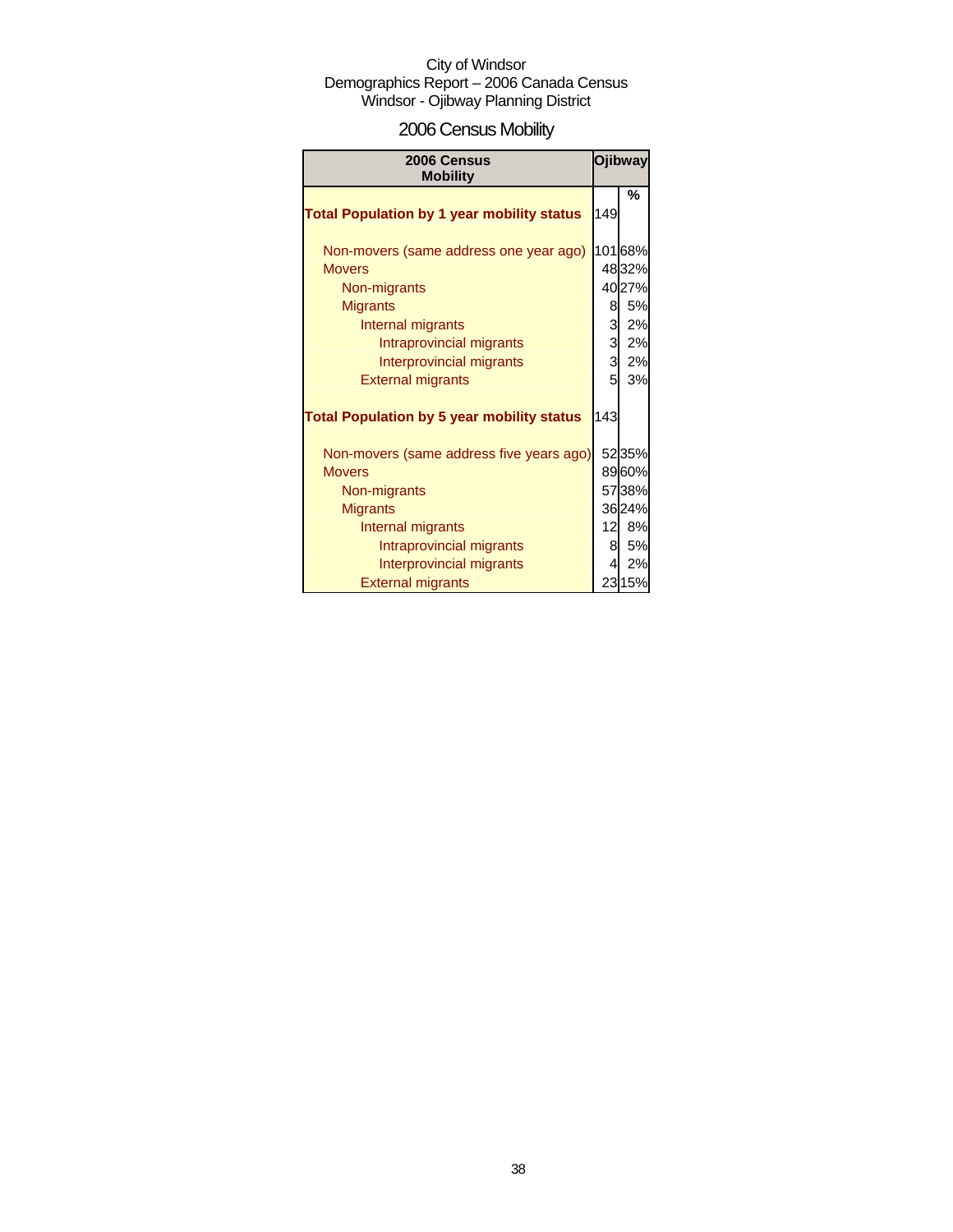# 2006 Census Aboriginal Population

| 2006 Census<br><b>Aboriginal Population</b>                                                                                                    |                | <b>Ojibway</b> |
|------------------------------------------------------------------------------------------------------------------------------------------------|----------------|----------------|
| Population by Aboriginal* and non-Aboriginal Identity                                                                                          | 152            |                |
|                                                                                                                                                |                |                |
| Aboriginal population                                                                                                                          | $\mathbf{1}$   | 1%             |
| <b>Single Response</b>                                                                                                                         | $\overline{a}$ | 1%             |
| <b>Inuit</b>                                                                                                                                   | $\overline{O}$ | 0%             |
| <b>Metis</b>                                                                                                                                   | $\overline{2}$ | 1%             |
| North American Indian                                                                                                                          | $\overline{0}$ | 0%             |
| Multiple responses                                                                                                                             | $\overline{0}$ | 0%             |
| Aboriginal responses not included elsewhere                                                                                                    | ΩI             | 0%             |
| Non-Aboriginal population                                                                                                                      | 151            | 99%            |
| <b>Population by Registered Indian Status</b>                                                                                                  | 152            |                |
| <b>Registered Indian</b>                                                                                                                       | $\Omega$       | 0%             |
| Not a Registered Indian                                                                                                                        | 151            | 99%            |
| <b>Population by Aboriginal and Non-Aboriginal Ancestry</b>                                                                                    | 152            |                |
| Aboriginal ancestry                                                                                                                            | 1              | 1%             |
| North American Indian single ancestry                                                                                                          | $\overline{0}$ | 0%             |
| North American Indian and non-Aboriginal ancestries                                                                                            | $\mathbf{1}$   | 1%             |
| Métis single ancestry                                                                                                                          | $\overline{0}$ | 0%             |
| Métis and non-Aboriginal ancestries                                                                                                            | $\overline{0}$ | 0%             |
| Inuit single ancestry                                                                                                                          | $\overline{0}$ | 0%             |
| Inuit and non-Aboriginal ancestries                                                                                                            | $\overline{0}$ | 0%             |
| Other Aboriginal multiple ancestries                                                                                                           | $\overline{0}$ | 0%             |
| Non-Aboriginal ancestry                                                                                                                        |                | 153 100%       |
| Indian Reservation DAs that refused enumeration                                                                                                | $\Omega$       |                |
| * Refers to those persons who reported identifying with at least one Aboriginal group, i.e. North American Indian,<br>Métis or Inuit (Eskimo). |                |                |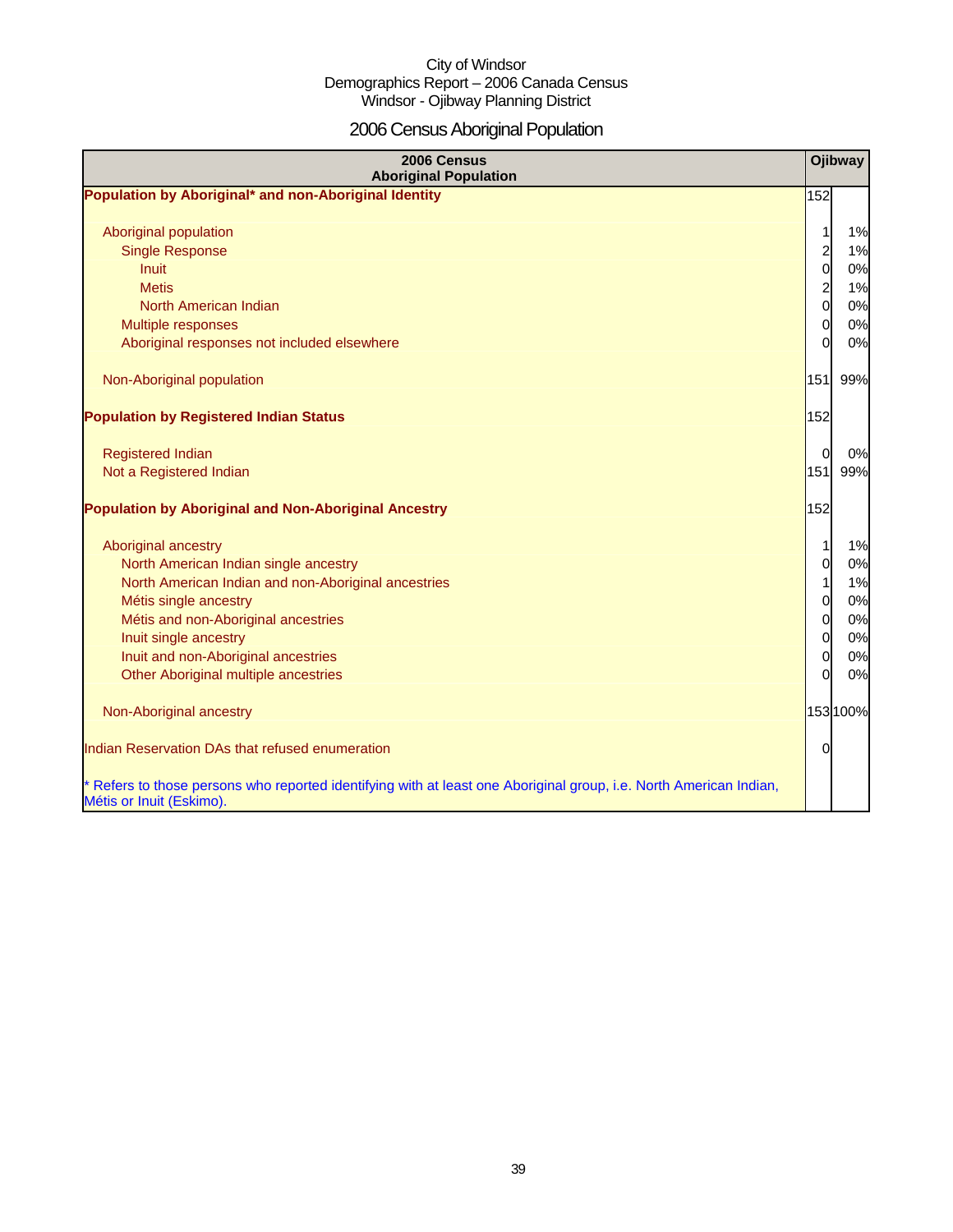# 2006 Census Labour Force by Sex Comparison

| 2006 Census<br><b>Labour Force by Sex</b><br><b>Comparison</b>     |                 |       | <b>Ojibway</b> |       |                |       |
|--------------------------------------------------------------------|-----------------|-------|----------------|-------|----------------|-------|
|                                                                    | <b>Total</b>    |       | <b>Males</b>   |       | <b>Females</b> |       |
|                                                                    | Population      |       |                |       |                |       |
| <b>Total Population 15 years and over by Labour Force Activity</b> | 133             |       | 67             |       | 68             |       |
| In the labour force                                                |                 | 6952% |                | 3958% |                | 2842% |
| Employed                                                           |                 | 5844% |                | 3552% |                | 2132% |
| <b>Unemployed</b>                                                  | 11              | 8%    | 4              | 5%    |                | 710%  |
| Not in the labour force                                            |                 | 6448% |                | 2740% |                | 3755% |
| Participation rate                                                 | 51.9%           |       | 57.8%          |       | 42.1%          |       |
| Employment-population ratio                                        | 43.8%           |       | 52.1%          |       | 31.8%          |       |
| Unemployment rate                                                  | 15.5%           |       | 9.3%           |       | 24.9%          |       |
| <b>Total Population 15-24 years by Labour Force Activity</b>       | 23              |       | 8              |       | 14             |       |
| In the labour force                                                |                 | 835%  |                | 791%  | 1              | 4%    |
| Employed                                                           |                 | 834%  |                | 445%  |                | 425%  |
| <b>Unemployed</b>                                                  |                 | 4 16% | 0l             | 0%    | 0              | 3%    |
| Not in the labour force                                            |                 | 1564% |                | 111%  |                | 1284% |
| Participation rate                                                 | 35.0%           |       | 90.8%          |       | 4.4%           |       |
| <b>Employment-population ratio</b>                                 | 34.0%           |       | 44.9%          |       | 25.2%          |       |
| Unemployment rate                                                  | 47.0%           |       | 0.0%           |       | 60.0%          |       |
| <b>Total Population 25 years and over by Labour Force Activity</b> | 110             |       | 59             |       | 51             |       |
| In the labour force                                                |                 | 6155% |                | 3356% |                | 2651% |
| Employed                                                           |                 | 5146% |                | 3153% |                | 1938% |
| <b>Unemployed</b>                                                  | 10 <sup>1</sup> | 9%    | 0              | 0%    |                | 816%  |
| Not in the labour force                                            |                 | 5146% |                | 2441% |                | 2549% |
| <b>Participation rate</b>                                          | 55.1%           |       | 55.9%          |       | 50.8%          |       |
| <b>Employment-population ratio</b>                                 | 45.9%           |       | 52.9%          |       | 37.7%          |       |
| Unemployment rate                                                  | 16.6%           |       | 0.0%           |       | 32.1%          |       |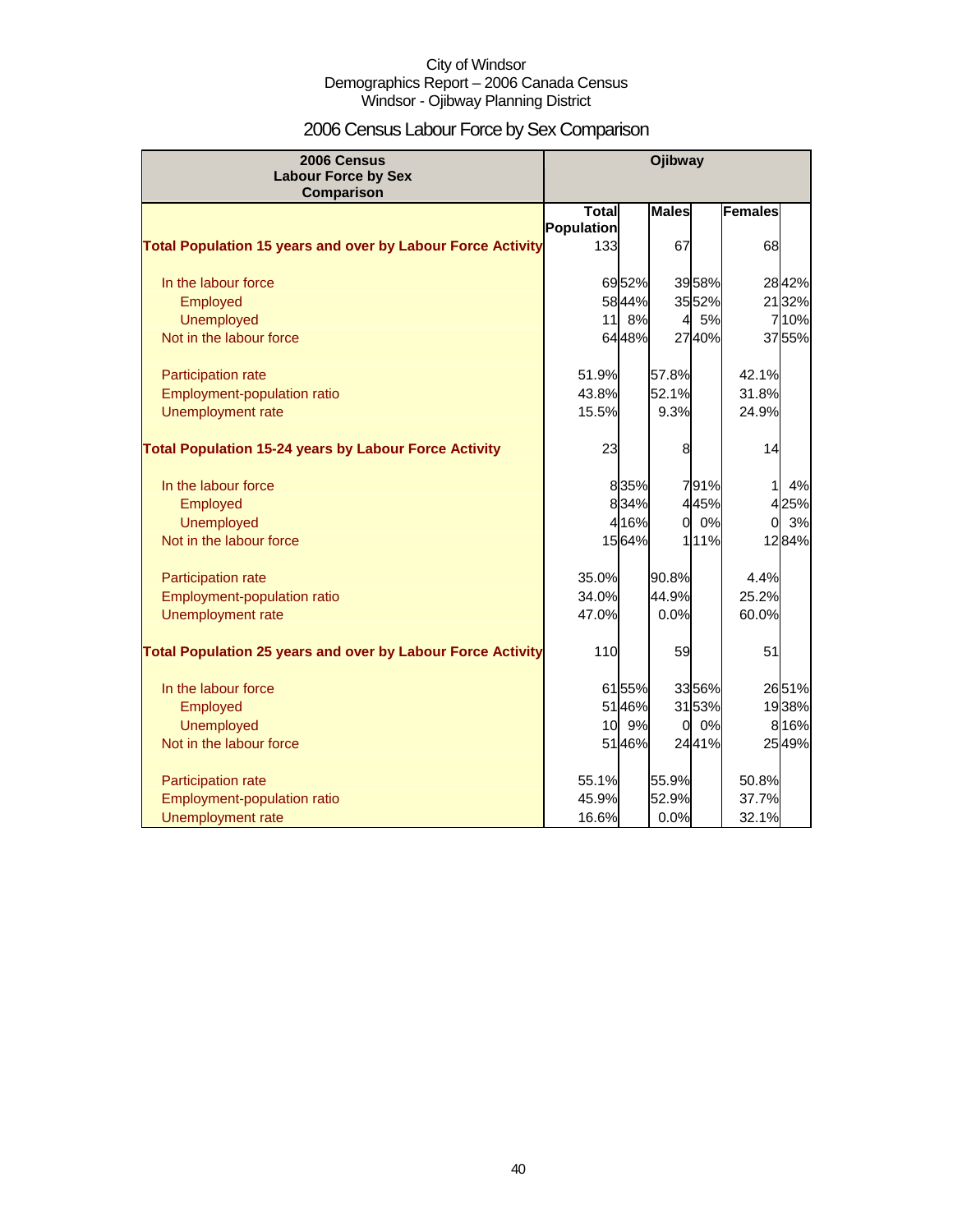# 2006 Census Labour Force by Sex

| 2006 Census<br><b>Labour Force by Sex</b>                          | <b>Ojibway</b> |       |
|--------------------------------------------------------------------|----------------|-------|
| <b>Total Population 15 years and over by Labour Force Activity</b> | 133            | %     |
| In the labour force                                                |                | 6952% |
| Employed                                                           |                | 5844% |
| <b>Unemployed</b>                                                  | 11             | 8%    |
| Not in the labour force                                            |                | 6448% |
| Participation rate                                                 | 51.9%          |       |
| Employment-population ratio                                        | 43.8%          |       |
| <b>Unemployment rate</b>                                           | 15.5%          |       |
| <b>Total Population 15-24 years by Labour Force Activity</b>       | 23             |       |
| In the labour force                                                |                | 835%  |
| Employed                                                           |                | 834%  |
| <b>Unemployed</b>                                                  |                | 4 16% |
| Not in the labour force                                            |                | 1564% |
| Participation rate                                                 | 35.0%          |       |
| Employment-population ratio                                        | 34.0%          |       |
| Unemployment rate                                                  | 47.0%          |       |
| <b>Total Population 25 years and over by Labour Force Activity</b> | 110            |       |
| In the labour force                                                |                | 6155% |
| Employed                                                           |                | 5146% |
| <b>Unemployed</b>                                                  |                | 10 9% |
| Not in the labour force                                            |                | 5146% |
| Participation rate                                                 | 55.1%          |       |
| Employment-population ratio                                        | 45.9%          |       |
| Unemployment rate                                                  | 16.6%          |       |
| Males 15 years and over by Labour Force Activity                   | 67             |       |
| In the labour force                                                |                | 3958% |
| Employed                                                           |                | 3552% |
| <b>Unemployed</b>                                                  |                | 4 5%  |
| Not in the labour force                                            |                | 2740% |
| <b>Participation rate</b>                                          | 57.8%          |       |
| Employment-population ratio                                        | 52.1%          |       |
| Unemployment rate                                                  | 9.3%           |       |
| <b>Males 15-24 years by Labour Force Activity</b>                  | 8              |       |
| In the labour force                                                |                | 791%  |
| Employed                                                           |                | 445%  |
| <b>Unemployed</b>                                                  |                | 0 0%  |
| Not in the labour force                                            |                | 111%  |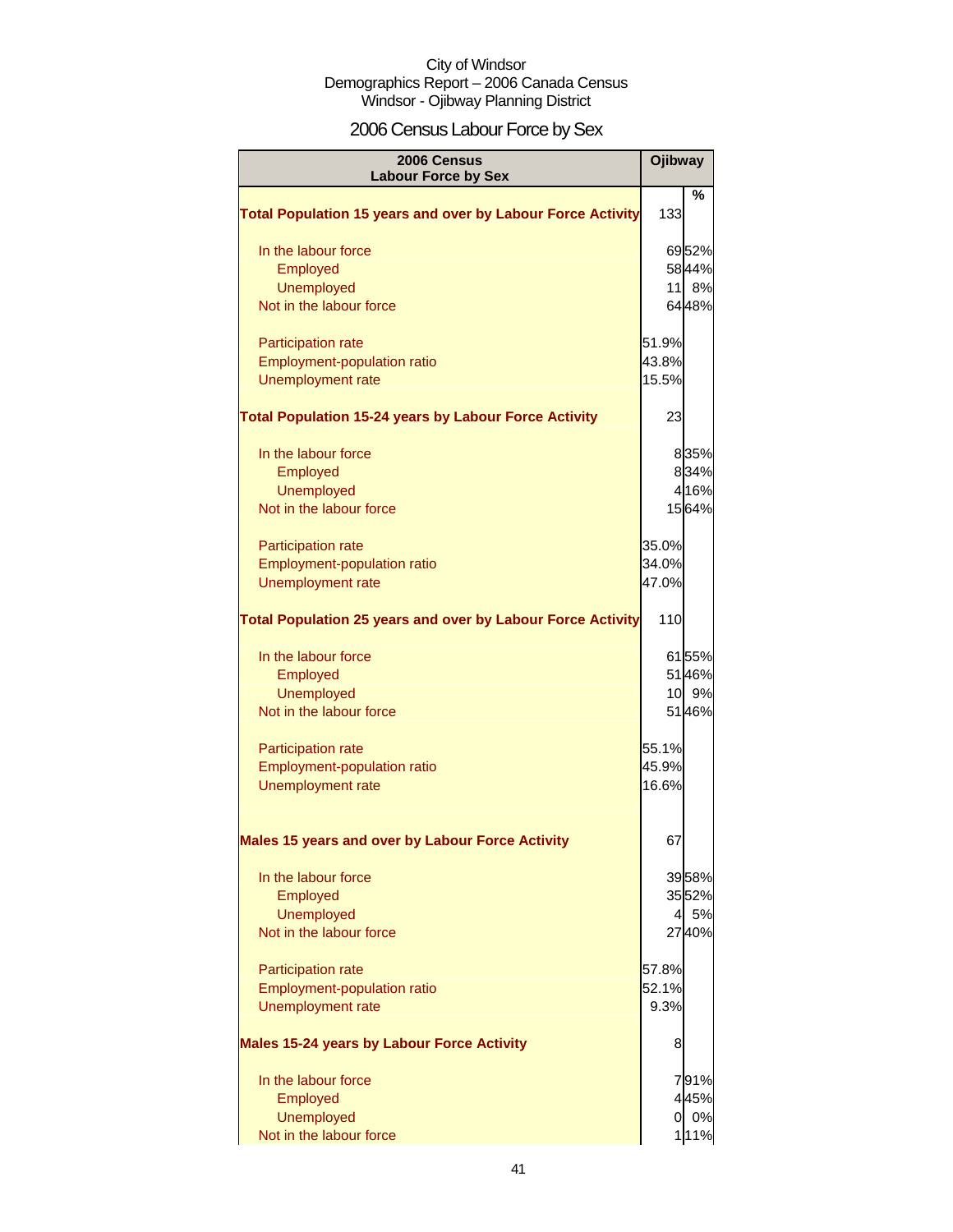| 2006 Census<br><b>Labour Force by Sex</b>           | Ojibway |       |
|-----------------------------------------------------|---------|-------|
|                                                     |         | %     |
| <b>Participation rate</b>                           | 90.8%   |       |
| <b>Employment-population ratio</b>                  | 44.9%   |       |
| Unemployment rate                                   | 0.0%    |       |
|                                                     |         |       |
| Males 25 years and over by Labour Force Activity    | 59      |       |
| In the labour force                                 |         | 3356% |
| Employed                                            |         | 3153% |
| <b>Unemployed</b>                                   |         | 0 0%  |
| Not in the labour force                             |         | 2441% |
| <b>Participation rate</b>                           | 55.9%   |       |
| <b>Employment-population ratio</b>                  | 52.9%   |       |
| Unemployment rate                                   | 0.0%    |       |
|                                                     |         |       |
| Females 15 years and over by Labour Force Activity  | 68      |       |
| In the labour force                                 |         | 2842% |
| Employed                                            |         | 2132% |
| <b>Unemployed</b>                                   |         | 710%  |
| Not in the labour force                             |         | 3755% |
| <b>Participation rate</b>                           | 42.1%   |       |
| Employment-population ratio                         | 31.8%   |       |
| Unemployment rate                                   | 24.9%   |       |
| <b>Females 15-24 years by Labour Force Activity</b> | 14      |       |
| In the labour force                                 | 1       | 4%    |
| Employed                                            |         | 425%  |
| <b>Unemployed</b>                                   | 0I      | 3%    |
| Not in the labour force                             |         | 1284% |
| <b>Participation rate</b>                           | 4.4%    |       |
| <b>Employment-population ratio</b>                  | 25.2%   |       |
| Unemployment rate                                   | 60.0%   |       |
| Females 25 years and over by Labour Force Activity  | 51      |       |
| In the labour force                                 |         | 2651% |
| Employed                                            |         | 1938% |
| <b>Unemployed</b>                                   |         | 8 16% |
| Not in the labour force                             |         | 2549% |
| <b>Participation rate</b>                           | 50.8%   |       |
| Employment-population ratio                         | 37.7%   |       |
| Unemployment rate                                   | 32.1%   |       |
|                                                     |         |       |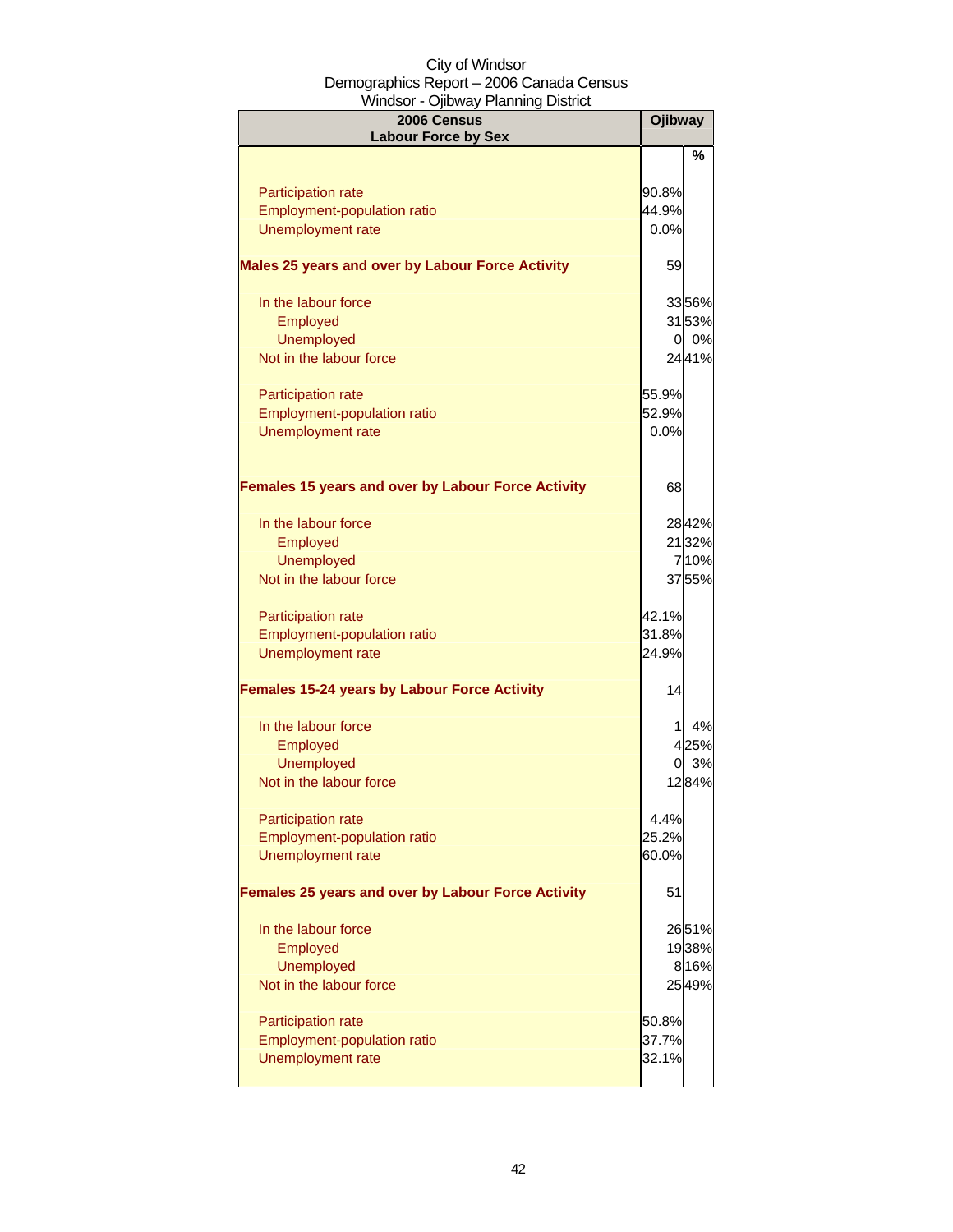# 2006 Census Presence of Children and Labour Force by Sex Comparison

| 2006 Census<br>Presence of Children and Labour Force by Sex Comparison                 |                |       | Ojibway        |        |                      |
|----------------------------------------------------------------------------------------|----------------|-------|----------------|--------|----------------------|
|                                                                                        | <b>Total</b>   |       | <b>Males</b>   |        | <b>Females</b>       |
|                                                                                        | Population     |       |                |        |                      |
| <b>Population 15 years and over in Private Households</b>                              | 131            |       | 67             |        | 66                   |
| In the labour force                                                                    |                | 6953% | 39             | 58%    | 3046%                |
| Employed                                                                               |                | 5845% | 35             | 52%    | 2132%                |
| <b>Unemployed</b>                                                                      | 11             | 8%    | $\overline{4}$ | 5%     | 711%                 |
| Not in the labour force                                                                |                | 6247% | 27             | 40%    | 3654%                |
| Participation rate                                                                     | 52.5%          |       | 57.7%          |        | 45.8%                |
| Employment-population ratio                                                            | 44.6%          |       | 52.3%          |        | 32.4%                |
| Unemployment rate                                                                      | 15.3%          |       | 9.3%           |        | 23.1%                |
| Population 15 years and over in Private Households with No Children at                 |                |       |                |        |                      |
| <b>Home</b>                                                                            | 96             |       | 50             |        | 47                   |
| In the labour force                                                                    |                | 4951% | 27             | 54%    | 2246%                |
| Employed                                                                               |                | 4244% | 24             | 47%    | 1839%                |
| <b>Unemployed</b>                                                                      |                | 9%    | 4              | 7%     | 8%<br>$\overline{4}$ |
| Not in the labour force                                                                |                | 4749% | 23             | 46%    | 2554%                |
| Participation rate                                                                     | 51.3%          |       | 54.2%          |        | 46.3%                |
| Employment-population ratio                                                            | 43.9%          |       | 47.3%          |        | 39.0%                |
| Unemployment rate                                                                      | 18.1%          |       | 13.2%          |        | 17.2%                |
| Population 15 years and over in Private Households with Children at Home               | 35             |       | 15             |        | 19                   |
| In the labour force                                                                    |                | 1851% | 10             | 65%    | 735%                 |
| Employed                                                                               |                | 1441% | 11             | 74%    | 526%                 |
| <b>Unemployed</b>                                                                      |                | 4 10% | $\overline{0}$ | 0%     | 318%                 |
| Not in the labour force                                                                |                | 1749% | 5              | 35%    | 1263%                |
| Participation rate                                                                     | 51.0%          |       | 64.6%          |        | 34.6%                |
| Employment-population ratio                                                            | 41.1%          |       | 73.8%          |        | 26.4%                |
| Unemployment rate                                                                      | 20.1%          |       | 0.0%           |        | 51.6%                |
| Population 15 years and over in Private Households with Children under 6<br>years only | 8              |       | 4              |        | 6                    |
| In the labour force                                                                    |                | 451%  |                | 4 100% | $\overline{0}$<br>6% |
| Employed                                                                               |                | 451%  | $\overline{4}$ | 94%    | $\overline{0}$<br>6% |
| <b>Unemployed</b>                                                                      | $\overline{O}$ | 0%    | $\overline{0}$ | 6%     | 0%<br>0              |
| Not in the labour force                                                                |                | 564%  | $\Omega$       | 0%     | 697%                 |
|                                                                                        |                |       |                |        |                      |
| Participation rate                                                                     | 51.1%          |       | 100.0%         |        | 6.0%                 |
| Employment-population ratio                                                            | 51.1%          |       | 93.8%          |        | 6.0%                 |
| <b>Unemployment rate</b>                                                               | 0.0%           |       | 6.2%           |        | 0.0%                 |
| Population 15 years and over in Private Households with Children under 6               | 2              |       |                |        |                      |
| years and Children 6 years and over                                                    |                |       |                |        |                      |
| In the labour force                                                                    |                | 161%  | $\mathbf{1}$   | 78%    | 045%                 |
| Employed                                                                               |                | 172%  | 1              | 78%    | 0%<br>$\overline{0}$ |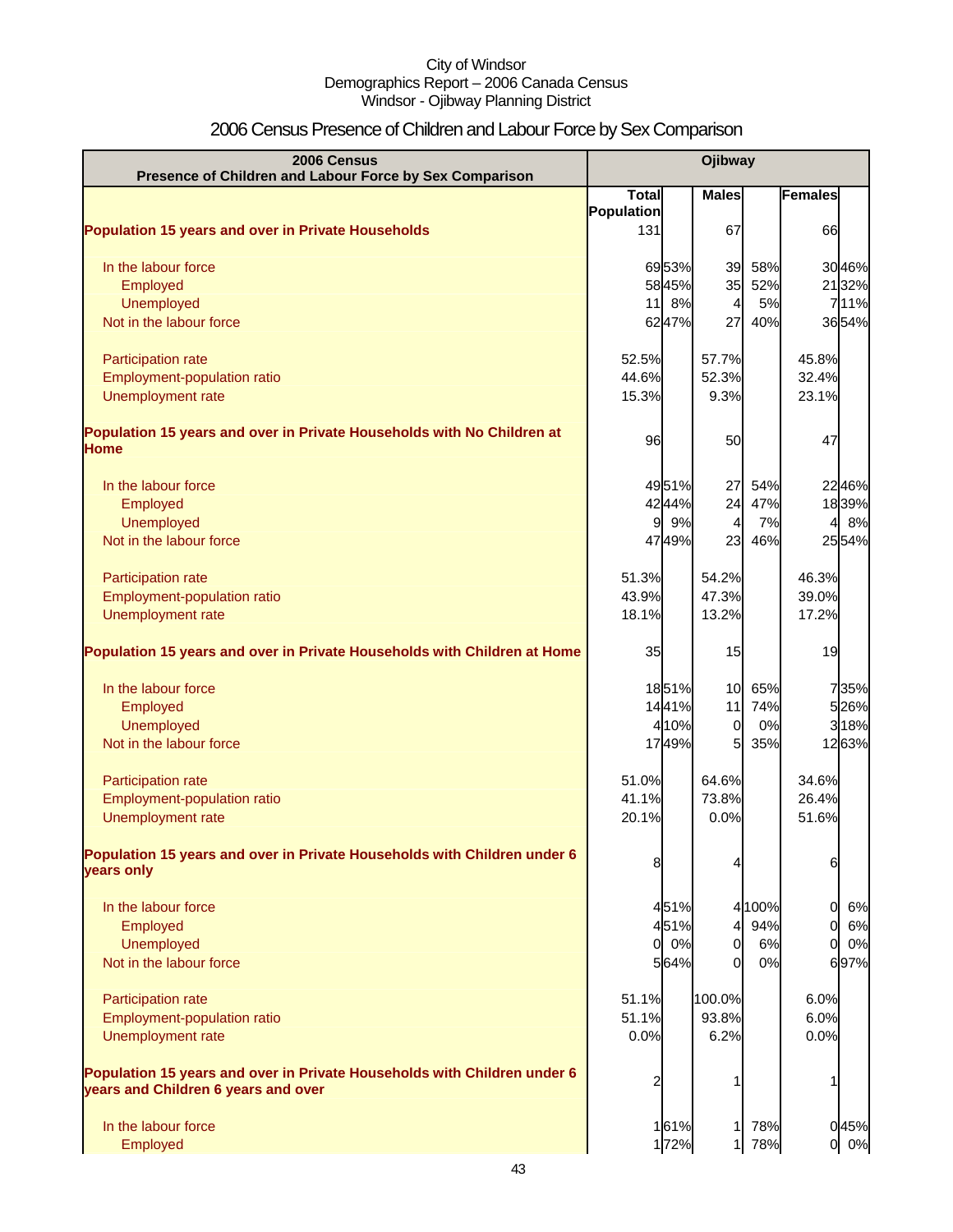| 2006 Census                                                              | Ojibway      |       |                |     |         |      |
|--------------------------------------------------------------------------|--------------|-------|----------------|-----|---------|------|
| Presence of Children and Labour Force by Sex Comparison                  |              |       |                |     |         |      |
|                                                                          | <b>Total</b> |       | <b>Males</b>   |     | Females |      |
|                                                                          | Population   |       |                |     |         |      |
| <b>Unemployed</b>                                                        |              | 0%    | $\overline{O}$ | 0%  | 0l      | 0%   |
| Not in the labour force                                                  |              | 016%  | $\Omega$       | 0%  |         | 178% |
|                                                                          |              |       |                |     |         |      |
| <b>Participation rate</b>                                                | 61.2%        |       | 77.6%          |     | 44.8%   |      |
| Employment-population ratio                                              | 72.4%        |       | 77.6%          |     | 0.0%    |      |
| Unemployment rate                                                        | 0.0%         |       | 0.0%           |     | 0.0%    |      |
|                                                                          |              |       |                |     |         |      |
| Population 15 years and over in Private Households with Children 6 years |              |       |                |     |         |      |
| and over only                                                            | 24           |       | 12             |     | 12      |      |
|                                                                          |              |       |                |     |         |      |
| In the labour force                                                      |              | 1353% | 7              | 57% |         | 650% |
| Employed                                                                 |              | 1146% | 7              | 57% |         | 437% |
| <b>Unemployed</b>                                                        |              | 314%  | $\overline{0}$ | 0%  |         | 328% |
| Not in the labour force                                                  |              | 1147% | 5 <sup>1</sup> | 44% |         | 650% |
|                                                                          |              |       |                |     |         |      |
| Participation rate                                                       | 52.8%        |       | 56.7%          |     | 49.7%   |      |
| Employment-population ratio                                              | 45.7%        |       | 56.7%          |     | 36.8%   |      |
|                                                                          |              |       |                |     |         |      |
| Unemployment rate                                                        | 26.8%        |       | 0.0%           |     | 56.1%   |      |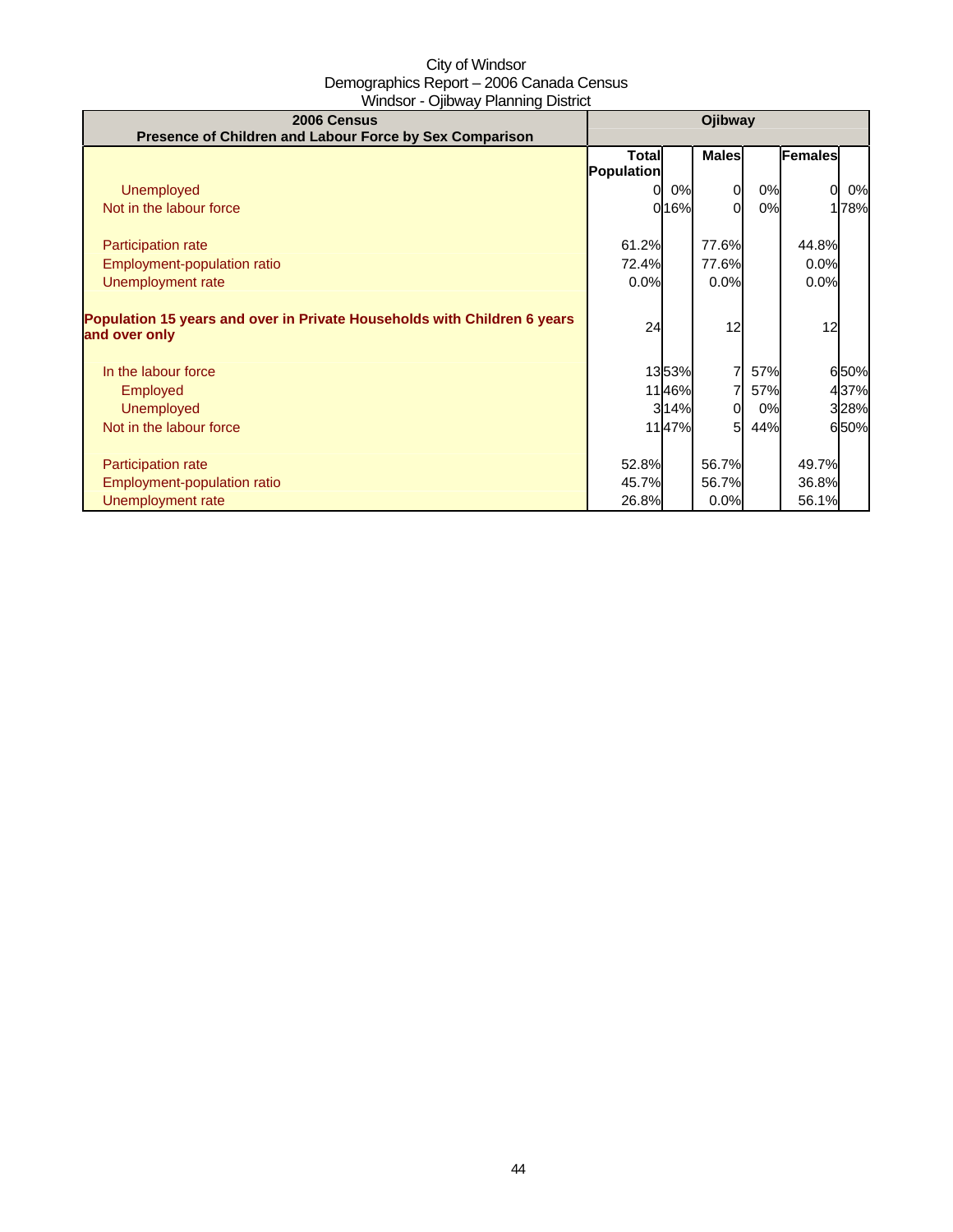# 2006 Census Presence of Children and Labour Force by Sex

| 2006 Census<br>Presence of Children and Labour Force by Sex                                                     | <b>Ojibway</b> |     |
|-----------------------------------------------------------------------------------------------------------------|----------------|-----|
| <b>Population 15 years and over in Private Households</b>                                                       | 131            | %   |
|                                                                                                                 |                |     |
| In the labour force                                                                                             | 69             | 53% |
| Employed                                                                                                        | 58             | 45% |
| Unemployed                                                                                                      | 11             | 8%  |
| Not in the labour force                                                                                         | 62             | 47% |
| Participation rate                                                                                              | 52.5%          |     |
| Employment-population ratio                                                                                     | 44.6%          |     |
| Unemployment rate                                                                                               | 15.3%          |     |
| Population 15 years and over in Private Households with No Children at Home                                     | 96             |     |
| In the labour force                                                                                             | 49             | 51% |
| Employed                                                                                                        | 42             | 44% |
| Unemployed                                                                                                      | 9              | 9%  |
| Not in the labour force                                                                                         | 47             | 49% |
| Participation rate                                                                                              | 51.3%          |     |
| Employment-population ratio                                                                                     | 43.9%          |     |
| Unemployment rate                                                                                               | 18.1%          |     |
| Population 15 years and over in Private Households with Children at Home                                        | 35             |     |
| In the labour force                                                                                             | 18             | 51% |
| Employed                                                                                                        | 14             | 41% |
| Unemployed                                                                                                      | $\overline{4}$ | 10% |
| Not in the labour force                                                                                         | 17             | 49% |
| Participation rate                                                                                              | 51.0%          |     |
| Employment-population ratio                                                                                     | 41.1%          |     |
| Unemployment rate                                                                                               | 20.1%          |     |
| Population 15 years and over in Private Households with Children under 6 years only                             | 8              |     |
| In the labour force                                                                                             | 4              | 51% |
| Employed                                                                                                        | 4              | 51% |
| Unemployed                                                                                                      | $\overline{0}$ | 0%  |
| Not in the labour force                                                                                         | 5              | 64% |
| Participation rate                                                                                              | 51.1%          |     |
| Employment-population ratio                                                                                     | 51.1%          |     |
| Unemployment rate                                                                                               | 0.0%           |     |
| Population 15 years and over in Private Households with Children under 6 years and Children 6 years<br>and over | 2              |     |
|                                                                                                                 |                |     |
| In the labour force                                                                                             |                | 61% |
| Employed                                                                                                        |                | 72% |
| Unemployed                                                                                                      | $\Omega$       | 0%  |
| Not in the labour force                                                                                         | $\Omega$       | 16% |
|                                                                                                                 |                |     |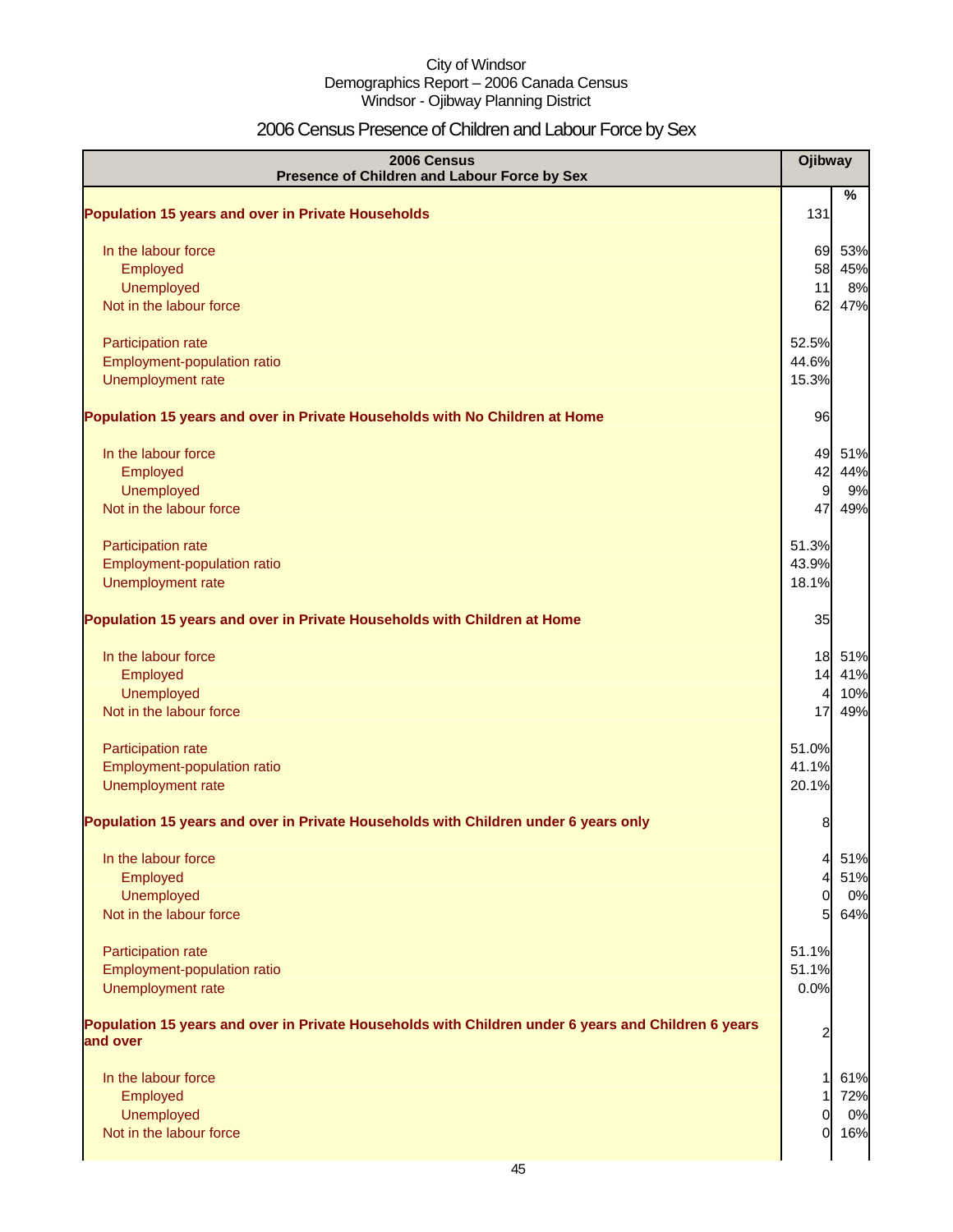| 2006 Census<br>Presence of Children and Labour Force by Sex                            | Ojibway        |        |
|----------------------------------------------------------------------------------------|----------------|--------|
|                                                                                        |                | $\%$   |
| Participation rate                                                                     | 61.2%<br>72.4% |        |
| Employment-population ratio<br>Unemployment rate                                       | 0.0%           |        |
|                                                                                        |                |        |
| Population 15 years and over in Private Households with Children 6 years and over only | 24             |        |
| In the labour force                                                                    | 13             | 53%    |
| Employed                                                                               | 11             | 46%    |
| Unemployed                                                                             | 3              | 14%    |
| Not in the labour force                                                                | 11             | 47%    |
| Participation rate                                                                     | 52.8%          |        |
| Employment-population ratio                                                            | 45.7%          |        |
| Unemployment rate                                                                      | 26.8%          |        |
| <b>Males 15 years and over in Private Households</b>                                   | 67             |        |
| In the labour force                                                                    | 39             | 58%    |
| Employed                                                                               |                | 35 52% |
| Unemployed                                                                             | $\overline{a}$ | 5%     |
| Not in the labour force                                                                | 27             | 40%    |
| Participation rate                                                                     | 57.7%          |        |
| Employment-population ratio                                                            | 52.3%          |        |
| Unemployment rate                                                                      | 9.3%           |        |
| Males 15 years and over in Private Households with no children at home                 | 50             |        |
| In the labour force                                                                    | 27             | 54%    |
| Employed                                                                               | 24             | 47%    |
| Unemployed                                                                             | $\overline{4}$ | 7%     |
| Not in the labour force                                                                | 23             | 46%    |
| Participation rate                                                                     | 54.2%          |        |
| Employment-population ratio                                                            | 47.3%          |        |
| Unemployment rate                                                                      | 13.2%          |        |
| Males 15 years and over in Private Households with children at home                    | 15             |        |
| In the labour force                                                                    | 10             | 65%    |
| Employed                                                                               | 11             | 74%    |
| Unemployed                                                                             | $\overline{0}$ | 0%     |
| Not in the labour force                                                                | 5              | 35%    |
| Participation rate                                                                     | 64.6%          |        |
| Employment-population ratio                                                            | 73.8%          |        |
| Unemployment rate                                                                      | 0.0%           |        |
| Males 15 years and over in Private Households with children under 6 years only         | 4              |        |
| In the labour force                                                                    |                | 4 100% |
| Employed                                                                               |                | 4 94%  |
| Unemployed                                                                             | $\overline{0}$ | 6%     |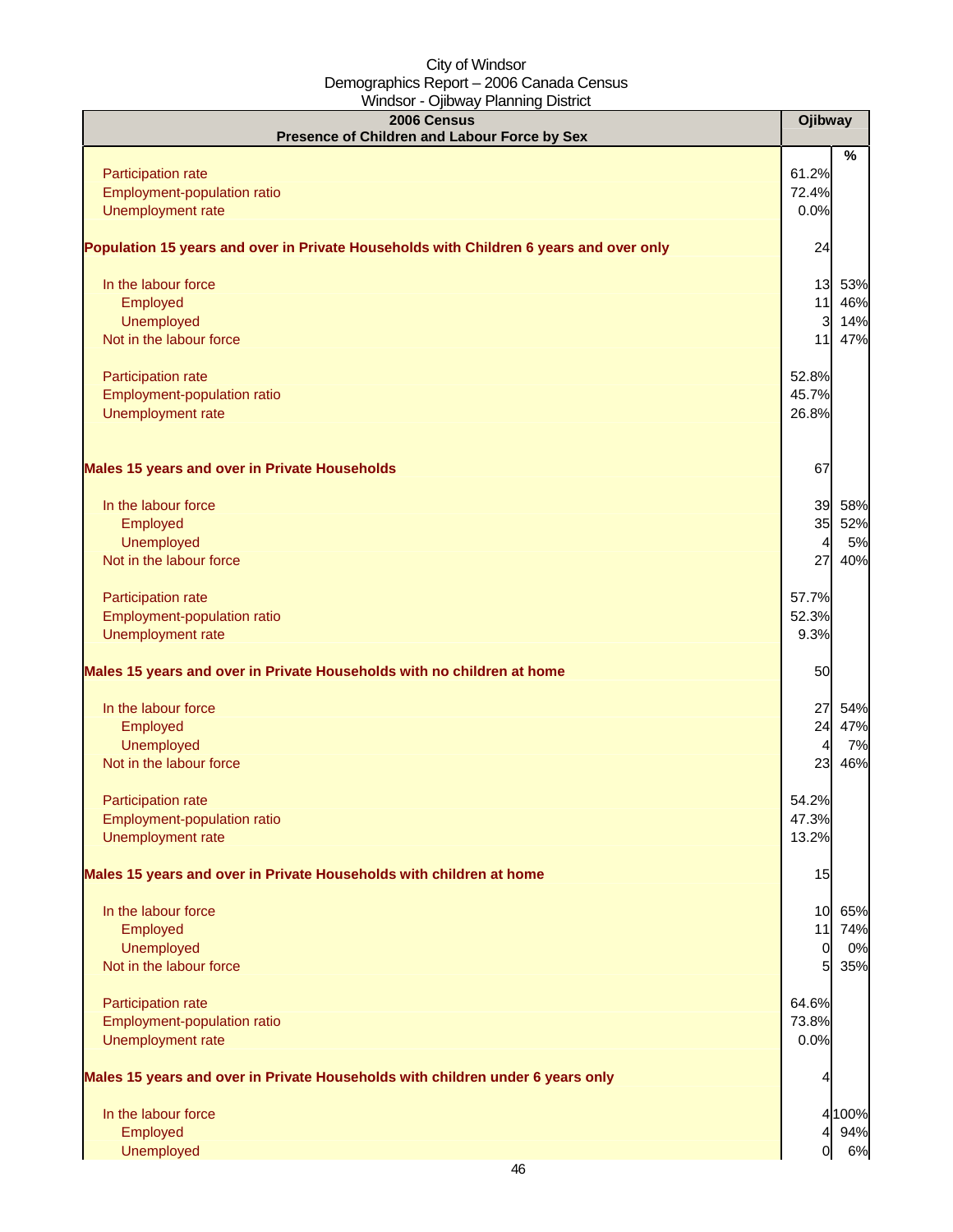| 2006 Census<br>Presence of Children and Labour Force by Sex                                                | Ojibway        |            |
|------------------------------------------------------------------------------------------------------------|----------------|------------|
| Not in the labour force                                                                                    | 0              | %<br>0%    |
|                                                                                                            |                |            |
| Participation rate                                                                                         | 100.0%         |            |
| Employment-population ratio                                                                                | 93.8%          |            |
| Unemployment rate                                                                                          | 6.2%           |            |
| Males 15 years and over in Private Households with children under 6 years and children 6 years and<br>over |                |            |
| In the labour force                                                                                        | 1              | 78%        |
| Employed                                                                                                   | 1              | 78%        |
| <b>Unemployed</b>                                                                                          | 0              | 0%         |
| Not in the labour force                                                                                    | 0              | 0%         |
| <b>Participation rate</b>                                                                                  | 77.6%          |            |
| Employment-population ratio                                                                                | 77.6%          |            |
| Unemployment rate                                                                                          | 0.0%           |            |
| Males 15 years and over in Private Households with children 6 years and over only                          | 12             |            |
|                                                                                                            |                |            |
| In the labour force                                                                                        | 7              | 57%<br>57% |
| Employed<br><b>Unemployed</b>                                                                              | 7<br>0         | 0%         |
| Not in the labour force                                                                                    | 5              | 44%        |
|                                                                                                            |                |            |
| Participation rate                                                                                         | 56.7%          |            |
| Employment-population ratio                                                                                | 56.7%          |            |
| Unemployment rate                                                                                          | 0.0%           |            |
| Females 15 years and over in Private Households                                                            | 66             |            |
| In the labour force                                                                                        | 30             | 46%        |
| Employed                                                                                                   | 21             | 32%        |
| <b>Unemployed</b>                                                                                          | $\overline{7}$ | 11%        |
| Not in the labour force                                                                                    | 36             | 54%        |
|                                                                                                            |                |            |
| Participation rate<br>Employment-population ratio                                                          | 45.8%<br>32.4% |            |
| Unemployment rate                                                                                          | 23.1%          |            |
|                                                                                                            |                |            |
| Females 15 years and over in Private Households with No Children at Home                                   | 47             |            |
| In the labour force                                                                                        | 22             | 46%        |
| Employed                                                                                                   | 18             | 39%        |
| Unemployed                                                                                                 | $\overline{4}$ | 8%         |
| Not in the labour force                                                                                    | 25             | 54%        |
| Participation rate                                                                                         | 46.3%          |            |
| Employment-population ratio                                                                                | 39.0%          |            |
| Unemployment rate                                                                                          | 17.2%          |            |
|                                                                                                            |                |            |
| Females 15 years and over in Private Households with Children at Home                                      | 19             |            |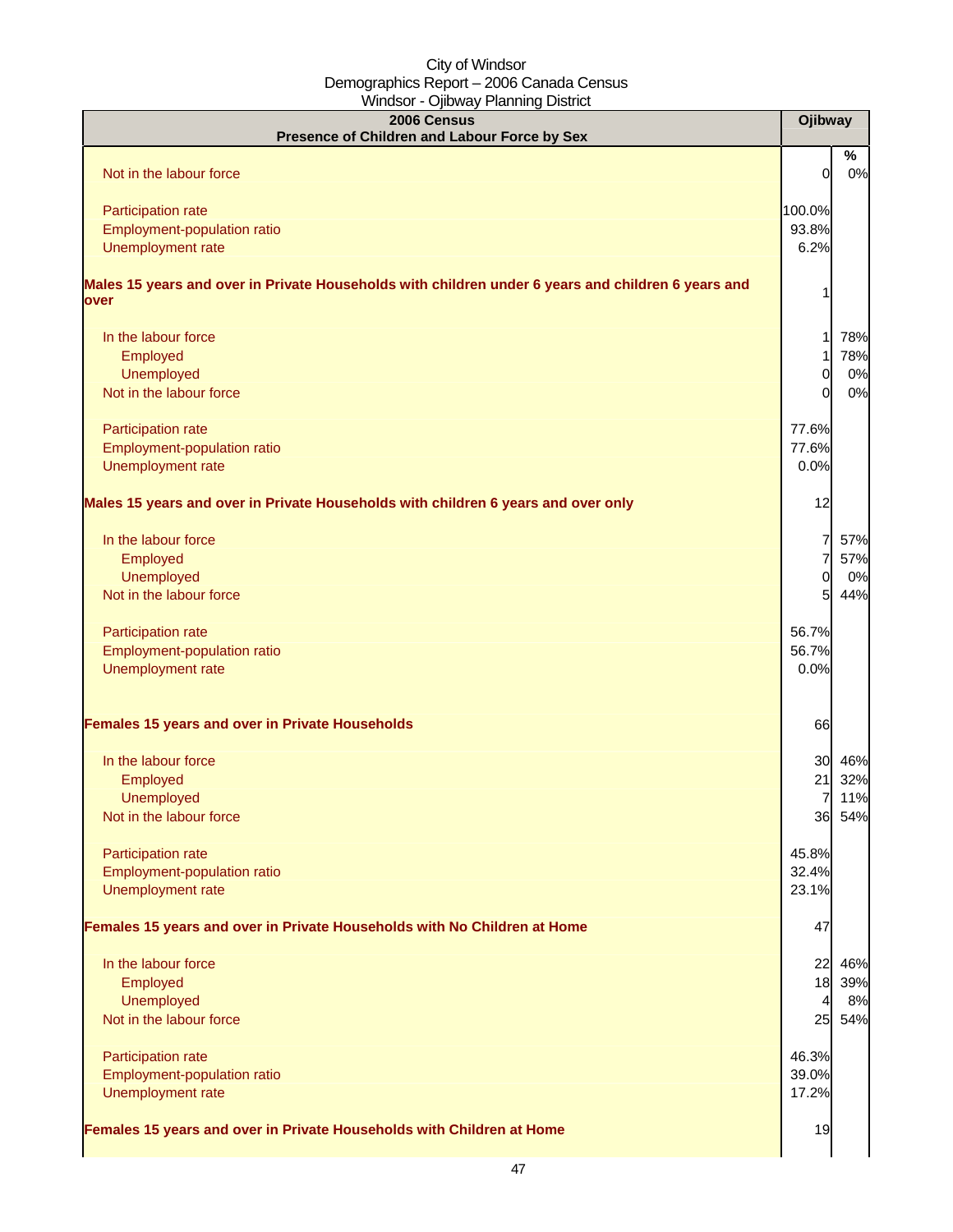| 2006 Census                                                                                                  | <b>Ojibway</b> |      |
|--------------------------------------------------------------------------------------------------------------|----------------|------|
| Presence of Children and Labour Force by Sex                                                                 |                | $\%$ |
| In the labour force                                                                                          | 7              | 35%  |
| Employed                                                                                                     | 5              | 26%  |
| <b>Unemployed</b>                                                                                            | 3              | 18%  |
| Not in the labour force                                                                                      | 12             | 63%  |
|                                                                                                              |                |      |
| Participation rate                                                                                           | 34.6%          |      |
| Employment-population ratio                                                                                  | 26.4%          |      |
| Unemployment rate                                                                                            | 51.6%          |      |
| Females 15 years and over in Private Households with Children under 6 years only                             | 6              |      |
| In the labour force                                                                                          | $\overline{0}$ | 6%   |
| Employed                                                                                                     | $\overline{0}$ | 6%   |
| <b>Unemployed</b>                                                                                            | $\overline{0}$ | 0%   |
| Not in the labour force                                                                                      | 6              | 97%  |
| Participation rate                                                                                           | 6.0%           |      |
| Employment-population ratio                                                                                  | 6.0%           |      |
| Unemployment rate                                                                                            | 0.0%           |      |
| Females 15 years and over in Private Households with Children under 6 years and Children 6 years and<br>over | 1              |      |
| In the labour force                                                                                          | $\overline{0}$ | 45%  |
| Employed                                                                                                     | $\overline{0}$ | 0%   |
| <b>Unemployed</b>                                                                                            | <sub>0</sub>   | 0%   |
| Not in the labour force                                                                                      |                | 78%  |
| Participation rate                                                                                           | 44.8%          |      |
| Employment-population ratio                                                                                  | 0.0%           |      |
| Unemployment rate                                                                                            | 0.0%           |      |
| Females 15 years and over in Private Households with Children 6 years and over only                          | 12             |      |
| In the labour force                                                                                          | $6 \mid$       | 50%  |
| Employed                                                                                                     | 41             | 37%  |
| <b>Unemployed</b>                                                                                            | 3              | 28%  |
| Not in the labour force                                                                                      | 6              | 50%  |
| Participation rate                                                                                           | 49.7%          |      |
| Employment-population ratio                                                                                  | 36.8%          |      |
| Unemployment rate                                                                                            | 56.1%          |      |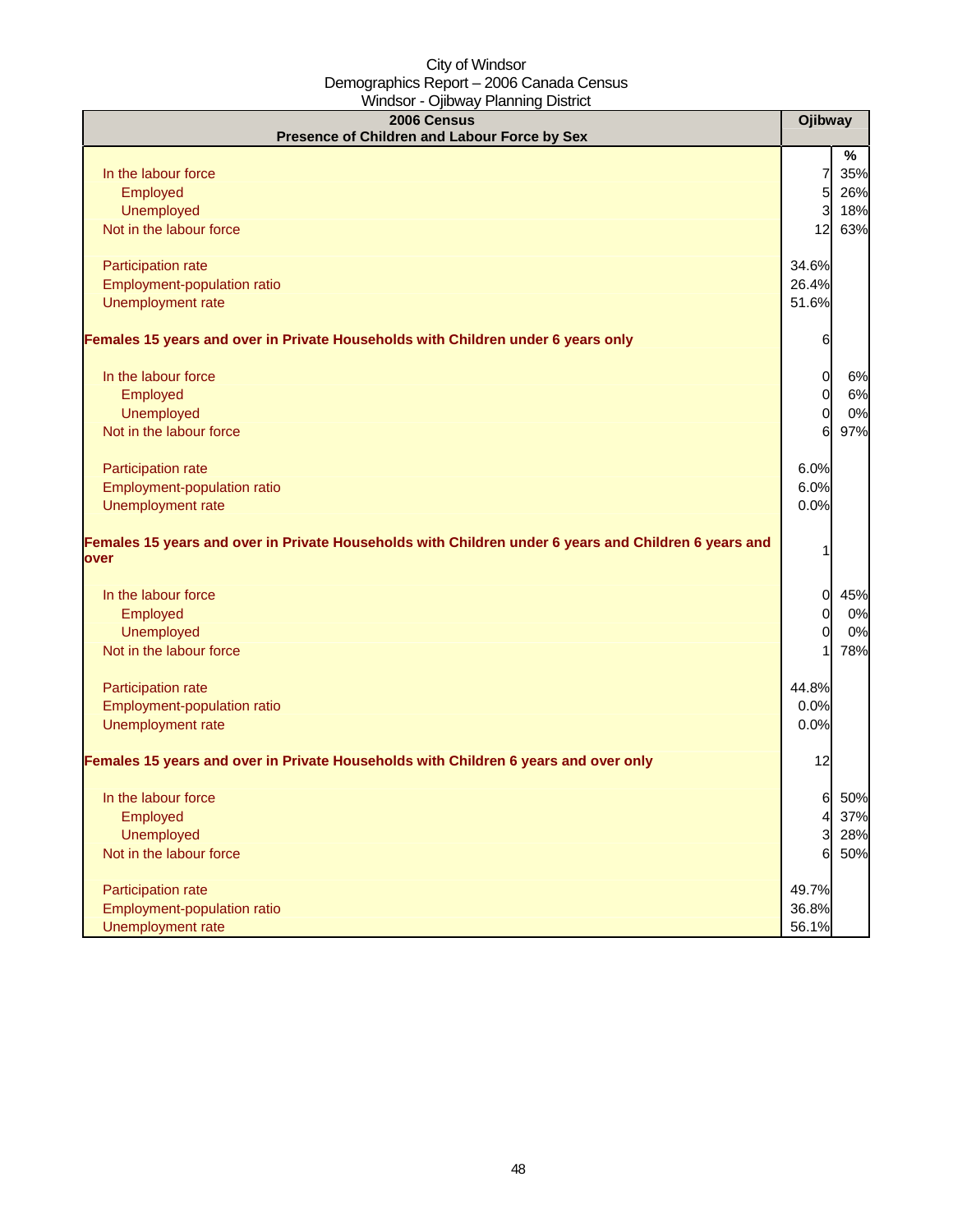# 2006 Census Labour Force by Industry and Sex Comparison

| 2006 Census<br>Labour Force by Industry and<br><b>Sex Comparison</b>           | Ojibway                                                                                                                                                     |                                 |                                                                                                                                                                                      |                                 |                                                                                                                                                                                 |                                 |
|--------------------------------------------------------------------------------|-------------------------------------------------------------------------------------------------------------------------------------------------------------|---------------------------------|--------------------------------------------------------------------------------------------------------------------------------------------------------------------------------------|---------------------------------|---------------------------------------------------------------------------------------------------------------------------------------------------------------------------------|---------------------------------|
|                                                                                | Total $\overline{\%}$<br>Labour                                                                                                                             |                                 | <b>Males</b>                                                                                                                                                                         | %                               | <b>Females</b>                                                                                                                                                                  | %                               |
|                                                                                | <b>Force</b>                                                                                                                                                |                                 |                                                                                                                                                                                      |                                 |                                                                                                                                                                                 |                                 |
| <b>Total Labour Force 15 years and</b><br>over by Industry*                    | 69                                                                                                                                                          |                                 | 39                                                                                                                                                                                   |                                 | 28                                                                                                                                                                              |                                 |
| <b>Top 5 Industries</b>                                                        | 44-45 Retail trade<br>31-33 Manufacturing<br>61 Educational<br>services<br>62 Health care and<br>social assistance<br>72 Accommodation<br>and food services | 27%<br>14%<br>12%<br>11%<br>10% | 31-33 Manufacturing<br>44-45 Retail trade<br>72 Accommodation and<br>food services<br>81 Other services (except<br>public administration)<br>62 Health care and social<br>assistance | 23%<br>20%<br>10%<br>10%<br>10% | 44-45 Retail trade<br>72 Accommodation<br>and food services<br>48-49 Transportation<br>and warehousing<br>62 Health care and<br>social assistance<br>61 Educational<br>services | 36%<br>16%<br>14%<br>13%<br>13% |
| <b>All industries</b>                                                          |                                                                                                                                                             | 6798%                           |                                                                                                                                                                                      | 40 10 4%                        |                                                                                                                                                                                 | 28 100%                         |
| 11 Agriculture, forestry, fishing<br>and hunting                               | 11                                                                                                                                                          | 1%                              | 0l                                                                                                                                                                                   | 1%                              | 0                                                                                                                                                                               | 0%                              |
| 21 Mining and oil and gas<br>extraction                                        | 0                                                                                                                                                           | 0%                              | $\overline{O}$                                                                                                                                                                       | 0%                              | 0                                                                                                                                                                               | 0%                              |
| <b>22 Utilities</b>                                                            | $\Omega$                                                                                                                                                    | 1%                              | 0                                                                                                                                                                                    | 0%                              | 0                                                                                                                                                                               | 0%                              |
| 23 Construction                                                                |                                                                                                                                                             | 1%                              |                                                                                                                                                                                      | 2%                              | 0                                                                                                                                                                               | 0%                              |
| 31-33 Manufacturing                                                            |                                                                                                                                                             | 8 1 2%                          | 8                                                                                                                                                                                    | 21%                             | 0                                                                                                                                                                               | 1%                              |
| 41 Wholesale trade<br>44-45 Retail trade                                       |                                                                                                                                                             | 1%                              | 1<br>7                                                                                                                                                                               | 2%                              | 0<br>9                                                                                                                                                                          | 1%                              |
| 48-49 Transportation and                                                       |                                                                                                                                                             | 1623%                           |                                                                                                                                                                                      | 18%                             |                                                                                                                                                                                 | 32%                             |
| warehousing                                                                    | 4                                                                                                                                                           | 6%                              | 0                                                                                                                                                                                    | 1%                              | 4                                                                                                                                                                               | 13%                             |
| 51 Information and cultural<br>industries                                      | $\overline{0}$                                                                                                                                              | 0%                              | $\overline{0}$                                                                                                                                                                       | 0%                              | 0                                                                                                                                                                               | 0%                              |
| 52 Finance and insurance                                                       | 0l                                                                                                                                                          | 0%                              | 0                                                                                                                                                                                    | 0%                              | 0                                                                                                                                                                               | 0%                              |
| 53 Real estate and rental and<br>leasing                                       | $\Omega$                                                                                                                                                    | 0%                              | 3                                                                                                                                                                                    | 9%                              | 0                                                                                                                                                                               | 0%                              |
| 54 Professional, scientific and<br>technical services                          | 4                                                                                                                                                           | 5%                              | 0                                                                                                                                                                                    | 0%                              | 0                                                                                                                                                                               | 1%                              |
| 55 Management of companies<br>and enterprises                                  | <sub>0</sub>                                                                                                                                                | 0%                              | 0                                                                                                                                                                                    | 0%                              | 0                                                                                                                                                                               | 0%                              |
| 56 Administrative and support,<br>waste management and<br>remediation services | 11                                                                                                                                                          | 1%                              | 0                                                                                                                                                                                    | 1%                              | 0                                                                                                                                                                               | 1%                              |
| <b>61 Educational services</b>                                                 |                                                                                                                                                             | 7 10%                           | 3                                                                                                                                                                                    | 9%                              | 3                                                                                                                                                                               | 12%                             |
| 62 Health care and social<br>assistance                                        |                                                                                                                                                             | 710%                            | 3                                                                                                                                                                                    | 9%                              | 3                                                                                                                                                                               | 12%                             |
| 71 Arts, entertainment and<br>recreation                                       | $\overline{0}$                                                                                                                                              | 0%                              | 0                                                                                                                                                                                    | 0%                              | 0                                                                                                                                                                               | 1%                              |
| 72 Accommodation and food<br>services                                          | 6                                                                                                                                                           | 8%                              | 4                                                                                                                                                                                    | 9%                              | 4                                                                                                                                                                               | 14%                             |
| 81 Other services (except public                                               | $\overline{4}$                                                                                                                                              | 6%                              | 3                                                                                                                                                                                    | 9%                              | 0                                                                                                                                                                               | 1%                              |
| administration)<br>91 Public administration                                    | $\mathbf{1}$                                                                                                                                                | 1%                              | 1                                                                                                                                                                                    | 2%                              | 0                                                                                                                                                                               | 0%                              |
|                                                                                |                                                                                                                                                             |                                 |                                                                                                                                                                                      |                                 |                                                                                                                                                                                 |                                 |
| Industry - Not applicable                                                      | 41                                                                                                                                                          | 5%                              | 0l                                                                                                                                                                                   | 0%                              | 3                                                                                                                                                                               | 12%                             |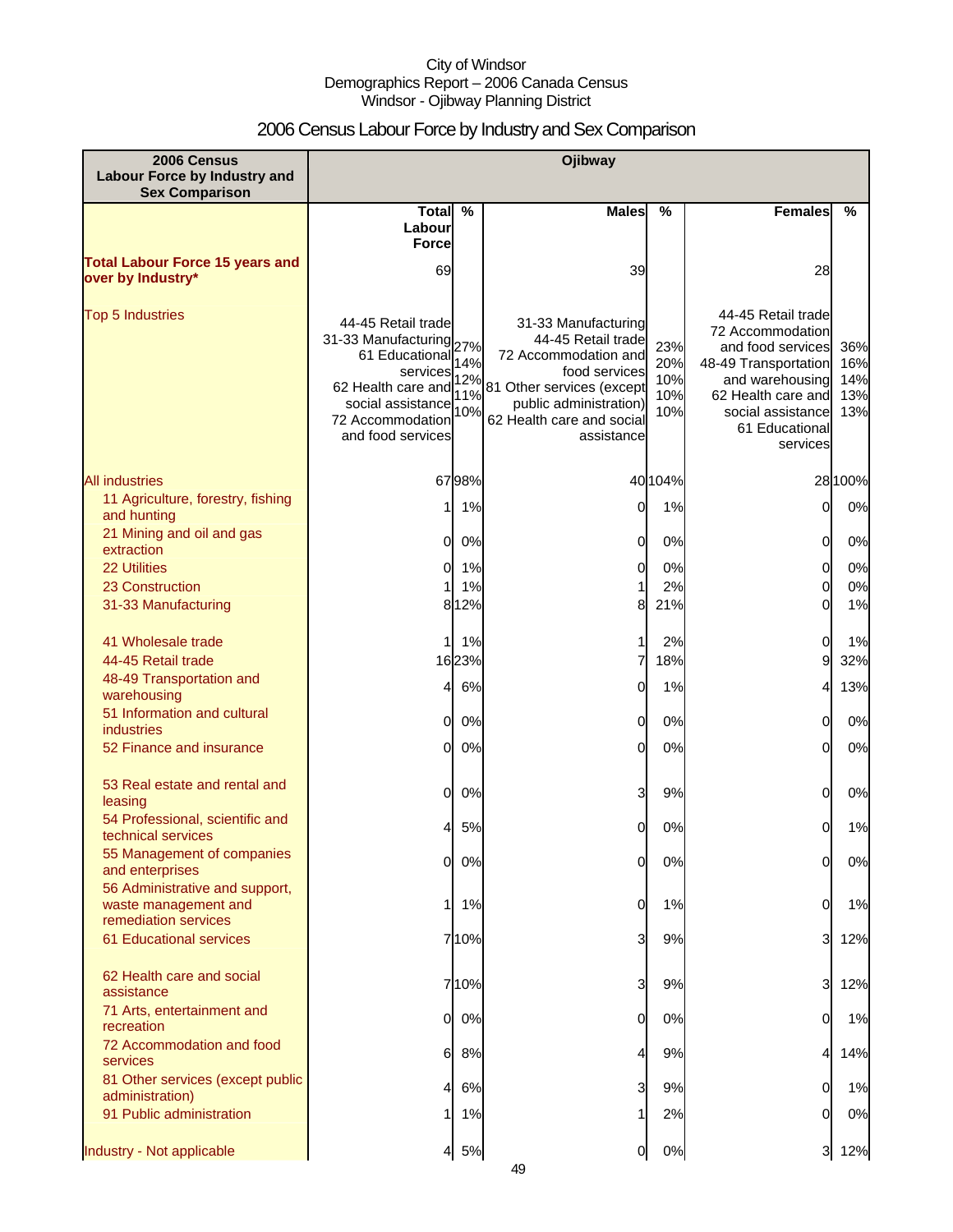| 2006 Census<br>Labour Force by Industry and<br><b>Sex Comparison</b> | Ojibway                      |  |              |   |         |   |
|----------------------------------------------------------------------|------------------------------|--|--------------|---|---------|---|
| * 2002 North American Industry<br><b>Classification System</b>       | Total %<br>Labourl<br>Forcel |  | <b>Males</b> | % | Females | % |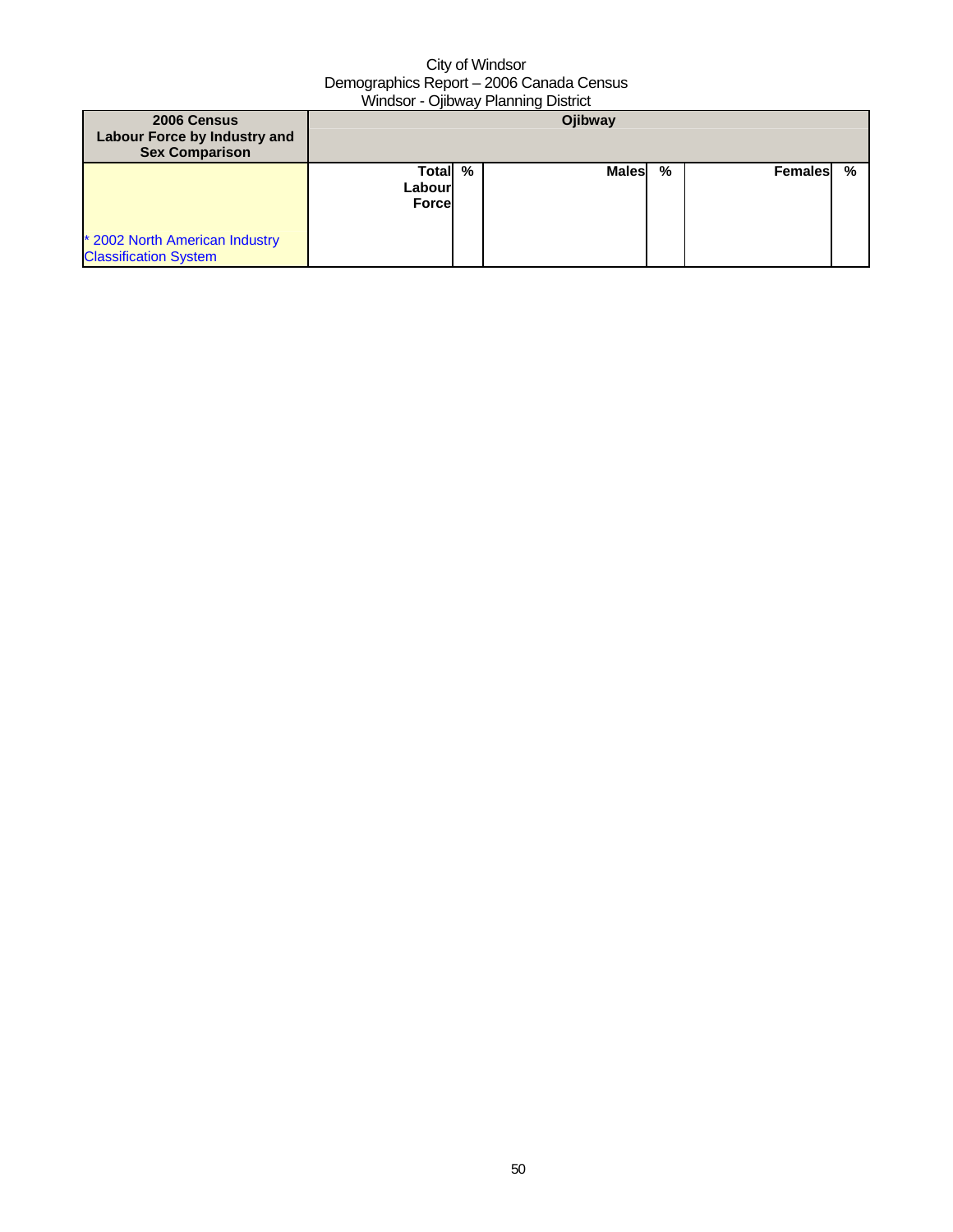# 2006 Census Labour Force by Industry and Sex

| 2006 Census<br><b>Labour Force by Industry and Sex</b>                                                                                                                                                                                              | <b>Ojibway</b>                                                                                                                                                                 |                                       |
|-----------------------------------------------------------------------------------------------------------------------------------------------------------------------------------------------------------------------------------------------------|--------------------------------------------------------------------------------------------------------------------------------------------------------------------------------|---------------------------------------|
| Total Labour Force 15 years and over by Industry*                                                                                                                                                                                                   | 69                                                                                                                                                                             | %                                     |
| <b>Top 5 Industries</b>                                                                                                                                                                                                                             | 44-45 Retail trade<br>31-33 Manufacturing<br>61 Educational services<br>62 Health care and social assistance<br>72 Accommodation and food services                             | 27%<br>14%<br>12%<br>11%<br>10%       |
| <b>All industries</b><br>11 Agriculture, forestry, fishing and hunting<br>21 Mining and oil and gas extraction<br><b>22 Utilities</b><br>23 Construction<br>31-33 Manufacturing                                                                     | 67<br>1<br>0<br>0<br>8                                                                                                                                                         | 98%<br>1%<br>0%<br>1%<br>1%<br>12%    |
| 41 Wholesale trade<br>44-45 Retail trade<br>48-49 Transportation and warehousing<br>51 Information and cultural industries<br>52 Finance and insurance                                                                                              | 16<br>4<br>0<br>0                                                                                                                                                              | 1%<br>23%<br>6%<br>0%<br>0%           |
| 53 Real estate and rental and leasing<br>54 Professional, scientific and technical services<br>55 Management of companies and enterprises<br>56 Administrative and support, waste management and remediation<br>services<br>61 Educational services | 0<br>4<br>0<br>1<br>7                                                                                                                                                          | 0%<br>5%<br>0%<br>1%<br>10%           |
| 62 Health care and social assistance<br>71 Arts, entertainment and recreation<br>72 Accommodation and food services<br>81 Other services (except public administration)<br>91 Public administration                                                 | 7<br>0<br>6<br>4                                                                                                                                                               | 10%<br>0%<br>8%<br>6%<br>1%           |
| Industry - Not applicable                                                                                                                                                                                                                           |                                                                                                                                                                                | 5%                                    |
| Male Labour Force 15 years and over by Industry*                                                                                                                                                                                                    | 39                                                                                                                                                                             |                                       |
| <b>Top 5 Industries</b>                                                                                                                                                                                                                             | 31-33 Manufacturing<br>44-45 Retail trade<br>72 Accommodation and food services<br>81 Other services (except public<br>administration)<br>62 Health care and social assistance | 23%<br>20%<br>10%<br>10%<br>10%       |
| <b>All industries</b><br>11 Agriculture, forestry, fishing and hunting<br>21 Mining and oil and gas extraction<br>22 Utilities<br>23 Construction<br>31-33 Manufacturing                                                                            | $\mathbf 0$<br>0<br>0<br>8                                                                                                                                                     | 40104%<br>1%<br>0%<br>0%<br>2%<br>21% |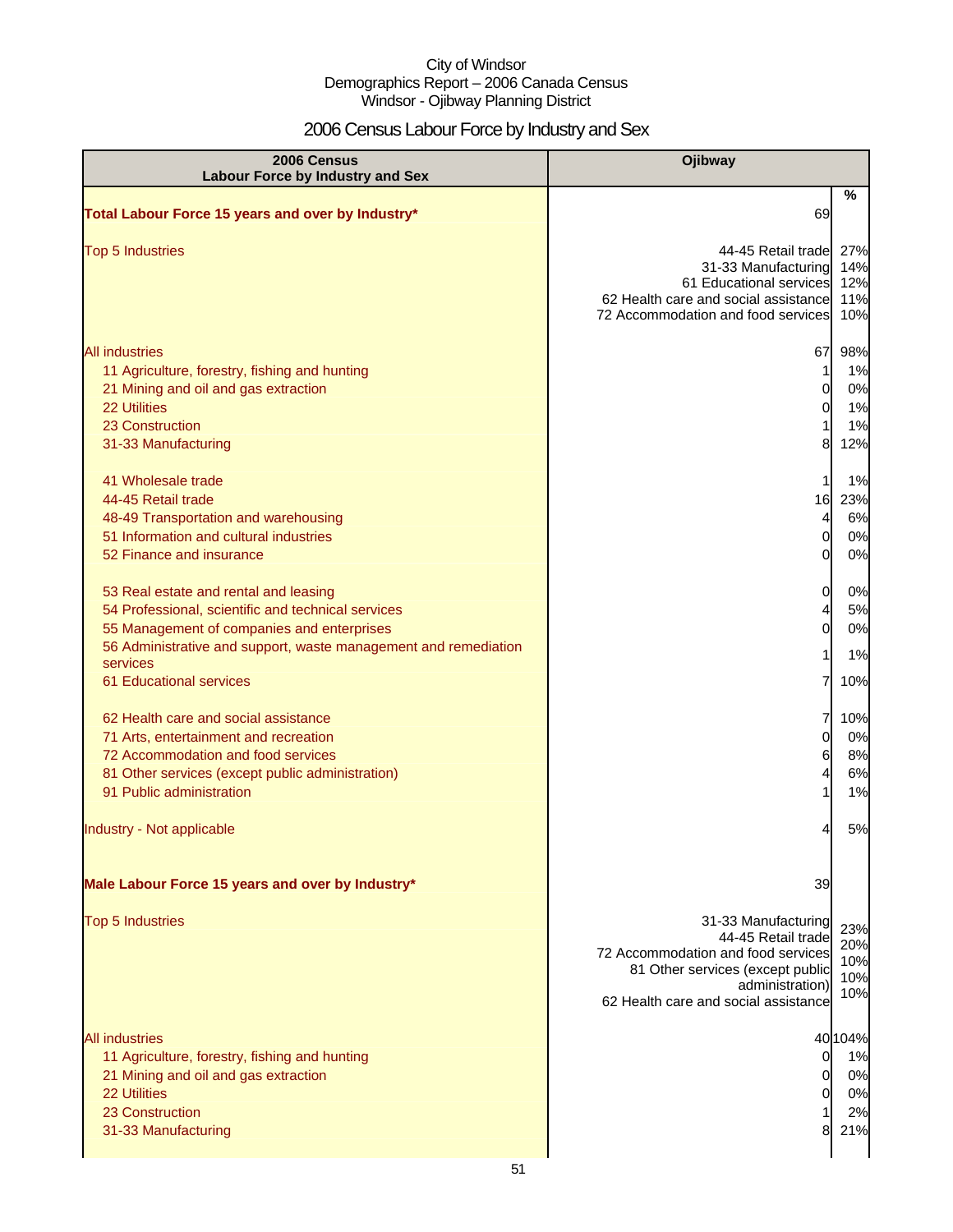| 2006 Census                                                                 | <b>Ojibway</b>                                            |            |  |  |
|-----------------------------------------------------------------------------|-----------------------------------------------------------|------------|--|--|
| <b>Labour Force by Industry and Sex</b>                                     |                                                           | %          |  |  |
| 41 Wholesale trade                                                          | 1                                                         | 2%         |  |  |
| 44-45 Retail trade                                                          | 7                                                         | 18%        |  |  |
| 48-49 Transportation and warehousing                                        | 0                                                         | 1%         |  |  |
| 51 Information and cultural industries                                      | 0                                                         | 0%         |  |  |
| 52 Finance and insurance                                                    | 0                                                         | 0%         |  |  |
|                                                                             |                                                           |            |  |  |
| 53 Real estate and rental and leasing                                       | 3                                                         | 9%         |  |  |
| 54 Professional, scientific and technical services                          | 0                                                         | 0%         |  |  |
| 55 Management of companies and enterprises                                  | 0                                                         | 0%         |  |  |
| 56 Administrative and support, waste management and remediation             | 0                                                         | 1%         |  |  |
| services                                                                    |                                                           |            |  |  |
| 61 Educational services                                                     | 3                                                         | 9%         |  |  |
| 62 Health care and social assistance                                        | 3                                                         | 9%         |  |  |
| 71 Arts, entertainment and recreation                                       | 0                                                         | 0%         |  |  |
| 72 Accommodation and food services                                          | 4                                                         | 9%         |  |  |
| 81 Other services (except public administration)                            | 3                                                         | 9%         |  |  |
| 91 Public administration                                                    | 1                                                         | 2%         |  |  |
| Industry - Not applicable                                                   | 0                                                         | 0%         |  |  |
| Female Labour Force 15 years and over by Industry*                          | 28                                                        |            |  |  |
|                                                                             |                                                           |            |  |  |
| <b>Top 5 Industries</b>                                                     | 44-45 Retail tradel<br>72 Accommodation and food services | 36%<br>16% |  |  |
|                                                                             | 48-49 Transportation and warehousing                      | 14%        |  |  |
|                                                                             | 62 Health care and social assistance                      | 13%        |  |  |
|                                                                             | 61 Educational services                                   | 13%        |  |  |
| <b>All industries</b>                                                       |                                                           | 28 100%    |  |  |
| 11 Agriculture, forestry, fishing and hunting                               | $\overline{0}$                                            | 0%         |  |  |
| 21 Mining and oil and gas extraction                                        | $\overline{0}$                                            | 0%         |  |  |
| <b>22 Utilities</b>                                                         | 0                                                         | 0%         |  |  |
| 23 Construction                                                             | $\overline{0}$                                            | 0%         |  |  |
| 31-33 Manufacturing                                                         | <sub>0</sub>                                              | 1%         |  |  |
| 41 Wholesale trade                                                          |                                                           |            |  |  |
| 44-45 Retail trade                                                          | $\overline{0}$<br>9                                       | 1%<br>32%  |  |  |
| 48-49 Transportation and warehousing                                        | 4                                                         | 13%        |  |  |
| 51 Information and cultural industries                                      | 0                                                         | 0%         |  |  |
| 52 Finance and insurance                                                    | $\overline{0}$                                            | 0%         |  |  |
|                                                                             |                                                           |            |  |  |
| 53 Real estate and rental and leasing                                       | $\mathbf 0$                                               | 0%         |  |  |
| 54 Professional, scientific and technical services                          | 0                                                         | 1%         |  |  |
| 55 Management of companies and enterprises                                  | 0                                                         | 0%         |  |  |
| 56 Administrative and support, waste management and remediation<br>services | 0                                                         | 1%         |  |  |
| 61 Educational services                                                     | 3                                                         | 12%        |  |  |
| 62 Health care and social assistance                                        | 3                                                         | 12%        |  |  |
| 71 Arts, entertainment and recreation                                       | $\overline{0}$                                            | 1%         |  |  |
| 72 Accommodation and food services                                          | 4                                                         | 14%        |  |  |
| 81 Other services (except public administration)                            | 0l                                                        | 1%         |  |  |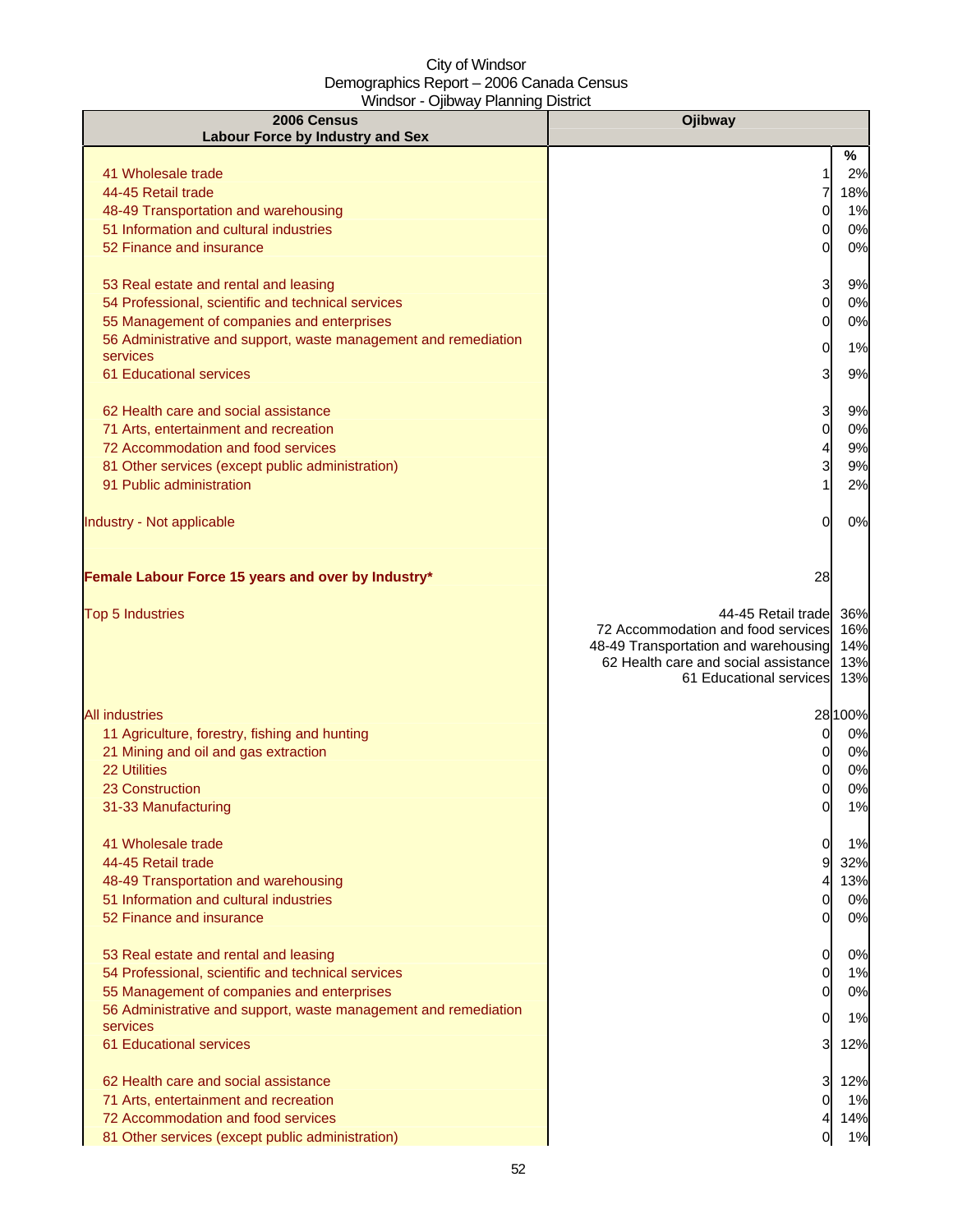| 2006 Census<br><b>Labour Force by Industry and Sex</b>                            | Ojibway |               |
|-----------------------------------------------------------------------------------|---------|---------------|
| 91 Public administration                                                          |         | %<br>0%<br>DІ |
| Industry - Not applicable<br>* 2002 North American Industry Classification System |         | 12%           |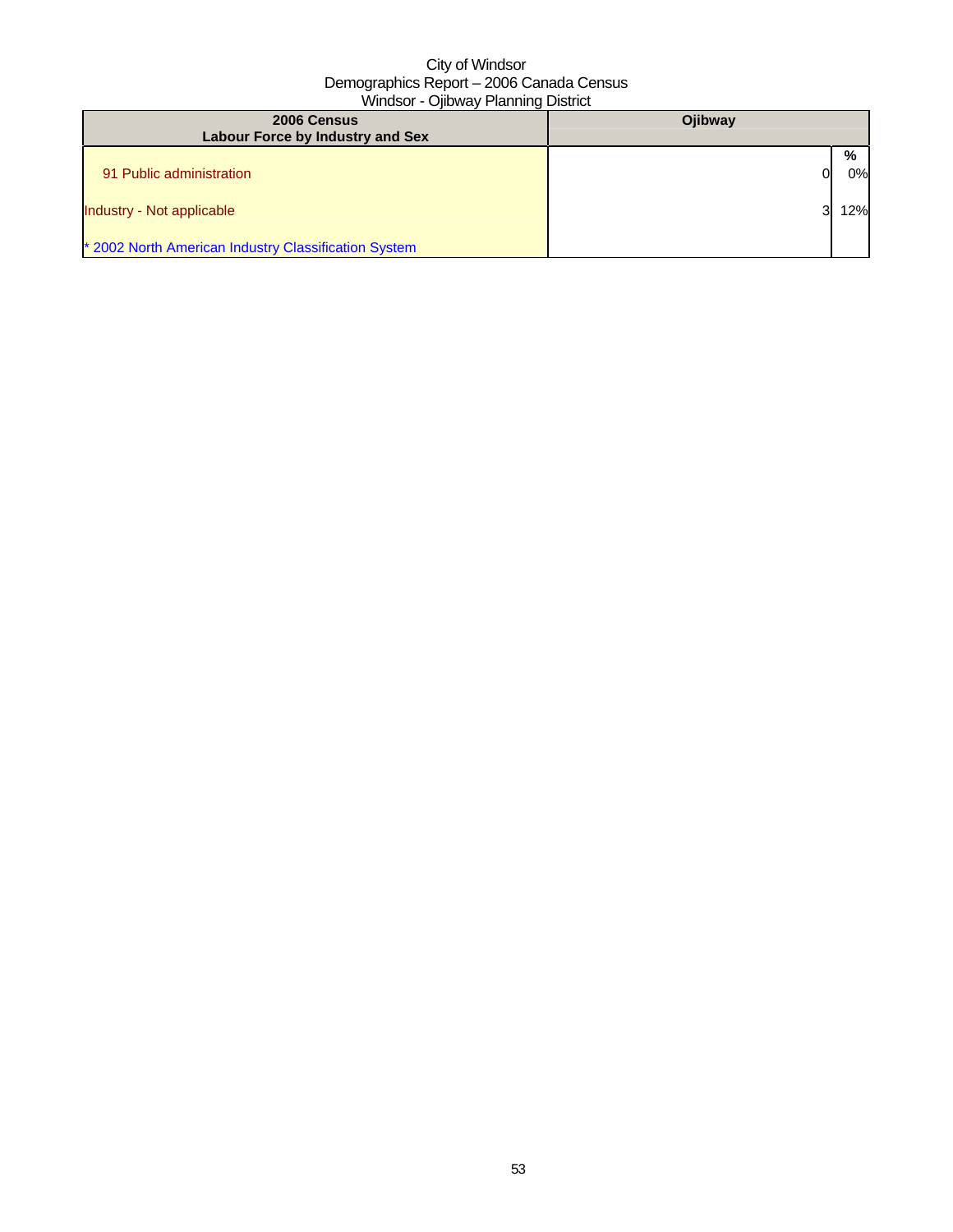# 2006 Census Labour Force by Occupation and Sex Comparison

| 2006 Census<br><b>Labour Force by Occupation and Sex</b><br>Comparison                                   | Ojibway                                                                                                                            |                                |                                                                                                                                                                       |                              |                                                                                                                                                  |       |
|----------------------------------------------------------------------------------------------------------|------------------------------------------------------------------------------------------------------------------------------------|--------------------------------|-----------------------------------------------------------------------------------------------------------------------------------------------------------------------|------------------------------|--------------------------------------------------------------------------------------------------------------------------------------------------|-------|
|                                                                                                          | <b>Total</b>                                                                                                                       | %                              | <b>Males</b>                                                                                                                                                          | $\%$                         | <b>Females</b>                                                                                                                                   | %     |
|                                                                                                          | Labour<br><b>Force</b>                                                                                                             |                                |                                                                                                                                                                       |                              |                                                                                                                                                  |       |
| <b>Labour Force 15 years and over</b>                                                                    | 69                                                                                                                                 |                                | 40                                                                                                                                                                    |                              | 30                                                                                                                                               |       |
| Dominant major group                                                                                     | Sales and service<br>occupations                                                                                                   | 48%                            | Sales and service 50%<br>occupations                                                                                                                                  |                              | Sales and service<br>occupations                                                                                                                 | 43%   |
| <b>Top 5 Occupations</b>                                                                                 | Other sales and<br>service<br>Supervisors in<br>manufacturing<br>Teachers and<br>professors<br>Cashiers<br>Clerical<br>occupations | 13%<br>12%<br>12%<br>12%<br>8% | Supervisors in<br>manufacturing<br>Other sales and<br>service<br>Teachers and<br>professors<br>Agriculture<br>excluding labourers<br>Administrative and<br>regulatory | 23%<br>23%<br>9%<br>9%<br>9% | Cashiers<br>Clerical<br>occupations 32%<br>Paralegals, social 23%<br>service 15%<br>Teachers and 15%<br>professors<br>Other sales and<br>service | 5%    |
| All occupations                                                                                          |                                                                                                                                    | 69 100%                        |                                                                                                                                                                       | 3996%                        |                                                                                                                                                  | 2894% |
| Management                                                                                               | 0                                                                                                                                  | 0%                             | 0                                                                                                                                                                     | 0%                           | O                                                                                                                                                | 0%    |
| Senior management                                                                                        | 0                                                                                                                                  | 0%                             | 0                                                                                                                                                                     | 0%                           | 0                                                                                                                                                | 0%    |
| <b>Specialist managers</b>                                                                               | 0                                                                                                                                  | 0%                             | 0                                                                                                                                                                     | 0%                           | 0                                                                                                                                                | 0%    |
| Managers in retail trade, food and                                                                       | $\Omega$                                                                                                                           | 0%                             | 0                                                                                                                                                                     | 0%                           | 0                                                                                                                                                | 0%    |
| accommodation<br>Other managers                                                                          | 0                                                                                                                                  | 0%                             | 0                                                                                                                                                                     | 0%                           | 0                                                                                                                                                | 0%    |
|                                                                                                          |                                                                                                                                    |                                |                                                                                                                                                                       |                              |                                                                                                                                                  |       |
| Business, finance and administrative                                                                     | 7                                                                                                                                  | 11%                            | 0                                                                                                                                                                     | 0%                           |                                                                                                                                                  | 6 18% |
| Professional                                                                                             | 0                                                                                                                                  | 0%                             | 0                                                                                                                                                                     | 0%                           | 0                                                                                                                                                | 0%    |
| <b>Finance and insurance</b>                                                                             | 0                                                                                                                                  | 0%                             | 0                                                                                                                                                                     | 0%                           |                                                                                                                                                  | 0%    |
| Secretaries                                                                                              | 0                                                                                                                                  | 0%                             | 0                                                                                                                                                                     | 0%                           | 0                                                                                                                                                | 0%    |
| Administrative and regulatory                                                                            | 3                                                                                                                                  | 5%                             | 3                                                                                                                                                                     | 8%                           | 0                                                                                                                                                | 1%    |
| <b>Clerical supervisors</b>                                                                              | $\Omega$                                                                                                                           | 0%                             | 0                                                                                                                                                                     | 0%<br>0%                     |                                                                                                                                                  | 0%    |
| <b>Clerical occupations</b>                                                                              | 6                                                                                                                                  | 8%                             | 0                                                                                                                                                                     |                              |                                                                                                                                                  | 517%  |
| Natural and applied sciences                                                                             | 0                                                                                                                                  | 0%                             | Ol                                                                                                                                                                    | 0%                           | 0l                                                                                                                                               | 0%    |
| Professional                                                                                             | $\mathbf{0}$                                                                                                                       | $1\%$                          | U                                                                                                                                                                     | $1\%$                        | Û                                                                                                                                                | $0\%$ |
| <b>Technical</b>                                                                                         | $\overline{0}$                                                                                                                     | 0%                             | 0l                                                                                                                                                                    | 0%                           | <sub>0</sub>                                                                                                                                     | 0%    |
| <b>Health occupations</b>                                                                                | $\overline{7}$                                                                                                                     | 10%                            |                                                                                                                                                                       | 5 13%                        |                                                                                                                                                  | 3 11% |
| Professional                                                                                             | $\overline{0}$                                                                                                                     | 0%                             | 3                                                                                                                                                                     | 8%                           | 01                                                                                                                                               | 0%    |
| Nurses and supervisors                                                                                   | 3                                                                                                                                  | 5%                             | $\overline{0}$                                                                                                                                                        | 0%                           | 0                                                                                                                                                | 0%    |
| <b>Technical occupations</b>                                                                             | $\overline{0}$                                                                                                                     | 0%                             | <sub>0</sub>                                                                                                                                                          | 0%                           | 0                                                                                                                                                | 0%    |
| Assisting/support occupations                                                                            | $\Omega$                                                                                                                           | 0%                             | <sub>0</sub>                                                                                                                                                          | 1%                           | 0                                                                                                                                                | 0%    |
| Social science, education, government and<br>religion                                                    | 10                                                                                                                                 | 15%                            |                                                                                                                                                                       | 5 12%                        |                                                                                                                                                  | 722%  |
| Judges, lawyers, psychologists, social<br>workers, ministers of religion, policy and<br>program officers | 0                                                                                                                                  | 1%                             | 0                                                                                                                                                                     | 0%                           | 0                                                                                                                                                | 0%    |
| <b>Teachers and professors</b>                                                                           | 8                                                                                                                                  | 12%                            | 3                                                                                                                                                                     | 8%                           |                                                                                                                                                  | 311%  |
| Paralegals, social service workers and<br>occupations in education and religion                          | 3                                                                                                                                  | 5%                             | $\overline{0}$                                                                                                                                                        | 0%                           |                                                                                                                                                  | 3 11% |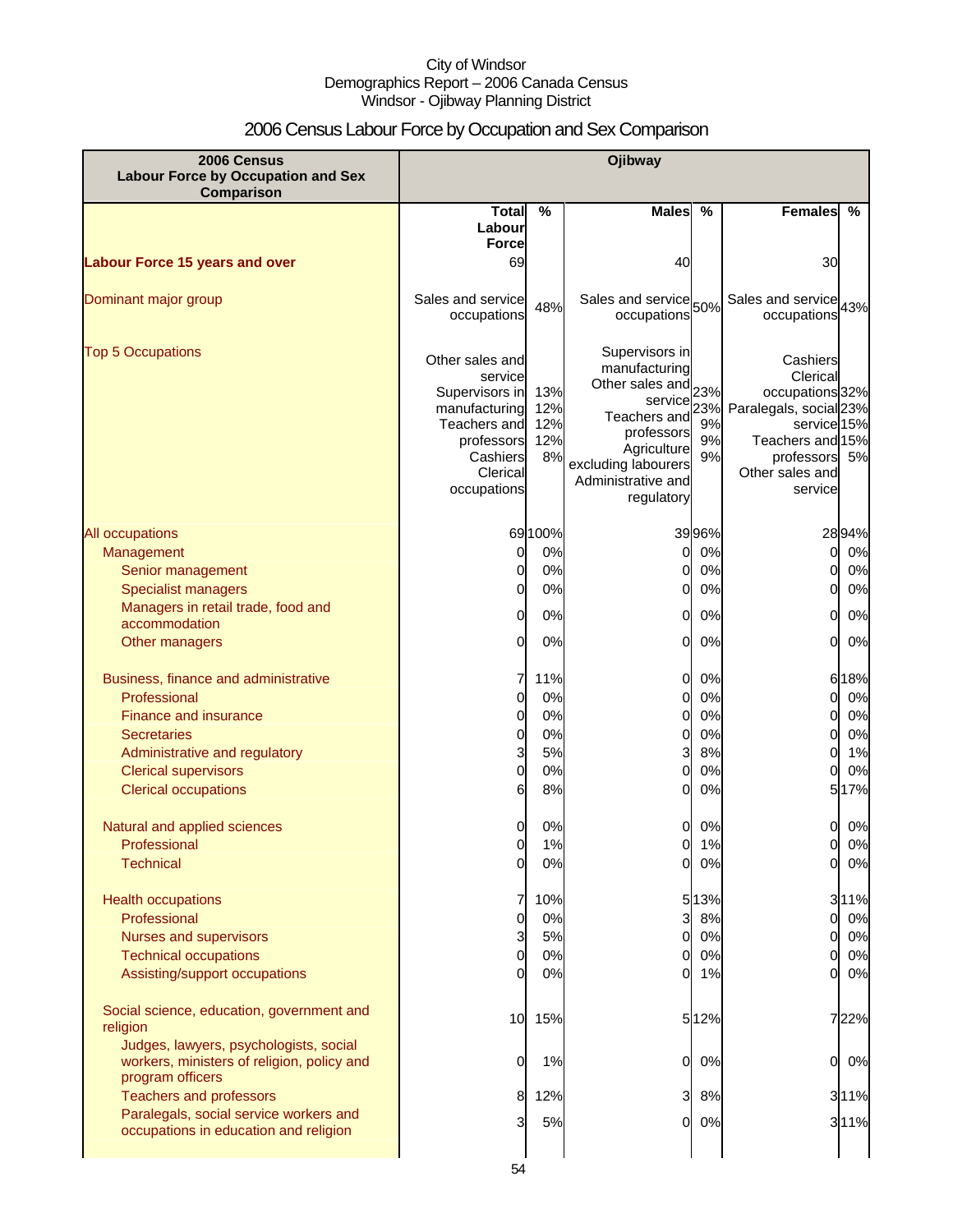| 2006 Census                                                                                                                           |                          |                        | Ojibway                        |                          |                                    |                         |
|---------------------------------------------------------------------------------------------------------------------------------------|--------------------------|------------------------|--------------------------------|--------------------------|------------------------------------|-------------------------|
| <b>Labour Force by Occupation and Sex</b><br>Comparison                                                                               |                          |                        |                                |                          |                                    |                         |
|                                                                                                                                       | Total<br>Labour<br>Force | %                      | <b>Males</b>                   | $\%$                     | <b>Females</b>                     | %                       |
| Art, culture, recreation and sport<br><b>Professional occupations</b><br><b>Technical occupations</b>                                 | 0<br>0<br>0              | 0%<br>0%<br>0%         | $\mathbf{0}$<br>$\Omega$<br>0l | 0%<br>0%<br>0%           | $\mathbf{0}$<br><sub>0</sub><br>0l | 0%<br>0%<br>0%          |
| Sales and service<br><b>Supervisors</b><br>Wholesale, technical, insurance, real estate                                               | 25<br>3<br>0             | 36%<br>5%<br>1%        | $\overline{\mathbf{3}}$<br>0   | 1331%<br>8%<br>1%        | $\mathbf{0}$<br>01                 | 1240%<br>0%<br>0%       |
| sales, retail, wholesale and grain buyers<br>Retail salespersons and clerks<br><b>Cashiers</b><br>Chefs and cooks                     | 8<br>0                   | 1%<br>12%<br>0%        | 0<br>0<br>0                    | 0%<br>0%<br>0%           | 0l<br>O.                           | 0%<br>723%<br>$0\%$     |
| Food and beverage service<br><b>Protective services</b><br>Travel and accommodation, recreation and<br>sport attendants               | 4<br>0<br>0              | 5%<br>0%<br>0%         | 0<br>$\overline{0}$<br>0       | 0%<br>1%<br>0%           | 0<br>Ol                            | 2%<br>$0\%$<br>0%       |
| Childcare and home support<br>Other sales and service                                                                                 | 0<br>9                   | 1%<br>14%              | <sub>0</sub>                   | 0%<br>821%               | 0l                                 | 1%<br>3%                |
| Trades, transport and equipment operators and<br>related<br><b>Contractors and supervisors</b>                                        | 3<br>0                   | 4%<br>0%               | 2<br>0                         | 6%<br>0%                 | 0<br>0                             | 1%<br>0%                |
| <b>Construction trades</b><br>Stationary engineers, power station                                                                     | 0                        | 0%                     | 0l                             | 0%                       | 0                                  | 0%                      |
| operators, electrical and<br>telecommunications                                                                                       | 0                        | 0%                     | 0l                             | 0%                       | 0l                                 | 0%                      |
| Machinists, metal forming, shaping and<br>erecting<br><b>Mechanics</b>                                                                | 1<br>4                   | 1%<br>5%               | 11<br><sub>0</sub>             | 1%<br>1%                 | 0l<br><sub>0</sub>                 | 0%<br>0%                |
| Other trades<br>Heavy equipment, crane operators and                                                                                  | 0                        | 0%                     | $\mathbf{0}$                   | 0%                       | 0l                                 | $0\%$                   |
| drillers<br>Transportation equipment operators,                                                                                       | 0<br>11                  | 0%<br>1%               | <sub>0</sub><br>0l             | 0%<br>1%                 | 0l                                 | $0\%$<br>0 1%           |
| excluding labourers<br><b>Helpers and labourers</b>                                                                                   |                          | 1%                     | <sub>0</sub>                   | 1%                       | <sub>0</sub>                       | 0%                      |
| Primary industry-specific<br>Agriculture excluding labourers                                                                          | 0<br>0                   | 0%<br>0%               | $\overline{0}$<br>3            | 0%<br>8%                 | $\mathbf{0}$<br>0                  | 0%<br>$0\%$             |
| Forestry, mining, oil and gas extraction, and<br>fishing, excluding labourers<br><b>Primary production labourers</b>                  | 0<br>0                   | 0%<br>0%               | $\overline{0}$<br><sub>0</sub> | 0%<br>0%                 | $\overline{0}$<br>0                | $0\%$<br>$0\%$          |
| Processing, manufacturing and utilities<br>Supervisors in manufacturing<br>Machine operators in manuf.<br>Assemblers in manufacturing | 9<br>8<br>0<br>41        | 14%<br>12%<br>0%<br>5% | 11<br>$\overline{0}$           | 718%<br>821%<br>1%<br>0% | 0<br>0<br>Ol<br>0                  | 0%<br>$0\%$<br>0%<br>1% |
| Labourers in processing, manufacturing and<br>utilities                                                                               | 0                        | 1%                     | <sub>0</sub>                   | 0%                       | 0                                  | 1%                      |
| Occupation - Not applicable                                                                                                           | 3                        | 5%                     | <sub>0</sub>                   | 1%                       | 0I                                 | 0%                      |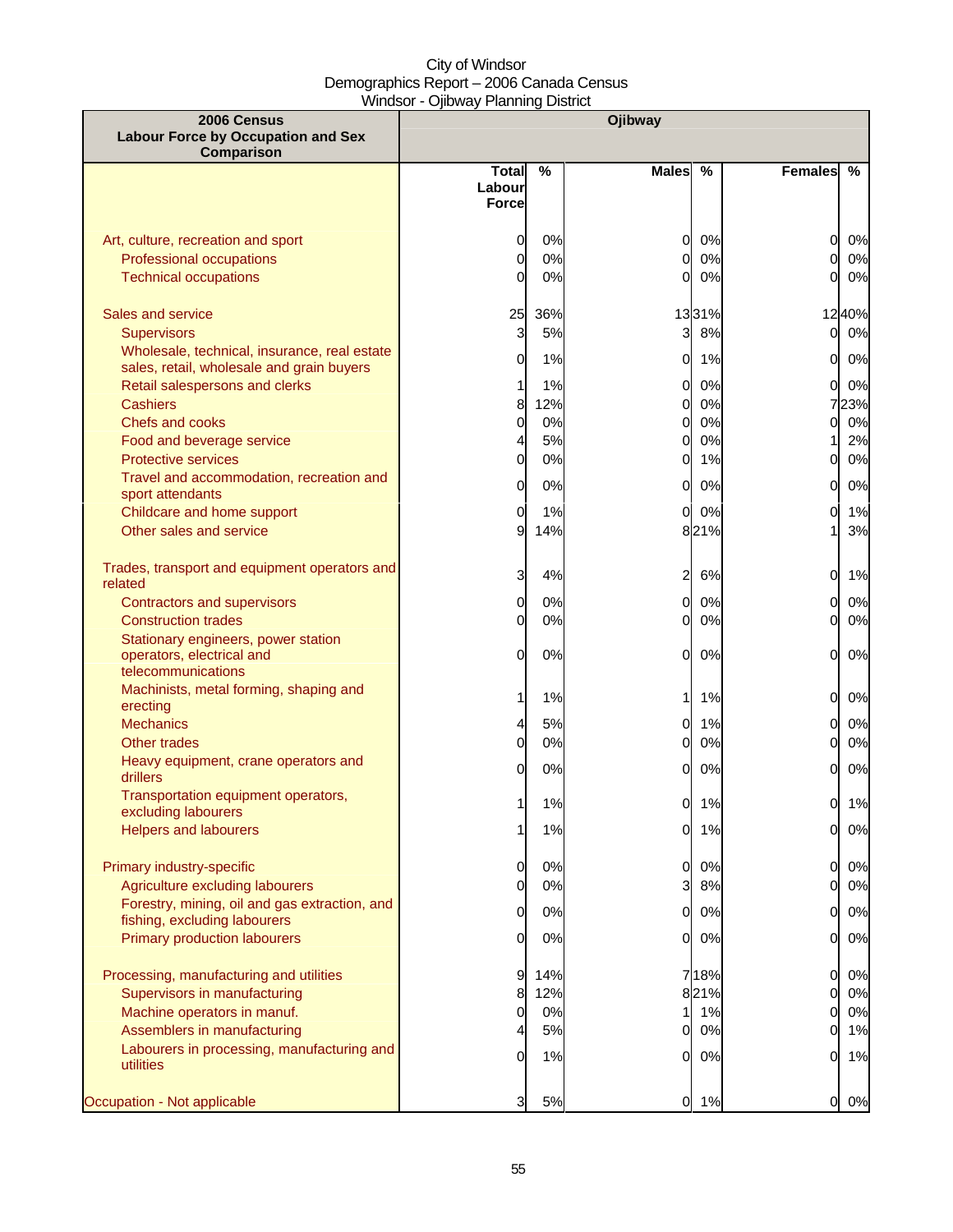# 2006 Census Labour Force by Occupation

| 2006 Census<br><b>Labour Force by Occupation</b>                                                                                                                                                                                                                              | <b>Ojibway</b>                                                                                                            |                                         |
|-------------------------------------------------------------------------------------------------------------------------------------------------------------------------------------------------------------------------------------------------------------------------------|---------------------------------------------------------------------------------------------------------------------------|-----------------------------------------|
| <b>Labour Force 15 years and over</b>                                                                                                                                                                                                                                         | 69                                                                                                                        | $\frac{6}{6}$                           |
| Dominant major group                                                                                                                                                                                                                                                          | Sales and service<br>occupations                                                                                          |                                         |
| <b>Top 5 Occupations</b>                                                                                                                                                                                                                                                      | Other sales and service<br>Supervisors in<br>manufacturing<br>Teachers and professors<br>Cashiers<br>Clerical occupations | 13%<br>12%<br>12%<br>12%<br>8%          |
| All occupations<br>Management<br>Senior management<br><b>Specialist managers</b><br>Managers in retail trade, food and accommodation<br>Other managers                                                                                                                        | 0<br>0<br>0<br>$\mathbf 0$<br>$\Omega$                                                                                    | 69100%<br>0%<br>0%<br>0%<br>0%<br>0%    |
| Business, finance and administrative<br>Professional<br><b>Finance and insurance</b><br><b>Secretaries</b><br>Administrative and regulatory<br><b>Clerical supervisors</b><br><b>Clerical occupations</b>                                                                     | 7<br>0<br>0<br>0<br>3<br>$\mathbf 0$<br>6                                                                                 | 11%<br>0%<br>0%<br>0%<br>5%<br>0%<br>8% |
| Natural and applied sciences<br>Professional<br><b>Technical</b>                                                                                                                                                                                                              | $\overline{0}$<br>$\overline{0}$<br>0                                                                                     | 0%<br>1%<br>0%                          |
| <b>Health occupations</b><br>Professional<br><b>Nurses and supervisors</b><br><b>Technical occupations</b><br>Assisting/support occupations                                                                                                                                   | 7<br>0<br>3<br>0<br>0                                                                                                     | 10%<br>0%<br>5%<br>0%<br>0%             |
| Social science, education, government and religion<br>Judges, lawyers, psychologists, social workers, ministers of religion, policy and<br>program officers<br><b>Teachers and professors</b><br>Paralegals, social service workers and occupations in education and religion | 10<br>0<br>8<br>3                                                                                                         | 15%<br>1%<br>12%<br>5%                  |
| Art, culture, recreation and sport<br>Professional occupations<br><b>Technical occupations</b>                                                                                                                                                                                | 0<br>0<br>0                                                                                                               | 0%<br>0%<br>0%                          |
| Sales and service<br><b>Supervisors</b><br>Wholesale, technical, insurance, real estate sales, retail, wholesale and grain<br>buyers<br>Retail salespersons and clerks                                                                                                        | 25<br>3<br>0<br>11                                                                                                        | 36%<br>5%<br>1%<br>1%                   |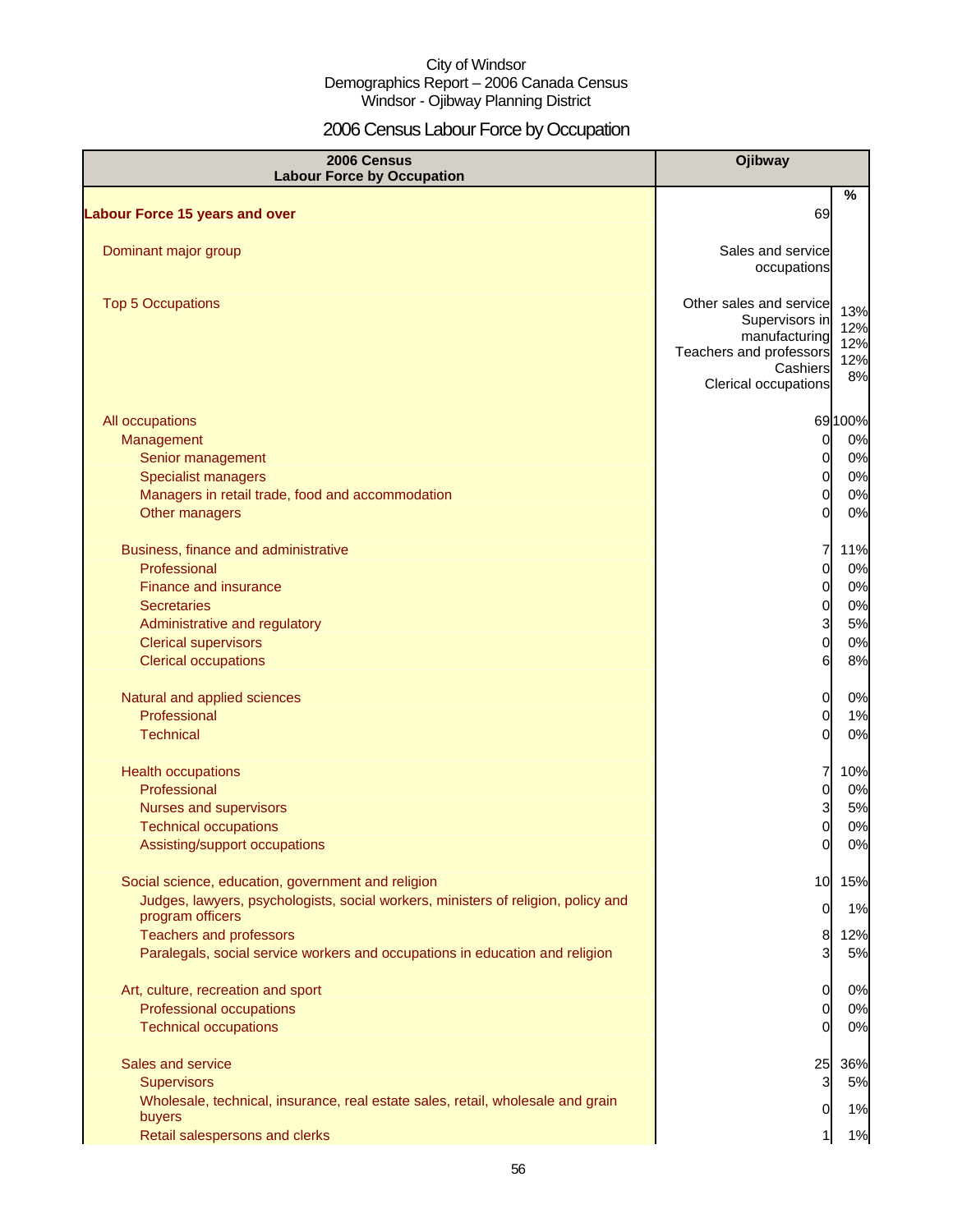| 2006 Census<br><b>Labour Force by Occupation</b>                                 | Ojibway |      |
|----------------------------------------------------------------------------------|---------|------|
|                                                                                  |         | $\%$ |
| <b>Cashiers</b>                                                                  | 8       | 12%  |
| Chefs and cooks                                                                  | 0       | 0%   |
| Food and beverage service                                                        | 4       | 5%   |
| <b>Protective services</b>                                                       | 0       | 0%   |
| Travel and accommodation, recreation and sport attendants                        | 0       | 0%   |
| Childcare and home support                                                       | 0       | 1%   |
| Other sales and service                                                          | 9       | 14%  |
| Trades, transport and equipment operators and related                            | 3       | 4%   |
| <b>Contractors and supervisors</b>                                               | 0       | 0%   |
| <b>Construction trades</b>                                                       | 0       | 0%   |
| Stationary engineers, power station operators, electrical and telecommunications | 0       | 0%   |
| Machinists, metal forming, shaping and erecting                                  |         | 1%   |
| <b>Mechanics</b>                                                                 | 4       | 5%   |
| Other trades                                                                     | 0       | 0%   |
| Heavy equipment, crane operators and drillers                                    | 0       | 0%   |
| Transportation equipment operators, excluding labourers                          |         | 1%   |
| <b>Helpers and labourers</b>                                                     |         | 1%   |
| Primary industry-specific                                                        | 0       | 0%   |
| Agriculture excluding labourers                                                  | 0       | 0%   |
| Forestry, mining, oil and gas extraction, and fishing, excluding labourers       | 0       | 0%   |
| <b>Primary production labourers</b>                                              | 0       | 0%   |
| Processing, manufacturing and utilities                                          | 9       | 14%  |
| Supervisors in manufacturing                                                     | 8       | 12%  |
| Machine operators in manuf.                                                      | 0       | 0%   |
| Assemblers in manufacturing                                                      | 4       | 5%   |
| Labourers in processing, manufacturing and utilities                             | 0       | 1%   |
| Occupation - Not applicable                                                      | 3       | $5%$ |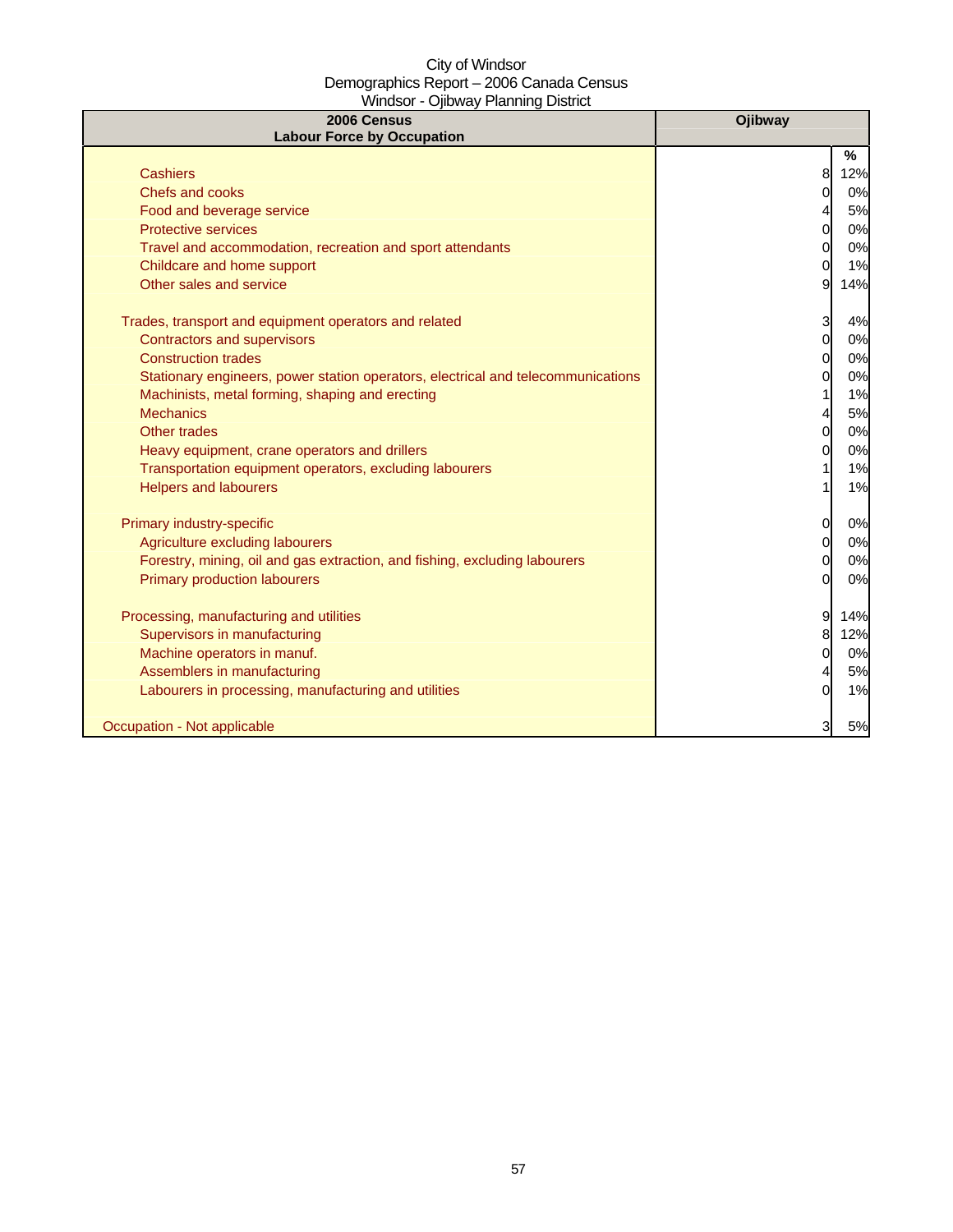# 2006 Census Labour Force by Occupation - Male

| 2006 Census<br><b>Labour Force by Occupation - Male</b>                           | Ojibway                                            |
|-----------------------------------------------------------------------------------|----------------------------------------------------|
|                                                                                   | %                                                  |
| <b>Male Labour Force 15 years and over</b>                                        | 40                                                 |
| Dominant major group                                                              | Sales and service                                  |
|                                                                                   | occupations                                        |
| <b>Top 5 Occupations</b>                                                          | Supervisors in                                     |
|                                                                                   | manufacturing                                      |
|                                                                                   | Other sales and service<br>Teachers and professors |
|                                                                                   | Agriculture excluding                              |
|                                                                                   | labourers                                          |
|                                                                                   | Administrative and                                 |
|                                                                                   | regulatory                                         |
| All occupations                                                                   | 3996%                                              |
| Management                                                                        | 0%<br>0                                            |
| Senior management<br><b>Specialist managers</b>                                   | 0%<br>0<br>0%<br>0                                 |
| Managers in retail trade, food and accommodation                                  | 0%<br>0                                            |
| Other managers                                                                    | 0%<br>0                                            |
|                                                                                   |                                                    |
| Business, finance and administrative                                              | 0%<br>0                                            |
| Professional                                                                      | 0%<br>0                                            |
| <b>Finance and insurance</b>                                                      | 0%<br>0                                            |
| <b>Secretaries</b><br>Administrative and regulatory                               | 0%<br>0<br>8%<br>3                                 |
| <b>Clerical supervisors</b>                                                       | 0%                                                 |
| <b>Clerical occupations</b>                                                       | 0%<br>0                                            |
|                                                                                   |                                                    |
| Natural and applied sciences                                                      | 0%<br>0                                            |
| Professional                                                                      | 1%<br>0                                            |
| <b>Technical</b>                                                                  | 0%<br>0                                            |
| <b>Health occupations</b>                                                         | 5 13%                                              |
| Professional                                                                      | 8%<br>3                                            |
| Nurses and supervisors                                                            | 0%<br>0                                            |
| <b>Technical occupations</b>                                                      | 0<br>0%<br>1%<br>$\overline{0}$                    |
| Assisting/support occupations                                                     |                                                    |
| Social science, education, government and religion                                | 512%                                               |
| Judges, lawyers, psychologists, social workers, ministers of religion, policy and | $\overline{0}$<br>0%                               |
| program officers<br><b>Teachers and professors</b>                                | 3 <br>8%                                           |
| Paralegals, social service workers and occupations in education and religion      | 0%<br>$\mathbf{0}$                                 |
|                                                                                   |                                                    |
| Art, culture, recreation and sport                                                | 0%<br>0                                            |
| Professional occupations                                                          | 0%<br>0                                            |
| <b>Technical occupations</b>                                                      | 0%<br>01                                           |
| Sales and service                                                                 | 1331%                                              |
| <b>Supervisors</b>                                                                | 8%<br>3                                            |
| Wholesale, technical, insurance, real estate sales, retail, wholesale and grain   | 1%<br>0                                            |
| buyers                                                                            |                                                    |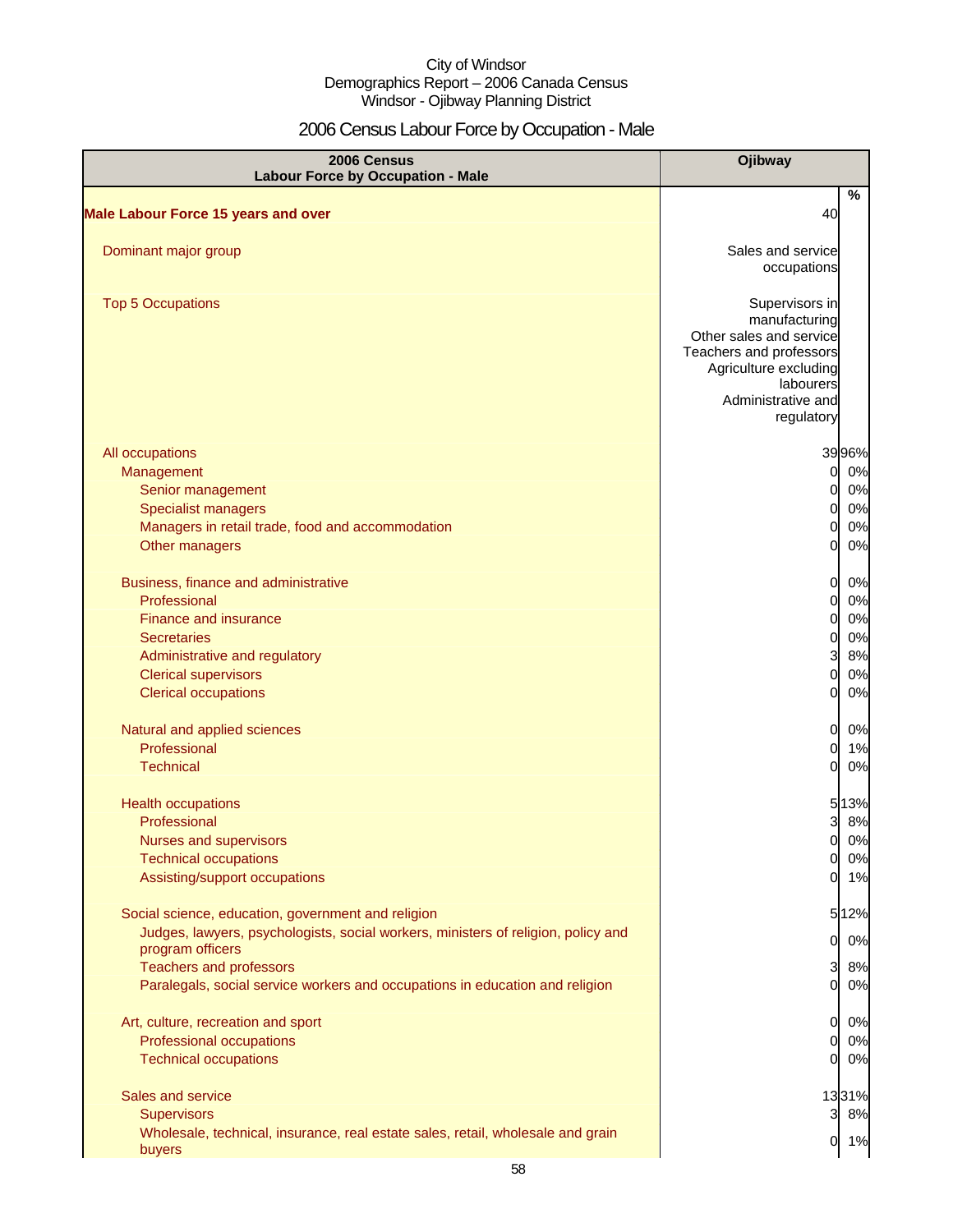| $\frac{1}{2}$<br>2006 Census<br><b>Labour Force by Occupation - Male</b>         | Ojibway              |
|----------------------------------------------------------------------------------|----------------------|
|                                                                                  | %                    |
| Retail salespersons and clerks                                                   | 0%<br>$\Omega$       |
| Cashiers                                                                         | 0%<br>$\Omega$       |
| <b>Chefs and cooks</b>                                                           | 0%<br>$\Omega$       |
| Food and beverage service                                                        | 0%<br>$\Omega$       |
| <b>Protective services</b>                                                       | 1%<br>0              |
| Travel and accommodation, recreation and sport attendants                        | 0%<br>$\Omega$       |
| Childcare and home support                                                       | 0%<br>$\Omega$       |
| Other sales and service                                                          | 821%                 |
| Trades, transport and equipment operators and related                            | $\overline{2}$<br>6% |
| <b>Contractors and supervisors</b>                                               | 0l<br>0%             |
| <b>Construction trades</b>                                                       | 0%<br><sup>0</sup>   |
| Stationary engineers, power station operators, electrical and telecommunications | 0%<br>$\Omega$       |
| Machinists, metal forming, shaping and erecting                                  | 1%                   |
| <b>Mechanics</b>                                                                 | 1%<br>$\Omega$       |
| Other trades                                                                     | 0%<br>$\Omega$       |
| Heavy equipment, crane operators and drillers                                    | 0%<br>$\Omega$       |
| Transportation equipment operators, excluding labourers                          | $\Omega$<br>1%       |
| <b>Helpers and labourers</b>                                                     | 1%<br>$\Omega$       |
| Primary industry-specific                                                        | $\Omega$<br>0%       |
| Agriculture excluding labourers                                                  | 3<br>8%              |
| Forestry, mining, oil and gas extraction, and fishing, excluding labourers       | 0%                   |
| <b>Primary production labourers</b>                                              | 0%<br>$\Omega$       |
| Processing, manufacturing and utilities                                          | 718%                 |
| Supervisors in manufacturing                                                     | 821%                 |
| Machine operators in manuf.                                                      | 1%                   |
| Assemblers in manufacturing                                                      | 0%<br>$\Omega$       |
| Labourers in processing, manufacturing and utilities                             | 0%<br>0              |
| Occupation - Not applicable                                                      | $\overline{0}$<br>1% |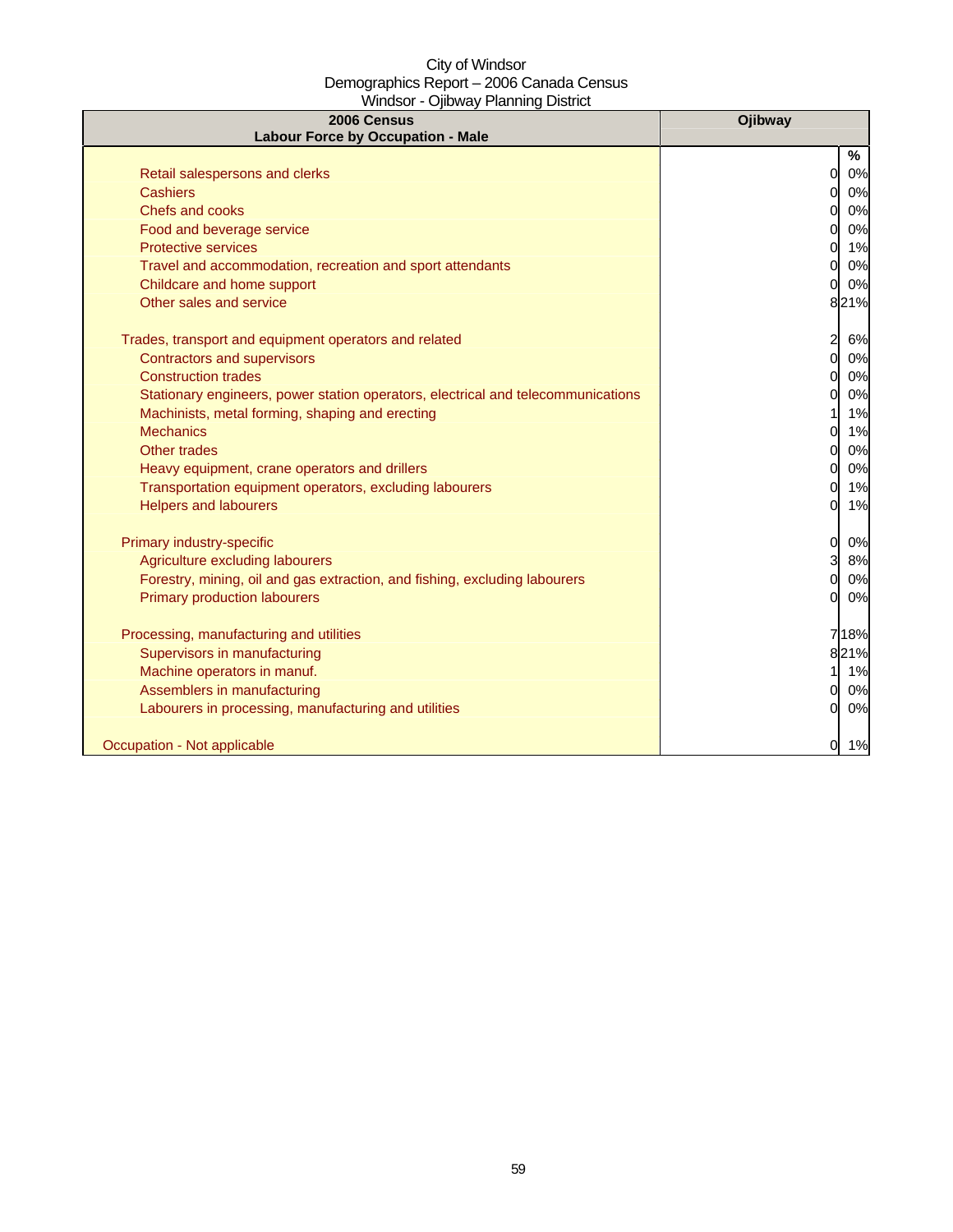# 2006 Census Labour Force by Occupation - Female

| 2006 Census<br><b>Labour Force by Occupation - Female</b>                                                                                                                                                                                                                     | Ojibway                                                                                                              |
|-------------------------------------------------------------------------------------------------------------------------------------------------------------------------------------------------------------------------------------------------------------------------------|----------------------------------------------------------------------------------------------------------------------|
| <b>Female Labour Force 15 years and over</b>                                                                                                                                                                                                                                  | %<br>30                                                                                                              |
| Dominant major group                                                                                                                                                                                                                                                          | Sales and service<br>occupations                                                                                     |
| <b>Top 5 Occupations</b>                                                                                                                                                                                                                                                      | Cashiers<br>Clerical occupations<br>Paralegals, social service<br>Teachers and professors<br>Other sales and service |
| All occupations<br>Management<br>Senior management<br><b>Specialist managers</b>                                                                                                                                                                                              | 2894%<br>0 0%<br>0%<br>$\mathbf{0}$<br>0%<br>0                                                                       |
| Managers in retail trade, food and accommodation<br>Other managers                                                                                                                                                                                                            | 0%<br>$\Omega$<br>0%<br>$\Omega$                                                                                     |
| Business, finance and administrative<br>Professional<br><b>Finance and insurance</b><br><b>Secretaries</b><br>Administrative and regulatory<br><b>Clerical supervisors</b><br><b>Clerical occupations</b>                                                                     | 618%<br>0%<br>$\mathbf{0}$<br>0%<br>0<br>0%<br>0<br>1%<br>0<br>0%<br>0<br>5 17%                                      |
| Natural and applied sciences<br>Professional<br><b>Technical</b>                                                                                                                                                                                                              | $\overline{0}$<br>0%<br>0%<br>$\Omega$<br>0%<br>$\overline{0}$                                                       |
| <b>Health occupations</b><br>Professional<br><b>Nurses and supervisors</b><br><b>Technical occupations</b><br>Assisting/support occupations                                                                                                                                   | 3 11%<br>0%<br>$\Omega$<br>0%<br>$\Omega$<br>0%<br>0<br>0%<br>$\Omega$                                               |
| Social science, education, government and religion<br>Judges, lawyers, psychologists, social workers, ministers of religion, policy and<br>program officers<br><b>Teachers and professors</b><br>Paralegals, social service workers and occupations in education and religion | 722%<br>0 0%<br>3 1 1 %<br>3 1 1 %                                                                                   |
| Art, culture, recreation and sport<br>Professional occupations<br><b>Technical occupations</b>                                                                                                                                                                                | $\overline{O}$<br>0%<br>0%<br>$\overline{0}$<br>0 0%                                                                 |
| Sales and service<br><b>Supervisors</b><br>Wholesale, technical, insurance, real estate sales, retail, wholesale and grain                                                                                                                                                    | 1240%<br>0 0%                                                                                                        |
| buyers<br>Retail salespersons and clerks<br><b>Cashiers</b>                                                                                                                                                                                                                   | 0%<br>$\overline{0}$<br>0%<br><sub>0</sub><br>723%                                                                   |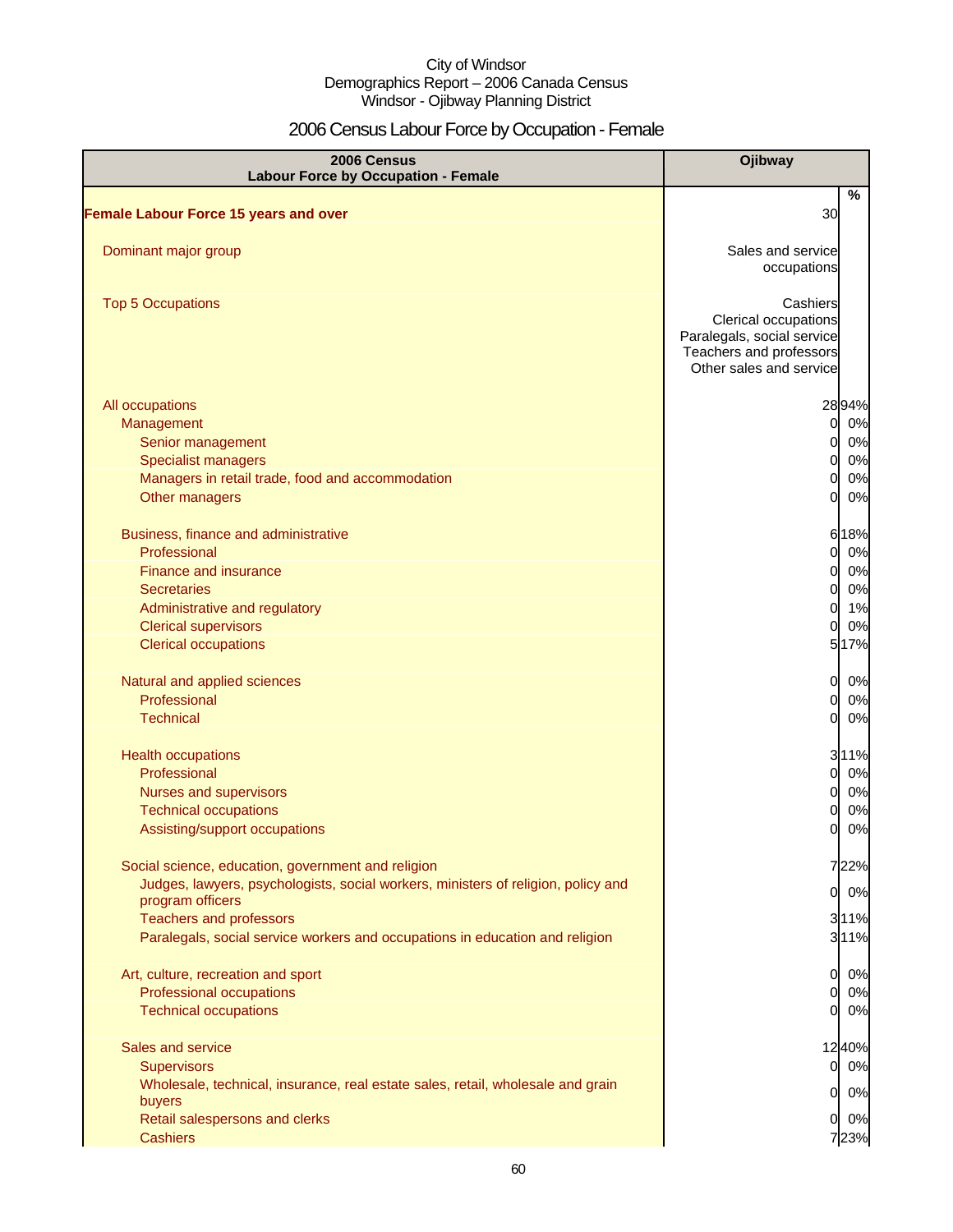| 2006 Census<br><b>Labour Force by Occupation - Female</b>                        | Ojibway        |
|----------------------------------------------------------------------------------|----------------|
|                                                                                  | $\%$           |
| Chefs and cooks                                                                  | 0%<br>$\Omega$ |
| Food and beverage service                                                        | 2%             |
| <b>Protective services</b>                                                       | 0%             |
| Travel and accommodation, recreation and sport attendants                        | 0%<br>∩        |
| Childcare and home support                                                       | 1%             |
| Other sales and service                                                          | 3%             |
| Trades, transport and equipment operators and related                            | 1%<br>$\Omega$ |
| Contractors and supervisors                                                      | 0%<br>$\Omega$ |
| <b>Construction trades</b>                                                       | 0%<br>$\Omega$ |
| Stationary engineers, power station operators, electrical and telecommunications | 0%             |
| Machinists, metal forming, shaping and erecting                                  | 0%<br>O        |
| <b>Mechanics</b>                                                                 | 0%<br>$\Omega$ |
| <b>Other trades</b>                                                              | 0%<br>$\Omega$ |
| Heavy equipment, crane operators and drillers                                    | 0%<br>$\Omega$ |
| Transportation equipment operators, excluding labourers                          | 1%             |
| <b>Helpers and labourers</b>                                                     | 0%<br>$\Omega$ |
| Primary industry-specific                                                        | 0%<br>$\Omega$ |
| Agriculture excluding labourers                                                  | 0%<br>0        |
| Forestry, mining, oil and gas extraction, and fishing, excluding labourers       | 0%             |
| <b>Primary production labourers</b>                                              | 0%<br>$\Omega$ |
| Processing, manufacturing and utilities                                          | $\Omega$<br>0% |
| Supervisors in manufacturing                                                     | 0%<br>$\Omega$ |
| Machine operators in manuf.                                                      | 0%<br>$\Omega$ |
| Assemblers in manufacturing                                                      | 1%<br>$\Omega$ |
| Labourers in processing, manufacturing and utilities                             | 1%<br>0        |
|                                                                                  |                |
| Occupation - Not applicable                                                      | 0%<br>0l       |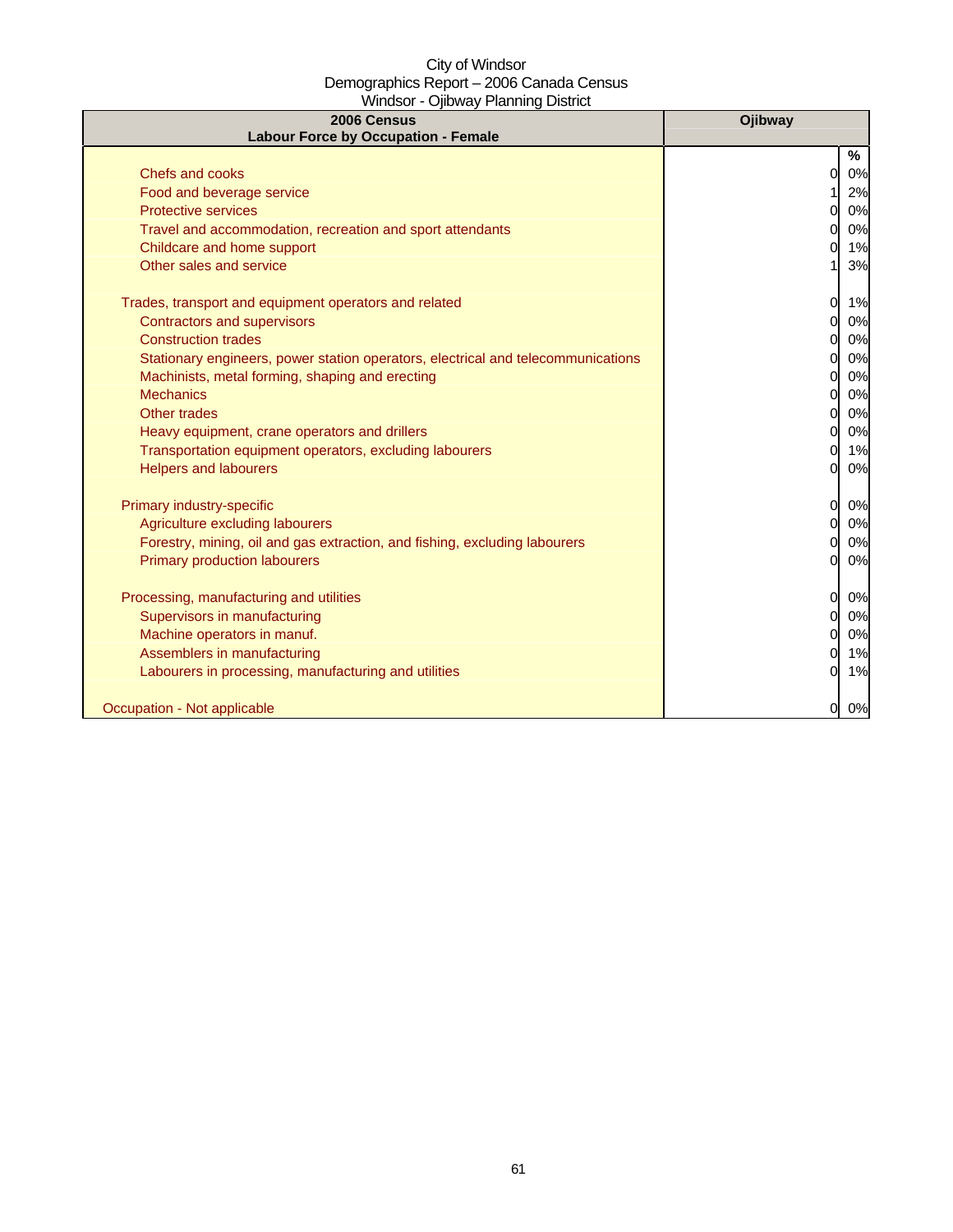| 2006 Census<br>Labour Force by Class of Worker and Sex Comparison | Ojibway                          |       |          |         |    |         |
|-------------------------------------------------------------------|----------------------------------|-------|----------|---------|----|---------|
|                                                                   | <b>Males</b><br>Females<br>Total |       |          | Labourl |    |         |
|                                                                   | <b>Forcel</b>                    |       |          |         |    |         |
| Labour Force 15 years and over by Class of Worker                 | 69                               |       | 40       |         | 29 |         |
| All classes of worker                                             |                                  | 6797% |          | 40 100% |    | 28 100% |
| Paid workers                                                      |                                  | 6594% | 37       | 91%     |    | 28 100% |
| <b>Employees</b>                                                  |                                  | 6593% | 38       | 94%     | 28 | 99%     |
| Self-employed (incorporated)                                      | 0                                | 1%    | $\Omega$ | 1%      | 0  | 0%      |
| Without paid help                                                 | 0                                | 0%    | 0        | 0%      |    | 0%      |
| With paid help                                                    | 0                                | 0%    | 0        | 1%      | 0  | 0%      |
| Self-employed (unincorp.)                                         |                                  | 1%    | 0        | 1%      | 0  | 1%      |
| Without paid help                                                 |                                  | 1%    | $\Omega$ | 1%      | 0  | 1%      |
| With paid help                                                    | 0                                | 0%    | 0        | 0%      |    | 0%      |
| Unpaid family workers                                             | 0                                | 0%    | $\Omega$ | 0%      | O  | 0%      |
| Class of worker - Not applicable                                  |                                  | 0%    |          | 0%      |    | 0%      |

# 2006 Census Labour Force by Class of Worker and Sex Comparison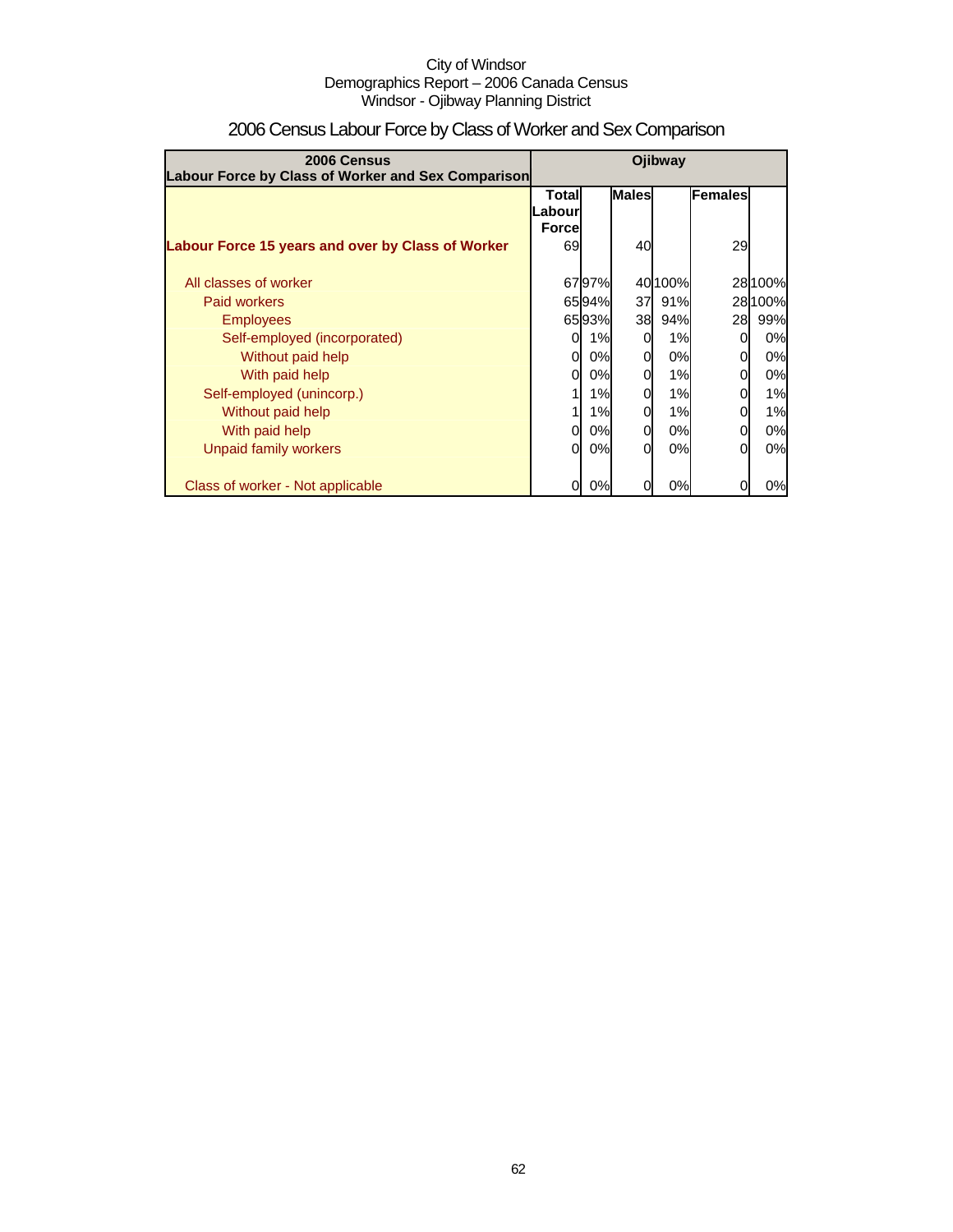# 2006 Census Labour Force by Class of Worker and Sex

| 2006 Census<br>Labour Force by Class of Worker and Sex           |                | <b>Ojibway</b> |
|------------------------------------------------------------------|----------------|----------------|
|                                                                  |                | %              |
| Labour Force 15 years and over by Class of Worker                | 69             |                |
| All classes of worker                                            | 67             | 97%            |
| <b>Paid workers</b>                                              | 65             | 94%            |
| <b>Employees</b>                                                 | 65             | 93%            |
| Self-employed (incorporated)                                     | 0              | 1%             |
| Without paid help                                                | 0              | 0%             |
| With paid help                                                   | 0              | 0%             |
| Self-employed (unincorp.)                                        | $\mathbf{1}$   | 1%             |
| Without paid help                                                | 1              | 1%             |
| With paid help                                                   | 0              | 0%             |
| <b>Unpaid family workers</b>                                     | 0              | 0%             |
|                                                                  |                |                |
| Class of worker - Not applicable                                 | 0              | 0%             |
| Male Labour Force 15 and over by Class of Worker                 | 40             |                |
| All classes of worker                                            |                | 40 100%        |
| Paid workers                                                     | 37             | 91%            |
| <b>Employees</b>                                                 | 38             | 94%            |
| Self-employed (incorporated)                                     | 0              | 1%             |
| Without paid help                                                | $\overline{0}$ | 0%             |
| With paid help                                                   | 0              | 1%             |
| Self-employed (unincorp.)                                        | 0              | 1%             |
| Without paid help                                                | 0              | 1%             |
| With paid help                                                   | 0              | 0%             |
| <b>Unpaid family workers</b>                                     | 0              | 0%             |
|                                                                  |                |                |
| Class of worker - Not applicable                                 | 0              | 0%             |
| Female Labour Force 15 and over by Class of Worker <sup>29</sup> |                |                |
| All classes of worker                                            |                | 28 100%        |
| <b>Paid workers</b>                                              |                | 28 100%        |
| Employees                                                        | 28             | 99%            |
| Self-employed (incorporated)                                     | 0              | $0\%$          |
| Without paid help                                                | 0              | 0%             |
| With paid help                                                   | 0              | 0%             |
| Self-employed (unincorp)                                         | 0              | 1%             |
| Without paid help                                                | 0              | 1%             |
| With paid help                                                   | 0              | 0%             |
| <b>Unpaid family workers</b>                                     | 0              | 0%             |
|                                                                  |                |                |
| Class of worker - Not applicable                                 | 0              | 0%             |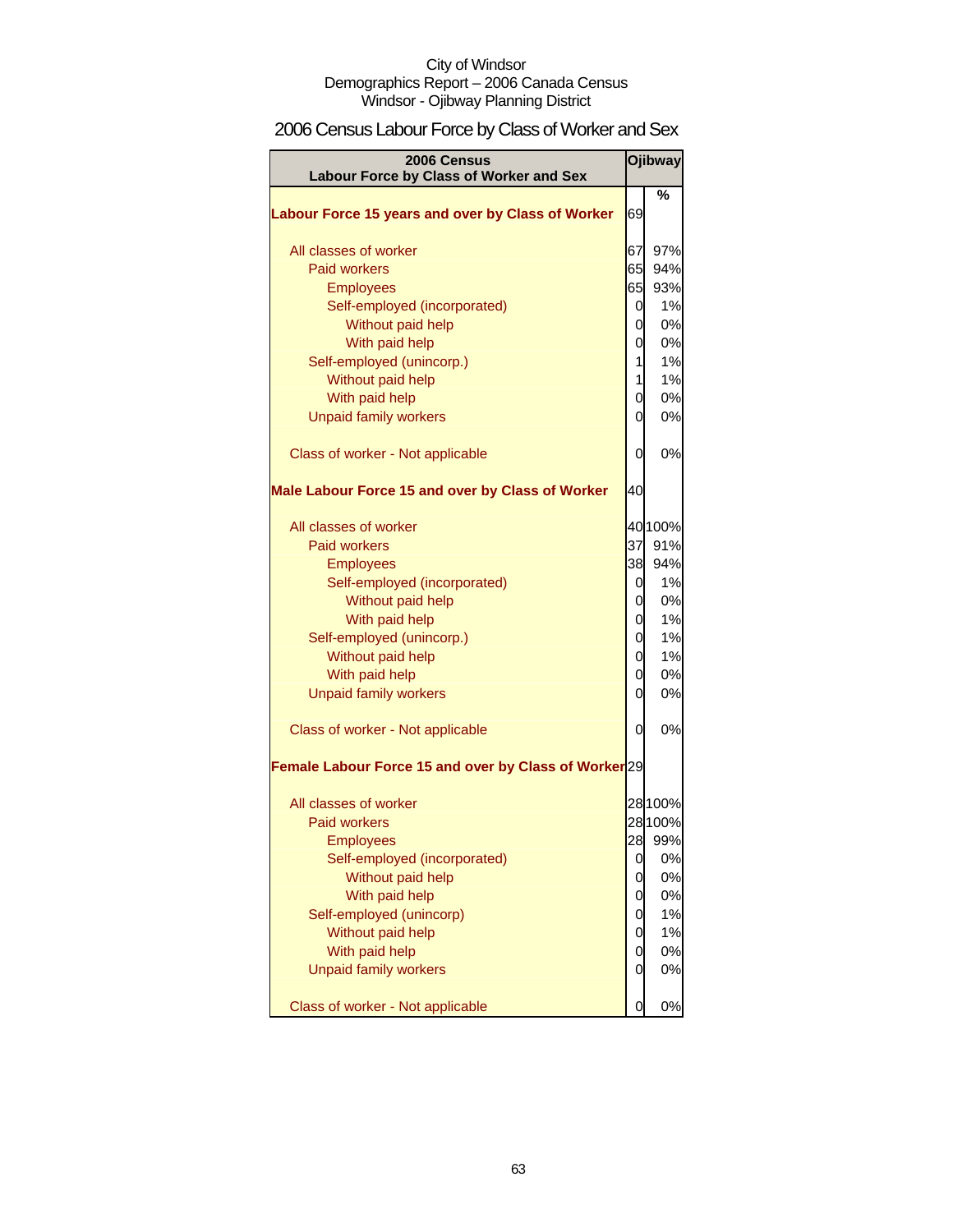# 2006 Census Language at Work

| 2006 Census<br><b>Language at Work</b>                                 | Ojibway      |         |
|------------------------------------------------------------------------|--------------|---------|
| Total Population 15 years and over who worked by Language Used at Work | 82           |         |
|                                                                        |              |         |
| Dominant official language used at work                                | English 100% |         |
| Dominant non-official language used at work                            |              |         |
| <b>Single Responses</b>                                                |              | 81100%  |
| English                                                                |              | 82 100% |
| French                                                                 | 0            | 0%      |
| Non-official languages                                                 | 0            | 0%      |
| Chinese, n.o.s.                                                        | 0            | 0%      |
| Cantonese                                                              | 0            | 0%      |
| Panjabi (Punjabi)                                                      | 0            | 0%      |
| German                                                                 | 0            | 0%      |
| Mandarin                                                               | 0            | 0%      |
| Portuguese                                                             | 0            | 0%      |
| Spanish                                                                | 0            | 0%      |
| Vietnamese                                                             | 0            | 0%      |
| Korean                                                                 | 0            | 0%      |
| Italian                                                                | 0            | 0%      |
| Other languages                                                        | $\Omega$     | 0%      |
|                                                                        |              |         |
| <b>Multiple responses</b>                                              | 0            | 0%      |
| <b>English and French</b>                                              | 0            | 0%      |
| English and non-official                                               | 0            | 0%      |
| French and non-official                                                | 0            | 0%      |
| English, French and non-official language                              | 0            | 0%      |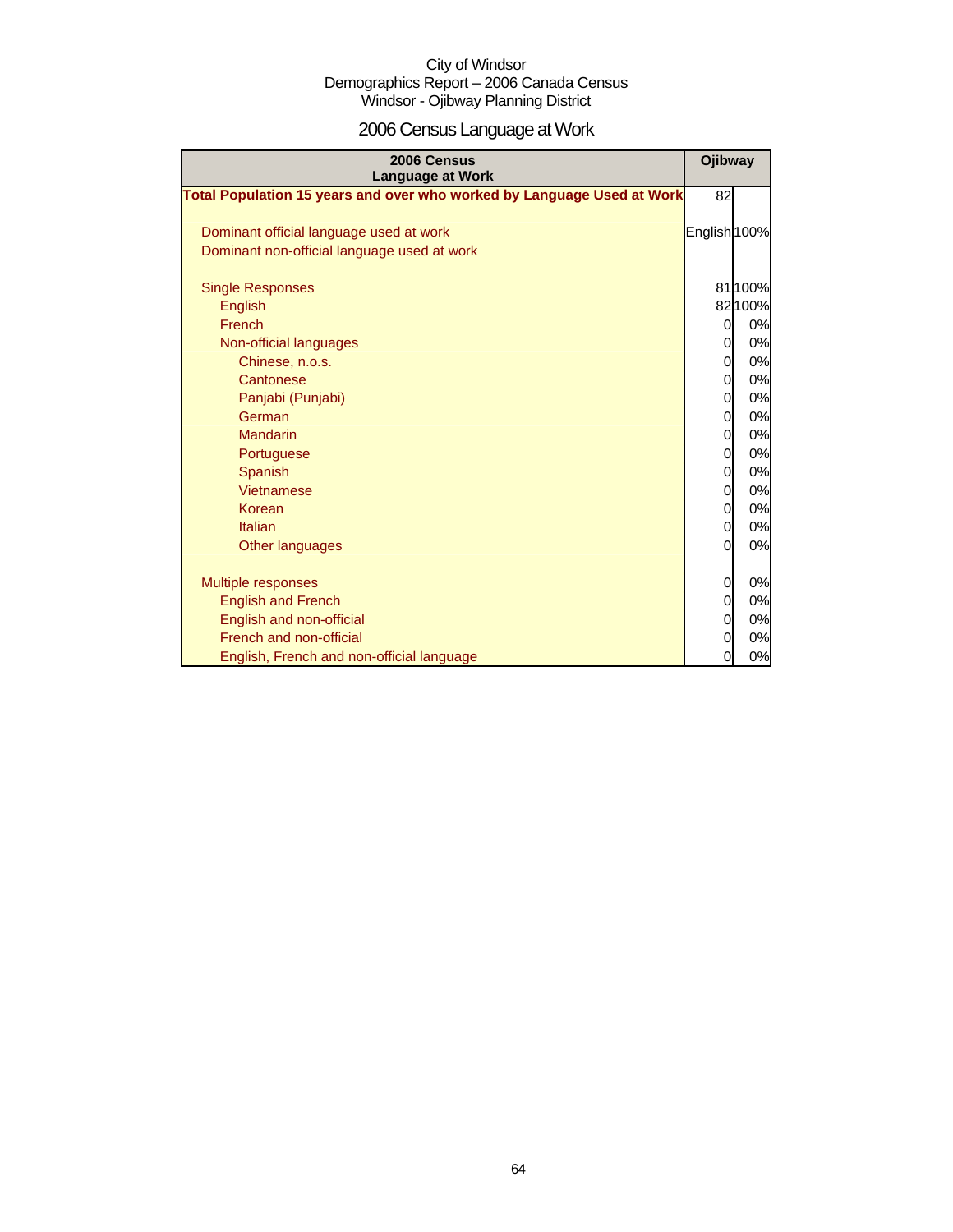# 2006 Census Unpaid Housework

| 2006 Census<br><b>Unpaid Housework</b>                                 | <b>Ojibway</b>    |           |
|------------------------------------------------------------------------|-------------------|-----------|
| <b>Total Population 15 years and over by Hours of Unpaid Housework</b> | 133               |           |
| No hours                                                               | 7                 | 5%        |
| Less than 5 hours                                                      | 39                | 30%       |
| 5 to 14 hours                                                          | 56                | 42%       |
| 15 to 29 hours                                                         | 8                 | <b>6%</b> |
| 30 to 59 hours                                                         | 18                | 13%       |
| 60 or more hours                                                       | 5                 | 4%        |
| Dominant group                                                         | 5 to 14 hours     | 42%       |
| <b>Males 15 years and over by Hours of Unpaid Housework</b>            | 67                |           |
| No hours                                                               | 5                 | 8%        |
| Less than 5 hours                                                      | 31                | 47%       |
| 5 to 14 hours                                                          | 23                | 34%       |
| 15 to 29 hours                                                         | 5                 | 8%        |
| 30 to 59 hours                                                         | 1                 | 2%        |
| 60 or more hours                                                       | $\Omega$          | 0%        |
| Dominant group                                                         | Less than 5 hours | 48%       |
| Females 15 years and over by Hours of Unpaid Housework                 | 66                |           |
| By hours of unpaid housework                                           |                   |           |
| No hours                                                               | 4                 | 5%        |
| Less than 5 hours                                                      | 8                 | 12%       |
| 5 to 14 hours                                                          | 34                | 51%       |
| 15 to 29 hours                                                         | 5                 | 7%        |
| 30 to 59 hours                                                         | 15                | 23%       |
| 60 or more hours                                                       | 5                 | <b>7%</b> |
| Dominant group                                                         | 5 to 14 hours     | 49%       |
| <b>Hours of Housework by Sex</b>                                       |                   |           |
| <b>No Hours</b>                                                        | Males 59%         |           |
| Less than 5 hours                                                      | Males             | 80%       |
| 5 to 14 hours                                                          | Females           | 60%       |
| 15 to 29 hours                                                         | Males             | 53%       |
| 30 to 59 hours                                                         | Females           | 92%       |
| 60 or more hours                                                       | Females 100%      |           |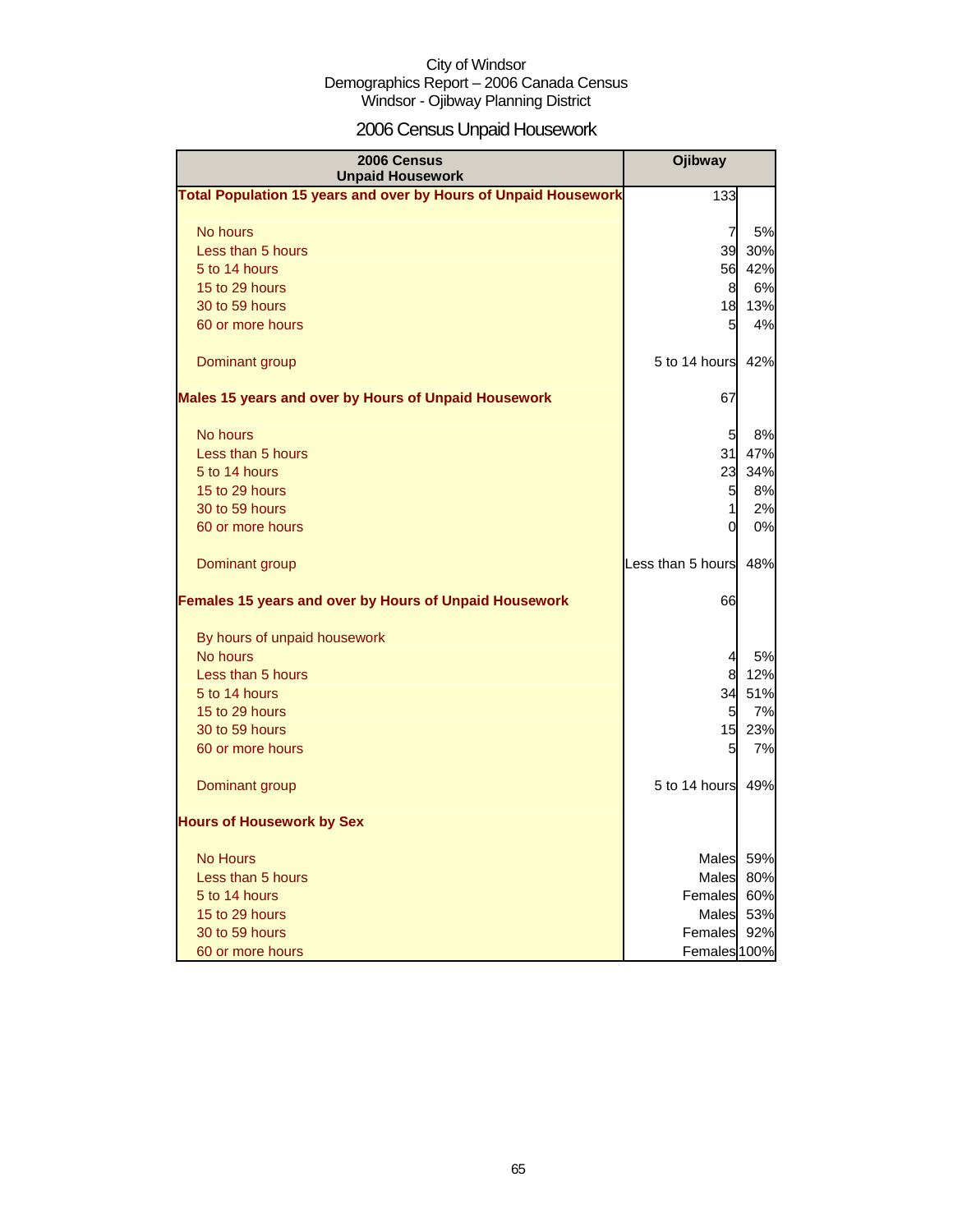# 2006 Census Unpaid Childcare

| 2006 Census<br><b>Unpaid Childcare</b>                    | <b>Ojibway</b>         |         |
|-----------------------------------------------------------|------------------------|---------|
| Population 15 years and over by hours of Unpaid Childcare | 133                    |         |
| No hours                                                  |                        | 105 79% |
| Less than 5 hours                                         | $\overline{2}$         | 1%      |
| 5 to 14 hours                                             | 81                     | 6%      |
| 15 to 29 hours                                            | 5 <sup>1</sup>         | 3%      |
| 30 to 59 hours                                            | $\overline{4}$         | 3%      |
| 60 or more hours                                          | 11I                    | 9%      |
| Dominant group                                            | No hours 78%           |         |
| Males 15 years and over by hours of Unpaid Childcare      | 67                     |         |
| No hours                                                  |                        | 5480%   |
| Less than 5 hours                                         | 11                     | 2%      |
| 5 to 14 hours                                             | 5 <sup>1</sup>         | 8%      |
| 15 to 29 hours                                            | 11                     | 1%      |
| 30 to 59 hours                                            | $\overline{0}$         | 1%      |
| 60 or more hours                                          | 5 <sub>l</sub>         | 8%      |
| Dominant group                                            | No hours 80%           |         |
| Females 15 years and over by hours of Unpaid Childcare    | 67                     |         |
| No hours                                                  |                        | 5175%   |
| Less than 5 hours                                         | $\mathbf{1}$           | 1%      |
| 5 to 14 hours                                             | 0l                     | 1%      |
| 15 to 29 hours                                            | 4                      | 6%      |
| 30 to 59 hours                                            | $\overline{4}$         | 6%      |
| 60 or more hours                                          | 61                     | 9%      |
| Dominant group                                            | No hours 77%           |         |
| <b>Hours of Child Care by Sex</b>                         |                        |         |
| <b>No Hours</b>                                           | Males <sub>51%</sub>   |         |
| Less than 5 hours                                         | Males <sub>73%</sub>   |         |
| 5 to 14 hours                                             | Males <sub>93%</sub>   |         |
| 15 to 29 hours                                            | Females 84%            |         |
| 30 to 59 hours                                            | Females <sub>92%</sub> |         |
| 60 or more hours                                          | Females 54%            |         |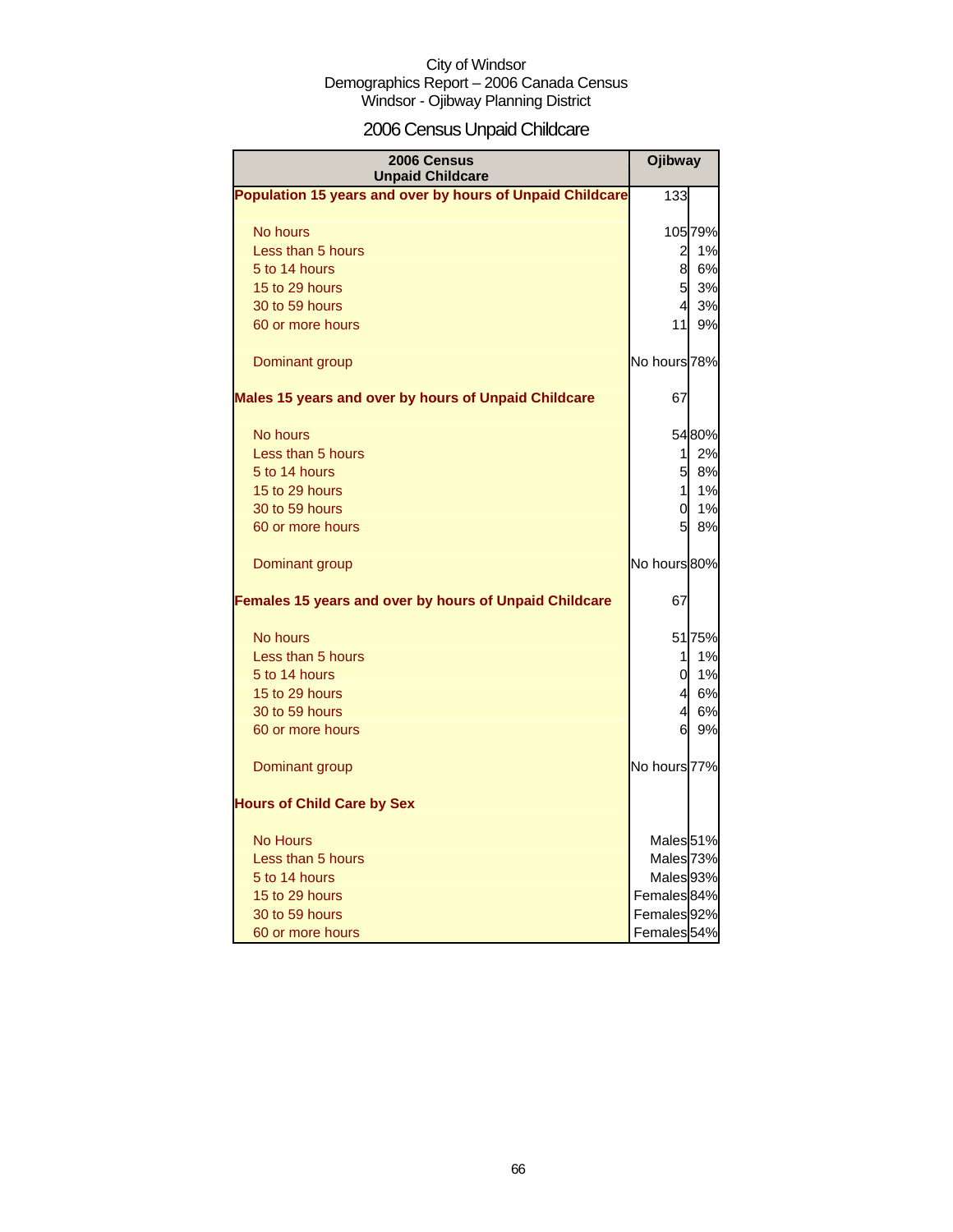# 2006 Census Unpaid Senior Care

| 2006 Census<br><b>Unpaid Senior Care</b>                       | <b>Ojibway</b> |           |
|----------------------------------------------------------------|----------------|-----------|
| Total Population 15 years and over by Hours of Care to Seniors | 133            |           |
|                                                                |                |           |
| No hours<br>Less than 5 hours                                  | 119            | 90%       |
| 5 to 9 hours                                                   | 6              | 5%<br>4%  |
|                                                                | 5              |           |
| 10 to 19 hours                                                 | 0              | 0%        |
| 20 or more hours                                               | 0              | 0%        |
| Dominant group                                                 |                |           |
| Males 15 years and over by Hours of Care to Seniors            | 67             |           |
| No hours                                                       | 62             | 92%       |
| Less than 5 hours                                              | 4              | <b>5%</b> |
| 5 to 9 hours                                                   | $\mathbf{1}$   | 2%        |
| 10 to 19 hours                                                 | 0              | 0%        |
| 20 or more hours                                               | 0              | 1%        |
| Dominant group                                                 | No hours       | 92%       |
| Females 15 years and over by Hours of Care to Seniors          | 66             |           |
| No hours                                                       | 56             | 85%       |
| Less than 5 hours                                              | 1              | 2%        |
| 5 to 9 hours                                                   | 4              | 6%        |
| 10 to 19 hours                                                 | 0              | 0%        |
| 20 or more hours                                               | 0              | 0%        |
| Dominant group                                                 | No hours       | 92%       |
| <b>Senior Care by Sex</b>                                      |                |           |
| No hours                                                       | Males          | 53%       |
| Less than 5 hours                                              | Males          | 76%       |
| 5 to 9 hours                                                   | Females        | 75%       |
| 10 to 19 hours                                                 |                |           |
| 20 or more hours                                               | Males 100%     |           |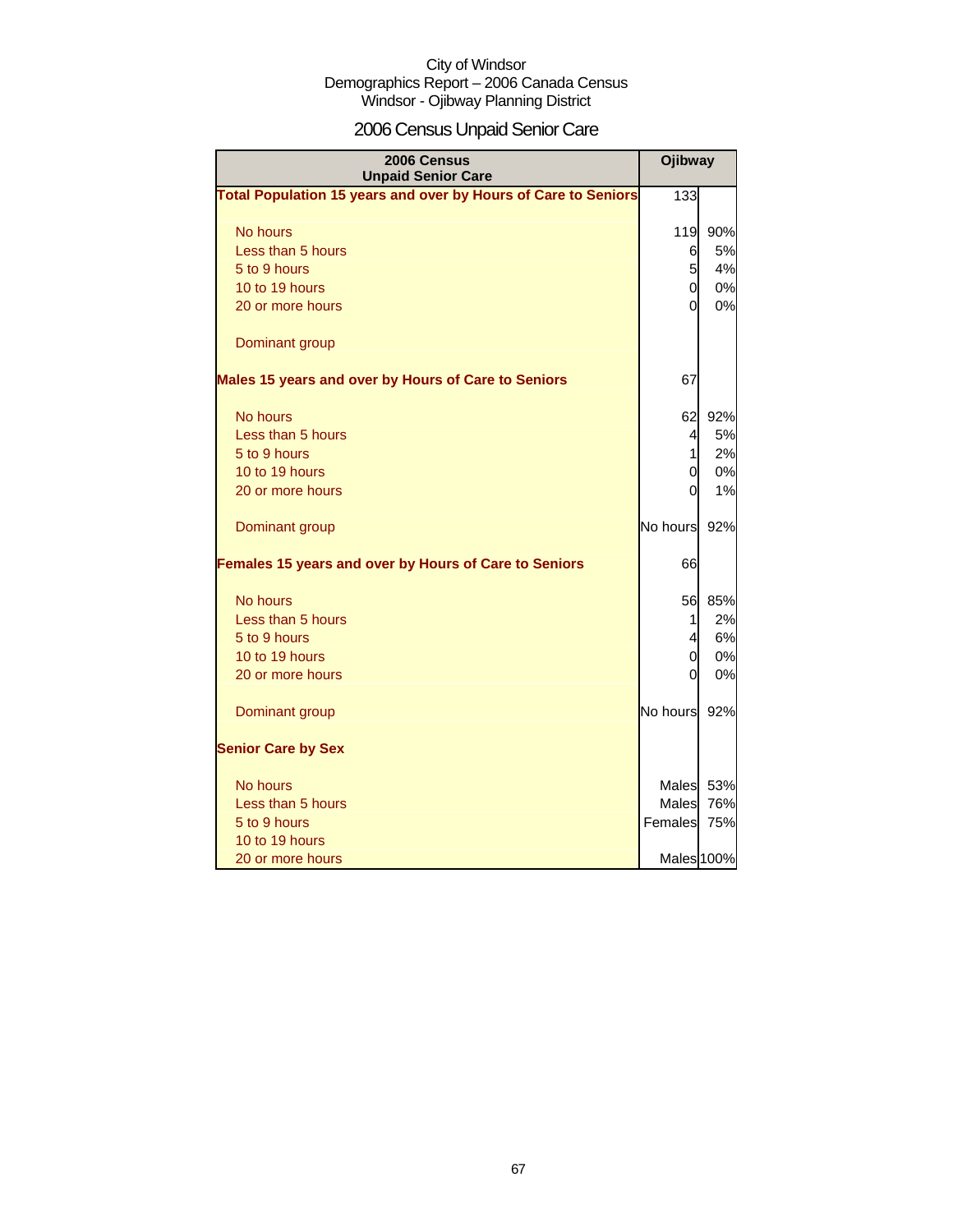# 2006 Census Place of Work by Sex Comparison

| 2006 Census<br><b>Place of Work by Sex Comparison</b>                                                 | Ojibway                            |       |              |       |                |       |
|-------------------------------------------------------------------------------------------------------|------------------------------------|-------|--------------|-------|----------------|-------|
|                                                                                                       | Totall<br>Labourl<br><b>Forcel</b> |       | <b>Males</b> |       | <b>Females</b> |       |
| <b>Total Employed Labour Force 15 years and over by Place of Work Status</b>                          | 57                                 |       | 37           |       | 21             |       |
| Usual place of work                                                                                   |                                    | 4884% |              | 3082% |                | 1882% |
| In CSD <sup>*</sup> of residence                                                                      |                                    | 3868% |              | 3081% |                | 940%  |
| In different CSD                                                                                      |                                    | 813%  | $\Omega$     | 1%    |                | 942%  |
| In same CD**                                                                                          |                                    | 713%  | $\Omega$     | 1%    |                | 734%  |
| At home                                                                                               |                                    | 1%    | $\Omega$     | 1%    |                | 316%  |
| <b>Outside Canada</b>                                                                                 | 41                                 | 7%    | 3            | 9%    | $\Omega$       | 2%    |
| No fixed workplace                                                                                    | 5 <sup>1</sup>                     | 8%    |              | 2%    |                | 417%  |
| * CSD: Area that is a municipality or an area that is deemed to be equivalent to a<br>municipality.   |                                    |       |              |       |                |       |
| ** CD: Group of neighbouring municipalities joined together for the purposes of regional<br>planning. |                                    |       |              |       |                |       |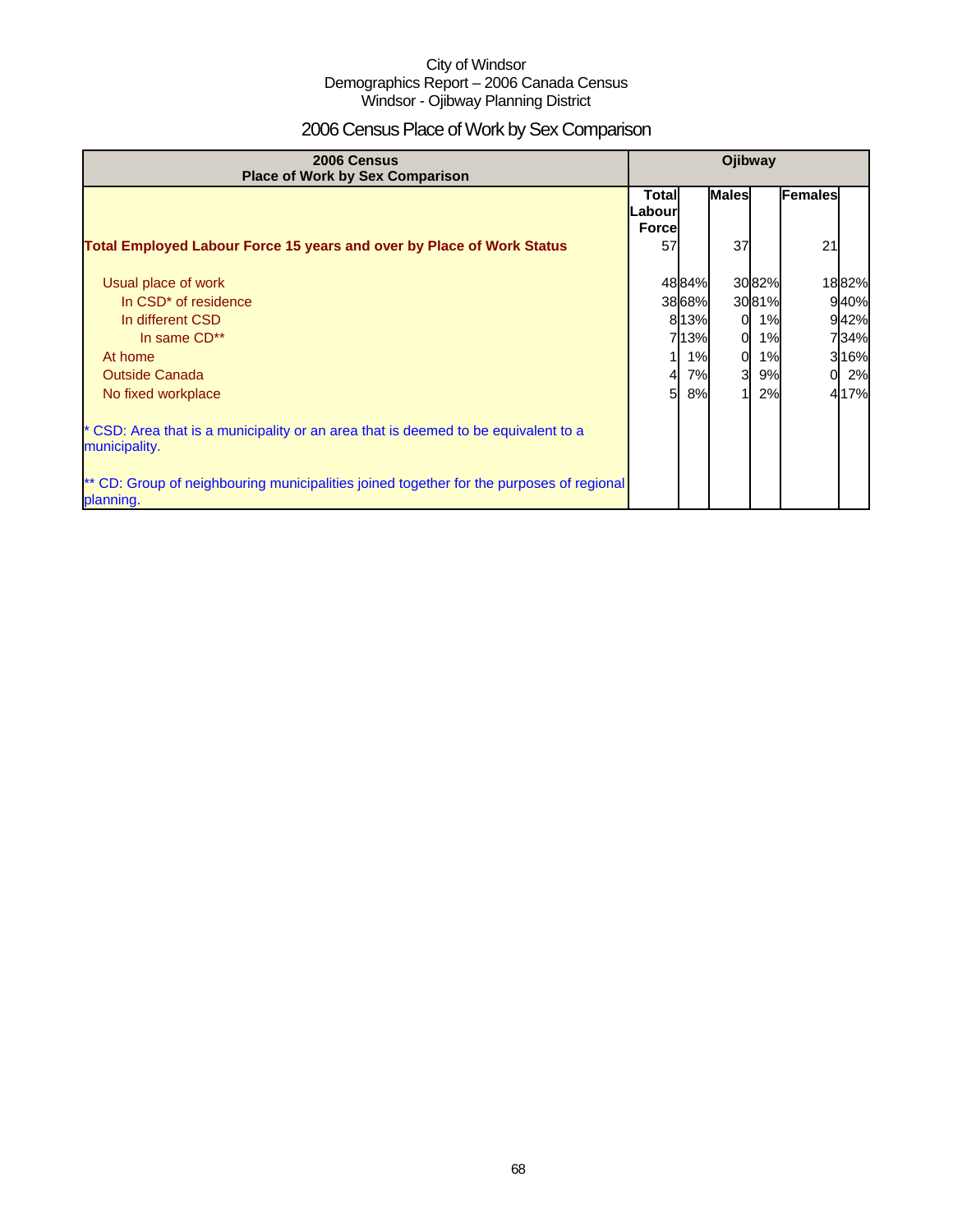# 2006 Census Place of Work by Sex

| 2006 Census<br><b>Place of Work by Sex</b>                                                         |                          | Ojibway |
|----------------------------------------------------------------------------------------------------|--------------------------|---------|
| Total Employed Labour Force 15 years and over by Place of Work Status                              | 57                       | %       |
|                                                                                                    |                          |         |
| Usual place of work                                                                                |                          | 48 84%  |
| In CSD <sup>*</sup> of residence                                                                   |                          | 38 68%  |
| In different CSD                                                                                   | 8                        | 13%     |
| In same CD**                                                                                       | $\overline{7}$           | 13%     |
| At home                                                                                            | $\mathbf{1}$             | 1%      |
| <b>Outside Canada</b>                                                                              | $\overline{4}$           | 7%      |
| No fixed workplace                                                                                 | 5 <sup>1</sup>           | 8%      |
| Males Employed Labour Force 15 yrs and over by Place of Work Status                                | 37                       |         |
| Usual place of work                                                                                | 30                       | 82%     |
| In CSD of residence                                                                                | 30                       | 81%     |
| In different CSD                                                                                   | $\overline{0}$           | 1%      |
| In same CD                                                                                         | 0                        | 1%      |
| At home                                                                                            | $\overline{0}$           | 1%      |
| <b>Outside Canada</b>                                                                              | 3                        | 9%      |
| No fixed workplace                                                                                 | $\mathbf{1}$             | 2%      |
| Females Employed Labour Force 15 yrs and over by Place of Work Status                              | 21                       |         |
| Usual place of work                                                                                |                          | 18 82%  |
| In CSD of residence                                                                                | 9                        | 40%     |
| In different CSD                                                                                   | 9                        | 42%     |
| In same CD                                                                                         | $\overline{7}$           | 34%     |
| At home                                                                                            | 3                        | 16%     |
| <b>Outside Canada</b>                                                                              | $\Omega$                 | 2%      |
| No fixed workplace                                                                                 | $\overline{\mathcal{A}}$ | 17%     |
| * CSD: Area that is a municipality or an area that is deemed to be equivalent to a municipality.   |                          |         |
| ** CD: Group of neighbouring municipalities joined together for the purposes of regional planning. |                          |         |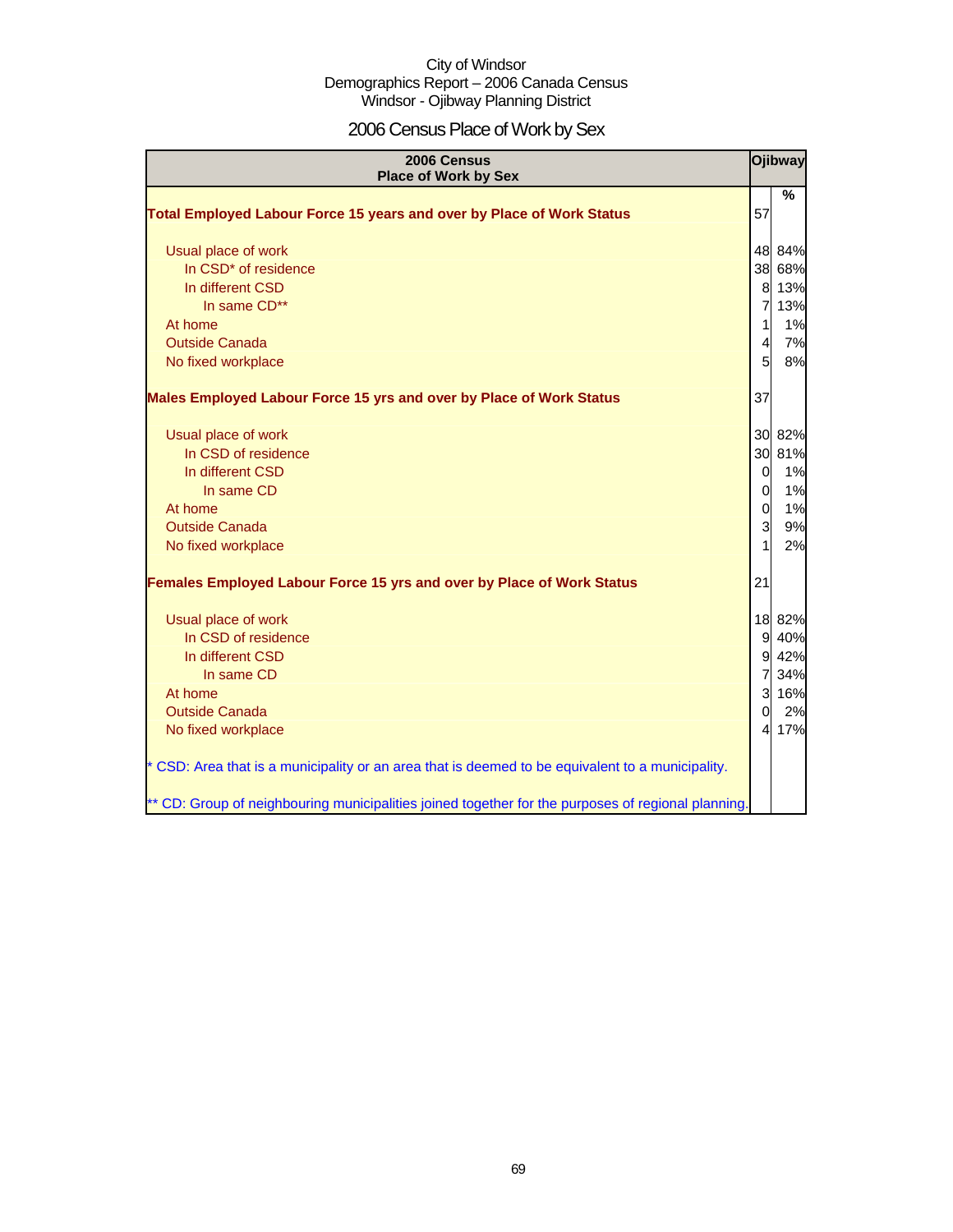# 2006 Census Mode of Transportation

| 2006 Census<br><b>Mode of Transportation</b>                                                                                      | Ojibway                         |
|-----------------------------------------------------------------------------------------------------------------------------------|---------------------------------|
| Total Employed Labour Force 15 years and over with usual place of work or no fixed workplace<br>address by Mode of Transportation | 50                              |
| Dominant mode of transportation                                                                                                   | Car/truck/van-<br>78%<br>driver |
| Car, truck, van as driver                                                                                                         | 4080%                           |
| Car, truck, van as passenger                                                                                                      | $\overline{0}$<br>1%            |
| <b>Public transit</b>                                                                                                             | $\overline{0}$<br>1%            |
| Walked to work                                                                                                                    | 8%<br>4                         |
| <b>Bicycle</b>                                                                                                                    | 0%<br>$\overline{0}$            |
| Motorcycle                                                                                                                        | $\overline{0}$<br>0%            |
| <b>Taxicab</b>                                                                                                                    | 0<br>1%                         |
| Other method                                                                                                                      | $\overline{0}$<br>0%            |
| <b>Males with Usual Place of Work or No Fixed Workplace</b>                                                                       | 31                              |
| Car, truck, van as driver                                                                                                         | 2476%                           |
| Car, truck, van as passenger                                                                                                      | 3 1 1 %                         |
| <b>Public transit</b>                                                                                                             | $\overline{0}$<br>0%            |
| Walked to work                                                                                                                    | 4 1 2%                          |
| <b>Bicycle</b>                                                                                                                    | 0%<br>$\overline{0}$            |
| Motorcycle                                                                                                                        | $\overline{0}$<br>0%            |
| <b>Taxicab</b>                                                                                                                    | $\overline{0}$<br>0%            |
| Other method                                                                                                                      | 0%<br>$\Omega$                  |
| <b>Females with Usual Place of Work or No Fixed Workplace</b>                                                                     | 21                              |
| Car, truck, van as driver                                                                                                         | 1779%                           |
| Car, truck, van as passenger                                                                                                      | $\overline{0}$<br>1%            |
| <b>Public transit</b>                                                                                                             | 4 17%                           |
| Walked to work                                                                                                                    | 1%<br>$\overline{0}$            |
| <b>Bicycle</b>                                                                                                                    | 0%<br>$\overline{0}$            |
| Motorcycle                                                                                                                        | $\overline{0}$<br>0%            |
| <b>Taxicab</b>                                                                                                                    | 0<br>1%                         |
| Other method                                                                                                                      | 0%<br>$\overline{0}$            |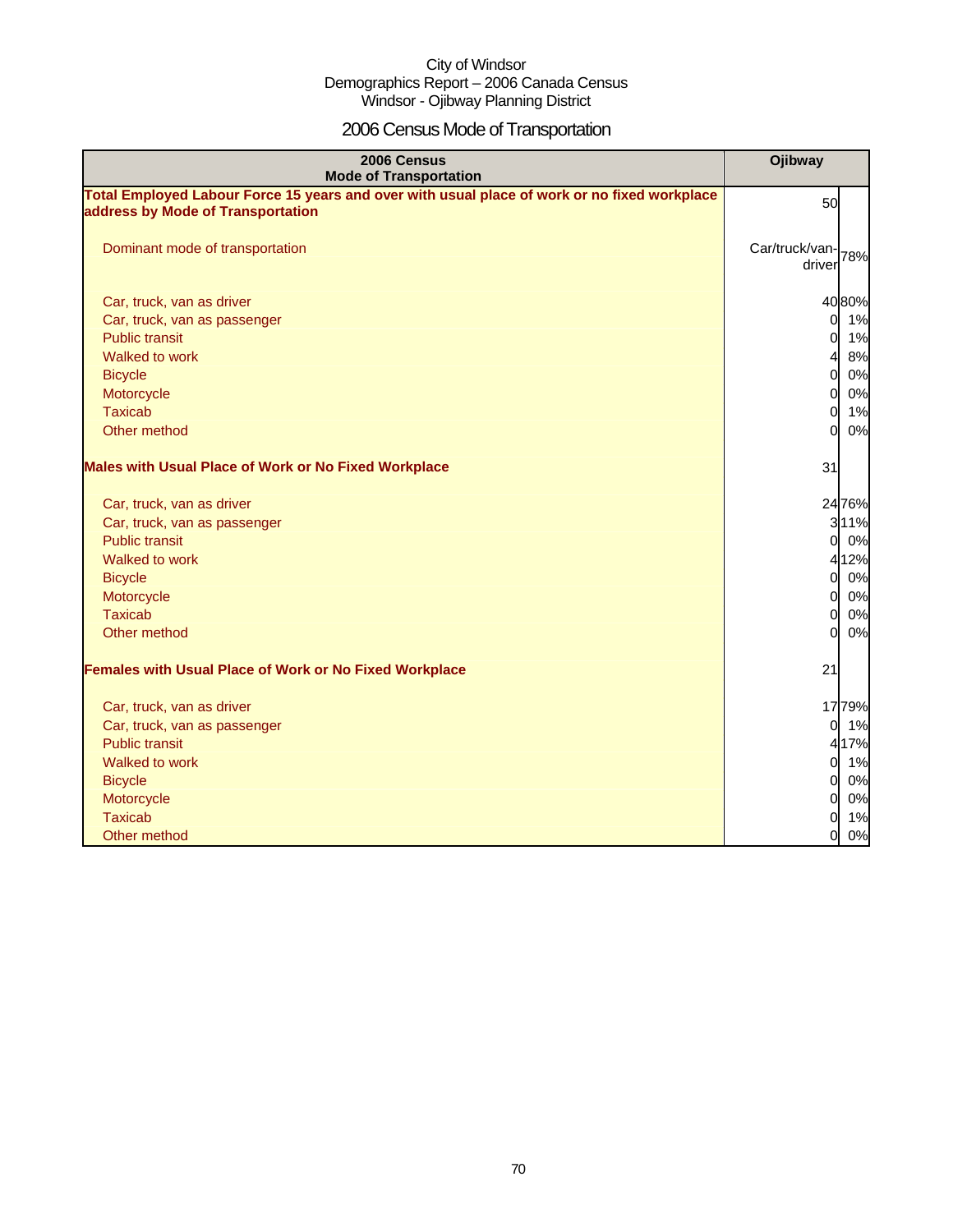# 2006 Census Educational Attainment Comparison

| 2006 Census<br><b>Educational Attainment</b><br>Comparison         | <b>Ojibway</b>                    |        |                        |               |                        |               |                            |       |
|--------------------------------------------------------------------|-----------------------------------|--------|------------------------|---------------|------------------------|---------------|----------------------------|-------|
|                                                                    | <b>Total</b><br><b>Population</b> | $\%$   | $15$ to<br>24<br>years | $\frac{9}{6}$ | $25$ to<br>64<br>years | $\frac{9}{6}$ | 65<br>years<br>and<br>over | $\%$  |
| <b>Population by Educational Attainment</b>                        | 133                               |        | 23                     |               | 95                     |               | 15                         |       |
| No certificate, diploma or degree                                  |                                   | 1814%  |                        | 1044%         | 3                      | 3%            |                            | 534%  |
| Certificate, diploma or degree                                     |                                   | 11385% |                        | 1356%         |                        | 9095%         |                            | 1064% |
| High school certificate                                            |                                   | 4534%  |                        | 2%            |                        | 3739%         |                            | 749%  |
| Apprenticeship or trades certificate or diploma                    |                                   | 1%     | $\Omega$               | 0%            |                        | 1%            |                            | 4%    |
| College, CEGEP or other non-university<br>certificate/diploma      |                                   | 25 19% |                        | 730%          |                        | 1516%         |                            | 424%  |
| University certificate, diploma or degree                          |                                   | 4131%  |                        | 4 16%         |                        | 3739%         | $\Omega$                   | 0%    |
| University certificate or diploma below bachelor level             |                                   | 3%     | 0                      | 0%            | 41                     | 4%            | 0                          | 0%    |
| University certificate or degree                                   |                                   | 3224%  | O                      | 0%            |                        | 3233%         |                            | 0%    |
| Bachelor's degree                                                  |                                   | 2015%  |                        | 4 16%         |                        | 1617%         | $\Omega$                   | 0%    |
| University certificate or diploma above bachelor<br>level          | 3                                 | 3%     | 0                      | 0%            | 3                      | 4%            | 0                          | 0%    |
| Degree in medicine, dentistry, veterinary medicine<br>or optometry | 3                                 | 3%     | 0                      | 0%            | 31                     | 4%            | $\Omega$                   | 0%    |
| Master's degree                                                    | 81                                | 6%     | 0                      | 0%            | 8                      | 9%            | 0                          | 0%    |
| Earned doctorate                                                   | 01                                | 0%     | 0                      | 0%            | Ol                     | 0%            | 0                          | 0%    |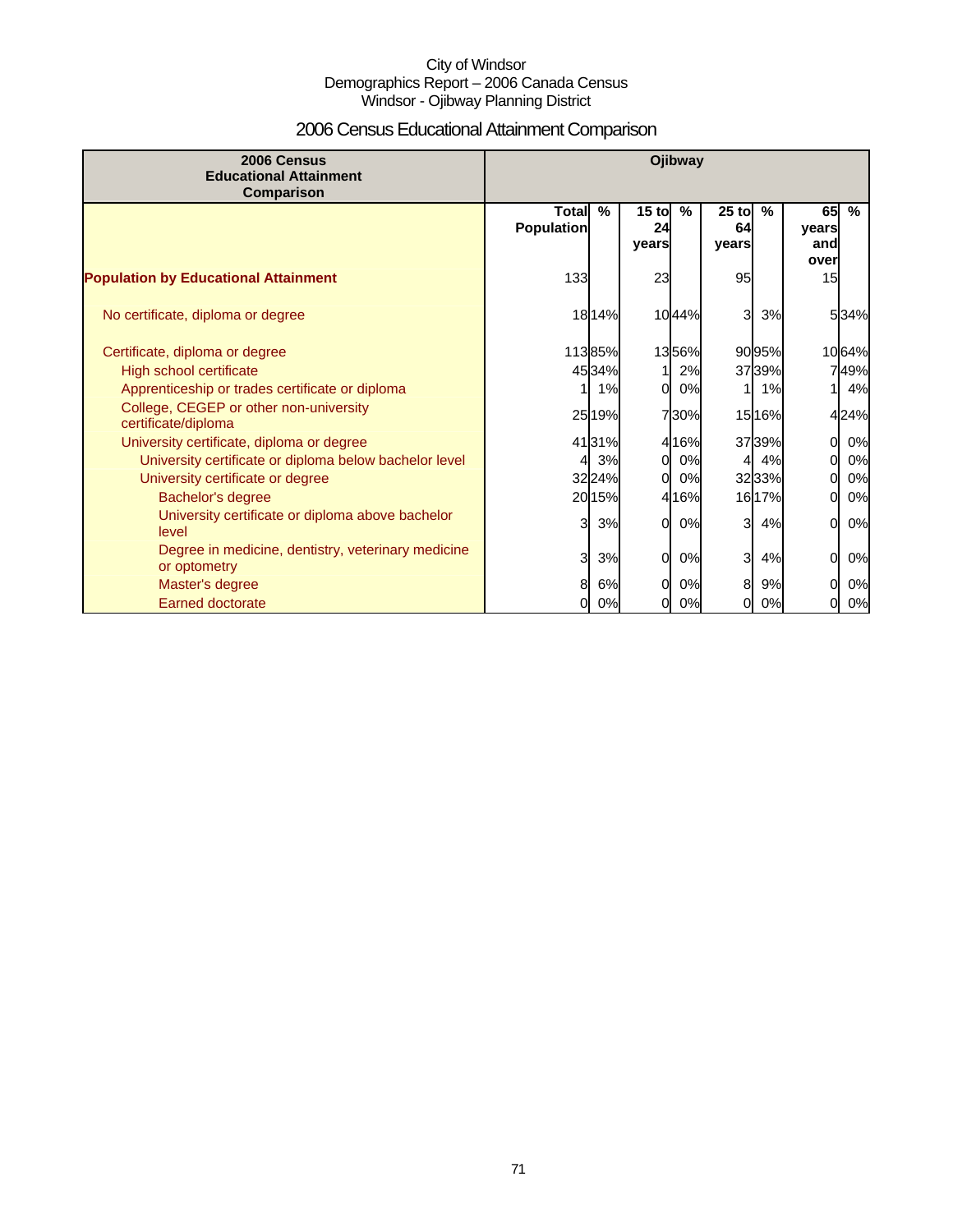### 2006 Census Educational Attainment

| 2006 Census<br><b>Educational Attainment</b>                        |                         | Ojibway |
|---------------------------------------------------------------------|-------------------------|---------|
| <b>Total Population 15 years and over by Educational Attainment</b> | 133                     |         |
| No certificate, diploma or degree                                   |                         | 18 14%  |
|                                                                     |                         | 11385%  |
| Certificate, diploma or degree<br><b>High school certificate</b>    |                         | 4534%   |
| Apprenticeship or trades certificate or diploma                     | 11                      | 1%      |
| College, CEGEP or other non-university certificate/diploma          |                         | 25 19%  |
| University certificate, diploma or degree                           |                         | 4131%   |
| University certificate or diploma below bachelor level              | 41                      | 3%      |
| University certificate or degree                                    |                         | 32 24%  |
| Bachelor's degree                                                   |                         | 2015%   |
| University certificate or diploma above bachelor level              | $\overline{\mathbf{3}}$ | 3%      |
| Degree in medicine, dentistry, veterinary medicine or optometry     |                         | 3 3%    |
| Master's degree                                                     |                         | 8 6%    |
| <b>Earned doctorate</b>                                             |                         | 0 0%    |
|                                                                     |                         |         |
| <b>Population 15 to 24 years by Educational Attainment</b>          | 23                      |         |
| No certificate, diploma or degree                                   |                         | 1044%   |
| Certificate, diploma or degree                                      |                         | 1356%   |
| High school certificate                                             | $\mathbf{1}$            | 2%      |
| Apprenticeship or trades certificate or diploma                     |                         | 0 0%    |
| College, CEGEP or other non-university certificate/diploma          |                         | 730%    |
| University certificate, diploma or degree                           |                         | 4 16%   |
| University certificate or diploma below bachelor level              |                         | 0 0%    |
| University certificate or degree                                    | 01                      | 0%      |
| Bachelor's degree                                                   |                         | 4 16%   |
| University certificate or diploma above bachelor level              | $\overline{0}$          | 0%      |
| Degree in medicine, dentistry, veterinary medicine or optometry     | $\overline{0}$          | 0%      |
| Master's degree                                                     | $\overline{0}$          | 0%      |
| <b>Earned doctorate</b>                                             | <sub>o</sub>            | 0%      |
| <b>Population 25 to 64 years by Educational Attainment</b>          | 95                      |         |
| No certificate, diploma or degree                                   | 3                       | 3%      |
| Certificate, diploma or degree                                      |                         | 9095%   |
| High school certificate or equivalent                               |                         | 3739%   |
| Apprenticeship or trades certificate or diploma                     | 11                      | 1%      |
| College, CEGEP or other non-university certificate/diploma          |                         | 15 16%  |
| University certificate, diploma or degree                           |                         | 3739%   |
| University certificate or diploma below bachelor level              | 41                      | 4%      |
| University certificate or degree                                    |                         | 3233%   |
| Bachelor's degree                                                   |                         | 1617%   |
| University certificate or diploma above bachelor level              | $\overline{3}$          | 4%      |
| Degree in medicine, dentistry, veterinary medicine or optometry     | $\overline{3}$          | 4%      |
| Master's degree                                                     | 8                       | 9%      |
| <b>Earned doctorate</b>                                             | $\overline{0}$          | 0%      |
| Population 65 years and over by Educational Attainment              | 15                      |         |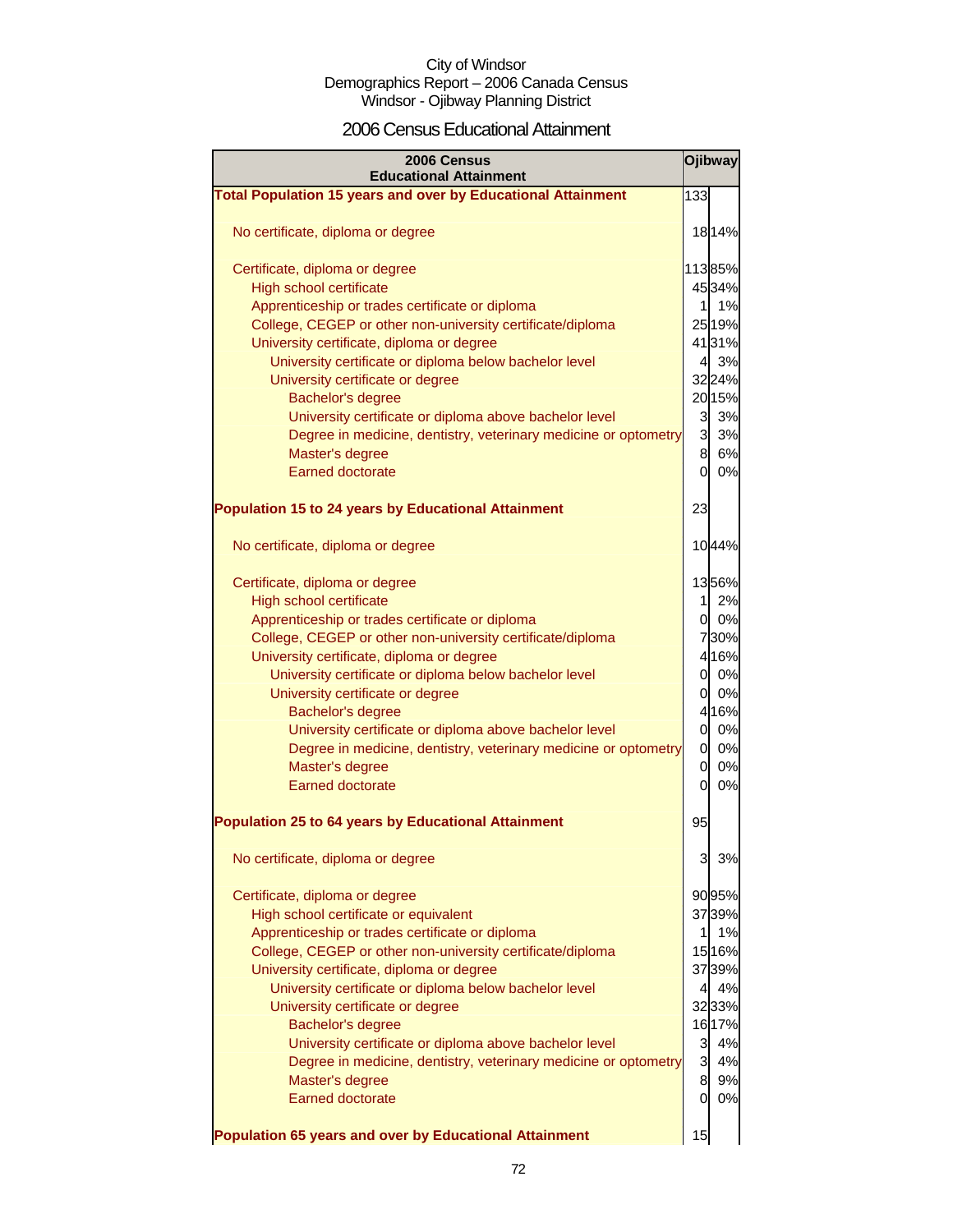| 2006 Census<br><b>Educational Attainment</b>                        |     | Ojibway |
|---------------------------------------------------------------------|-----|---------|
| <b>Total Population 15 years and over by Educational Attainment</b> | 133 |         |
| No certificate, diploma or degree                                   |     | 534%    |
| Certificate, diploma or degree                                      |     | 1064%   |
| High school certificate                                             |     | 749%    |
| Apprenticeship or trades certificate or diploma                     |     | 4%      |
| College, CEGEP or other non-university certificate/diploma          |     | 424%    |
| University certificate, diploma or degree                           | O   | 0%      |
| University certificate or diploma below bachelor level              | 0   | 0%      |
| University certificate or degree                                    | 0   | 0%      |
| Bachelor's degree                                                   | 0   | 0%      |
| University certificate or diploma above bachelor level              | 0   | 0%      |
| Degree in medicine, dentistry, veterinary medicine or optometry     | ΩI  | 0%      |
| Master's degree                                                     | 0   | 0%      |
| Earned doctorate                                                    |     | 0%      |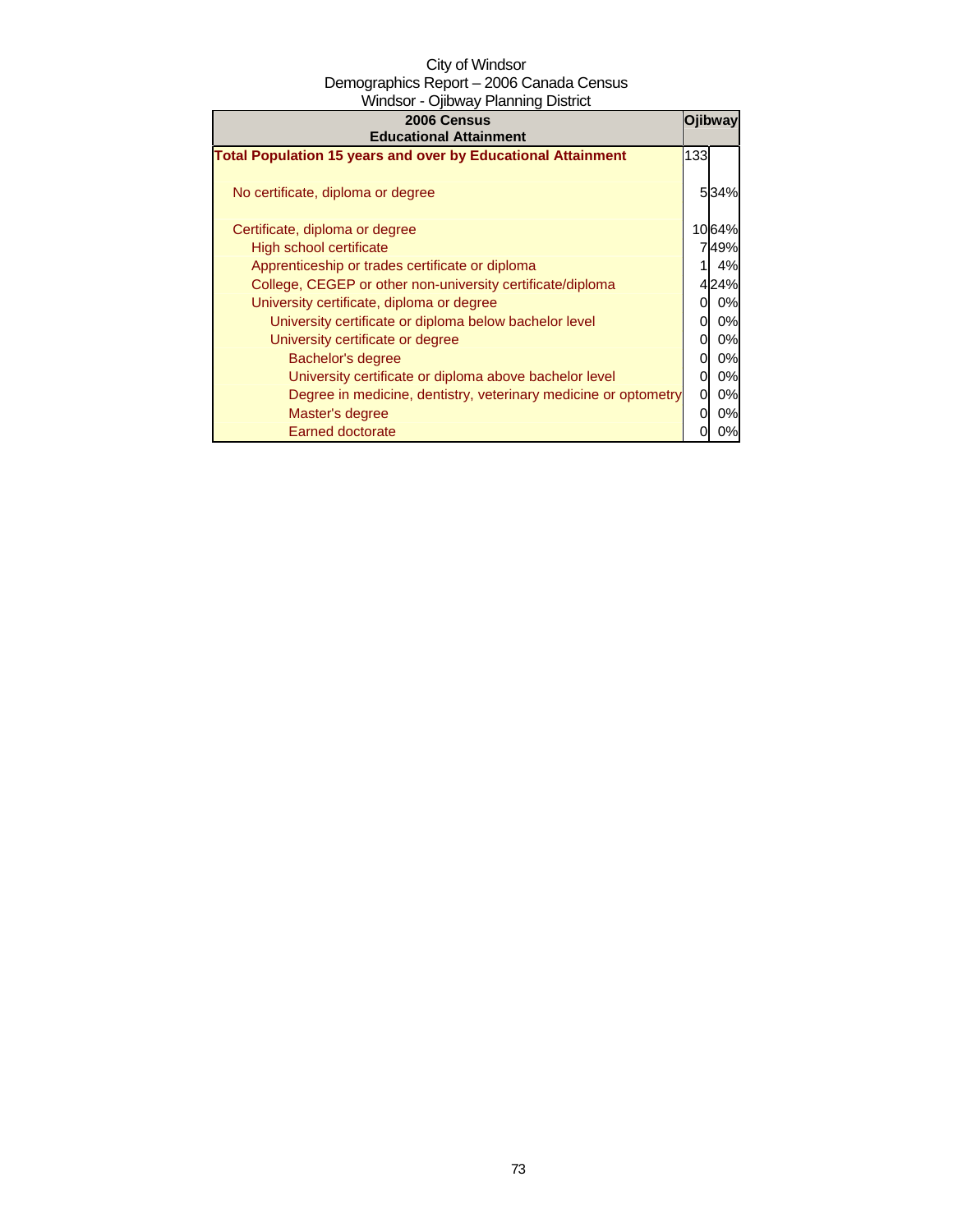## 2006 Census Location of Study

| 2006 Census<br><b>Location of Study</b>                                            |          | <b>Ojibway</b> |
|------------------------------------------------------------------------------------|----------|----------------|
| Population 25 to 64 years with Postsecondary Qualification by Location of Study 53 |          | $\%$           |
| <b>Inside Canada</b>                                                               | 35       | 67%            |
| Newfoundland and Labrador                                                          | 0        | 0%             |
| <b>Prince Edward Island</b>                                                        | 0        | 0%             |
| Nova Scotia                                                                        | 0        | 0%             |
| <b>New Brunswick</b>                                                               | 0        | 0%             |
| Quebec                                                                             | $\Omega$ | 0%             |
| Ontario                                                                            | 32       | 60%            |
| <b>Manitoba</b>                                                                    | $\Omega$ | 0%             |
| Saskatchewan                                                                       | 0        | 0%             |
| Alberta                                                                            | 3        | 6%             |
| <b>British Columbia</b>                                                            | 3        | 6%             |
| <b>Yukon Territory</b>                                                             | 0        | 0%             |
| <b>Northwest Territories</b>                                                       | 0        | 0%             |
| <b>Nunavut</b>                                                                     | 0        | 0%             |
|                                                                                    |          |                |
| <b>Outside of Canada</b>                                                           | 18       | 34%            |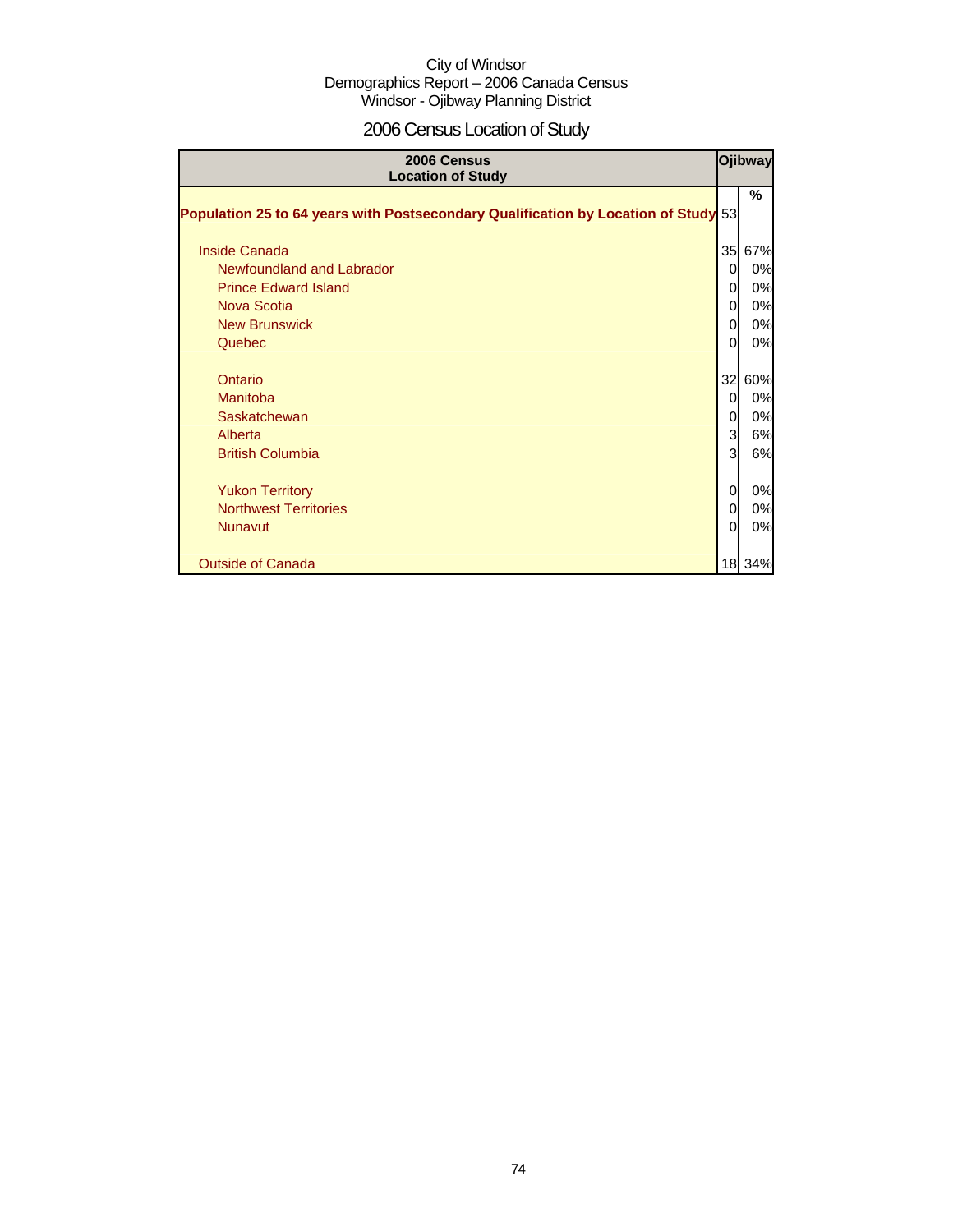## 2006 Census Post Secondary Education by Sex Comparison

| 2006 Census<br><b>Post Secondary Education by Sex</b><br>Comparison                                     |                                                                                                                                                               |       | <b>Ojibway</b>                                                                                                                                             |        |                                                                                                                 |       |
|---------------------------------------------------------------------------------------------------------|---------------------------------------------------------------------------------------------------------------------------------------------------------------|-------|------------------------------------------------------------------------------------------------------------------------------------------------------------|--------|-----------------------------------------------------------------------------------------------------------------|-------|
|                                                                                                         | <b>Total</b>                                                                                                                                                  |       | <b>Males</b>                                                                                                                                               |        | <b>Females</b>                                                                                                  |       |
| Population 25 to 64 years with<br><b>Postsecondary Qualifications by</b><br><b>Major Field of Study</b> | <b>Population</b><br>53                                                                                                                                       |       | 30                                                                                                                                                         |        | 23                                                                                                              |       |
| <b>Top 3 Fields</b>                                                                                     | Architecture,<br>engineering, and related<br>technologies<br>Business, management<br>and public<br>administration<br>Health, parks, recreation<br>and fitness |       | Architecture.<br>engineering, and<br>related technologies<br>Physical and life<br>sciences and<br>technologies<br>Health, parks,<br>recreation and fitness |        | Business, management<br>and public<br>administration<br>Social and behavioural<br>sciences and law<br>Education |       |
| Education                                                                                               |                                                                                                                                                               | 713%  |                                                                                                                                                            | 311%   |                                                                                                                 | 4 16% |
| Visual and performing arts, and<br>communications technologies                                          | $\overline{0}$                                                                                                                                                | 0%    | 0                                                                                                                                                          | 0%     | 0                                                                                                               | 0%    |
| <b>Humanities</b>                                                                                       | <sub>0</sub>                                                                                                                                                  | 0%    | 0                                                                                                                                                          | 1%     | 0                                                                                                               | 0%    |
| Social and behavioural sciences<br>and law                                                              |                                                                                                                                                               | 510%  | $\overline{0}$                                                                                                                                             | 1%     |                                                                                                                 | 522%  |
| Business, management and public<br>administration                                                       |                                                                                                                                                               | 9 17% |                                                                                                                                                            | 311%   |                                                                                                                 | 625%  |
| Physical and life sciences and<br>technologies                                                          |                                                                                                                                                               | 5 10% |                                                                                                                                                            | 517%   | 0                                                                                                               | 0%    |
| Mathematics, computer and<br>information sciences                                                       | $\overline{O}$                                                                                                                                                | 1%    | $\overline{0}$                                                                                                                                             | 0%     | $\Omega$                                                                                                        | 2%    |
| Architecture, engineering, and<br>related technologies                                                  |                                                                                                                                                               | 1426% |                                                                                                                                                            | 1035%  |                                                                                                                 | 3 15% |
| Agriculture, natural resources and<br>conservation                                                      | $\overline{0}$                                                                                                                                                | 0%    | 0                                                                                                                                                          | 0%     | 0                                                                                                               | 0%    |
| Health, parks, recreation and<br>fitness                                                                |                                                                                                                                                               | 714%  |                                                                                                                                                            | 4 1 2% |                                                                                                                 | 4 16% |
| Personal, protective and<br>transportation services                                                     | $\overline{0}$                                                                                                                                                | 0%    | $\overline{0}$                                                                                                                                             | 0%     | $\overline{0}$                                                                                                  | 0%    |
| Other fields of study                                                                                   | $\overline{0}$                                                                                                                                                | 0%    | $\overline{0}$                                                                                                                                             | 0%     | 0                                                                                                               | 0%    |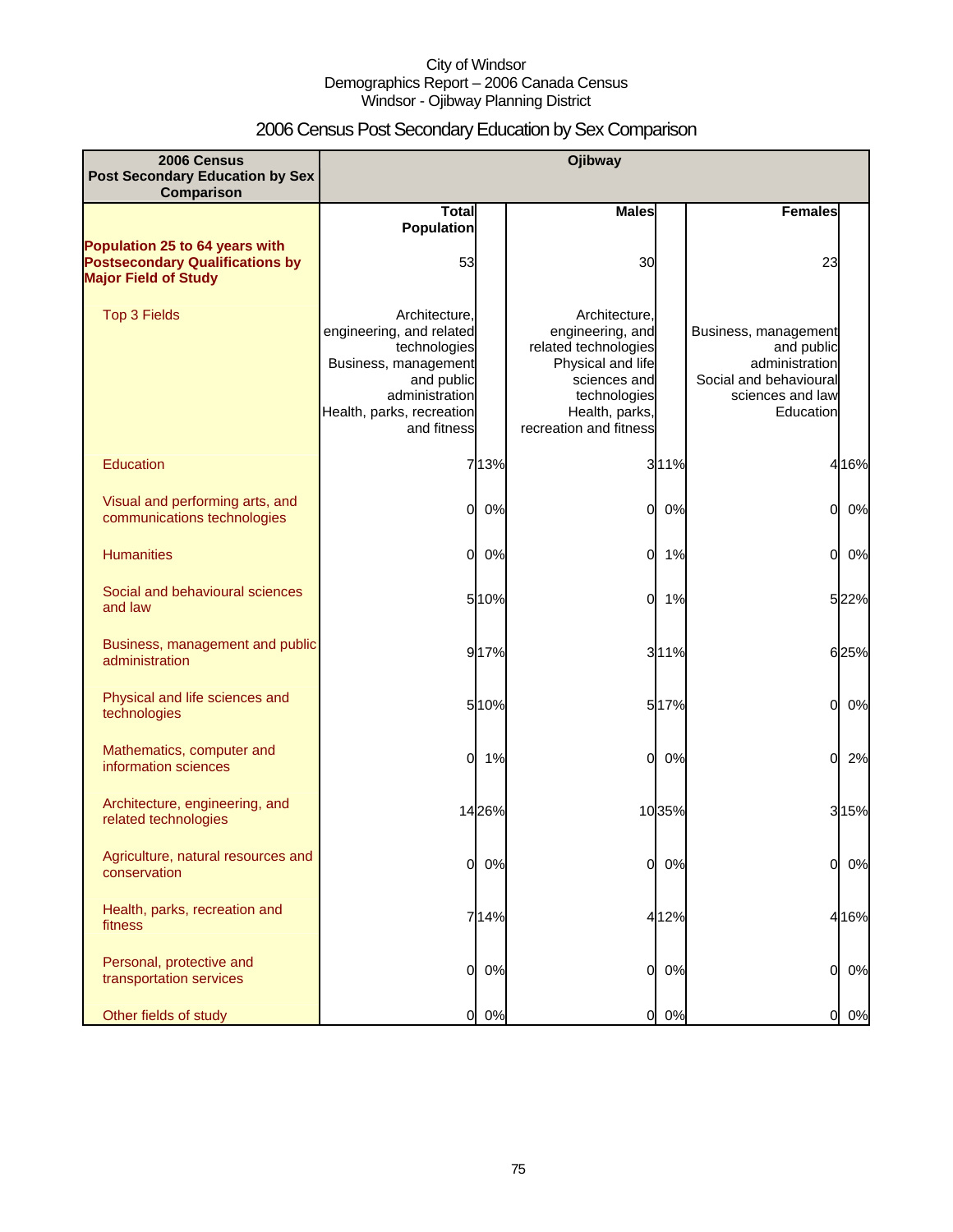# 2006 Census Post Secondary Education by Sex

| 2006 Census<br><b>Post Secondary Education by Sex</b>                                         | <b>Ojibway</b>                                                                                                                                       |
|-----------------------------------------------------------------------------------------------|------------------------------------------------------------------------------------------------------------------------------------------------------|
| Population 25 to 64 years with Postsecondary Qualifications by Major<br><b>Field of Study</b> | %<br>53                                                                                                                                              |
| <b>Top 3 Fields</b>                                                                           | Architecture, engineering, and related<br>technologies<br>Business, management and public<br>administration<br>Health, parks, recreation and fitness |
| Education                                                                                     | 713%                                                                                                                                                 |
| Visual and performing arts, and communications technologies                                   | 0%<br>O                                                                                                                                              |
| <b>Humanities</b>                                                                             | 0%<br>0                                                                                                                                              |
| Social and behavioural sciences and law                                                       | 5 10%                                                                                                                                                |
| Business, management and public administration                                                | 9 17%                                                                                                                                                |
| Physical and life sciences and technologies                                                   | 5 10%                                                                                                                                                |
| Mathematics, computer and information sciences                                                | 1%<br>0                                                                                                                                              |
| Architecture, engineering, and related technologies                                           | 1426%                                                                                                                                                |
| Agriculture, natural resources and conservation                                               | 0%<br>01                                                                                                                                             |
| Health, parks, recreation and fitness                                                         | 714%                                                                                                                                                 |
| Personal, protective and transportation services                                              | 0%<br><sub>0</sub>                                                                                                                                   |
| Other fields of study                                                                         | 0%<br>01                                                                                                                                             |
| Males 25 to 64 Years with Postsecondary Qualifications by Major Field<br>of Study             | 30                                                                                                                                                   |
| <b>Top 3 Fields</b>                                                                           | Architecture, engineering, and related<br>technologies                                                                                               |
|                                                                                               | Physical and life sciences and technologies<br>Health, parks, recreation and fitness                                                                 |
| <b>Education</b>                                                                              | 311%                                                                                                                                                 |
| Visual and performing arts, and communications technologies                                   | 0%<br>0                                                                                                                                              |
| <b>Humanities</b>                                                                             | 0.1%                                                                                                                                                 |
| Social and behavioural sciences and law                                                       | 0.1%                                                                                                                                                 |
| Business, management and public administration                                                | 311%                                                                                                                                                 |
| Physical and life sciences and technologies                                                   | 5 17%                                                                                                                                                |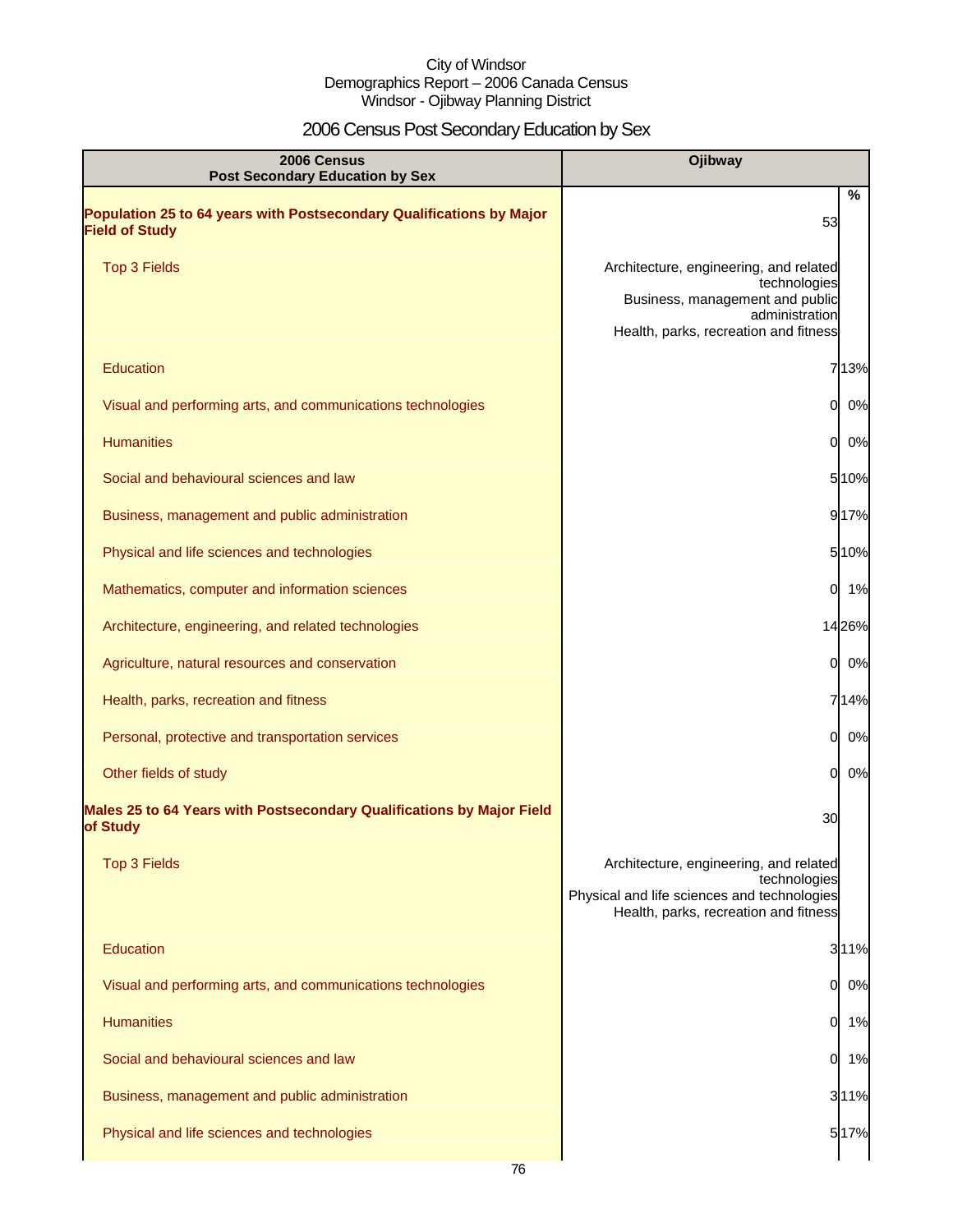| 2006 Census<br><b>Post Secondary Education by Sex</b>                                      | <b>Ojibway</b>                                                                                            |
|--------------------------------------------------------------------------------------------|-----------------------------------------------------------------------------------------------------------|
| Mathematics, computer and information sciences                                             | %<br>0%<br>$\Omega$                                                                                       |
| Architecture, engineering, and related technologies                                        | 1035%                                                                                                     |
| Agriculture, natural resources and conservation                                            | 0%<br>0                                                                                                   |
| Health, parks, recreation and fitness                                                      | 412%                                                                                                      |
| Personal, protective and transportation services                                           | 0%<br>O                                                                                                   |
| Other fields of study                                                                      | 0%<br>$\Omega$                                                                                            |
| Females 25 to 64 years with Postsecondary Qualifications by Major<br><b>Field of Study</b> | 23                                                                                                        |
| <b>Top 3 Fields</b>                                                                        | Business, management and public<br>administration<br>Social and behavioural sciences and law<br>Education |
| Education                                                                                  | 4 16%                                                                                                     |
| Visual and performing arts, and communications technologies                                | 0<br>0%                                                                                                   |
| <b>Humanities</b>                                                                          | 0%<br>0                                                                                                   |
| Social and behavioural sciences and law                                                    | 522%                                                                                                      |
| Business, management and public administration                                             | 625%                                                                                                      |
| Physical and life sciences and technologies                                                | 0%<br>Ol                                                                                                  |
| Mathematics, computer and information sciences                                             | 2%<br><sub>0</sub>                                                                                        |
| Architecture, engineering, and related technologies                                        | 3 1 5%                                                                                                    |
| Agriculture, natural resources and conservation                                            | 0%<br>0                                                                                                   |
| Health, parks, recreation and fitness                                                      | 4 16%                                                                                                     |
| Personal, protective and transportation services                                           | 0%<br>O                                                                                                   |
| Other fields of study                                                                      | 0%<br>0                                                                                                   |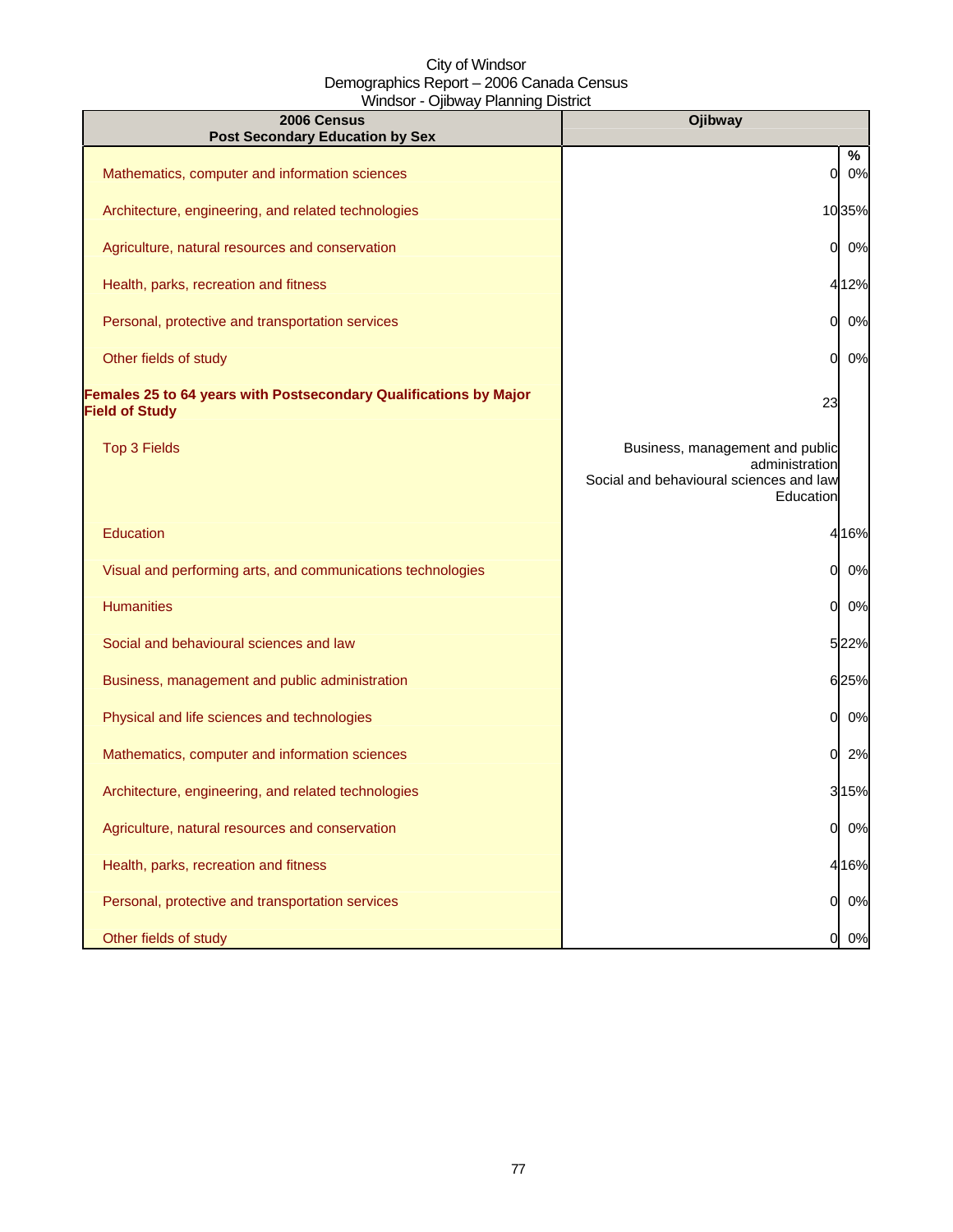# 2006 Census Ethnic Origin - Summary

| 2006 Census<br><b>Ethnic Origin - Summary</b> | <b>Ojibway</b>       |          |
|-----------------------------------------------|----------------------|----------|
|                                               |                      | %        |
| <b>Total Population by Ethnic Origin*</b>     | 154                  |          |
| <b>Top 5 Ethnic Origins</b>                   | Canadian             |          |
|                                               | French               |          |
|                                               | Italian              |          |
|                                               | Scottish             |          |
|                                               | English              |          |
| European                                      |                      | 8757%    |
| <b>British Isles</b>                          |                      | 3221%    |
| English                                       |                      | 13 8%    |
| <b>Irish</b>                                  | 9                    | 6%       |
| <b>Scottish</b>                               | 13                   | 8%       |
| Welsh                                         | $\overline{0}$       | 0%       |
| <b>Other British Isles</b>                    | $\overline{0}$       | 0%       |
| French                                        | 14                   | 9%       |
| Acadian                                       | $\overline{0}$       | 0%       |
| French                                        | 14                   | 9%       |
| <b>Western European</b>                       | 12                   | 8%       |
| Austrian                                      | $\overline{0}$       | 0%       |
| <b>Belgian</b>                                | $\overline{0}$       | 0%       |
| Dutch (Netherlands)                           | $\overline{0}$       | 0%       |
| German                                        | 11                   | 7%       |
| <b>Swiss</b>                                  | $\overline{0}$       | 0%       |
| <b>Other Western European</b>                 | $\overline{0}$       | 0%       |
| Northern European                             | $\mathbf{1}$         | 0%       |
| Finnish                                       | $\mathbf 0$          | 0%       |
| Scandinavian                                  | $\overline{0}$<br>12 | 0%       |
| Eastern European<br><b>Baltic</b>             | $\overline{0}$       | 8%<br>0% |
| <b>Czech and Slovak</b>                       | $\overline{0}$       | 0%       |
| <b>Other Eastern European</b>                 | 13                   | 9%       |
| Southern European                             |                      | 1912%    |
| Croatian                                      | $\overline{0}$       | 0%       |
| Greek                                         | 0                    | 0%       |
| Italian                                       | 13                   | 8%       |
| Portuguese                                    | $\overline{0}$       | $0\%$    |
| Spanish                                       | $\overline{7}$       | 4%       |
| <b>Other Southern European</b>                | 1                    | 0%       |
| <b>Other European</b>                         | $\overline{0}$       | 0%       |
| <b>Jewish</b>                                 | $\overline{0}$       | 0%       |
| <b>Other European</b>                         | $\overline{0}$       | 0%       |
| Latin, Central and South American             | $\overline{7}$       | 5%       |
| Aboriginal from Central/South American        | $\overline{0}$       | 0%       |
| Argentinian                                   | $\overline{O}$       | 0%       |
| <b>Brazilian</b>                              | $\overline{0}$       | 0%       |
| Chilean                                       | $\overline{0}$       | 0%       |
| Colombian                                     | $\overline{0}$       | 0%       |
| Ecuadorian                                    | $\overline{O}$       | 0%       |
| Guatemalan                                    | $\overline{O}$       | $0\%$    |
| Mexican                                       | 1                    | 0%       |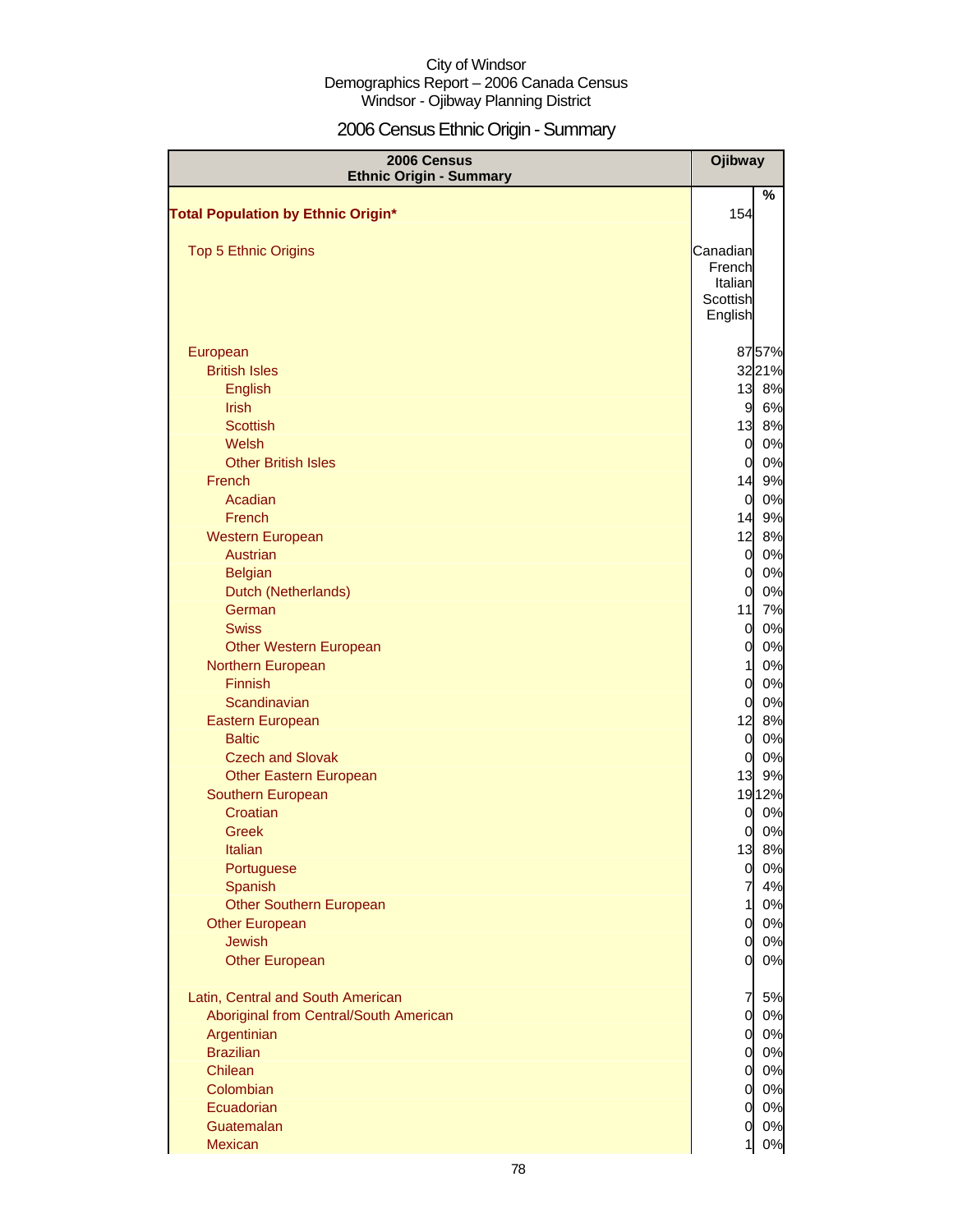| 2006 Census<br><b>Ethnic Origin - Summary</b> | <b>Ojibway</b>               |          |
|-----------------------------------------------|------------------------------|----------|
|                                               |                              | %        |
| Peruvian                                      | $\mathsf{d}$                 | 0%       |
| Salvadorean                                   | $\mathbf{0}$                 | 0%       |
| Other Latin, Central or South American        | 5                            | 3%       |
| Caribbean                                     | 8                            | 5%       |
| <b>Barbadian</b>                              | $\mathbf{0}$                 | 0%       |
| Guyanese                                      | $\mathbf{0}$                 | 0%       |
| <b>Haitian</b>                                | $\mathbf{0}$                 | 0%       |
| Jamaican                                      | $\mathbf{0}$                 | 0%       |
| Trinidadian/Tobagonian<br><b>West Indian</b>  | $\overline{\mathbf{3}}$<br>7 | 2%<br>4% |
| <b>Other Caribbean</b>                        | $\mathbf{0}$                 | 0%       |
|                                               |                              |          |
| African                                       | $\mathbf{0}$                 | 0%       |
| <b>Black</b>                                  | $\mathbf{0}$                 | 0%       |
| Ethiopian                                     | $\mathbf{0}$                 | 0%       |
| Ghanaian                                      | $\mathbf{0}$                 | 0%       |
| Nigerian                                      | $\mathbf{0}$                 | 0%       |
| Somali<br><b>South African</b>                | $\mathbf{0}$                 | 0%<br>0% |
| <b>Other African</b>                          | $\mathbf{0}$<br>$\mathbf{0}$ | 0%       |
|                                               |                              |          |
| Arab                                          | $\mathbf{1}$                 | 0%       |
| Egyptian                                      | $\mathsf{d}$                 | 0%       |
| Iraqi                                         | $\mathsf{d}$                 | 0%       |
| Lebanese                                      | $\mathbf{0}$<br>$\mathbf{0}$ | 0%       |
| Maghrebi<br>Algerian                          | $\mathbf{0}$                 | 0%<br>0% |
| Moroccan                                      | $\overline{0}$               | 0%       |
| <b>Other Maghrebi</b>                         | $\overline{0}$               | 0%       |
| Palestinian                                   | $\overline{0}$               | 0%       |
| Syrian                                        | $\overline{0}$               | 0%       |
| <b>Other Arab</b>                             | $\overline{0}$               | 0%       |
| <b>West Asian</b>                             | $\mathbf{1}$                 | 0%       |
| Afghan                                        | $\mathbf{0}$                 | 0%       |
| Armenian                                      | $\overline{0}$               | 0%       |
| <b>Iranian</b>                                | $\mathbf{0}$                 | 0%       |
| <b>Turk</b>                                   | $\mathbf{0}$                 | 0%       |
| <b>Other West Asian</b>                       | $\mathsf{d}$                 | 0%       |
| <b>South Asian</b>                            |                              | 3221%    |
| East Indian                                   | 11                           | 7%       |
| Pakistani                                     | $\overline{4}$               | 3%       |
| Punjabi                                       | $\mathsf{d}$                 | 0%       |
| Sri Lankan                                    | 5                            | 3%       |
| <b>Other South Asian</b>                      | 13                           | 9%       |
| <b>East and Southeast Asian</b>               |                              | 1912%    |
| <b>Chinese</b>                                | 9                            | 6%       |
| Filipino                                      | $\overline{0}$               | 0%       |
| Japanese                                      | $\overline{0}$               | 0%       |
| <b>Korean</b><br>Vietnamese                   | 5<br>$\overline{0}$          | 3%<br>0% |
|                                               |                              |          |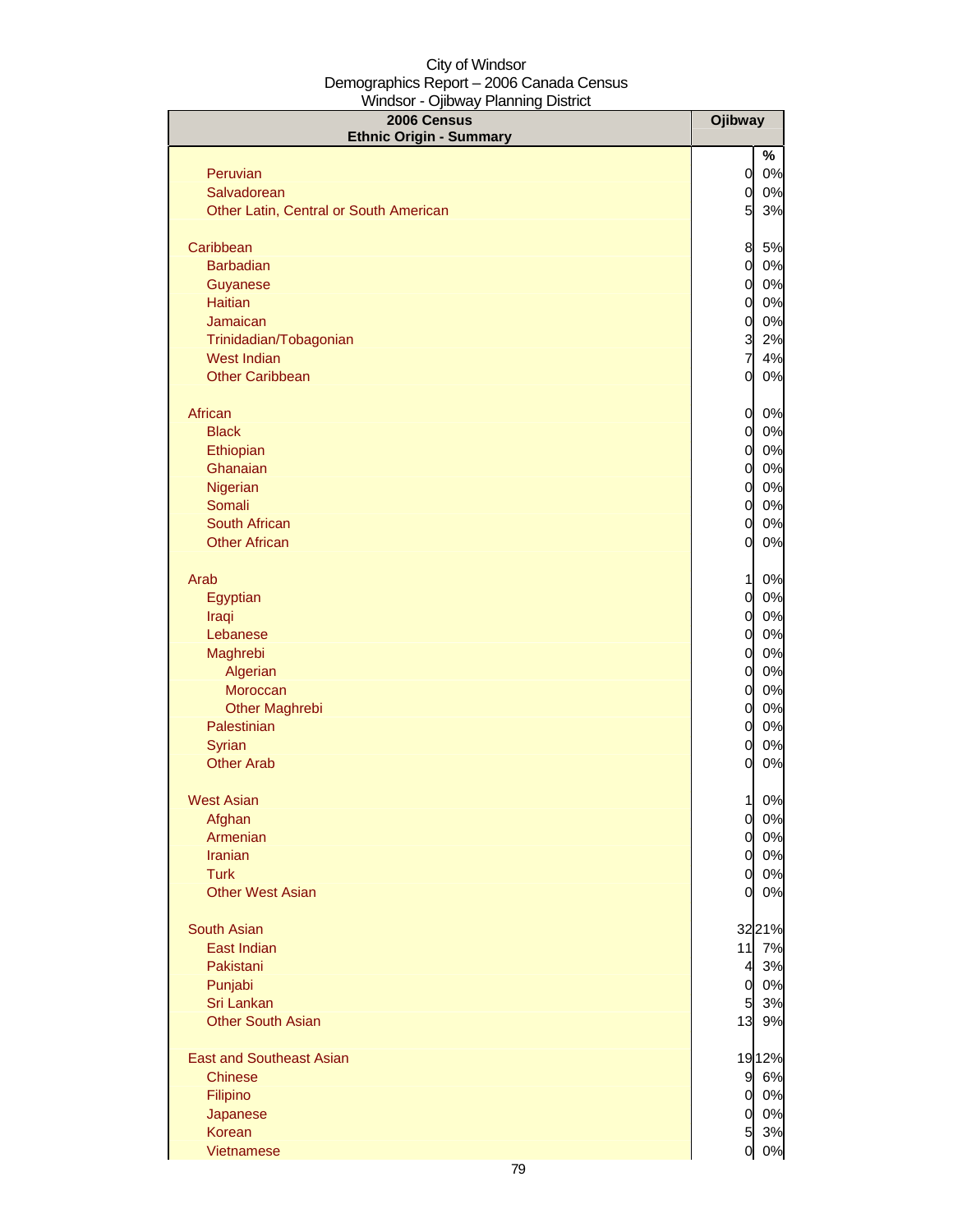| 2006 Census<br><b>Ethnic Origin - Summary</b>                                        | <b>Ojibway</b> |       |
|--------------------------------------------------------------------------------------|----------------|-------|
|                                                                                      |                | %     |
| <b>Other East Asian</b>                                                              | 3              | 2%    |
| Oceania                                                                              | 0              | 0%    |
| Australian                                                                           | $\overline{0}$ | 0%    |
| <b>New Zealander</b>                                                                 | 0              | 0%    |
| <b>Pacific Islands</b>                                                               | 0              | 0%    |
| Fijian                                                                               | 0              | 0%    |
| Hawaiian                                                                             | $\overline{0}$ | 0%    |
| <b>Other Pacific Islander</b>                                                        | 0              | 0%    |
| North American Aboriginal                                                            | 1              | 1%    |
| <b>Inuit</b>                                                                         | 0              | 0%    |
| <b>Métis</b>                                                                         | 0              | 0%    |
| North American Indian                                                                | 1              | 1%    |
| <b>North American</b>                                                                |                | 4127% |
| American                                                                             | $\mathbf{0}$   | 0%    |
| Canadian                                                                             |                | 4228% |
| <b>Other North American</b>                                                          | $\overline{0}$ | 0%    |
| *Total responses are the sum of single and multiple responses for each ethnic origin |                |       |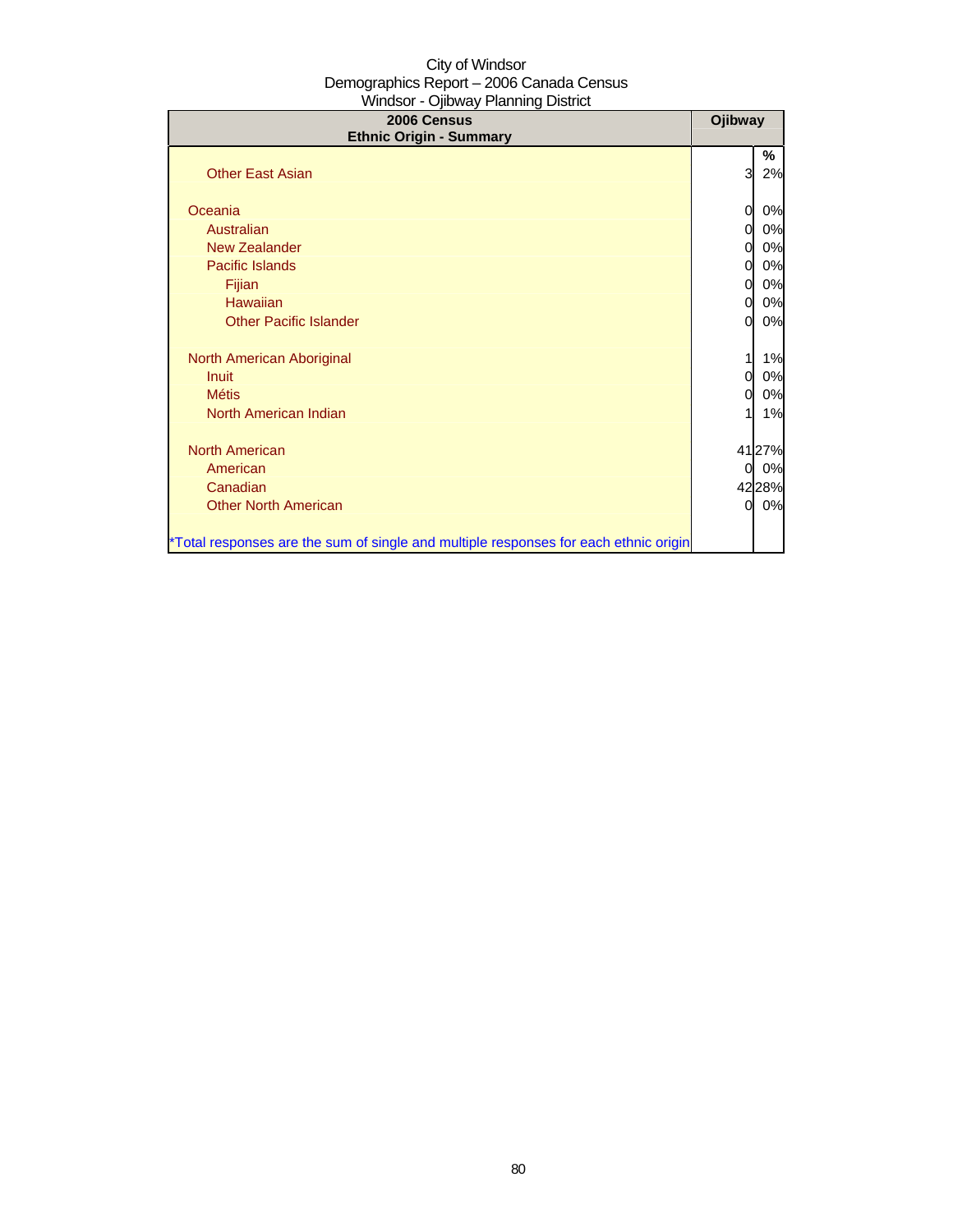## 2006 Census Ethnic Origin - European

| 2006 Census<br><b>Ethnic Origin - European</b> |                 | Ojibway  |
|------------------------------------------------|-----------------|----------|
|                                                |                 | %        |
| <b>Total Population by Ethnic Origin*</b>      | 154             |          |
| <b>British Isles</b>                           | 32              |          |
| Cornish                                        | $\mathbf 0$     | 0%       |
| English                                        |                 | 13 40%   |
| <b>Irish</b>                                   | 9               | 28%      |
| <b>Manx</b>                                    | $\overline{0}$  | 0%       |
| <b>Scottish</b>                                | 13              | 40%      |
| Welsh                                          | $\overline{0}$  | 0%       |
| British Isles, n.i.e.                          | $\overline{0}$  | 1%       |
| <b>French</b>                                  | 14              |          |
| Acadian                                        | $\Omega$        | 0%       |
| French                                         |                 | 14 10 1% |
| <b>Western European</b>                        | 12              |          |
| Austrian                                       | $\overline{0}$  | 0%       |
| <b>Belgian</b>                                 | $\overline{0}$  | 0%       |
| Dutch (Netherlands)                            | $\overline{0}$  | 0%       |
| Flemish                                        | $\overline{0}$  | 0%       |
| Frisian                                        | $\overline{0}$  | 0%       |
| German                                         | 11              | 97%      |
| Luxembourger                                   | $\overline{0}$  | 0%       |
| <b>Swiss</b>                                   | $\overline{0}$  | 2%       |
| <b>Northern European</b>                       | $\mathbf{1}$    |          |
| Finnish                                        | $\overline{0}$  | 0%       |
| Scandinavian                                   | $\overline{0}$  | 42%      |
| <b>Danish</b>                                  | $\overline{0}$  | 0%       |
| Icelandic                                      | $\overline{0}$  | 0%       |
| Norwegian                                      | $\overline{0}$  | 0%       |
| <b>Swedish</b>                                 | $\mathbf 0$     | 0%       |
| Scandinavian, n.i.e.                           | $\overline{0}$  | 0%       |
| <b>Eastern European</b>                        | 12              |          |
| <b>Baltic</b>                                  | $\overline{0}$  | $0\%$    |
| Estonian                                       | $\overline{0}$  | 0%       |
| Latvian                                        | $\overline{0}$  | 0%       |
| Lithuanian                                     | $\overline{0}$  | 0%       |
| <b>Byelorussian</b>                            | $\overline{0}$  | 0%       |
| <b>Czech and Slovak</b>                        | $\overline{0}$  | 0%       |
| <b>Czech</b>                                   | $\overline{0}$  | 0%       |
| Czechoslovakian                                | $\overline{0}$  | 0%       |
| <b>Slovak</b>                                  | $\overline{0}$  | 0%       |
| Hungarian (Magyar)                             | $\overline{4}$  | 32%      |
| <b>Polish</b>                                  | $\overline{0}$  | 0%       |
| Romanian                                       | $\overline{0}$  | 0%       |
| <b>Russian</b>                                 | 5               | 44%      |
| <b>Ukrainian</b>                               | $5\overline{a}$ | 39%      |
| <b>Southern European</b>                       | 19              |          |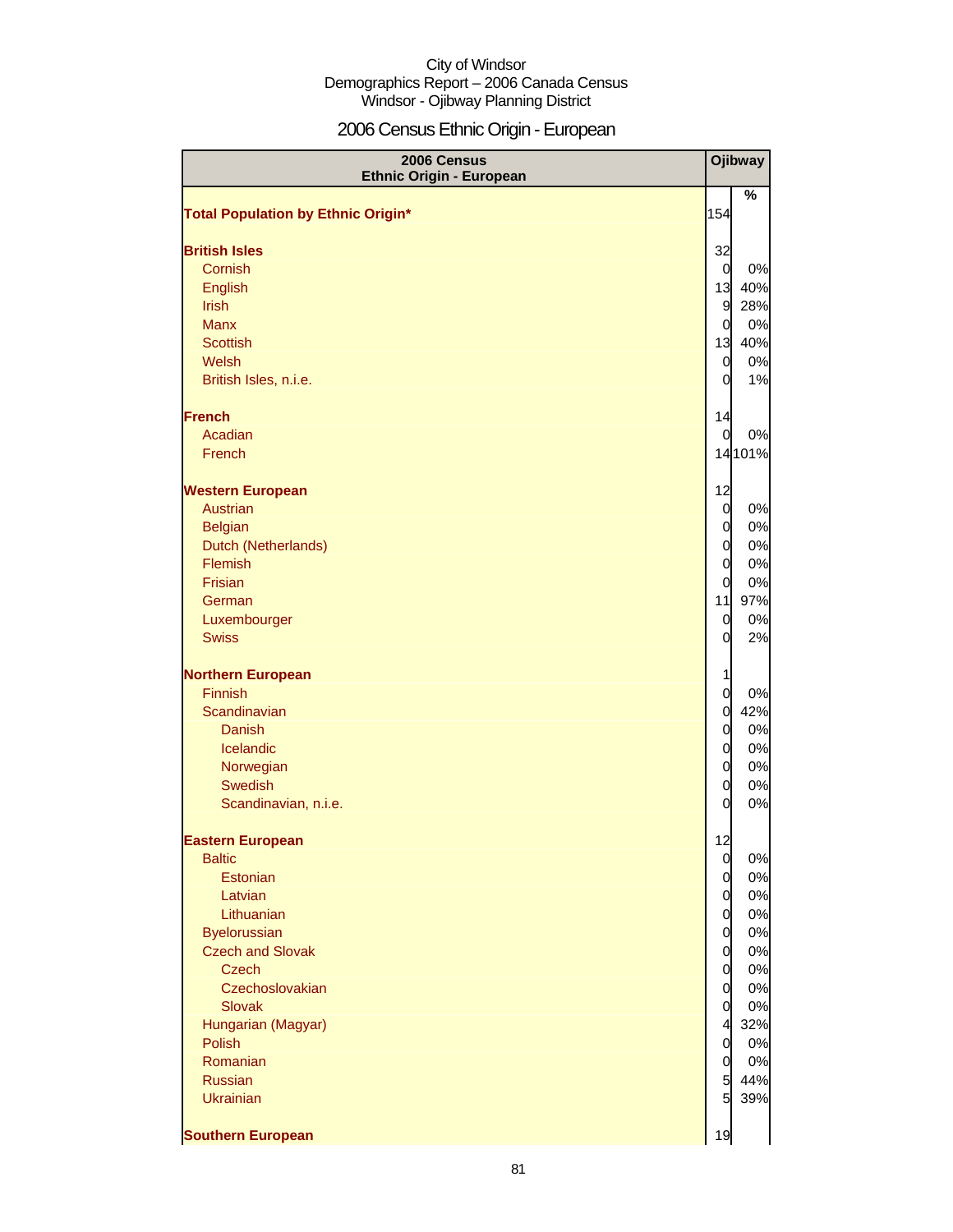| $\sim$ poway mammig Diomor<br>2006 Census                                            |                | Ojibway |
|--------------------------------------------------------------------------------------|----------------|---------|
| <b>Ethnic Origin - European</b>                                                      |                |         |
|                                                                                      |                | %       |
| Albanian                                                                             | $\mathbf{1}$   | 3%      |
| <b>Bosnian</b>                                                                       | 0              | 0%      |
| <b>Bulgarian</b>                                                                     | $\overline{0}$ | 0%      |
| Croatian                                                                             | 0              | 0%      |
| Cypriot                                                                              | $\mathbf 0$    | 0%      |
| <b>Greek</b>                                                                         | $\overline{0}$ | 0%      |
| Italian                                                                              | 13             | 70%     |
| Kosovar                                                                              | $\overline{0}$ | 0%      |
| Macedonian                                                                           | $\overline{0}$ | 0%      |
| <b>Maltese</b>                                                                       | 0              | 0%      |
| Montenegrin                                                                          | $\overline{0}$ | 0%      |
| Portuguese                                                                           | $\overline{O}$ | 0%      |
| Serbian                                                                              | $\overline{0}$ | 0%      |
| <b>Sicilian</b>                                                                      | $\overline{0}$ | 0%      |
| Slovenian                                                                            | 0              | 0%      |
| Spanish                                                                              | $\overline{7}$ | 36%     |
| Yugoslav, n.i.e.                                                                     | 0              | 0%      |
| <b>Other European</b>                                                                | $\mathbf 0$    |         |
| <b>Basque</b>                                                                        | $\mathbf 0$    |         |
| Gypsy (Roma)                                                                         | $\mathbf 0$    |         |
| <b>Jewish</b>                                                                        | $\mathbf 0$    |         |
| Slav (European)                                                                      | $\mathbf 0$    |         |
| European, n.i.e.                                                                     | $\mathbf 0$    |         |
| *Total responses are the sum of single and multiple responses for each ethnic origin |                |         |
| n.i.e.: not included elsewhere                                                       |                |         |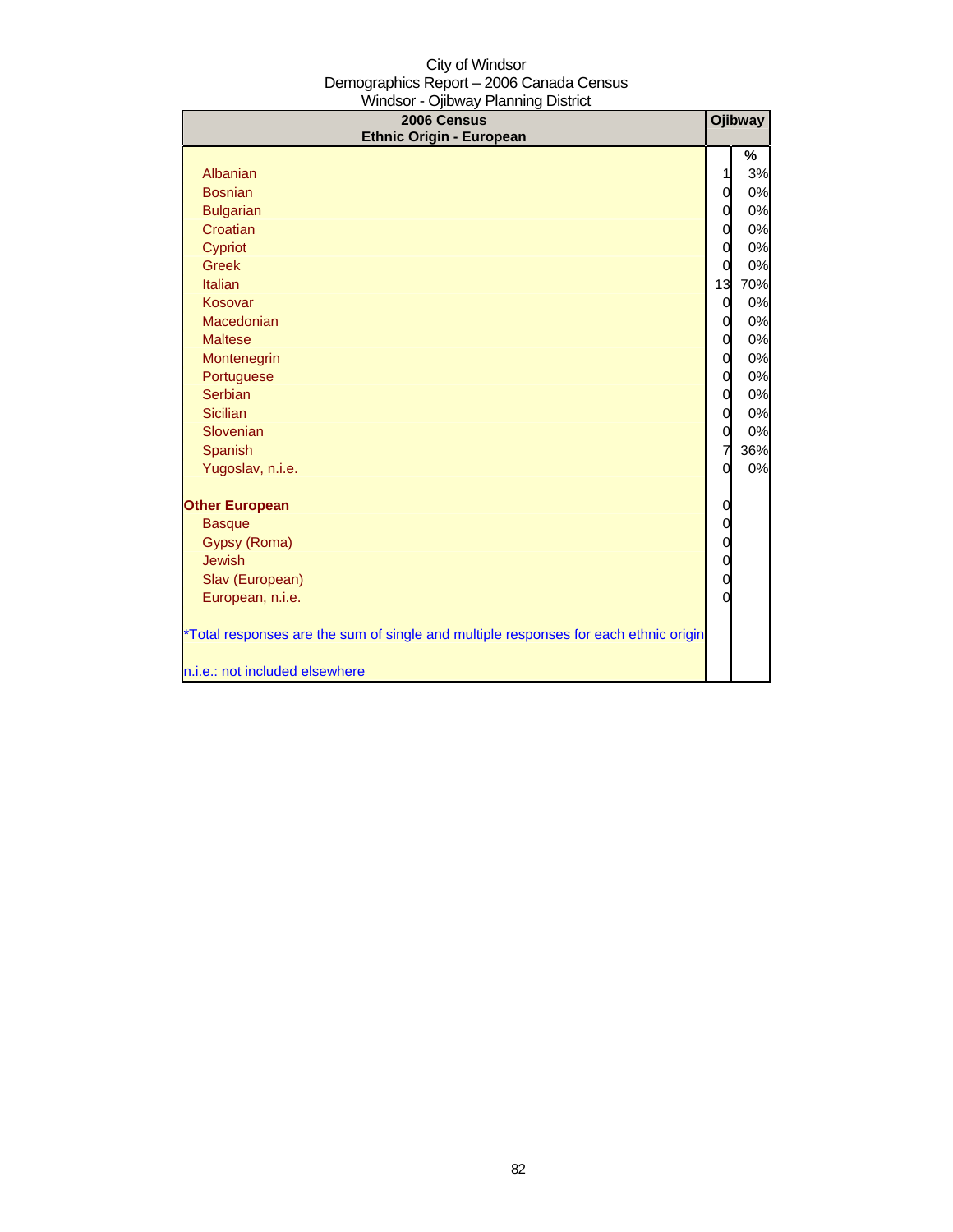## 2006 Census Ethnic Origin - Asian, Oceanic

| Ojibway<br>2006 Census<br>Ethnic Origin - Asian, Oceanic |                         |
|----------------------------------------------------------|-------------------------|
| <b>Total Population by Ethnic Origin*</b>                | %<br>154                |
| <b>West Asian</b>                                        | $\mathbf{1}$            |
| Afghan                                                   | $\overline{0}$<br>0%    |
| Armenian                                                 | $\overline{0}$<br>0%    |
| Assyrian                                                 | 0%<br>$\overline{0}$    |
| Azerbaijani                                              | 0%<br>$\overline{0}$    |
| Georgian                                                 | 0%<br>0                 |
| <b>Iranian</b>                                           | 067%                    |
| <b>Israeli</b>                                           | 0%<br>$\overline{0}$    |
| <b>Kurd</b>                                              | $\overline{0}$<br>0%    |
| Pashtun                                                  | $\overline{0}$<br>0%    |
| <b>Tatar</b>                                             | $\overline{0}$<br>0%    |
| <b>Turk</b>                                              | $\mathbf 0$<br>0%       |
| West Asian, n.i.e.                                       | 0%<br>$\overline{0}$    |
| <b>South Asian</b>                                       | 32                      |
| Bangladeshi                                              | 721%                    |
| Bengali                                                  | 721%                    |
| <b>East Indian</b>                                       | 1136%                   |
| Goan                                                     | 0%<br>$\overline{0}$    |
| Gujarati                                                 | $\overline{0}$<br>$0\%$ |
| <b>Kashmiri</b>                                          | $\overline{0}$<br>0%    |
| <b>Nepali</b>                                            | $\mathbf 0$<br>0%       |
| Pakistani                                                | 4 12%                   |
| Punjabi                                                  | $\overline{0}$<br>0%    |
| <b>Sinhalese</b>                                         | $\overline{0}$<br>0%    |
| Sri Lankan                                               | 5 16%                   |
| Tamil                                                    | $\overline{0}$<br>0%    |
| South Asian, n.i.e.                                      | 0%<br>$\overline{0}$    |
| <b>East and Southeast Asian</b>                          | 19                      |
| <b>Burmese</b>                                           | $\overline{0}$<br>$0\%$ |
| Cambodian                                                | 0%<br>$\overline{0}$    |
| <b>Chinese</b>                                           | 946%                    |
| Filipino                                                 | 0 0%                    |
| Hmong                                                    | $\overline{0}$<br>0%    |
| Indonesian                                               | $\overline{0}$<br>0%    |
| Japanese                                                 | 0%<br>$\overline{O}$    |
| <b>Khmer</b>                                             | 0%<br>$\overline{0}$    |
| Korean                                                   | 527%                    |
| Laotian                                                  | $\mathsf{d}$<br>0%      |
| Malaysian                                                | 3 18%                   |
| Mongolian                                                | 0%<br>$\overline{0}$    |
| Singaporean                                              | 0%<br>$\overline{0}$    |
| <b>Taiwanese</b>                                         | $\overline{0}$<br>0%    |
| Thai                                                     | 0%<br>$\overline{0}$    |
| Tibetan                                                  | $0\%$<br>$\overline{0}$ |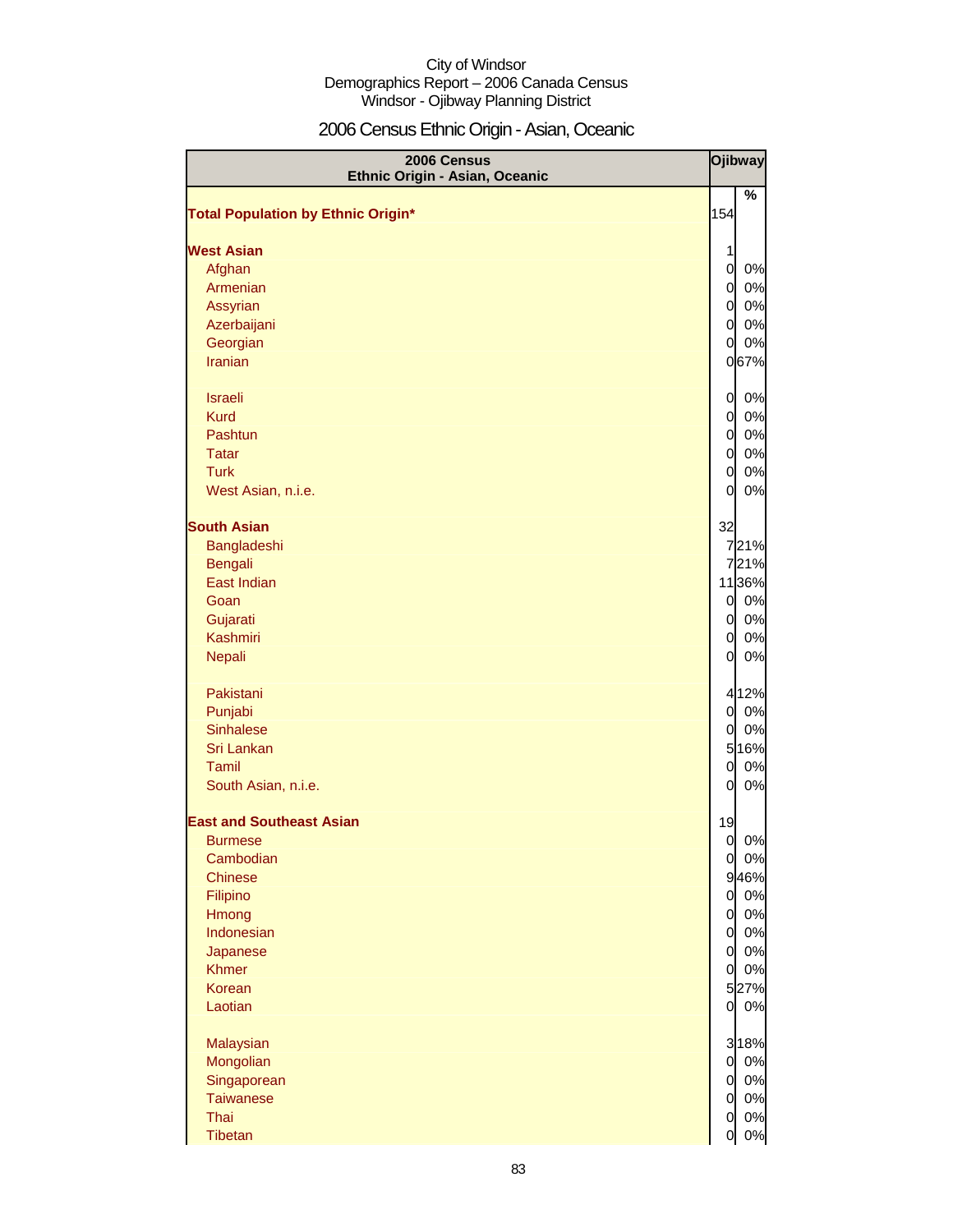| 2006 Census<br>Ethnic Origin - Asian, Oceanic                                        |             | Ojibway |
|--------------------------------------------------------------------------------------|-------------|---------|
|                                                                                      |             | %       |
| <b>Vietnamese</b>                                                                    | 0           | 0%      |
| East or Southeast Asian, n.i.e.                                                      | 0           | 0%      |
| Asian, n.o.s.                                                                        | $\mathbf 0$ | 0%      |
|                                                                                      |             |         |
| <b>Oceania</b>                                                                       | 0           |         |
| Australian                                                                           | 0           |         |
| New Zealander                                                                        | 0           |         |
| Pacific Islands                                                                      | 0           |         |
| Fijian                                                                               | 0           |         |
| Hawaiian                                                                             | 0           |         |
| Maori                                                                                | 0           |         |
| Polynesian                                                                           | 0           |         |
| Samoan                                                                               | 0           |         |
| Pacific Islander, n.i.e.                                                             | 0           |         |
| *Total responses are the sum of single and multiple responses for each ethnic origin |             |         |
| n.i.e.: not included elsewhere                                                       |             |         |
| n.o.s: not otherwise specfied                                                        |             |         |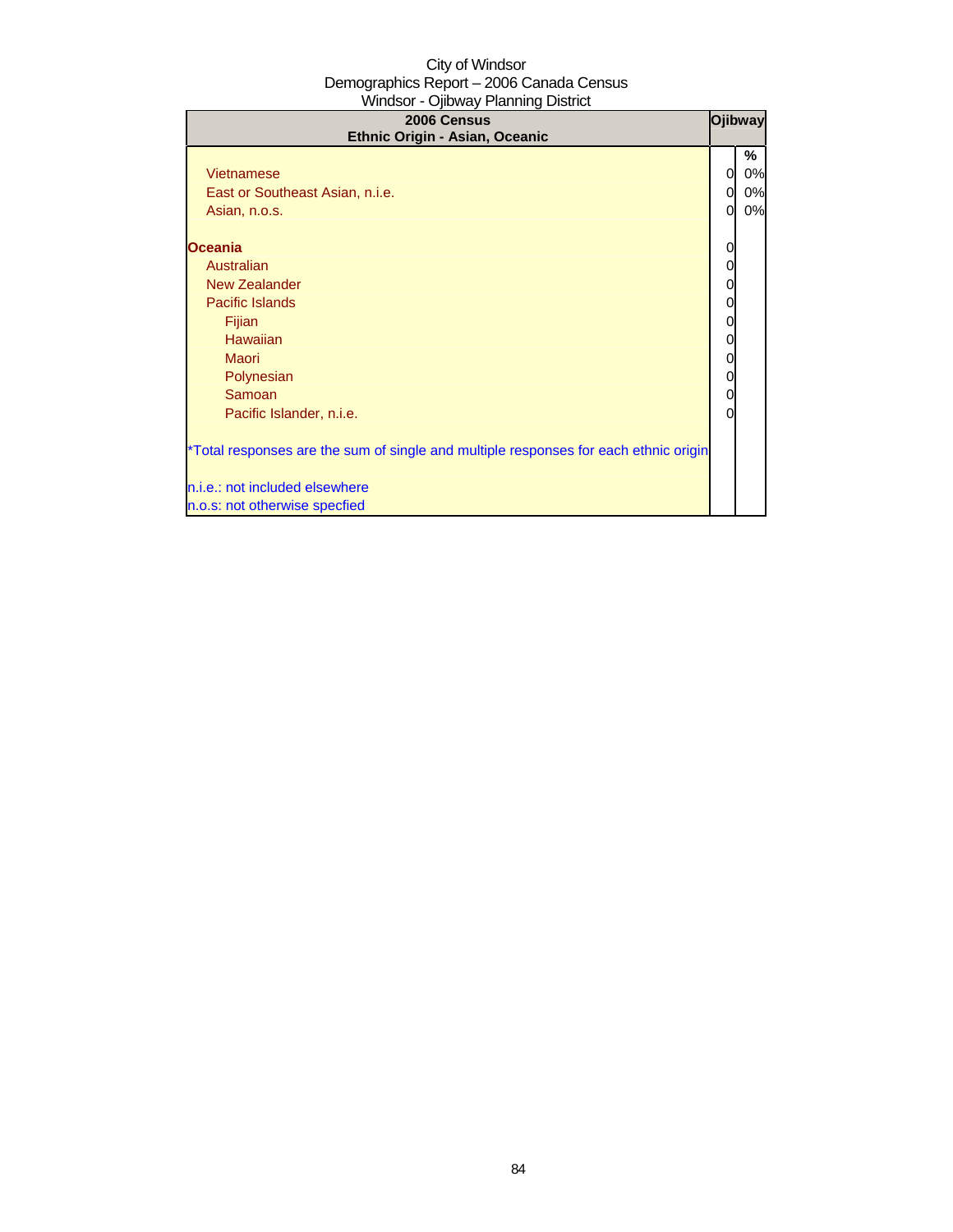## 2006 Census Ethnic Origin - Arab

| 2006 Census<br><b>Ethnic Origin - Arab</b>                                           | <b>Ojibway</b> |       |
|--------------------------------------------------------------------------------------|----------------|-------|
| <b>Total Population by Ethnic Origin*</b>                                            | 154            | %     |
| <b>Arab</b>                                                                          |                |       |
| Egyptian                                                                             | $\overline{0}$ | 0%    |
| Iraqi                                                                                | $\overline{0}$ | 0%    |
| <b>Jordanian</b>                                                                     | $\overline{0}$ | 0%    |
| <b>Kuwaiti</b>                                                                       | $\overline{0}$ | 0%    |
| Lebanese                                                                             | $\overline{0}$ | 0%    |
| Libyan                                                                               | $\overline{0}$ | 0%    |
| Maghrebi                                                                             | $\overline{0}$ | 0%    |
| Algerian                                                                             | $\overline{0}$ | 0%    |
| <b>Berber</b>                                                                        | $\overline{0}$ | $0\%$ |
| Moroccan                                                                             | $\overline{0}$ | 0%    |
| Tunisian                                                                             | $\overline{0}$ | 0%    |
| Maghrebi, n.i.e.                                                                     | $\overline{0}$ | 0%    |
| Palestinian                                                                          | $\overline{0}$ | 0%    |
| Saudi Arabian                                                                        | $\overline{0}$ | $0\%$ |
| Syrian                                                                               | $\overline{0}$ | 0%    |
| Yemeni                                                                               | $\overline{0}$ | 0%    |
| Arab, n.i.e.                                                                         | $\overline{0}$ | 0%    |
| *Total responses are the sum of single and multiple responses for each ethnic origin |                |       |
| n.i.e.: not included elsewhere                                                       |                |       |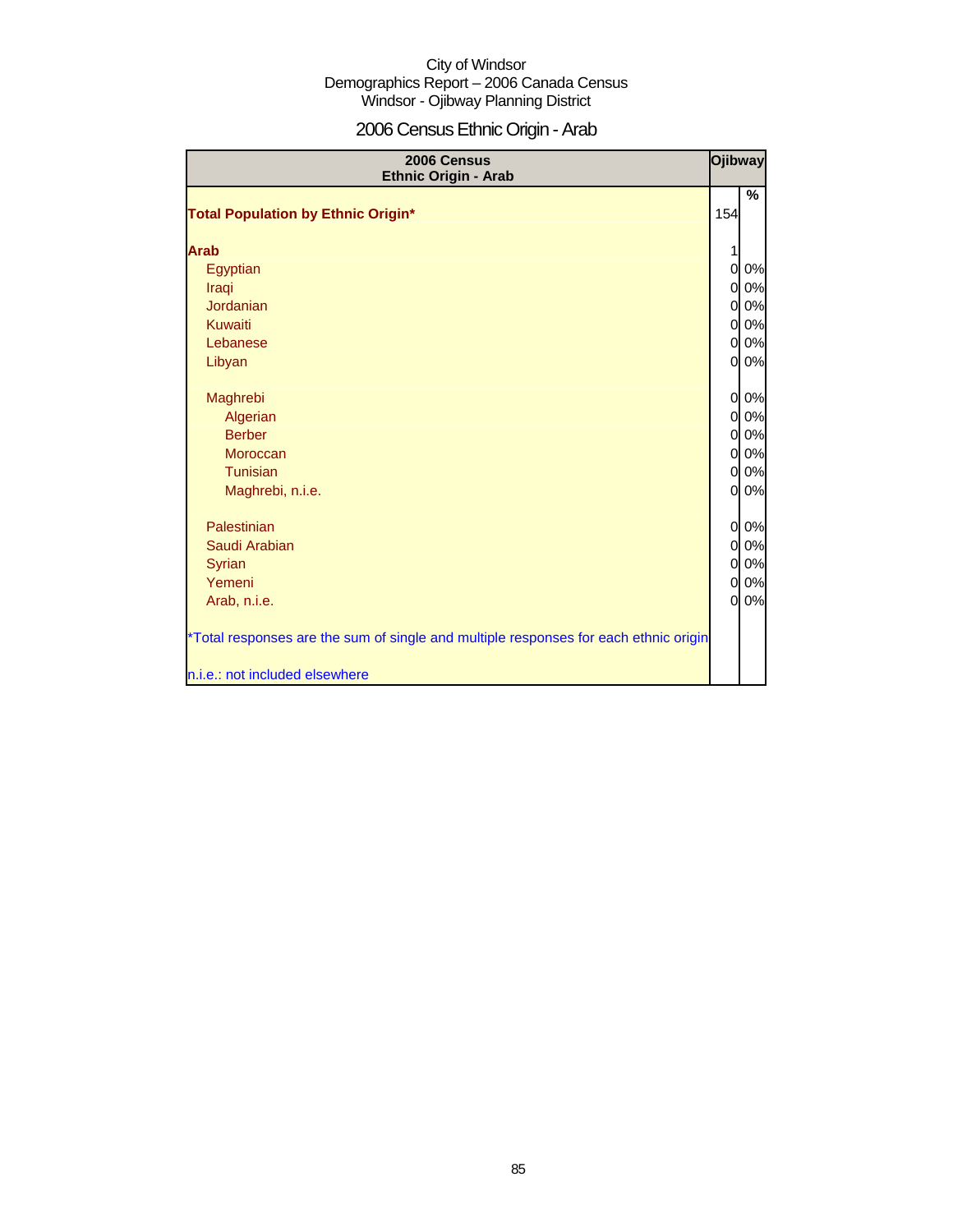## 2006 Census Ethnic Origin - African

| 2006 Census<br><b>Ethnic Origin - African</b> |                | Ojibway |
|-----------------------------------------------|----------------|---------|
| <b>Total Population by Ethnic Origin*</b>     | 154            | %       |
|                                               |                |         |
| <b>African</b>                                | $\overline{O}$ |         |
| Afrikaner                                     | $\mathbf 0$    | 0%      |
| Akan                                          | $\mathbf 0$    | 0%      |
| Amhara                                        | $\mathbf 0$    | 0%      |
| Angolan                                       | $\mathbf 0$    | 0%      |
| Ashanti                                       | $\overline{0}$ | 0%      |
| <b>Bantu</b>                                  | $\overline{0}$ | 0%      |
| <b>Black</b>                                  |                | 0 100%  |
| <b>Burundian</b>                              | $\mathbf 0$    | 0%      |
| Cameroonian                                   | $\overline{0}$ | 0%      |
| Chadian                                       | $\overline{0}$ | 0%      |
| Congolese (Zairian)                           | $\overline{0}$ | 0%      |
| Congolese, n.o.s.                             | $\overline{0}$ | 0%      |
| <b>Dinka</b>                                  | $\overline{0}$ | 0%      |
| <b>East African</b>                           | $\overline{0}$ | 0%      |
| Eritrean                                      | $\overline{0}$ | 0%      |
| Ethiopian                                     | $\overline{0}$ | 0%      |
| Gabonese                                      | $\overline{0}$ | $0\%$   |
| Gambian                                       | $\overline{0}$ | $0\%$   |
| Ghanaian                                      | $\overline{0}$ | 0%      |
| Guinean, n.o.s.                               | 0              | 0%      |
| Harari                                        | 0              | 0%      |
| Ibo                                           | $\overline{0}$ | 0%      |
| <b>Ivorian</b>                                | $\overline{0}$ | 0%      |
| Kenyan                                        | $\overline{0}$ | 0%      |
| Malagasy                                      | $\overline{0}$ | 0%      |
| <b>Malian</b>                                 | $\overline{0}$ | 0%      |
| <b>Mauritian</b>                              | $\overline{0}$ | $0\%$   |
| Nigerian                                      | $\overline{0}$ | $0\%$   |
| Oromo                                         | 0              | 0%      |
| Peulh                                         | 0              | $0\%$   |
| Rwandan                                       | 0              | 0%      |
| Senegalese                                    | $\mathbf 0$    | 0%      |
| <b>Seychellois</b>                            | $\overline{0}$ | 0%      |
| Sierra Leonean                                | $\mathbf 0$    | 0%      |
| Somali                                        | $\mathbf 0$    | 0%      |
| South African                                 | $\mathbf 0$    | 0%      |
| <b>Sudanese</b>                               | $\mathbf 0$    | 0%      |
| Tanzanian                                     | $\overline{O}$ | 0%      |
| Tigrian                                       | $\overline{O}$ | $0\%$   |
| <b>Togolese</b>                               | 0              | $0\%$   |
| Ugandan                                       | $\overline{O}$ | $0\%$   |
| Yoruba                                        | $\mathbf 0$    | $0\%$   |
| Zambian                                       | $\mathbf 0$    | $0\%$   |
| Zimbabwean                                    | $\overline{0}$ | 0%      |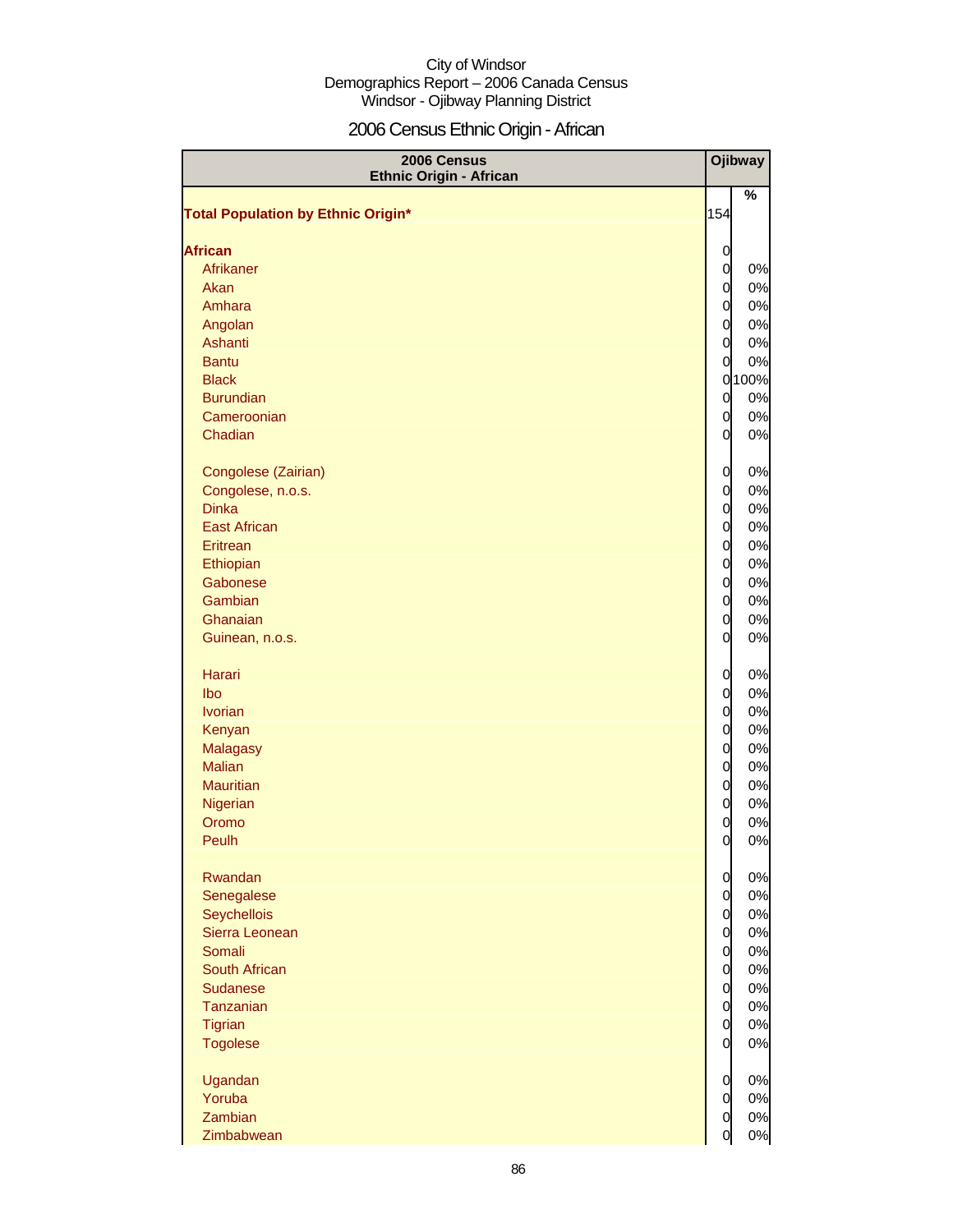| 2006 Census<br><b>Ethnic Origin - African</b>                                                                                                           | <b>Ojibway</b>  |
|---------------------------------------------------------------------------------------------------------------------------------------------------------|-----------------|
| Zulu<br>African, n.i.e.                                                                                                                                 | %<br>0%<br>100% |
| *Total responses are the sum of single and multiple responses for each ethnic origin<br>n.i.e.: not included elsewhere<br>n.o.s: not otherwise specfied |                 |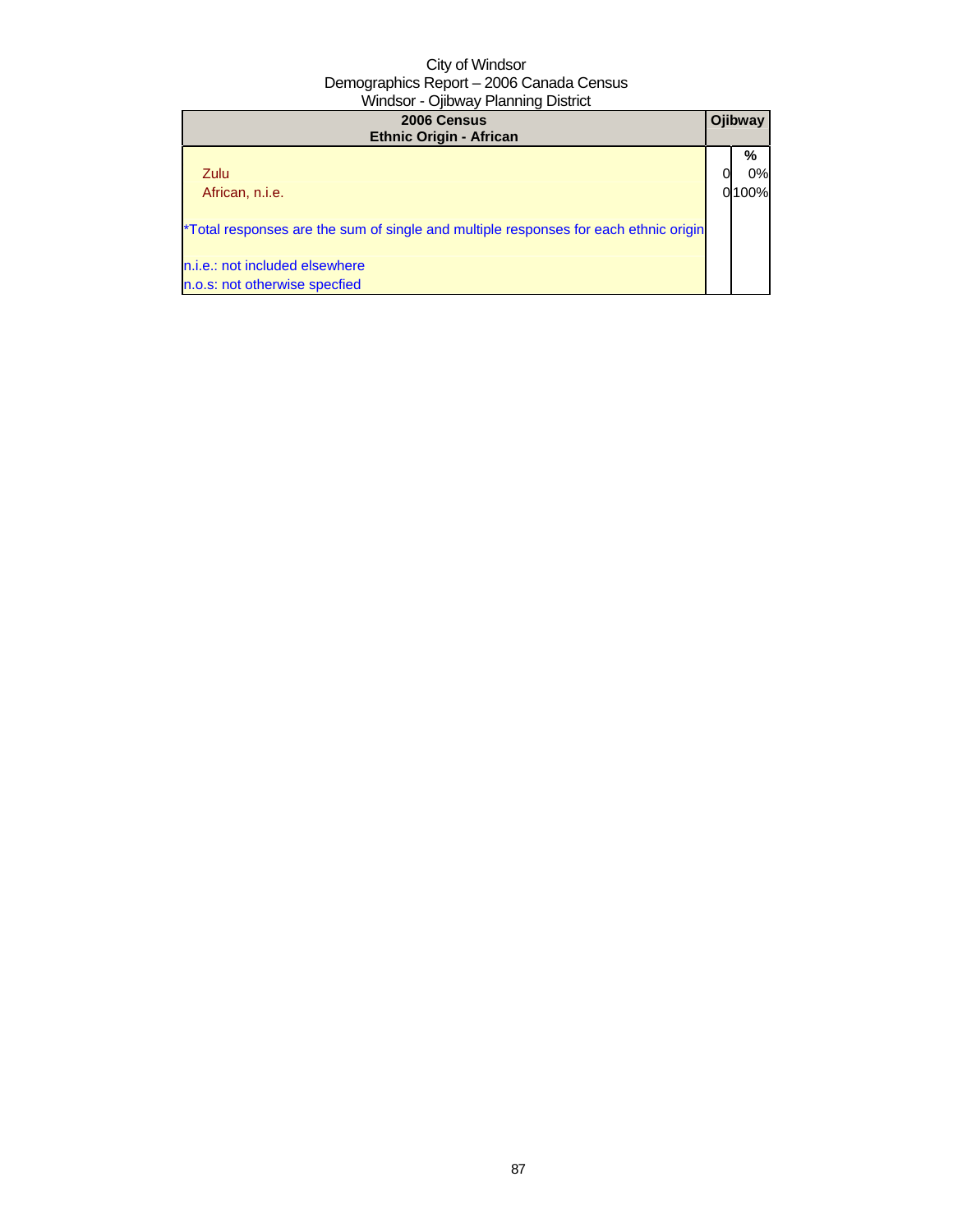## 2006 Census Ethnic Origin - Americas

| 2006 Census<br><b>Ethnic Origin - Americas</b> |                               | Ojibway  |
|------------------------------------------------|-------------------------------|----------|
| <b>Total Population by Ethnic Origin*</b>      | 154                           | %        |
|                                                |                               |          |
| <b>Latin, Central and South American</b>       | 7                             |          |
| Aboriginal from Central/South America          | $\overline{O}$                | 0%       |
| Argentinian                                    | $\overline{O}$                | 0%       |
| <b>Belizean</b>                                | $\mathbf 0$                   | 0%       |
| <b>Bolivian</b>                                | $\overline{0}$                | 0%       |
| <b>Brazilian</b>                               | $\mathbf 0$                   | 0%       |
| Chilean                                        | $\overline{O}$                | 0%       |
| Colombian                                      | $\overline{O}$                | 0%       |
| <b>Costa Rican</b>                             | $\mathbf 0$                   | 0%       |
| Ecuadorian                                     | $\overline{0}$                | 0%       |
| Guatemalan                                     | 0                             | 0%       |
|                                                | $\mathbf 0$                   | 0%       |
| Hispanic<br>Honduran                           | $\overline{0}$                | 0%       |
| Maya                                           | $\overline{0}$                | 0%       |
| Mexican                                        | $\mathbf{1}$                  | 7%       |
| Nicaraguan                                     | $\mathbf 0$                   | 0%       |
| Panamanian                                     | 5                             | 70%      |
| Paraguayan                                     | $\mathbf 0$                   | 0%       |
| Peruvian                                       | $\overline{O}$                | 0%       |
| Salvadorean                                    | $\mathbf 0$                   | 0%       |
| Uruguayan                                      | 0                             | 0%       |
|                                                |                               |          |
| Venezuelan                                     | $\mathbf 0$                   | 0%       |
| Latin, Central or South American, n.i.e.       | 0                             | 0%       |
|                                                |                               |          |
| <b>Caribbean</b>                               | 8                             |          |
| Antiguan                                       | $\mathbf 0$                   | 0%       |
| <b>Bahamian</b>                                | $\mathbf 0$                   | 0%       |
| <b>Barbadian</b>                               | $\mathbf 0$                   | 0%       |
| <b>Bermudan</b><br>Carib                       | $\mathbf 0$                   | 0%<br>0% |
|                                                | $\mathbf 0$<br>$\overline{0}$ | 0%       |
| Cuban<br>Dominican, n.o.s.                     | $\overline{O}$                | 0%       |
| Grenadian                                      | $\overline{O}$                | 0%       |
| Guyanese                                       | $\overline{0}$                | $0\%$    |
| Haitian                                        | $\overline{0}$                | 0%       |
|                                                |                               |          |
| Jamaican                                       | $\overline{0}$                | 0%       |
| Kittitian/Nevisian                             | $\overline{O}$                | 0%       |
| <b>Martinican</b>                              | $\overline{0}$                | 0%       |
| Montserratan                                   | $\overline{0}$                | 0%       |
| <b>Puerto Rican</b>                            | $\overline{0}$                | 0%       |
| St. Lucian                                     | $\mathbf 0$                   | 0%       |
| Trinidadian/Tobagonian                         | $\overline{\mathbf{3}}$       | 40%      |
| Vincentian/Grenadinian                         | $\mathbf 0$                   | 0%       |
| <b>West Indian</b>                             | $\overline{7}$                | 80%      |
| Caribbean, n.i.e.                              | 0                             | 0%       |
|                                                |                               |          |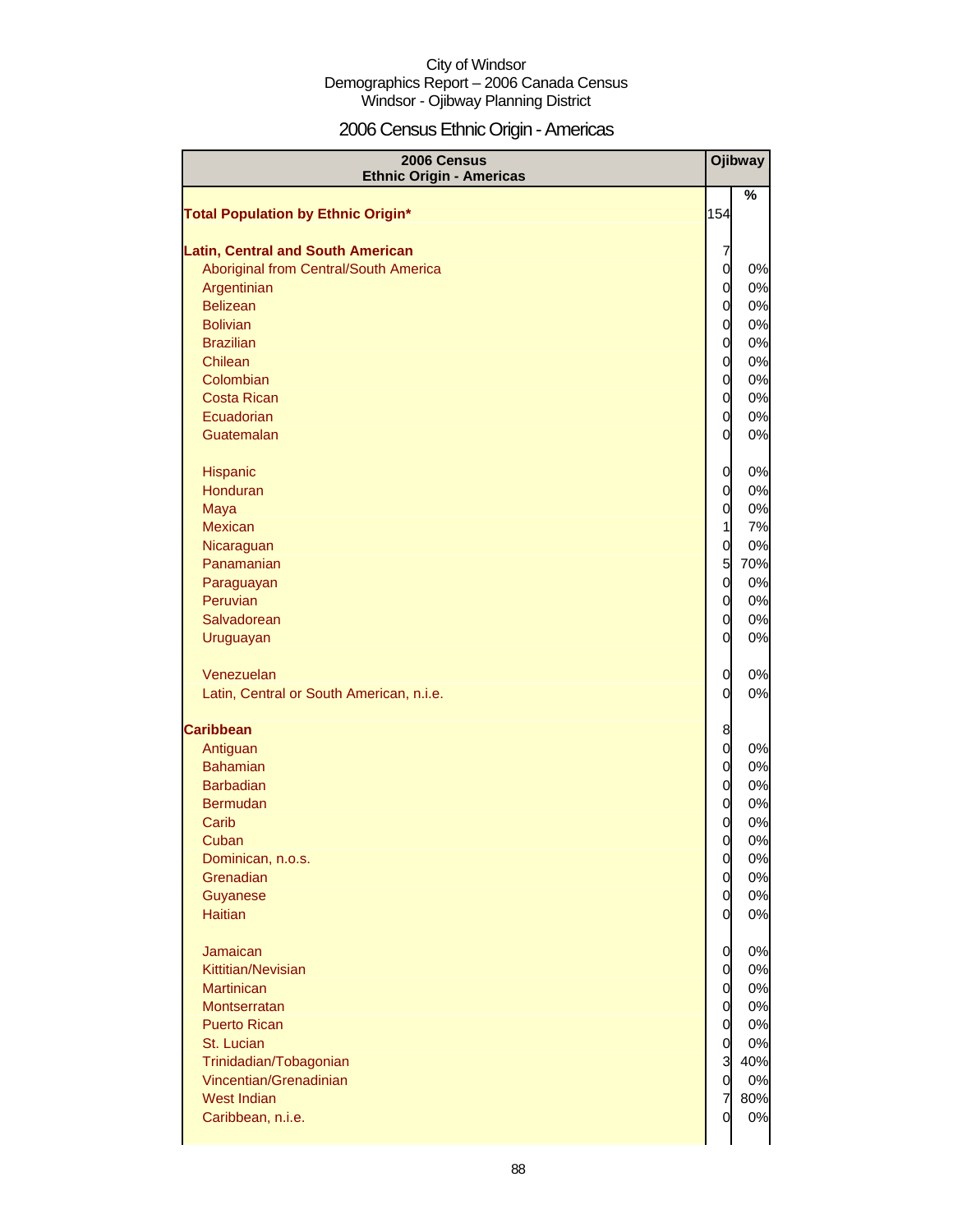| 2006 Census<br><b>Ethnic Origin - Americas</b>                                       |    | Ojibway |
|--------------------------------------------------------------------------------------|----|---------|
|                                                                                      |    | ℅       |
| <b>North American</b>                                                                | 41 |         |
| American                                                                             |    | 1%      |
| Canadian                                                                             |    | 42104%  |
| Newfoundlander                                                                       | 0  | 0%      |
| <b>Nova Scotian</b>                                                                  | 0  | 0%      |
| Ontarian                                                                             | 0  | 0%      |
| Québécois                                                                            | 0  | 0%      |
| Other provincial or regional groups                                                  | 0  | 0%      |
| <b>North American Aboriginal</b>                                                     |    |         |
| Inuit                                                                                |    | 0%      |
| <b>Métis</b>                                                                         | 0  | 0%      |
| North American Indian                                                                |    | 125%    |
| *Total responses are the sum of single and multiple responses for each ethnic origin |    |         |
| n.i.e.: not included elsewhere                                                       |    |         |
| n.o.s: not otherwise specfied                                                        |    |         |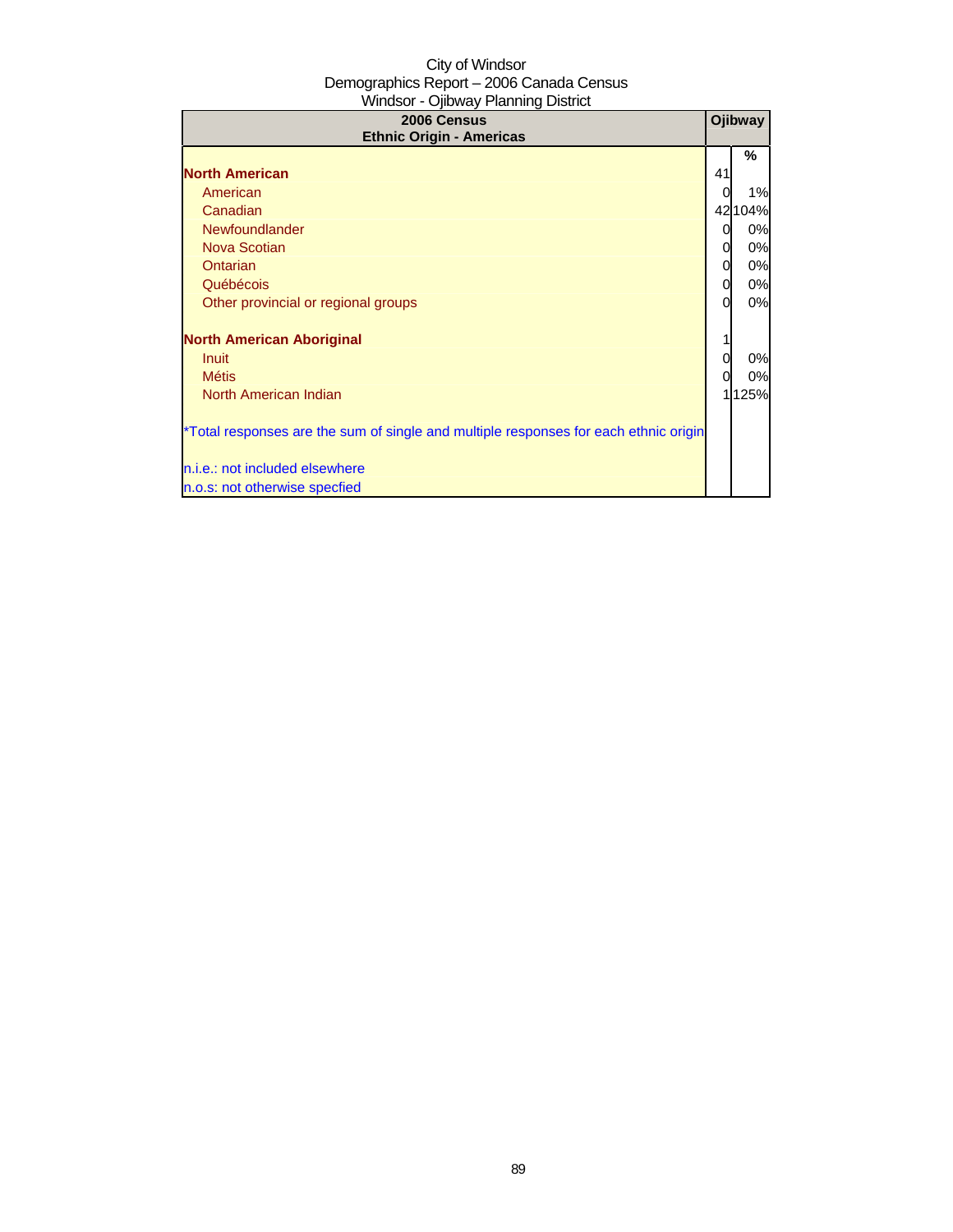| 2006 Census Visible Minorities |  |  |
|--------------------------------|--|--|
|--------------------------------|--|--|

| 2006 Census<br><b>Visible Minorities</b>               | Ojibway                                                |        |
|--------------------------------------------------------|--------------------------------------------------------|--------|
| <b>Total Population by Visible Minority Groups</b>     | 152                                                    | %      |
| <b>Visible minorities</b>                              |                                                        | 5939%  |
| Top 3 visible minorities                               | South Asian 46%<br>Black 17%<br>Chinese <sub>14%</sub> |        |
| <b>Chinese</b>                                         | 9                                                      | 6%     |
| South Asian                                            |                                                        | 28 19% |
| <b>Black</b>                                           | 10                                                     | 7%     |
| Filipino                                               | $\overline{4}$                                         | 3%     |
| <b>Latin American</b>                                  | 1                                                      | 0%     |
| Southeast Asian                                        | $\overline{3}$                                         | 2%     |
| Arab                                                   | 0                                                      | 0%     |
| <b>West Asian</b>                                      | 1                                                      | $1\%$  |
| Korean                                                 | $\overline{5}$                                         | 3%     |
| Japanese                                               | 0                                                      | 0%     |
| Visible minority, n.i.e.                               | 0                                                      | 0%     |
| Multiple visible minority                              | 3                                                      | 2%     |
| Not a visible minority (includes white and aboriginal) |                                                        | 9562%  |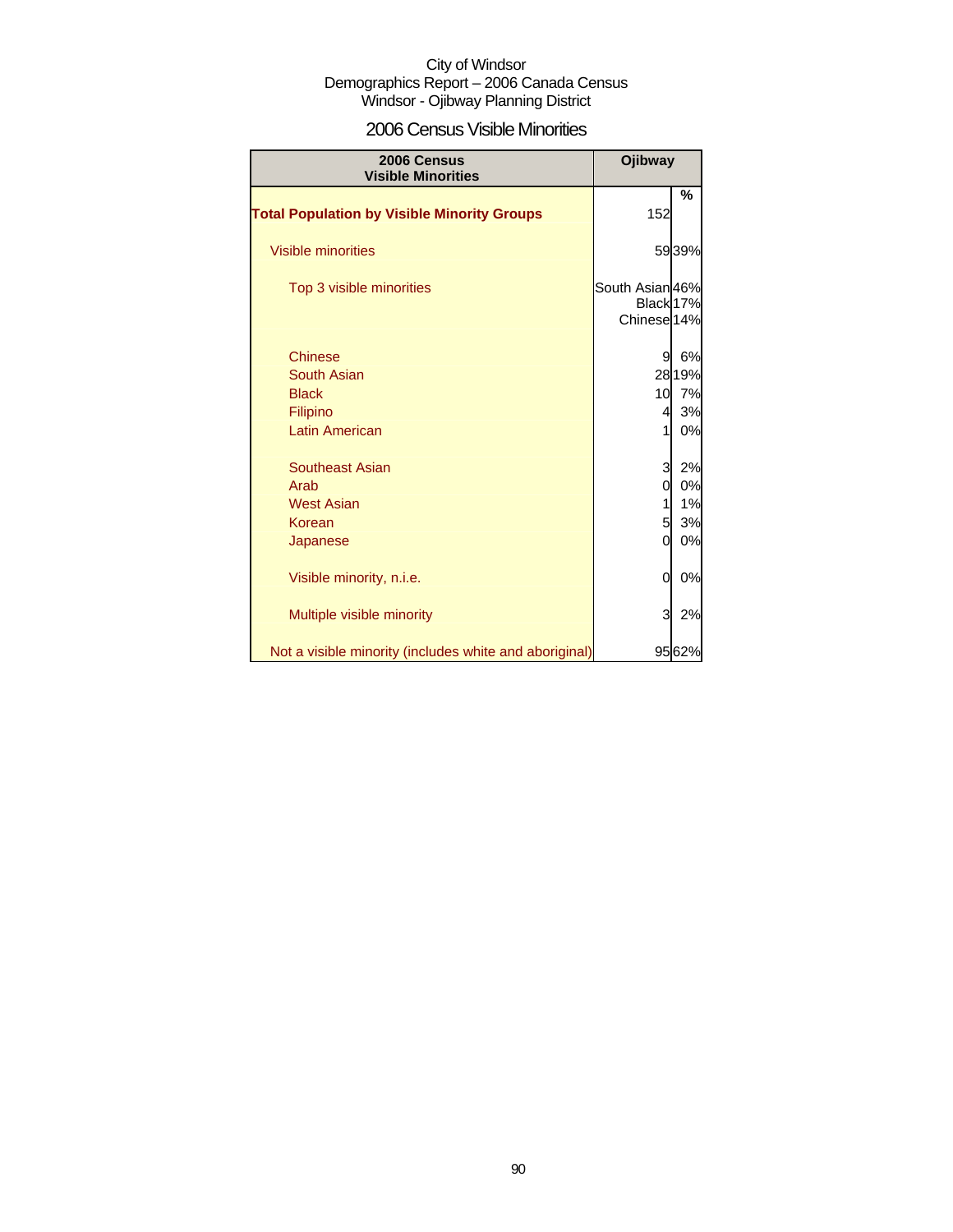## 2006 Census 2005 Employment Income by Sex and Work Activity

| 2006 Census<br>2005 Employment Income by Sex and Work Activity                                                                                                                                                            | Ojibway  |       |
|---------------------------------------------------------------------------------------------------------------------------------------------------------------------------------------------------------------------------|----------|-------|
| <b>Total Population 15 years and over with employment income</b>                                                                                                                                                          | 87       | %     |
| Average employment income                                                                                                                                                                                                 | \$23,922 |       |
| Worked full year, full time<br>Average employment income                                                                                                                                                                  | \$33,483 | 3743% |
| Worked part year or part time<br>Average employment income                                                                                                                                                                | \$14,687 | 4047% |
| Males 15 years and over with employment income                                                                                                                                                                            | 58       |       |
| Average employment income                                                                                                                                                                                                 | \$29,582 |       |
| Worked full year, full time<br>Average employment income                                                                                                                                                                  | \$42,183 | 2543% |
| Worked part year or part time<br>Average employment income                                                                                                                                                                | \$18,265 | 2644% |
| Females 15 years and over with employment income                                                                                                                                                                          | 31       |       |
| Average employment income                                                                                                                                                                                                 | \$12,715 |       |
| Worked full year, full time<br>Average employment income                                                                                                                                                                  | \$38,343 | 5%    |
| Worked part year or part time<br>Average employment income                                                                                                                                                                | \$8,670  | 1549% |
| Note that the sum of "worked full year, full time" and "worked part year or part time" counts may not equal<br>"persons with employment income". This is due to persons reporting employment income from a previous year. |          |       |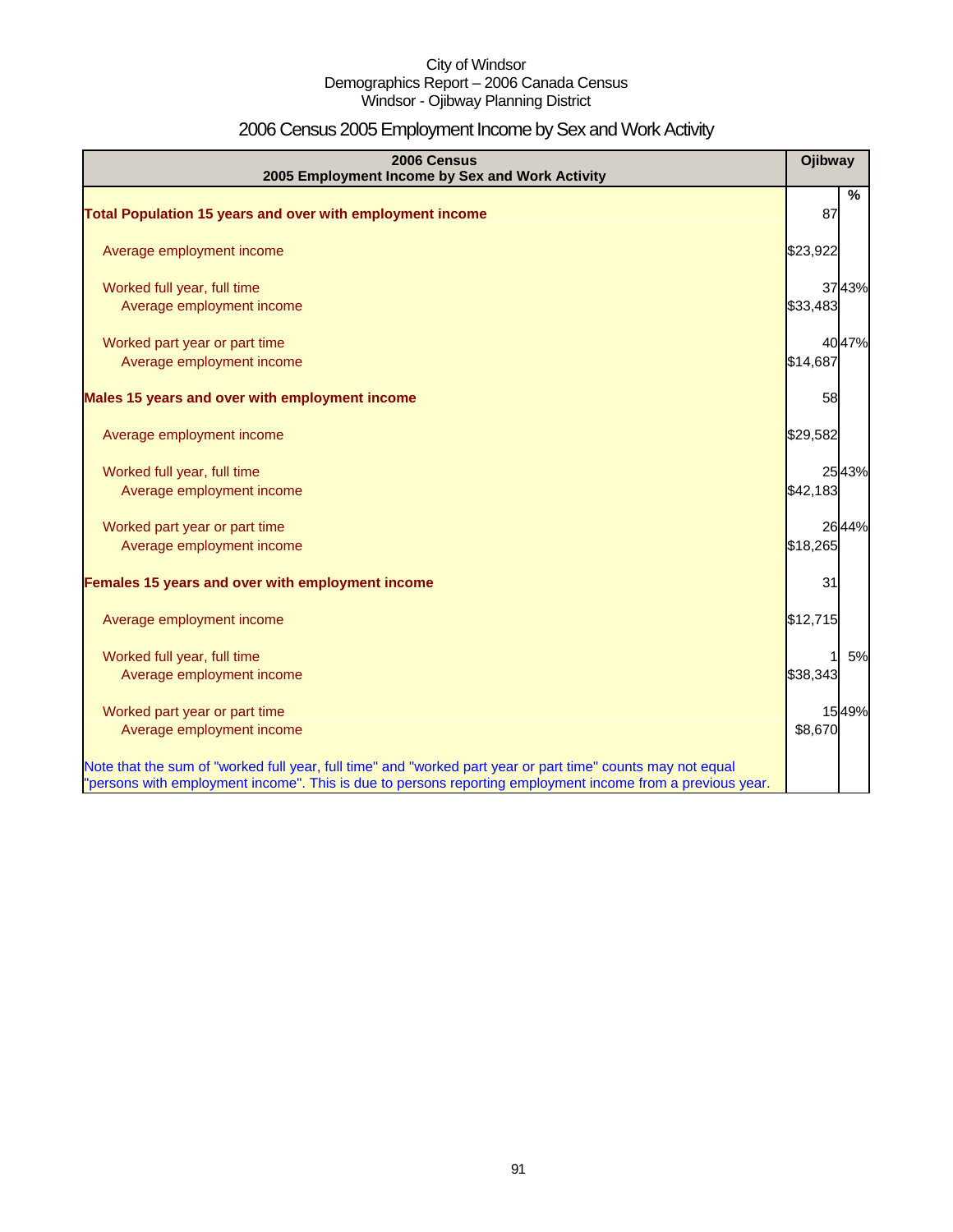| 2006 Census<br>2005 Individual Income by Sex Comparison |                                   | <b>Ojibway</b> |                 |               |                |        |
|---------------------------------------------------------|-----------------------------------|----------------|-----------------|---------------|----------------|--------|
|                                                         | <b>Total</b><br><b>Population</b> | $\frac{9}{6}$  | <b>Males</b>    | $\frac{9}{6}$ | Females        | $\%$   |
| Population 15 years and over                            | 133                               |                | 65              |               | 66             |        |
| Without income                                          |                                   | 1411%          | 0               | 0%            |                | 13 19% |
| With income                                             |                                   | 12090%         |                 | 65 100%       |                | 5381%  |
| Population 15 years and over by Income                  | 120                               |                | 65              |               | 53             |        |
| <b>Under \$1,000</b>                                    | 6                                 | 5%             | 4               | 6%            | 41             | 7%     |
| $$1,000 - $2,999$                                       | 9                                 | 8%             | 0               | 0%            |                | 9 17%  |
| $$3,000 - $4,999$                                       | 6                                 | 5%             | $\overline{0}$  | 0%            |                | 5 10%  |
| $$5,000 - $6,999$                                       | $\overline{7}$                    | 6%             | $\overline{0}$  | 0%            |                | 6 11%  |
| $$7,000 - $9,999$                                       | $\overline{4}$                    | 4%             | $\overline{4}$  | 6%            | $\mathbf{1}$   | 1%     |
| \$10,000 - \$11,999                                     | 9                                 | 7%             | 5               | 8%            | $\overline{4}$ | 7%     |
| \$12,000 - \$14,999                                     | 10                                | 8%             | 8               | 12%           | $\overline{4}$ | 8%     |
| \$15,000 - \$19,999                                     |                                   | 1916%          | 0               | 1%            |                | 1529%  |
| \$20,000 - \$24,999                                     | $\overline{4}$                    | 4%             | $\overline{4}$  | 6%            | $\overline{4}$ | 7%     |
| \$25,000 - \$29,999                                     | $\overline{7}$                    | 6%             | $\overline{7}$  | 11%           | $\mathbf{1}$   | 1%     |
| \$30,000 - \$34,999                                     | $\overline{7}$                    | 6%             | $5\overline{a}$ | 8%            | 3              | 6%     |
| \$35,000 - \$39,999                                     | 6                                 | 5%             | $\overline{4}$  | 6%            | $\overline{0}$ | 0%     |
| \$40,000 - \$44,999                                     | 9                                 | 8%             | 9               | 14%           | $\overline{0}$ | 0%     |
| \$45,000 - \$49,999                                     | $\mathbf{1}$                      | 0%             | 0               | 1%            | $\overline{0}$ | 0%     |
| \$50,000 - \$59,999                                     | $\overline{4}$                    | 4%             | $\mathbf{1}$    | 1%            | $\overline{0}$ | 1%     |
| \$60,000 and over                                       | $\overline{7}$                    | 6%             | 6               | 10%           | $\Omega$       | 0%     |
| Dominant Income Range                                   | \$15K - \$20K                     |                | \$40K - \$45K   |               | \$15K - \$20K  |        |
| <b>Median Income</b>                                    | \$16,755                          |                | \$27,650        |               | \$12,090       |        |
| Average Income                                          | \$23,067                          |                | \$31,511        |               | \$13,106       |        |

## 2006 Census 2005 Individual Income by Sex Comparison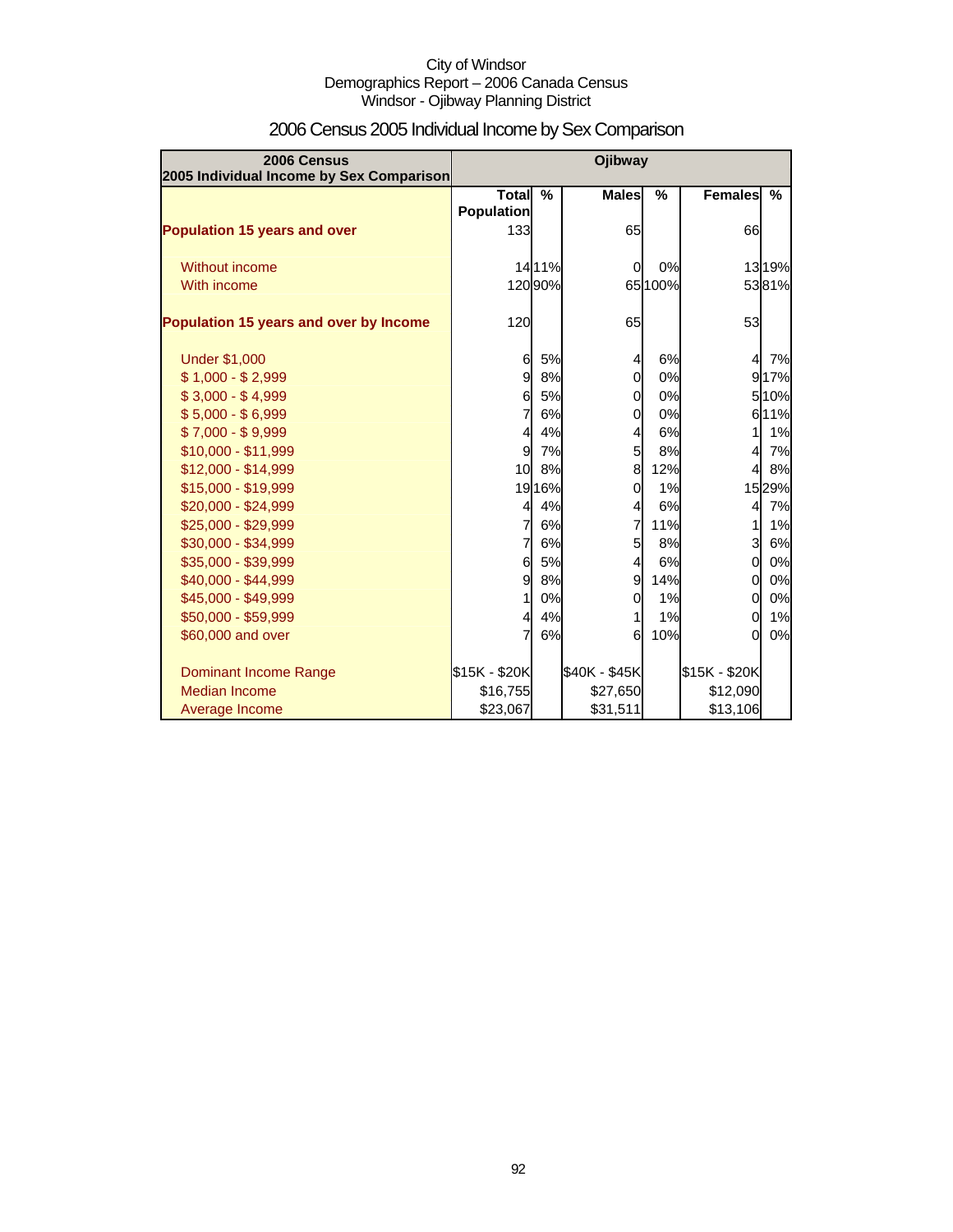## 2006 Census 2005 Individual Income by Sex

| 2006 Census<br>2005 Individual Income by Sex | Ojibway                 |           |
|----------------------------------------------|-------------------------|-----------|
| <b>Population 15 years and over</b>          | 133                     | %         |
|                                              |                         |           |
| Without income                               | 14                      | 11%       |
| With income                                  | 120                     | 90%       |
|                                              | 120                     |           |
| Population 15 years and over by Income       |                         |           |
| <b>Under \$1,000</b>                         | 6                       | 5%        |
| $$1,000 - $2,999$                            | 9                       | 8%        |
| $$3,000 - $4,999$                            | 6                       | 5%        |
| $$5,000 - $6,999$                            | 7                       | 6%        |
| $$7,000 - $9,999$                            | $\overline{4}$          | 4%        |
| \$10,000 - \$11,999                          | 9                       | 7%        |
| \$12,000 - \$14,999                          | 10                      | 8%        |
| \$15,000 - \$19,999                          | 19                      | 16%       |
| \$20,000 - \$24,999                          | 4                       | 4%        |
| \$25,000 - \$29,999                          | 7                       | 6%        |
| \$30,000 - \$34,999                          | 7                       | 6%        |
| \$35,000 - \$39,999                          | 6                       | 5%        |
| \$40,000 - \$44,999                          | 9                       | 8%        |
| \$45,000 - \$49,999                          | 1                       | 0%        |
| \$50,000 - \$59,999                          | 4<br>7                  | 4%        |
| \$60,000 and over                            |                         | 6%        |
| Dominant income range                        | \$15K - \$20K           |           |
| Average income                               | \$23,067                |           |
| <b>Median income</b>                         | \$16,755                |           |
| <b>Males 15 years and over</b>               | 65                      |           |
| <b>Without income</b>                        | 0                       | 0%        |
| With income                                  |                         | 65 100%   |
| <b>Males 15 years and over by Income</b>     | 65                      |           |
|                                              |                         |           |
| <b>Under \$1,000</b>                         | 4                       | 6%        |
| $$1,000 - $2,999$                            | 0                       | 0%        |
| $$3,000 - $4,999$                            | 0                       | 0%        |
| $$5,000 - $6,999$                            | 0                       | 0%        |
| $$7,000 - $9,999$                            | $\overline{\mathbf{r}}$ | 6%        |
| \$10,000 - \$11,999                          | 5                       | 8%        |
| \$12,000 - \$14,999<br>\$15,000 - \$19,999   | 8<br>$\overline{0}$     | 12%<br>1% |
| \$20,000 - \$24,999                          | $\overline{4}$          | 6%        |
| \$25,000 - \$29,999                          | $\overline{7}$          | 11%       |
| \$30,000 - \$34,999                          | 5                       | 8%        |
| \$35,000 - \$39,999                          | $\overline{4}$          | 6%        |
| \$40,000 - \$44,999                          | 9                       | 14%       |
| \$45,000 - \$49,999                          | 0                       | 1%        |
| \$50,000 - \$59,999                          | 1                       | 1%        |
| \$60,000 and over                            | 6                       | 10%       |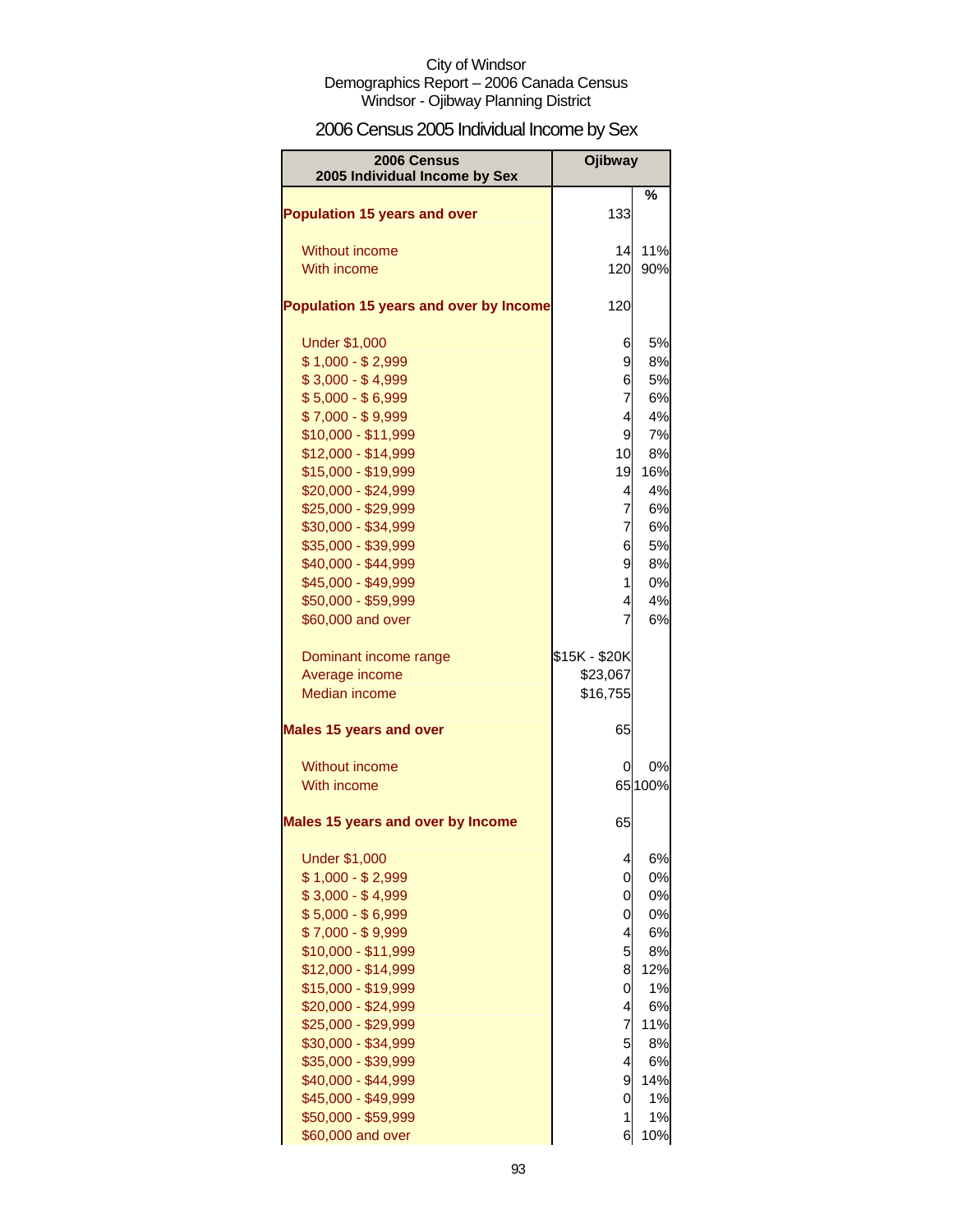| 2006 Census<br>2005 Individual Income by Sex | Ojibway        |               |
|----------------------------------------------|----------------|---------------|
|                                              |                | $\frac{0}{0}$ |
|                                              |                |               |
| Dominant income range                        | \$40K - \$45K  |               |
| <b>Median income</b>                         | \$27,650       |               |
| Average income                               | \$31,511       |               |
|                                              |                |               |
| <b>Females 15 years and over</b>             | 66             |               |
| Without income                               | 13             | 19%           |
| With income                                  | 53             | 81%           |
|                                              |                |               |
| Females 15 years and over by Income          | 53             |               |
| <b>Under \$1,000</b>                         | 4              | 7%            |
| $$1,000 - $2,999$                            | 9              | 17%           |
| $$3,000 - $4,999$                            | 5              | 10%           |
| $$5,000 - $6,999$                            | 6              | 11%           |
| $$7,000 - $9,999$                            | $\mathbf{1}$   | 1%            |
| \$10,000 - \$11,999                          | $\overline{4}$ | 7%            |
| \$12,000 - \$14,999                          | $\overline{4}$ | 8%            |
| \$15,000 - \$19,999                          | 15             | 29%           |
| \$20,000 - \$24,999                          | 4              | 7%            |
| \$25,000 - \$29,999                          | $\mathbf{1}$   | 1%            |
| \$30,000 - \$34,999                          | 3              | 6%            |
| \$35,000 - \$39,999                          | 0              | 0%            |
| \$40,000 - \$44,999                          | 0              | 0%            |
| \$45,000 - \$49,999                          | 0              | 0%            |
| \$50,000 - \$59,999                          | 0              | 1%            |
| \$60,000 and over                            | 0              | 0%            |
| Dominant income range                        | \$15K - \$20K  |               |
| Median income                                | \$12,090       |               |
| Average income                               | \$13,106       |               |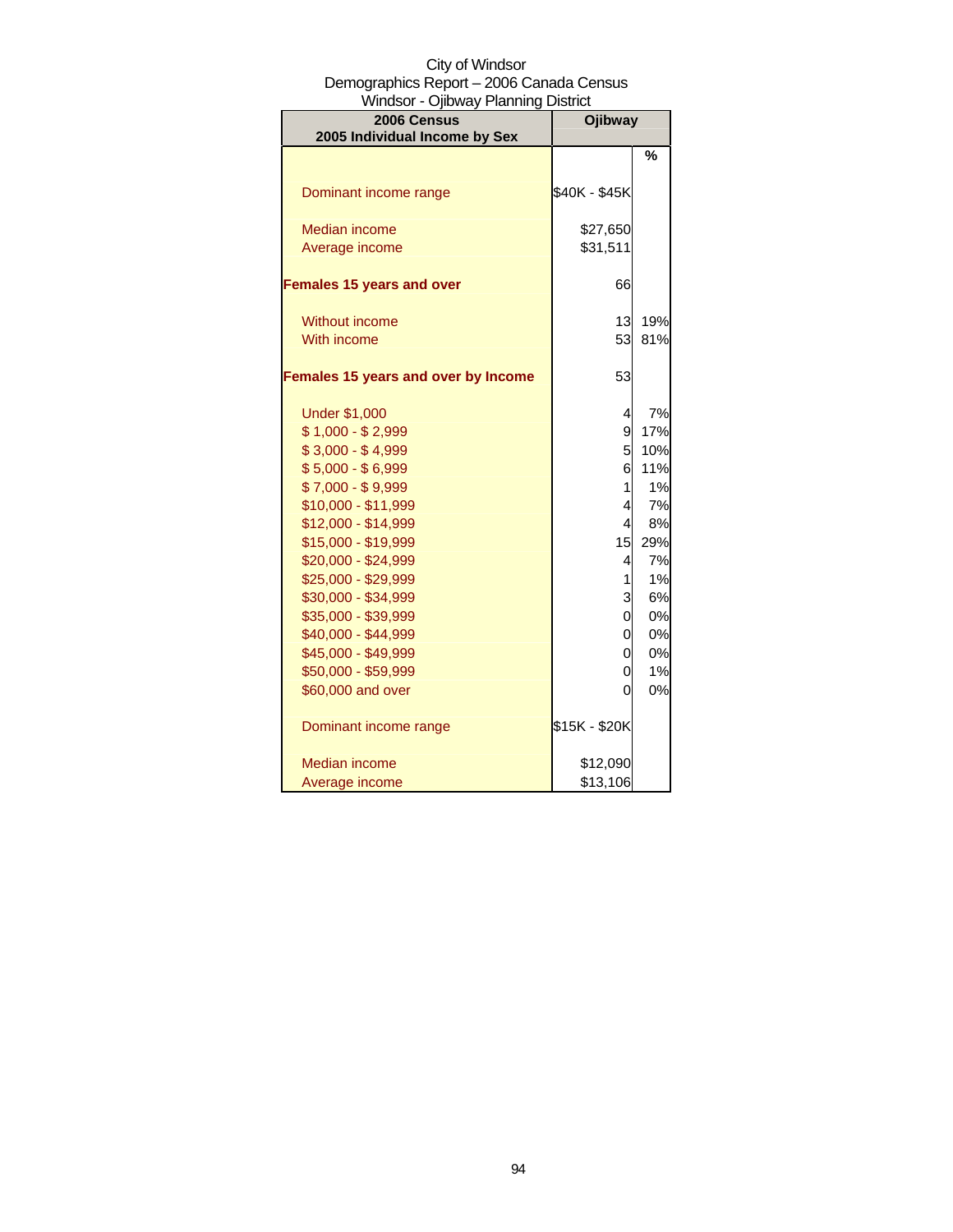## 2006 Census 2005 Individual After-Tax Income by Sex

| 2006 Census<br>2005 Individual After-Tax Income by Sex | Ojibway             |          |
|--------------------------------------------------------|---------------------|----------|
| <b>Population 15 years and over</b>                    | 133                 | %        |
| Without income                                         |                     | 1511%    |
| With income                                            |                     | 12091%   |
| Population 15 years and over by after-tax income       | 120                 |          |
| <b>Under \$1,000</b>                                   | 6                   | 5%       |
| \$1,000 to \$2,999                                     | 9                   | 7%       |
| \$3,000 to \$4,999                                     | $\overline{4}$      | 4%       |
| \$5,000 to \$6,999                                     | $\overline{7}$      | 6%       |
| \$7,000 to \$9,999                                     | $\overline{4}$      | 4%       |
| \$10,000 to \$11,999                                   | 9                   | 7%       |
| \$12,000 to \$14,999                                   | 10                  | 8%       |
| \$15,000 to \$19,999                                   |                     | 2016%    |
| \$20,000 to \$24,999                                   | $\overline{7}$      | 6%       |
| \$25,000 to \$29,999                                   |                     | 15 13%   |
| \$30,000 to \$34,999<br>\$35,000 to \$39,999           | $\overline{7}$<br>9 | 5%<br>8% |
| \$40,000 to \$44,999                                   | $\mathbf{1}$        | 1%       |
| \$45,000 to \$49,999                                   | 0                   | 0%       |
| \$50,000 and over                                      | 8                   | 7%       |
|                                                        |                     |          |
| Dominant income range                                  | \$15K to \$20K      |          |
| Median after-tax income                                | \$17,247            |          |
| Average after-tax income                               | \$21,163            |          |
| <b>Males 15 years and over</b>                         | 67                  |          |
| Without income                                         | 4                   | 5%       |
| With income                                            |                     | 6495%    |
|                                                        |                     |          |
| Males 15 years and over by after-tax income            | 64                  |          |
| <b>Under \$1,000</b><br>\$1,000 to \$2,999             | 4<br>0              | 6%<br>0% |
| \$3,000 to \$4,999                                     |                     | 0 0%     |
| \$5,000 to \$6,999                                     |                     | 3 5%     |
| \$7,000 to \$9,999                                     | $\mathbf{1}$        | 1%       |
| \$10,000 to \$11,999                                   | 6                   | 9%       |
| \$12,000 to \$14,999                                   |                     | 712%     |
| \$15,000 to \$19,999                                   |                     | 4 6%     |
| \$20,000 to \$24,999                                   |                     | 4 6%     |
| \$25,000 to \$29,999                                   |                     | 12 18%   |
| \$30,000 to \$34,999                                   | $\overline{4}$      | 7%       |
| \$35,000 to \$39,999                                   |                     | 9 15%    |
| \$40,000 to \$44,999                                   | 1                   | 1%       |
| \$45,000 to \$49,999                                   | 0                   | 0%       |
| \$50,000 and over                                      |                     | 10 16%   |
| Dominant income range                                  | \$25K to \$30K      |          |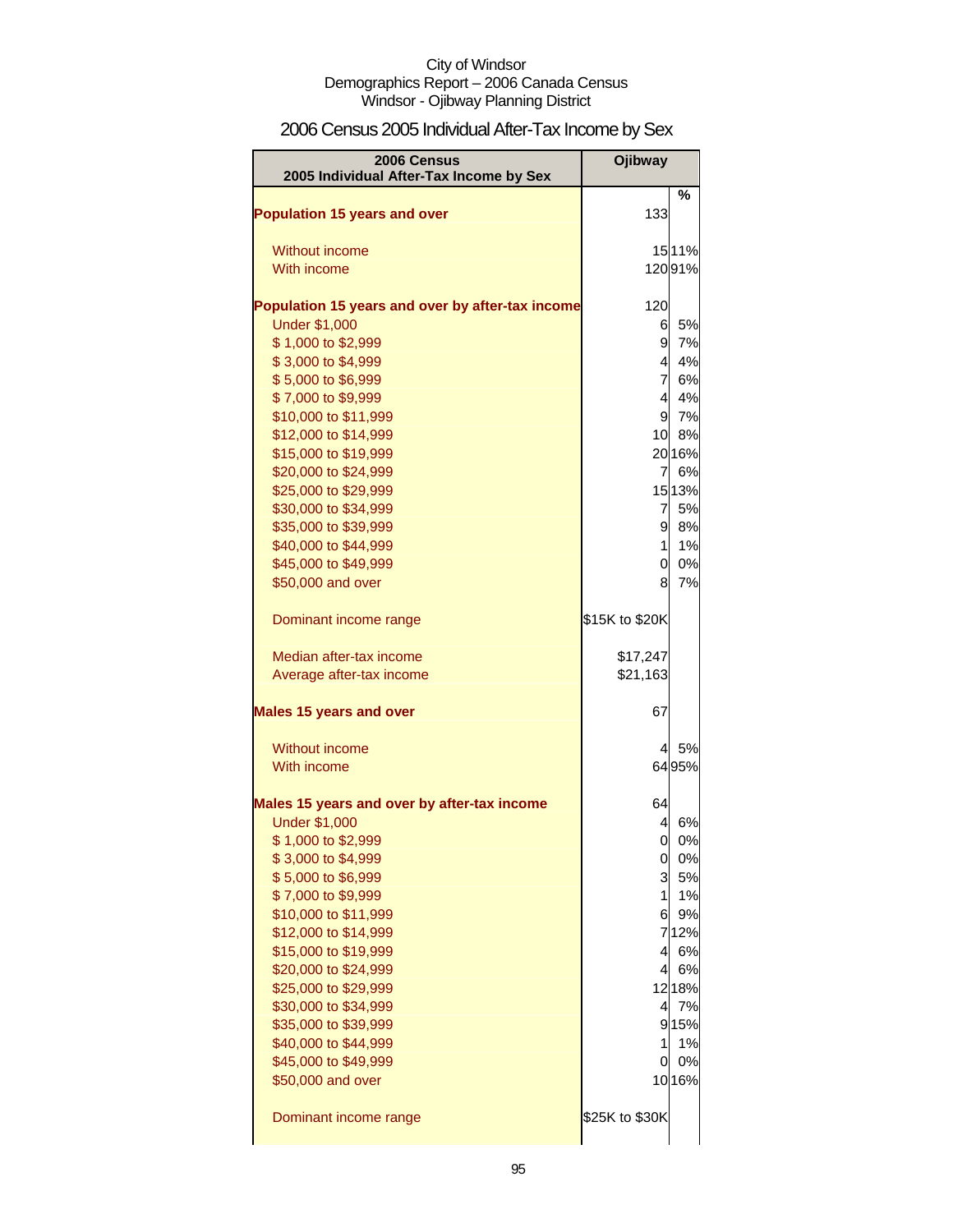| 2006 Census                                   | <b>Ojibway</b> |         |
|-----------------------------------------------|----------------|---------|
| 2005 Individual After-Tax Income by Sex       |                |         |
|                                               |                | %       |
| Median after-tax income                       | \$26,599       |         |
| Average after-tax income                      | \$28,547       |         |
| <b>Females 15 years and over</b>              | 66             |         |
| Without income                                |                | 1219%   |
| With income                                   |                | 5381%   |
| Females 15 years and over by after-tax income | 53             |         |
| <b>Under \$1,000</b>                          | 3              | 6%      |
| \$1,000 to \$2,999                            |                | 9 16%   |
| \$3,000 to \$4,999                            | $\overline{4}$ | 8%      |
| \$5,000 to \$6,999                            |                | 6 1 1 % |
| \$7,000 to \$9,999                            | 1              | 1%      |
| \$10,000 to \$11,999                          | $\overline{4}$ | 7%      |
| \$12,000 to \$14,999                          | $\overline{4}$ | 8%      |
| \$15,000 to \$19,999                          |                | 1732%   |
| \$20,000 to \$24,999                          | 1              | 1%      |
| \$25,000 to \$29,999                          | 1              | 1%      |
| \$30,000 to \$34,999                          | $\overline{4}$ | 7%      |
| \$35,000 to \$39,999                          | 0              | 0%      |
| \$40,000 to \$44,999                          | $\mathbf 0$    | 0%      |
| \$45,000 to \$49,999                          | 0              | 0%      |
| \$50,000 and over                             | $\overline{0}$ | 1%      |
| Dominant income range                         | \$15K to \$20K |         |
| Median after-tax income                       | \$12,135       |         |
| Average after-tax income                      | \$12,411       |         |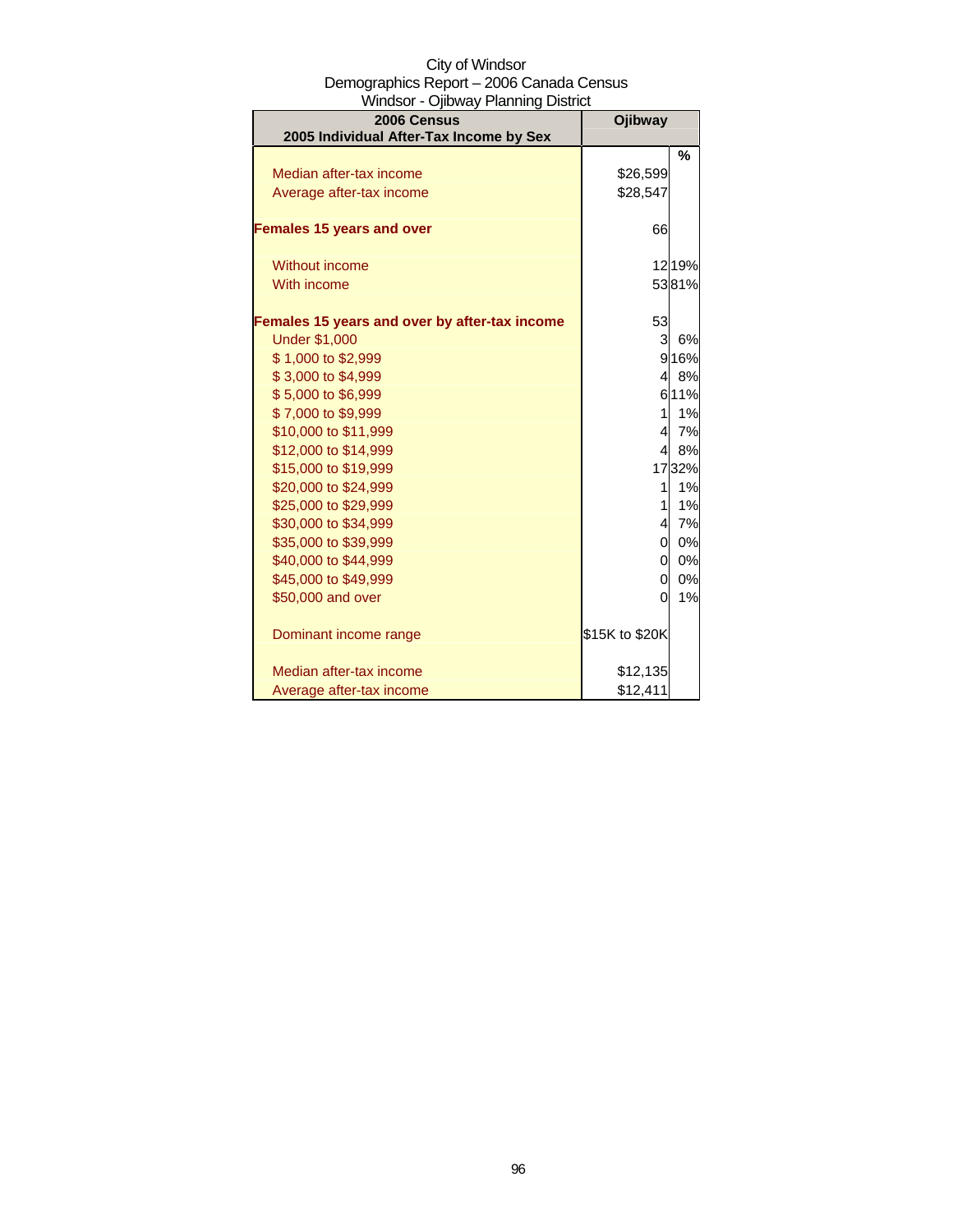## 2006 Census 2005 Family Income

| 2006 Census<br>2005 Family Income                | Ojibway       |       |
|--------------------------------------------------|---------------|-------|
|                                                  |               | %     |
| <b>Total Census Families by Income</b>           | 46            |       |
| <b>Under \$10,000</b>                            | 3             | 7%    |
| \$10,000 - \$19,999                              |               | 1123% |
| \$20,000 - \$29,999                              | 41            | 8%    |
| \$30,000 - \$39,999                              |               | 6 12% |
| \$40,000 - \$49,999                              |               | 919%  |
| \$50,000 - \$59,999                              | 4             | 9%    |
| \$60,000 - \$69,999                              | $\mathbf{1}$  | 2%    |
| \$70,000 - \$79,999                              | 0             | 1%    |
| \$80,000 - \$89,999                              | $\mathbf{1}$  | 1%    |
| \$90,000 - \$99,999                              | 0             | 1%    |
| \$100,000 and over                               | 1             | 2%    |
| Dominant income range                            | \$10K - \$20K |       |
| Median income                                    | \$33,193      |       |
| Average income                                   | \$41,019      |       |
| <b>Couple Families by Income</b>                 | 32            |       |
| <b>Under \$10,000</b>                            | 01            | 0%    |
| \$10,000 - \$19,999                              |               | 723%  |
| \$20,000 - \$29,999                              | Ol            | 1%    |
| \$30,000 - \$39,999                              |               | 411%  |
| \$40,000 - \$49,999                              |               | 928%  |
| \$50,000 - \$59,999                              | 1             | 2%    |
| \$60,000 - \$69,999                              | $\mathbf{1}$  | 2%    |
| \$70,000 - \$79,999                              | <sub>0</sub>  | 0%    |
| \$80,000 - \$89,999                              | $\mathbf{1}$  | 2%    |
| \$90,000 - \$99,999                              | 0             | 1%    |
| \$100,000 and over                               |               | 4 14% |
| Dominant income range                            | \$40K - \$50K |       |
| Median income                                    | \$42,595      |       |
| Average income                                   | \$46,239      |       |
| <b>Total Census Families by after-tax Income</b> | 44            |       |
| <b>Under \$10,000</b>                            | 3             | 8%    |
| \$10,000 to \$19,999                             |               | 1124% |
| \$20,000 to \$29,999                             | 41            | 9%    |
| \$30,000 to \$39,999                             |               | 717%  |
| \$40,000 to \$49,999                             |               | 1124% |
| \$50,000 to \$59,999                             |               | 6 13% |
| \$60,000 to \$69,999                             | 1             | 3%    |
| \$70,000 to \$79,999                             | 0             | 1%    |
| \$80,000 and over                                | 1             | 2%    |
| Dominant income range                            | \$40K - \$50K |       |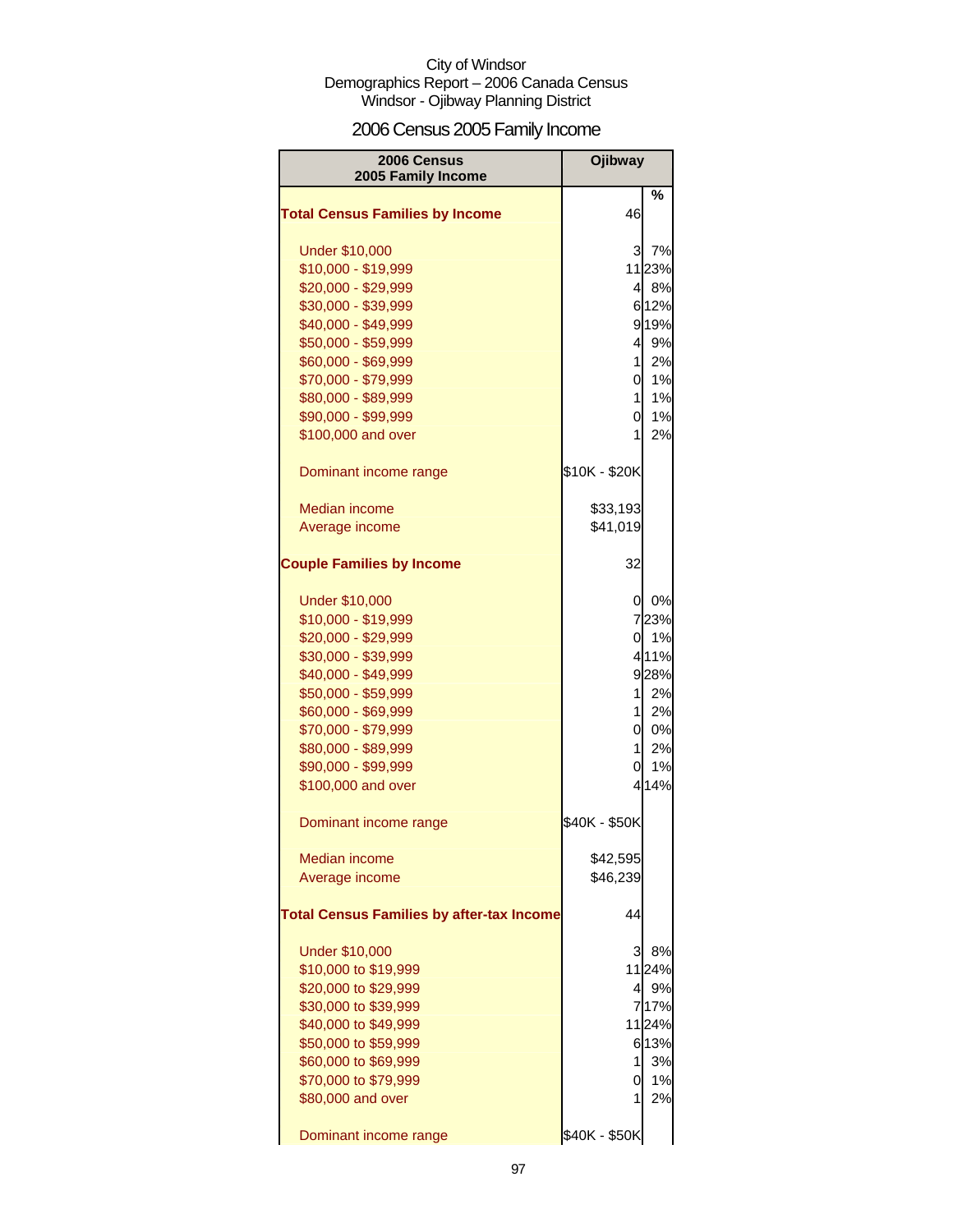| 2006 Census                                | Ojibway       |       |
|--------------------------------------------|---------------|-------|
| 2005 Family Income                         |               |       |
|                                            |               | %     |
|                                            |               |       |
| Median after-tax income                    | \$35,622      |       |
| Average after-tax income                   | \$38,413      |       |
|                                            |               |       |
| <b>Couple Families by after-tax Income</b> | 31            |       |
|                                            |               |       |
| <b>Under \$10,000</b>                      |               | 4 11% |
| \$10,000 to \$19,999                       |               | 6 18% |
| \$20,000 to \$29,999                       | Ol            | 1%    |
| \$30,000 to \$39,999                       |               | 3 11% |
| \$40,000 to \$49,999                       |               | 929%  |
| \$50,000 to \$59,999                       | 0             | 1%    |
| \$60,000 to \$69,999                       |               | 4%    |
| \$70,000 to \$79,999                       | 0             | 1%    |
| \$80,000 and over                          |               | 4 14% |
|                                            |               |       |
| Dominant income range                      | \$40K - \$50K |       |
|                                            |               |       |
| Median after-tax income                    | \$41,325      |       |
| Average after-tax income                   | \$42,460      |       |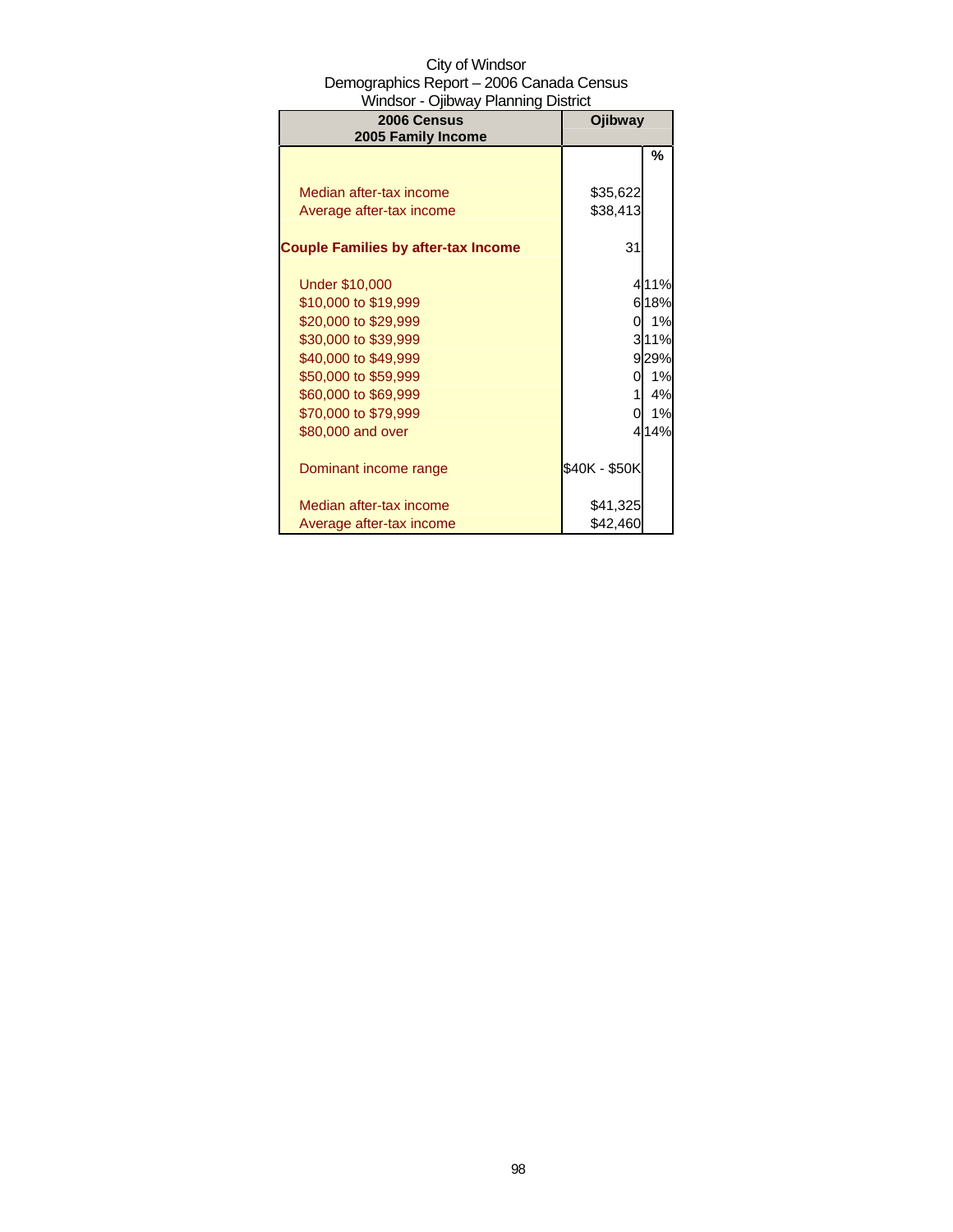## 2006 Census 2005 Income of Non-family Persons by Sex

| 2006 Census<br>2005 Income of Non-family Persons by Sex           | <b>Ojibway</b> |       |
|-------------------------------------------------------------------|----------------|-------|
| Non-family persons 15 years and over by Income                    | 38             | %     |
| <b>Under \$1,000</b>                                              | 3              | 9%    |
| $$1,000 - $2,999$                                                 | $\overline{0}$ | 0%    |
| $$3,000 - $4,999$                                                 | $\overline{0}$ | 1%    |
| $$5,000 - $6,999$                                                 | 3l             | 9%    |
| $$7,000 - $9,999$                                                 | $\overline{0}$ | 1%    |
| \$10,000 - \$11,999                                               |                | 822%  |
| \$12,000 - \$14,999                                               | 1              | 2%    |
| \$15,000 - \$19,999                                               |                | 5 14% |
| \$20,000 - \$24,999                                               |                | 3 9%  |
| \$25,000 - \$29,999                                               |                | 0 0%  |
| \$30,000 - \$34,999                                               | 0l             | 1%    |
| \$35,000 - \$39,999                                               |                | 4 10% |
| \$40,000 - \$44,999                                               |                | 822%  |
| \$45,000 - \$49,999                                               | <sub>0</sub>   | 1%    |
| \$50,000 - \$59,999                                               | $\overline{0}$ | 1%    |
| \$60,000 and over                                                 | 0l             | 0%    |
| Dominant income range                                             | \$10K - \$12K  |       |
| Average income                                                    | \$22,910       |       |
| <b>Median income</b>                                              | \$17,506       |       |
| Male non-family persons 15 years and over<br><b>Under \$1,000</b> | 22<br>0        | 0%    |
| $$1,000 - $2,999$                                                 | 0              | 0%    |
| $$3,000 - $4,999$                                                 | $\overline{0}$ | 0%    |
| $$5,000 - $6,999$                                                 | $\overline{0}$ | 0%    |
| $$7,000 - $9,999$                                                 | 0              | 0%    |
| \$10,000 - \$11,999                                               |                | 731%  |
| \$12,000 - \$14,999                                               | 1              | 2%    |
| \$15,000 - \$19,999                                               | 0              | 1%    |
| \$20,000 - \$24,999                                               | $\overline{0}$ | 0%    |
| \$25,000 - \$29,999                                               | 0l             | 0%    |
| \$30,000 - \$34,999                                               |                | 3 15% |
| \$35,000 - \$39,999                                               |                | 4 17% |
| \$40,000 - \$44,999                                               |                | 839%  |
| \$45,000 - \$49,999                                               |                | 0 2%  |
| \$50,000 - \$59,999                                               | 0              | 2%    |
| \$60,000 and over                                                 | 01             | 0%    |
| Dominant income range                                             | \$40K - \$45K  |       |
| Average income                                                    | \$26,761       |       |
| <b>Median income</b>                                              | \$36,282       |       |
| Female non-family persons 15 years and over                       | 16             |       |
| <b>Under \$1,000</b>                                              | 0              | 0%    |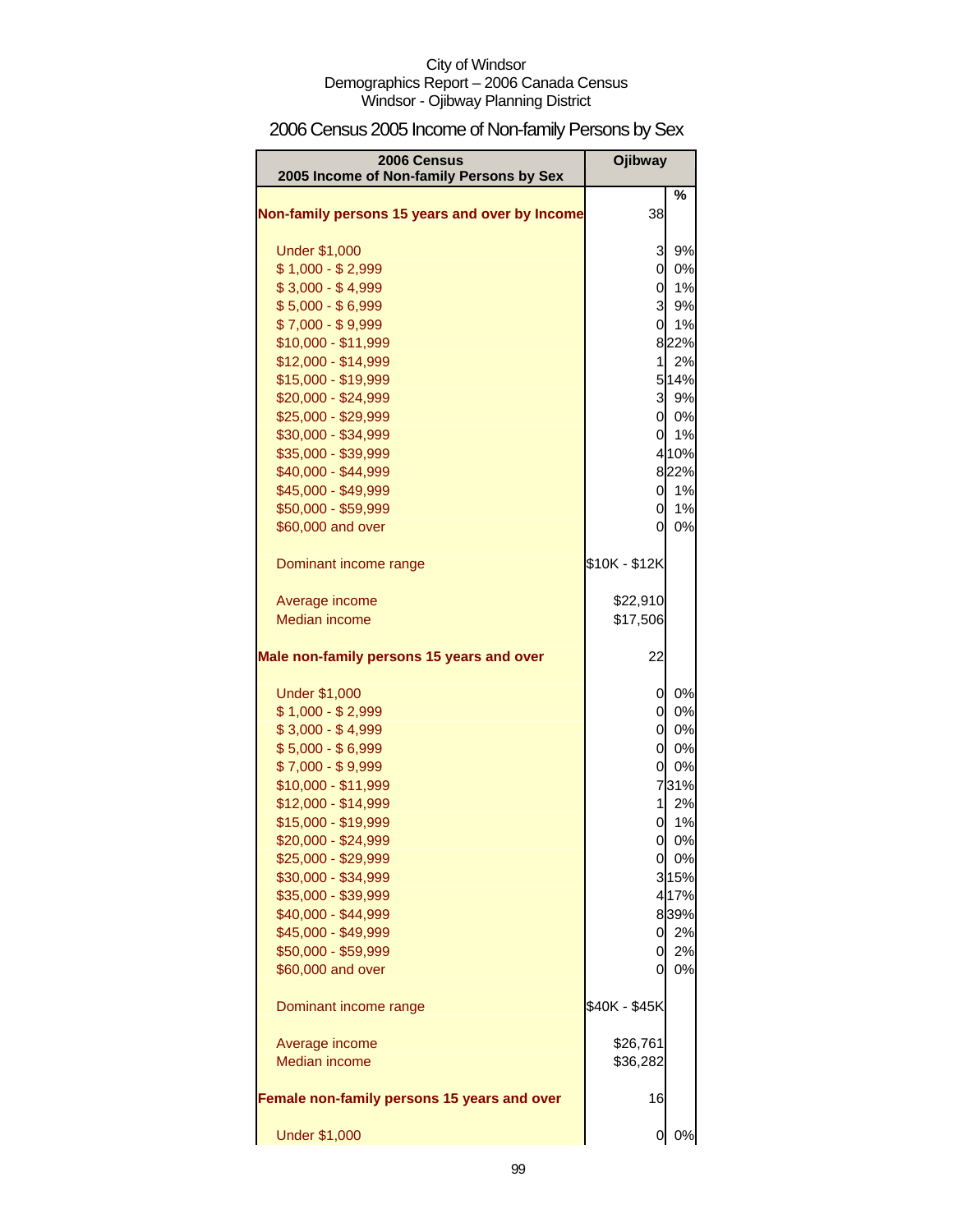| Windsor - Ojibway Planning District<br>2006 Census | Ojibway        |      |
|----------------------------------------------------|----------------|------|
| 2005 Income of Non-family Persons by Sex           |                |      |
|                                                    |                | %    |
| $$1,000 - $2,999$                                  | 0              | 0%   |
| $$3,000 - $4,999$                                  | 0              | 0%   |
| $$5,000 - $6,999$                                  | 0              | 0%   |
| $$7,000 - $9,999$                                  | 0              | 0%   |
| $$10,000 - $11,999$                                |                | 321% |
| $$12,000 - $14,999$                                | 0l             | 0%   |
| \$15,000 - \$19,999                                |                | 321% |
| $$20,000 - $24,999$                                |                | 321% |
| $$25,000 - $29,999$                                | 0              | 0%   |
| \$30,000 - \$34,999                                | 0              | 2%   |
| \$35,000 - \$39,999                                | 0              | 0%   |
| \$40,000 - \$44,999                                | $\overline{0}$ | 0%   |
| \$45,000 - \$49,999                                | 0              | 0%   |
| \$50,000 - \$59,999                                | 0              | 0%   |
| \$60,000 and over                                  | 0              | 0%   |
| Dominant income range                              | \$10K - \$12K  |      |
| Median income                                      | \$17,689       |      |
| Average income                                     | \$16,805       |      |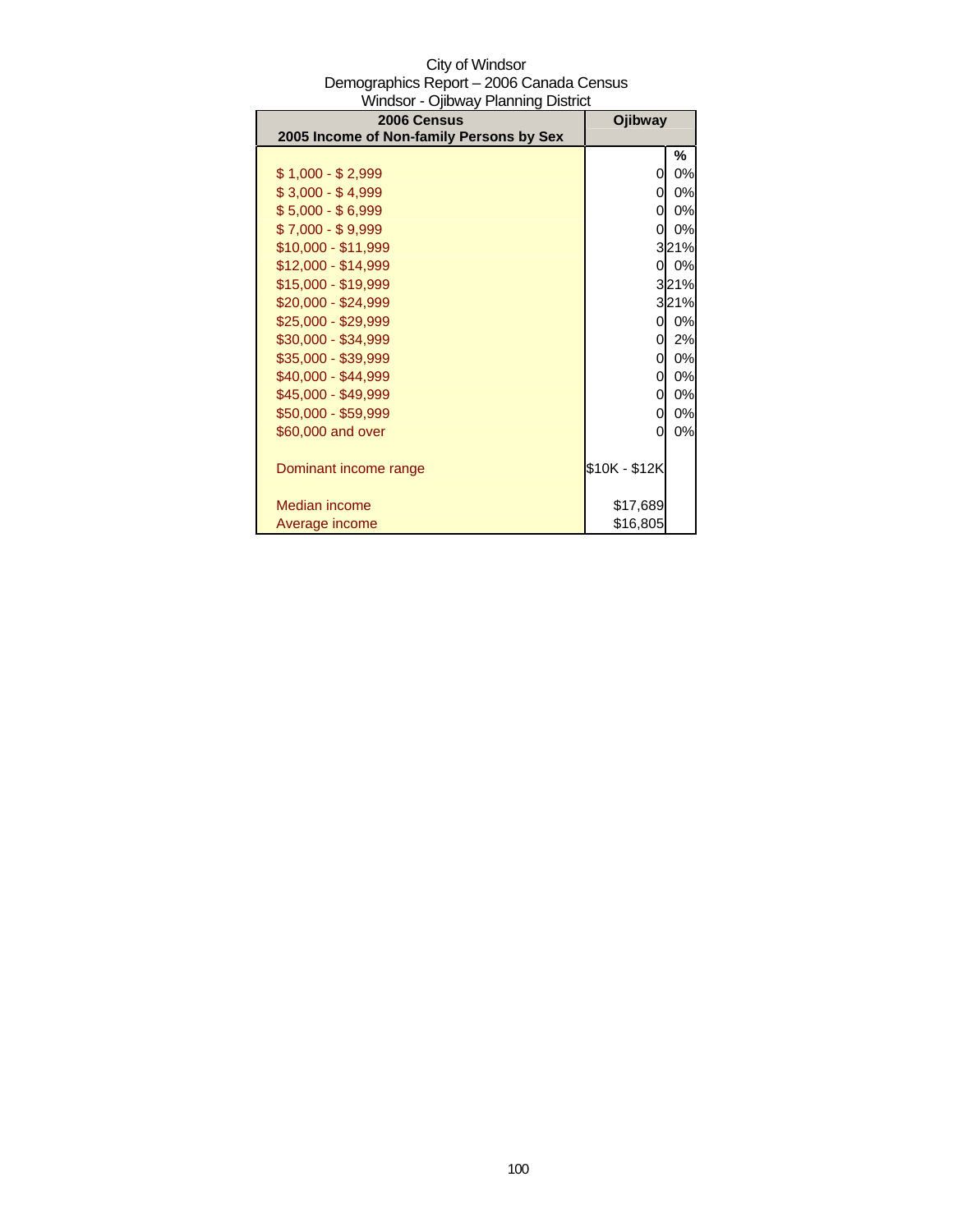| 2006 Census<br>2005 After-Tax Income of Non-family Persons by Sex | <b>Ojibway</b>              |          |
|-------------------------------------------------------------------|-----------------------------|----------|
| Non-family persons 15 years and over by after-tax income          | 38                          | $\%$     |
| <b>Under \$1,000</b>                                              | $\mathbf 0$                 | 0%       |
| $$1,000 - $2,999$                                                 | $\mathbf{3}$                | 9%       |
| $$3,000 - $4,999$                                                 | $\overline{0}$              | 1%       |
| $$5,000 - $6,999$                                                 | $\overline{0}$              | 0%       |
| $$7,000 - $9,999$                                                 | $\overline{0}$              | 0%       |
| \$10,000 - \$11,999                                               |                             | 822%     |
| \$12,000 - \$14,999                                               | $\mathbf{1}$                | 1%       |
| \$15,000 - \$19,999                                               |                             | 5 14%    |
| \$20,000 - \$24,999                                               |                             | 0 0%     |
| \$25,000 - \$29,999                                               | $\overline{O}$              | 0%       |
| \$30,000 - \$34,999                                               |                             | 4 10%    |
| \$35,000 - \$39,999                                               |                             | 822%     |
| \$40,000 - \$44,999                                               | $\overline{0}$              | 1%       |
| \$45,000 - \$49,999                                               | $\overline{0}$              | 0%       |
| \$50,000 and over                                                 | <sup>O</sup>                | 0%       |
| Dominant income range                                             | \$10K - \$12K               |          |
| Median income                                                     | \$17,479                    |          |
| Average income                                                    | \$20,266                    |          |
| Male non-family persons 15 years and over by after-tax income     | 22                          |          |
| <b>Under \$1,000</b>                                              |                             | 3 15%    |
| $$1,000 - $2,999$                                                 | $\overline{0}$              | 0%       |
| $$3,000 - $4,999$                                                 | $\overline{0}$              | 0%       |
| $$5,000 - $6,999$                                                 | $\overline{0}$              | 0%       |
| $$7,000 - $9,999$                                                 | 0                           | 0%       |
| \$10,000 - \$11,999                                               |                             | 731%     |
| \$12,000 - \$14,999<br>\$15,000 - \$19,999                        | $\mathbf{1}$<br>$\mathbf 0$ | 2%<br>0% |
| \$20,000 - \$24,999                                               | 0                           | 0%       |
| \$25,000 - \$29,999                                               | $\overline{0}$              | 0%       |
| \$30,000 - \$34,999                                               | 0                           | 1%       |
| \$35,000 - \$39,999                                               |                             | 940%     |
| \$40,000 - \$44,999                                               | 0l                          | 2%       |
| \$45,000 - \$49,999                                               | $\overline{0}$              | 0%       |
| \$50,000 and over                                                 | 0                           | 0%       |
| Dominant income range                                             | \$35K - \$40K               |          |
| Median income                                                     | \$11,969                    |          |
| Average income                                                    | \$23,216                    |          |
| Female non-family persons 15 years and over by after-tax income   | 14                          |          |
| <b>Under \$1,000</b>                                              | $\overline{0}$              | 1%       |
| $$1,000 - $2,999$                                                 | $\overline{0}$              | 0%       |
| $$3,000 - $4,999$                                                 | 01                          | 1%       |

## 2006 Census 2005 After-Tax Income of Non-family Persons by Sex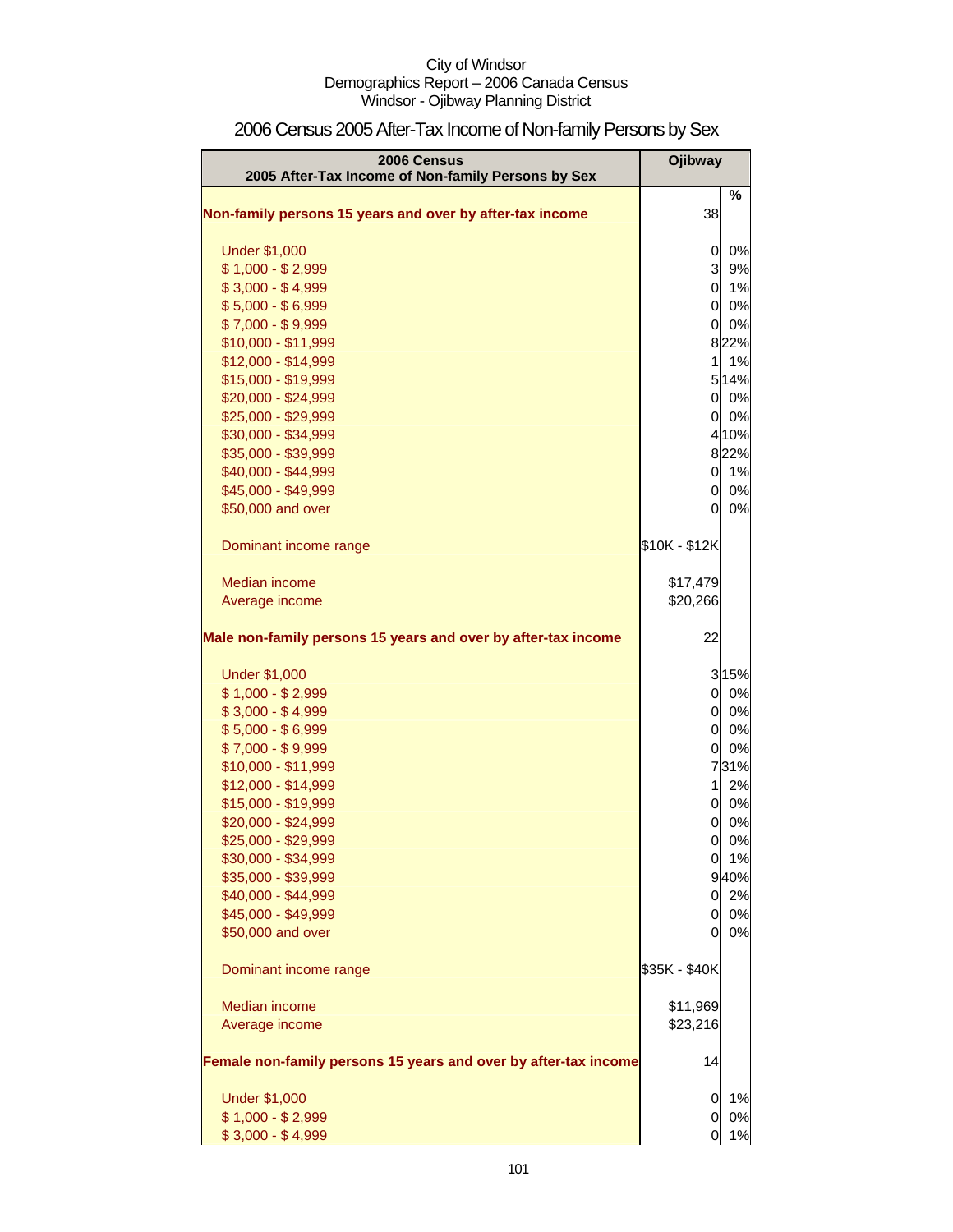| $\frac{1}{2}$<br>2006 Census                       | Ojibway       |      |
|----------------------------------------------------|---------------|------|
| 2005 After-Tax Income of Non-family Persons by Sex |               |      |
|                                                    |               | ℅    |
| $$5,000 - $6,999$                                  | 0             | 0%   |
| $$7,000 - $9,999$                                  | 0             | 0%   |
| $$10,000 - $11,999$                                | <sup>O</sup>  | 0%   |
| $$12,000 - $14,999$                                | 0             | 1%   |
| \$15,000 - \$19,999                                |               | 417% |
| $$20,000 - $24,999$                                |               | 315% |
| \$25,000 - \$29,999                                | 0             | 0%   |
| \$30,000 - \$34,999                                | 0             | 0%   |
| \$35,000 - \$39,999                                | 0             | 0%   |
| $$40,000 - $44,999$                                | 0             | 0%   |
| \$45,000 - \$49,999                                | 0             | 0%   |
| \$50,000 and over                                  | 0             | 0%   |
|                                                    |               |      |
| Dominant income range                              | \$15K - \$20K |      |
|                                                    |               |      |
| Median income                                      | \$19,296      |      |
| Average income                                     | \$15,874      |      |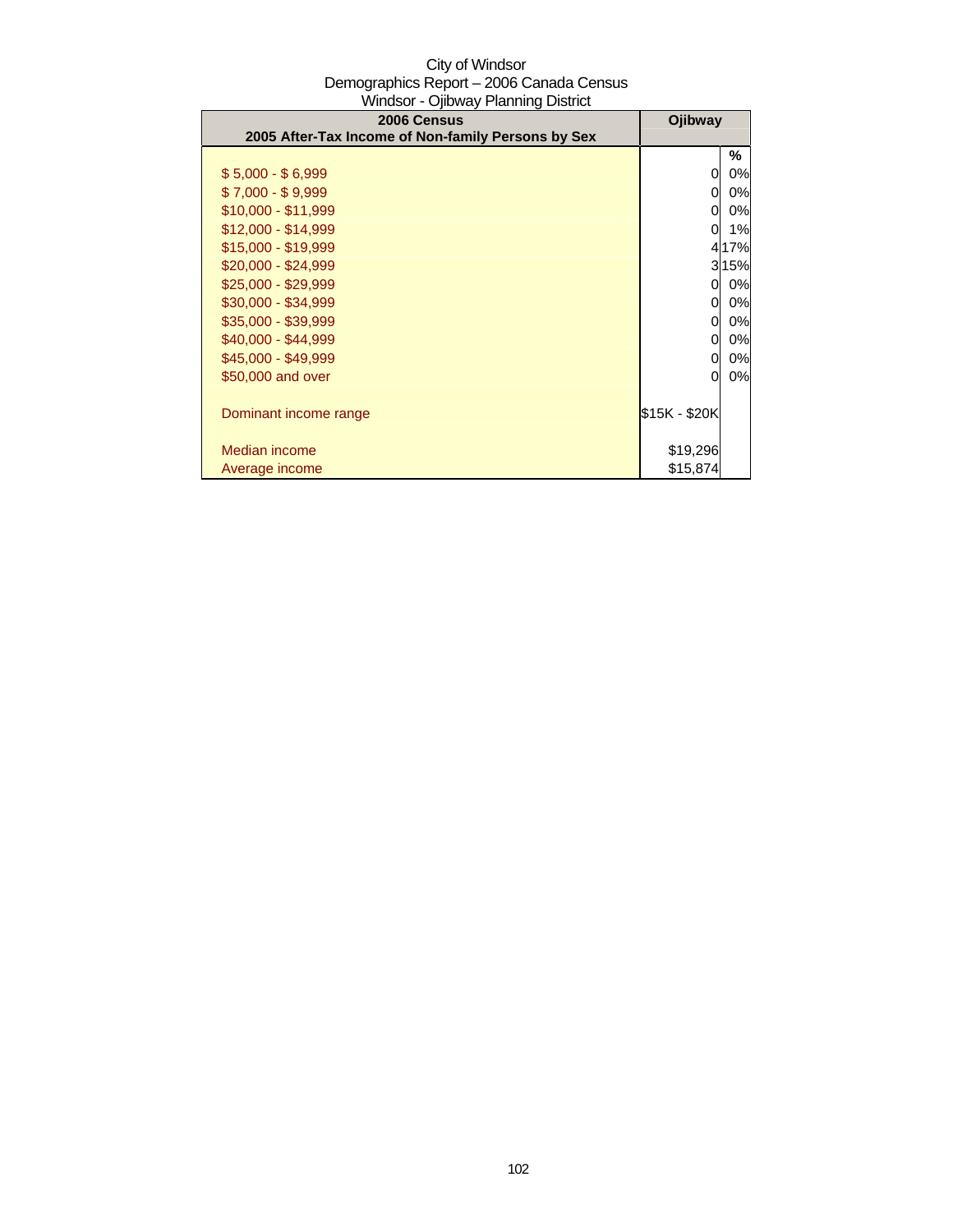### 2006 Census 2005 Income: Sources

| 2006 Census<br>2005 Income: Sources                                 | <b>Ojibway</b> |
|---------------------------------------------------------------------|----------------|
| <b>Composition of family income for all families</b>                |                |
| <b>Employment income</b>                                            | 68.4%          |
| Government transfer payments                                        | 22.8%          |
| Other                                                               | 7.1%           |
|                                                                     |                |
| <b>Composition of family income for all couple families</b>         |                |
| <b>Employment income</b>                                            | 71.8%          |
| Government transfer payments                                        | 19.5%          |
| Other                                                               | 7.1%           |
| <b>Composition of family income for male lone-parent families</b>   |                |
| <b>Employment income</b>                                            | 0.0%           |
| Government transfer payments                                        | 0.0%           |
| <b>Other</b>                                                        | 0.0%           |
|                                                                     |                |
| Composition of family income for all female lone-parent families    |                |
| <b>Employment income</b>                                            | 26.7%          |
| Government transfer payments                                        | 41.0%          |
| Other                                                               | 0.0%           |
| Composition of income for persons 15 years and over not in a family |                |
| <b>Employment income</b>                                            | 74.7%          |
| Government transfer payments                                        | 11.2%          |
| Other                                                               | 10.3%          |
| Composition of income for males 15 years and over not in a family   |                |
| <b>Employment income</b>                                            | 80.4%          |
| Government transfer payments                                        | 4.1%           |
| Other                                                               | 5.8%           |
|                                                                     |                |
| Composition of income for females 15 years and over not in a family |                |
| <b>Employment income</b>                                            | 56.2%          |
| Government transfer payments                                        | 19.3%          |
| Other                                                               | 11.6%          |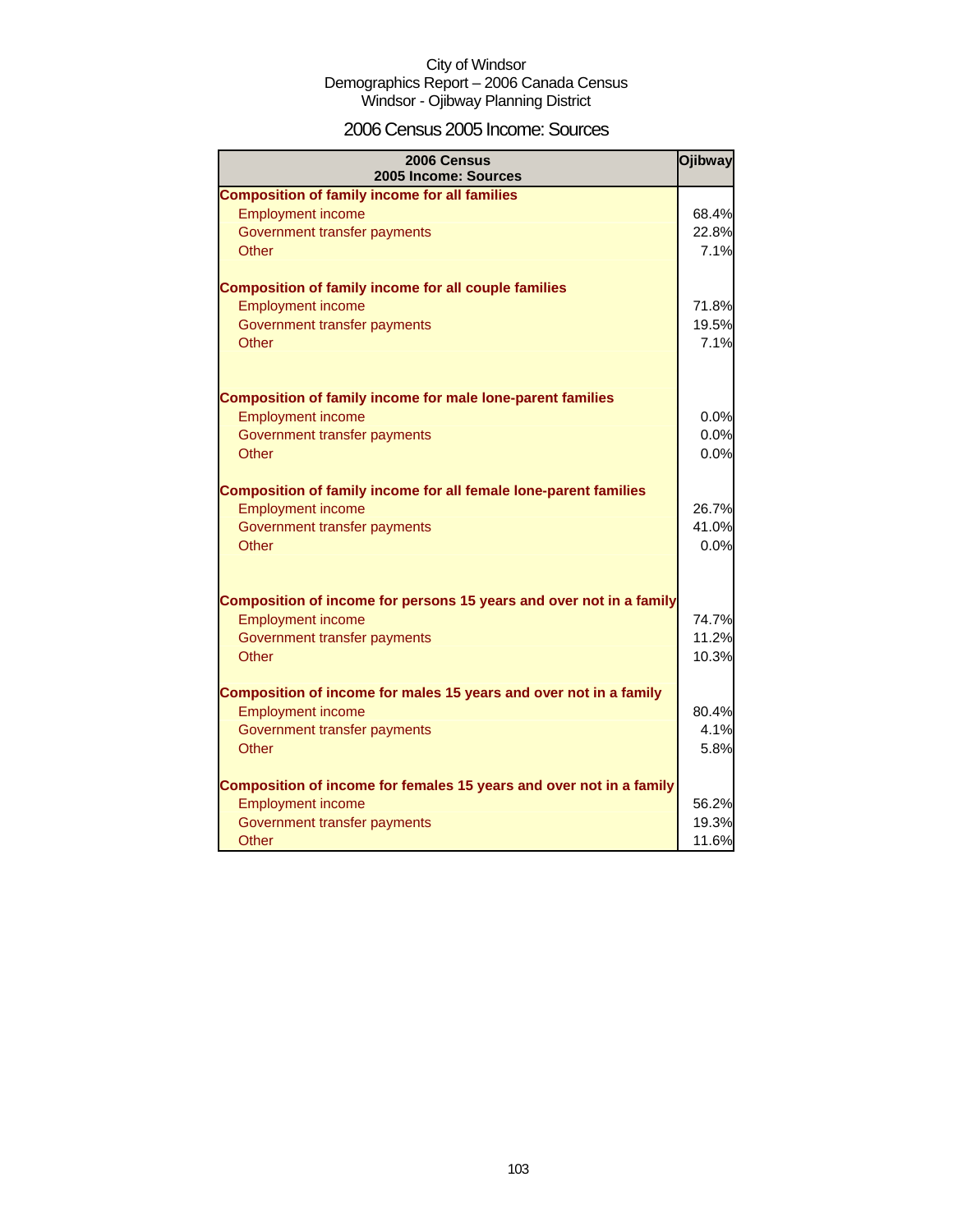## 2006 Census 2005 Income by Family Type

| 2006 Census<br>2005 Income by Family Type                | Ojibway                      |               |
|----------------------------------------------------------|------------------------------|---------------|
| <b>Total Families with Income by Family Type</b>         | 44                           | $\frac{0}{0}$ |
| <b>Couple families</b>                                   |                              | 3172%         |
| Male lone-parent families<br>Female lone-parent families |                              | 819%          |
| <b>Average Income by Family Type</b>                     |                              |               |
| All census families<br>Couple                            | \$41,154<br>\$45,990         |               |
| Male lone-parent<br>Female lone-parent                   | \$23,382                     |               |
| <b>Median Income by Family Type</b>                      |                              |               |
| All census families                                      | Non-Additive                 |               |
| Couple                                                   | Non-Additive                 |               |
| Male lone-parent<br>Female lone-parent                   | Non-Additive<br>Non-Additive |               |
| <b>After-tax Average Income by Family Type</b>           |                              |               |
| All census families                                      | \$38,413                     |               |
| Couple                                                   | \$42,460                     |               |
| Male lone-parent<br>Female lone-parent                   | \$21,991                     |               |
| <b>After-tax Median Income by Family Type</b>            |                              |               |
| All census families                                      | Non-Additive                 |               |
| Couple                                                   | Non-Additive                 |               |
| Male lone-parent                                         | Non-Additive                 |               |
| Female lone-parent                                       | Non-Additive                 |               |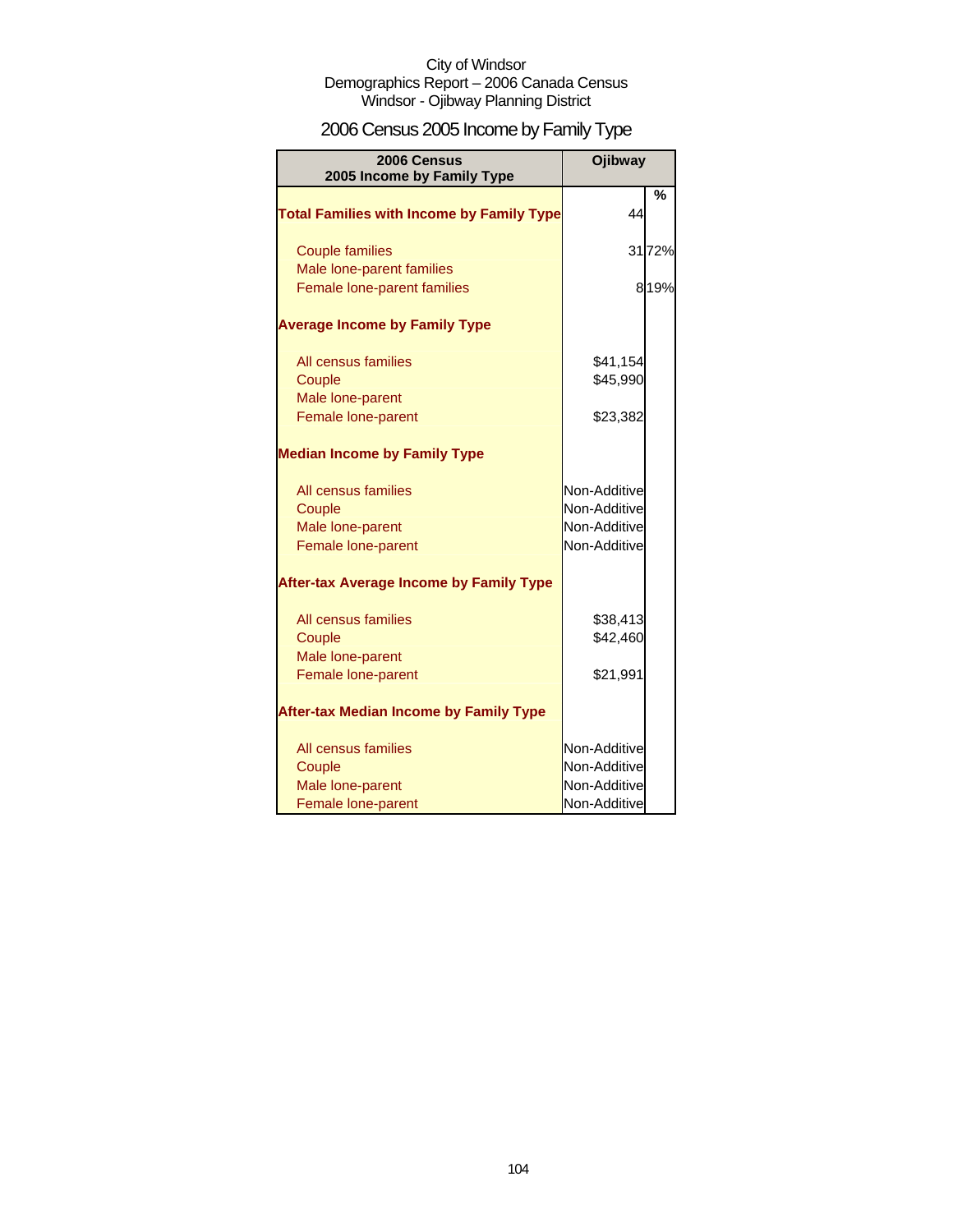### 2006 Census Prevalence of Low Income

| 2006 Census<br><b>Prevalence of Low Income</b>                   | <b>Ojibway</b> |          |
|------------------------------------------------------------------|----------------|----------|
|                                                                  |                | %        |
| Total families by prevalence of low income                       | 44             |          |
| Low income before tax                                            | Non-Additive   |          |
| Low income after tax                                             | Non-Additive   |          |
| <b>Couple families</b>                                           |                | 32 71.9% |
| Low income before tax                                            | Non-Additive   |          |
| Low income after tax                                             | Non-Additive   |          |
| Male lone-parent families                                        |                | 511.5%   |
| Low income before tax                                            | Non-Additive   |          |
| Low income after tax                                             | Non-Additive   |          |
| Female lone-parent families                                      |                | 920.3%   |
| Low income before tax                                            | Non-Additive   |          |
| Low income after tax                                             | Non-Additive   |          |
| Non-family persons 15 years and over by prevalence of low income | 38             |          |
| Low income before tax                                            | Non-Additive   |          |
| Low income after tax                                             | Non-Additive   |          |
| Male non-family persons 15 years and over                        |                | 2257.9%  |
| Low income before tax                                            | Non-Additive   |          |
| Low income after tax                                             | Non-Additive   |          |
| Female non-family persons 15 years and over                      |                | 1438.2%  |
| Low income before tax                                            | Non-Additive   |          |
| Low income after tax                                             | Non-Additive   |          |
| Population in private households by prevalence of low income     | 152            |          |
| Low income before tax                                            | Non-Additive   |          |
| Low income after tax                                             | Non-Additive   |          |
| Children under 6 years of age                                    | 8              | 5.5%     |
| Low income before tax                                            | Non-Additive   |          |
| Low income after tax                                             | Non-Additive   |          |
| Persons 65 years of age and over                                 | 15             | 9.8%     |
| Low income before tax                                            | Non-Additive   |          |
| Low income after tax                                             | Non-Additive   |          |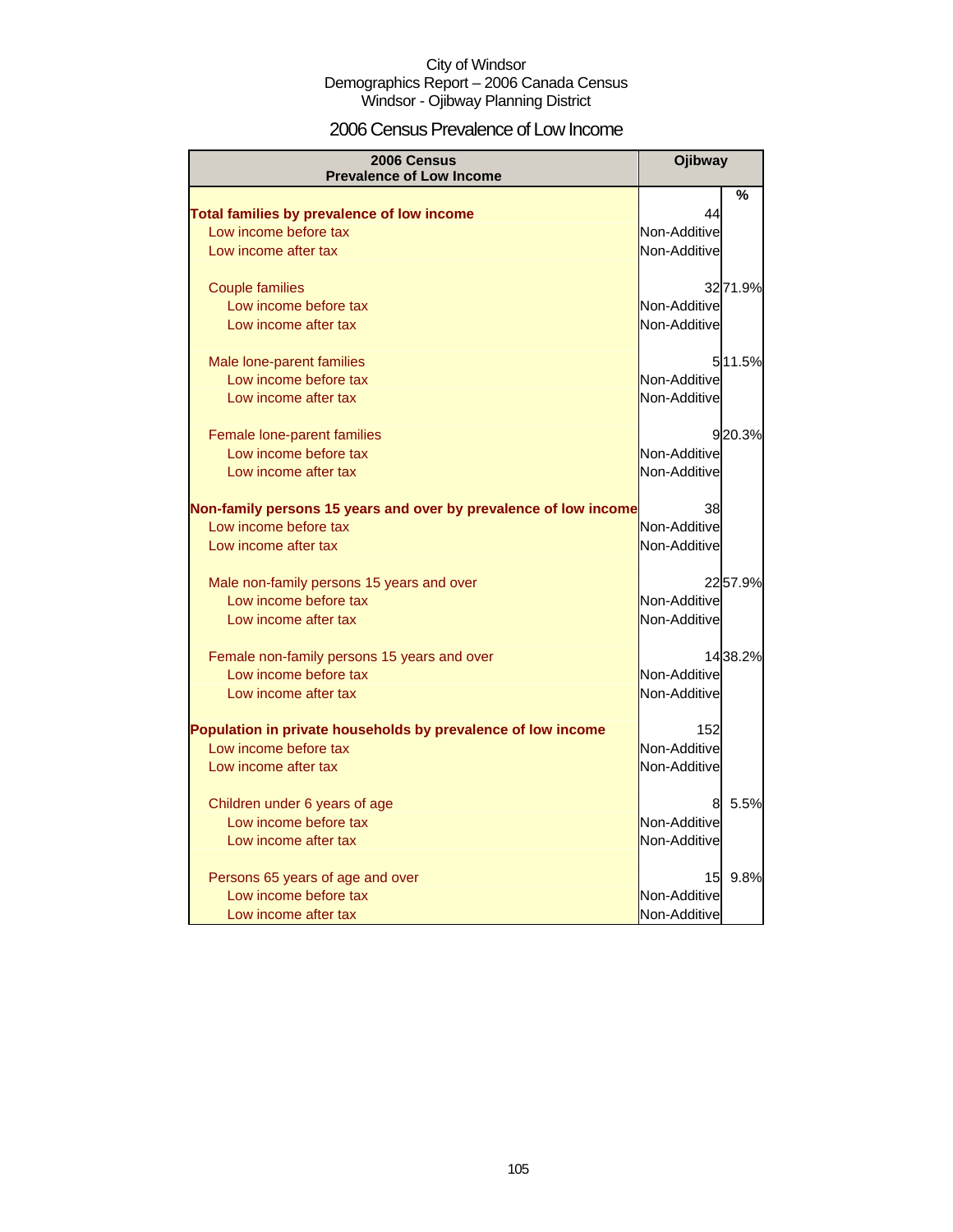### 2006 Census 2005 Household Income

| <b>2006 Census</b><br>2005 Household Income | <b>Ojibway</b> |        |
|---------------------------------------------|----------------|--------|
|                                             |                | %      |
| <b>Private households by income</b>         | 75             |        |
| <b>Under \$10,000</b>                       |                | 8 11%  |
| \$10,000 - \$19,999                         |                | 1925%  |
| \$20,000 - \$29,999                         | $\overline{7}$ | 9%     |
| \$30,000 - \$39,999                         |                | 11 14% |
| \$40,000 - \$49,999                         |                | 11 15% |
| \$50,000 - \$59,999                         |                | 11 15% |
| \$60,000 - \$69,999                         | 1              | 2%     |
| \$70,000 - \$79,999                         | 4              | 5%     |
| \$80,000 - \$89,999                         | $\mathbf{1}$   | 1%     |
| \$90,000 - \$99,999                         | 1              | 1%     |
| \$100,000 and over                          | $\overline{2}$ | 2%     |
| Dominant income range                       | \$10K - \$20K  |        |
| Median household income                     | \$33,647       |        |
| Average household income                    | \$37,497       |        |
| One person households by income             | 26             |        |
| <b>Under \$10,000</b>                       |                | 5 19%  |
| \$10,000 - \$19,999                         |                | 936%   |
| \$20,000 - \$29,999                         |                | 3 1 2% |
| \$30,000 - \$39,999                         |                | 520%   |
| \$40,000 - \$49,999                         |                | 4 15%  |
| \$50,000 - \$59,999                         | $\mathbf{1}$   | 3%     |
| \$60,000 - \$69,999                         | 0l             | 0%     |
| \$70,000 - \$79,999                         | O              | 0%     |
| \$80,000 - \$89,999                         | ol             | 0%     |
| \$90,000 - \$99,999                         | 0              | 0%     |
| \$100,000 and over                          | 0              | 0%     |
| Dominant income range                       | \$10K - \$20K  |        |
| Median household income                     | \$19,203       |        |
| Average household income                    | \$21,921       |        |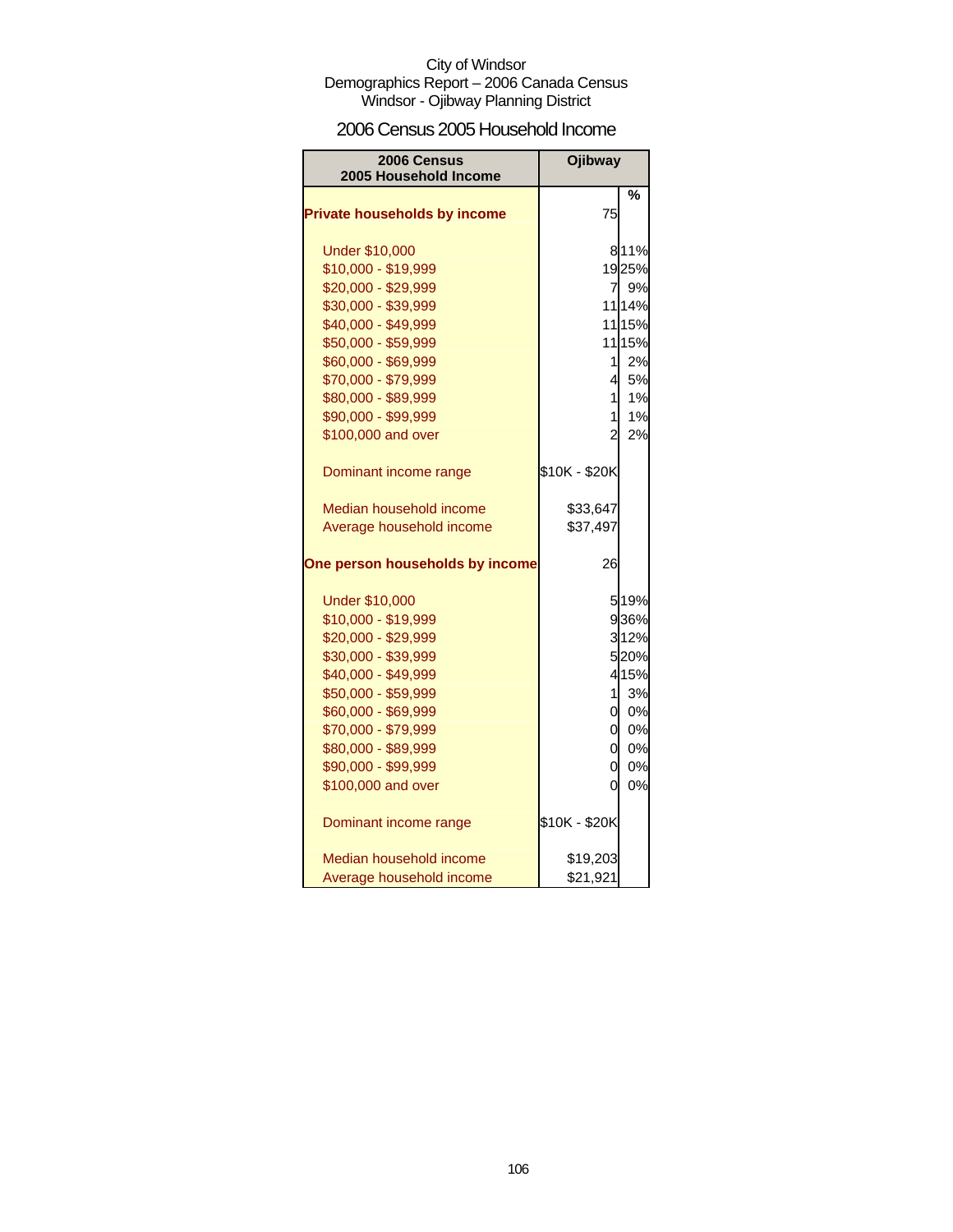### 2006 Census 2005 After-Tax Household Income

| <b>2006 Census</b><br>2005 After-Tax Household Income | <b>Ojibway</b> |       |
|-------------------------------------------------------|----------------|-------|
|                                                       |                |       |
| Private households by after-tax income                | 75             | %     |
| <b>Under \$10,000</b>                                 | 61             | 9%    |
| \$10,000 - \$19,999                                   |                | 1925% |
| \$20,000 - \$29,999                                   |                | 8 11% |
| \$30,000 - \$39,999                                   |                | 1317% |
| \$40,000 - \$49,999                                   |                | 1521% |
| \$50,000 - \$59,999                                   | $5 \mid$       | 7%    |
| \$60,000 - \$69,999                                   | $\overline{2}$ | 3%    |
| \$70,000 - \$79,999                                   | $\mathbf{1}$   | 1%    |
| \$80,000 - \$89,999                                   | 0              | 0%    |
| \$90,000 - \$99,999                                   | $\mathbf{1}$   | 1%    |
| \$100,000 and over                                    | 41             | 5%    |
| Dominant income range                                 | \$10K - \$20K  |       |
| Median household income                               | \$32,935       |       |
| Average household income                              | \$34,070       |       |
| One person households by after-tax income             | 25             |       |
| <b>Under \$10,000</b>                                 |                | 5 19% |
| \$10,000 - \$19,999                                   |                | 1143% |
| \$20,000 - \$29,999                                   |                | 312%  |
| \$30,000 - \$39,999                                   |                | 729%  |
| \$40,000 - \$49,999                                   | 11             | 3%    |
| \$50,000 - \$59,999                                   |                | 0 0%  |
| \$60,000 - \$69,999                                   | $\overline{O}$ | 0%    |
| \$70,000 - \$79,999                                   | $\overline{0}$ | 0%    |
| \$80,000 - \$89,999                                   | 0              | 0%    |
| \$90,000 - \$99,999                                   | Οl             | 0%    |
| \$100,000 and over                                    | 0              | 0%    |
| Dominant income range                                 | \$10K - \$20K  |       |
| Median household income                               | \$17,836       |       |
| Average household income                              | \$19,585       |       |